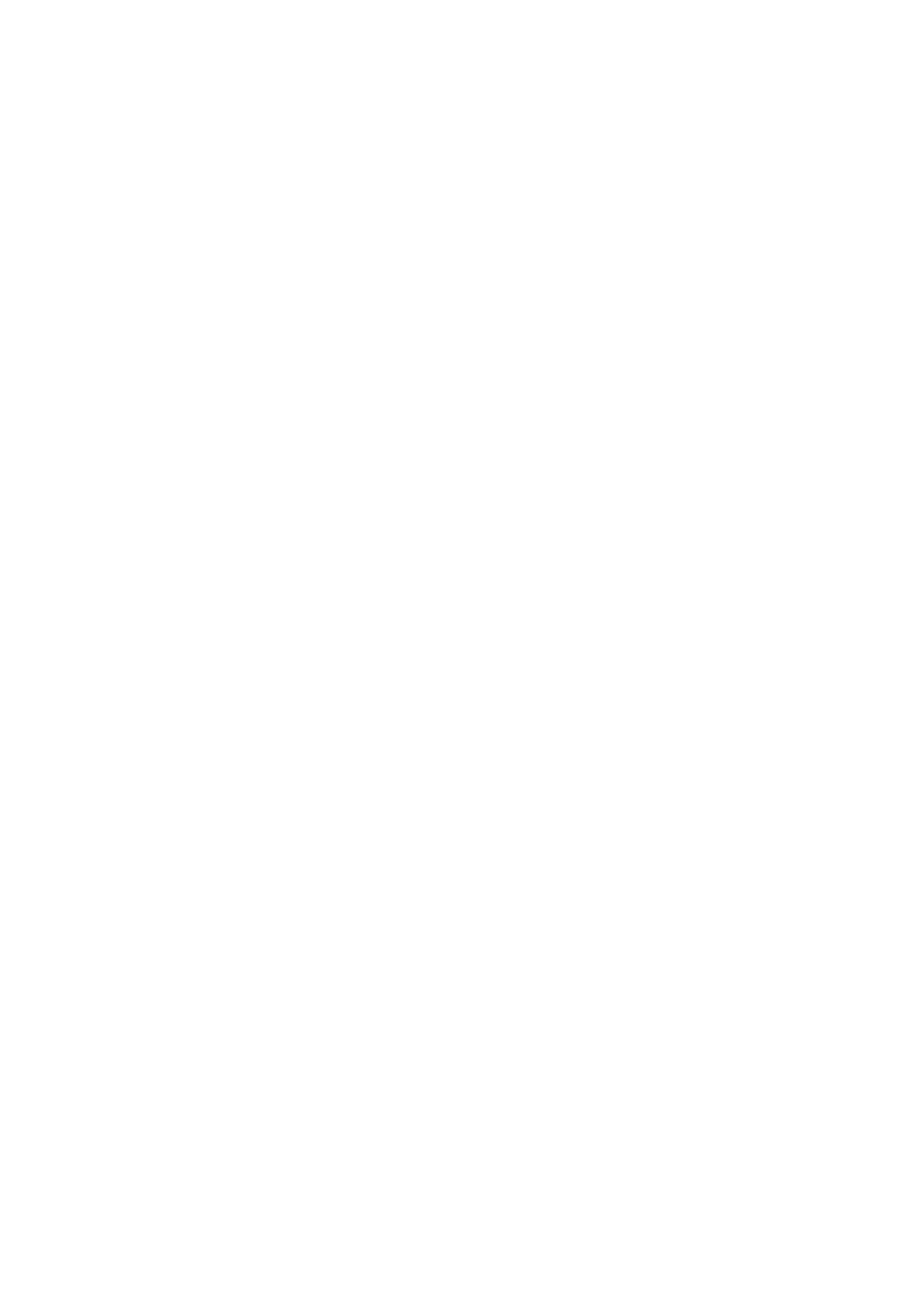

# **Draft Defamation Bill**

Summary of Responses to Consultation

**Response to consultation carried out by the Ministry of Justice.** 

**This information is also available on the Ministry of Justice website: [www.justice.gov.uk](http://www.justice.gov.uk/)**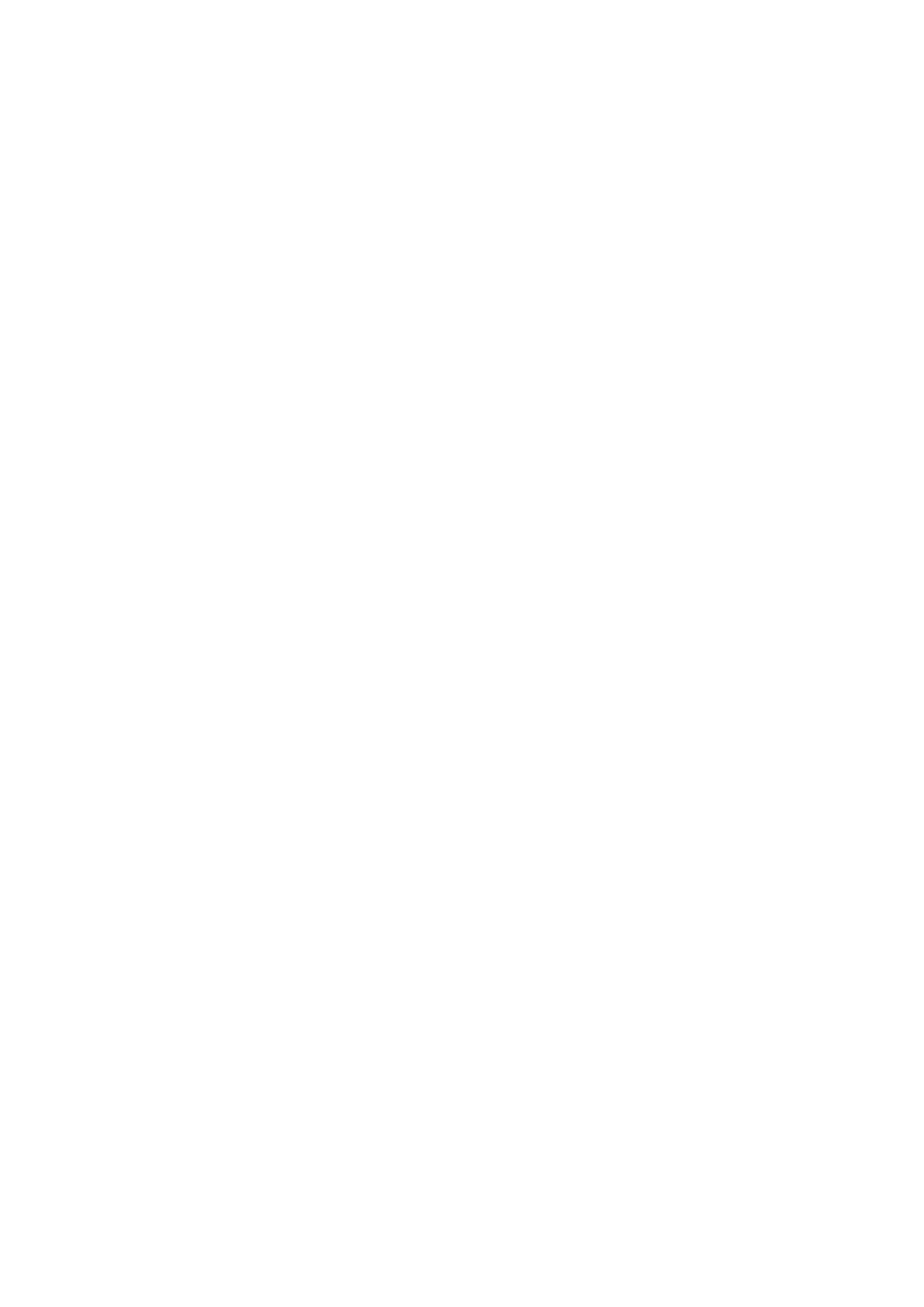| Introduction and contact details                                                                 | 3  |
|--------------------------------------------------------------------------------------------------|----|
| Background                                                                                       | 4  |
| Summary of responses                                                                             | 5  |
| Responses to specific questions                                                                  | 8  |
| Conclusion and next steps                                                                        | 75 |
| The consultation criteria                                                                        | 77 |
| Annex $A - List$ of respondents                                                                  | 78 |
| Annex $B -$ List of respondents to the short questionnaire on the<br>Ministry of Justice Website | 83 |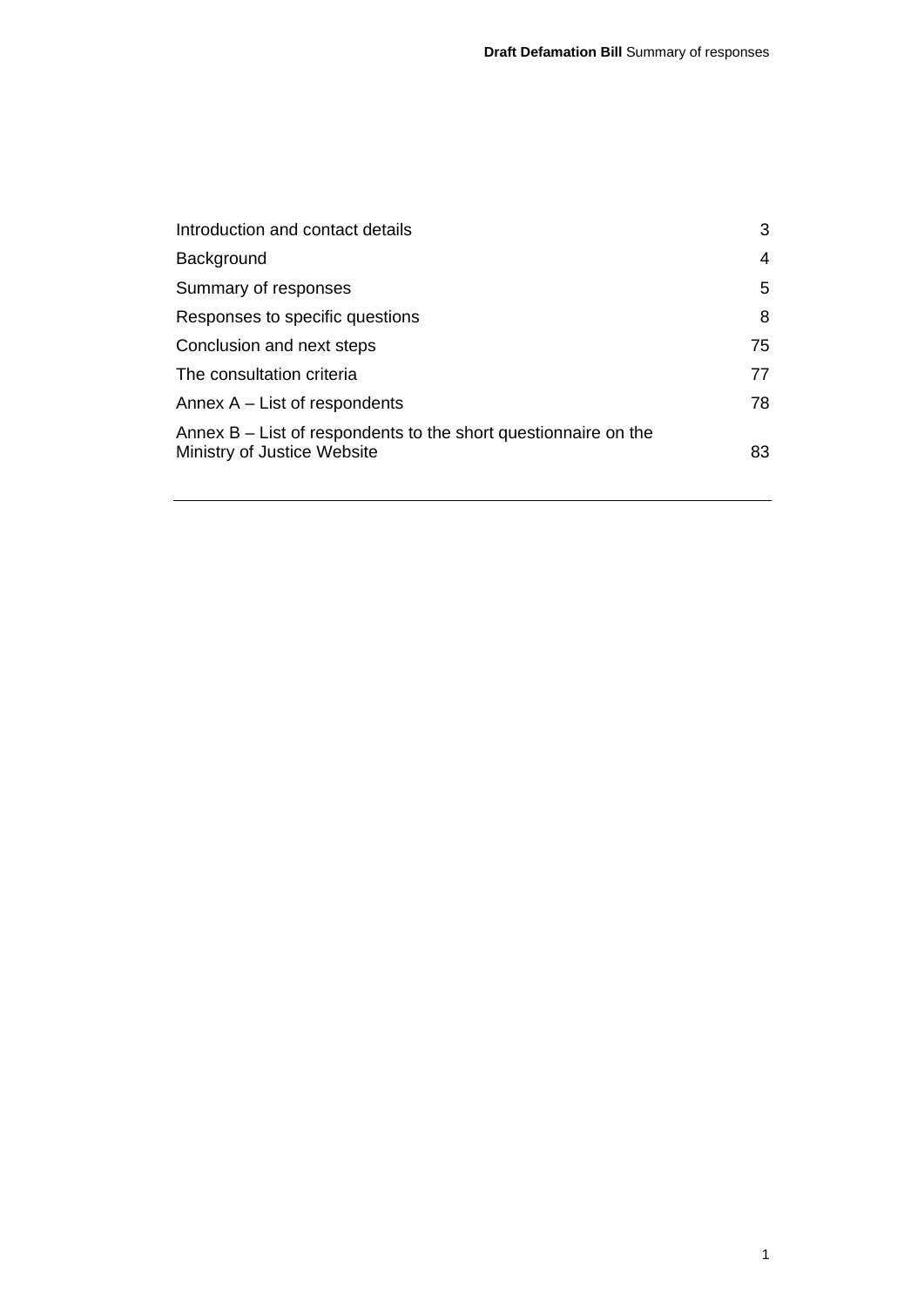**Draft Defamation Bill** Summary of responses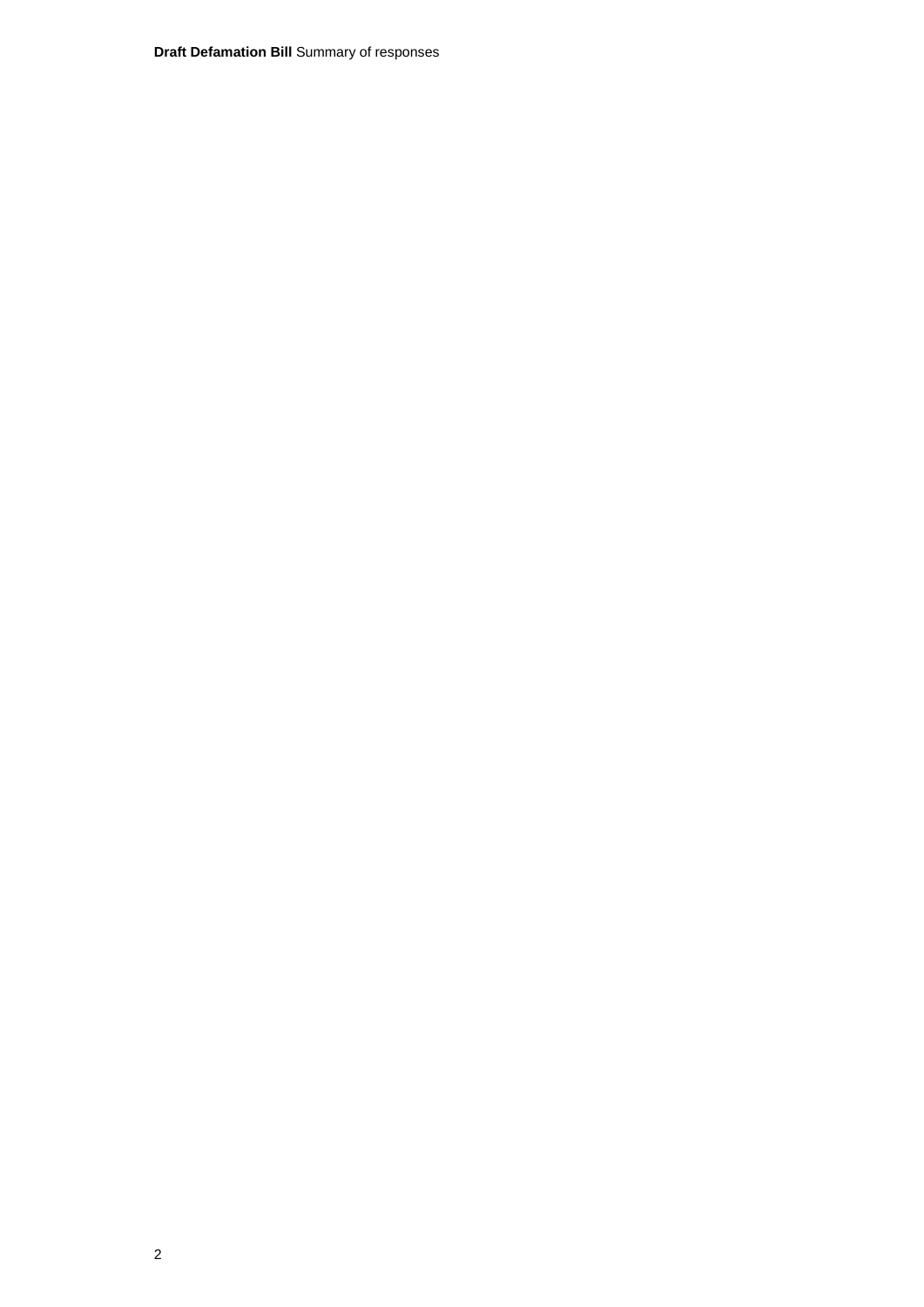# <span id="page-6-0"></span>**Introduction and contact details**

This document is a summary of the responses received to the draft Defamation Bill public consultation<sup>[1](#page-6-1)</sup>.

It will cover:

- the background to the report
- a summary of the responses to the report
- detailed responses to the specific questions raised in the report

Further copies of this report and the consultation paper can be obtained by contacting Paul Norris at the address below:

**Legal Policy Team Ministry of Justice 102 Petty France London SW1H 9AJ** 

#### **Telephone: 0203 334 3220 Email: defamation@justice.gsi.gov.uk**

This report is also available on the Ministry's website: [www.justice.gov.uk](http://www.justice.gov.uk/).

Alternative format versions of this publication can be requested from Paul Norris via the contact details above.

<span id="page-6-1"></span><sup>1</sup> Consultation Paper CP3/11 - http://www.justice.gov.uk/downloads/consultations/ draft-defamation-bill-consultation.pdf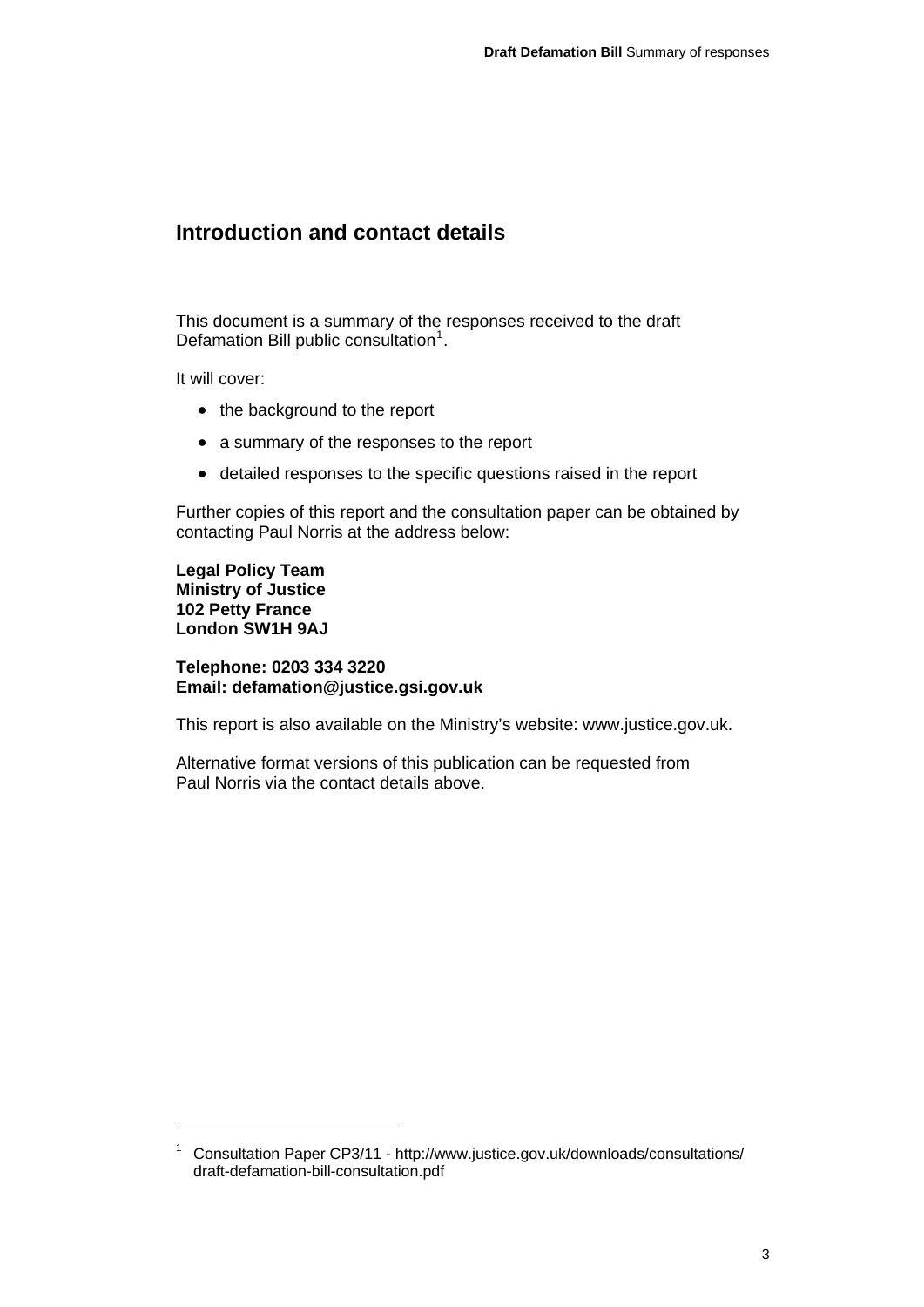# <span id="page-7-0"></span>**Background**

The Draft Defamation Bill consultation paper was published on 15 March 2011. It invited comments on the draft Bill and a number of other proposals relating to reform of the law on defamation.

The consultation period closed on 10 June. This report provides a full summary of the responses received. The Government's conclusions in relation to the development of a substantive Bill and other policy proposals will be published in due course following further consideration of the responses together with the report of the Parliamentary Joint Committee on the Draft Defamation Bill published on 19 October [2](#page-7-1)011<sup>2</sup>.

The information provided during the consultation relating to impacts and equality impacts will be considered in this process, and a revised Impact Assessment and Equality Impact Assessment will be published when the Government's conclusions are published.

<span id="page-7-1"></span> $2$  HL Paper 203, HC 930-I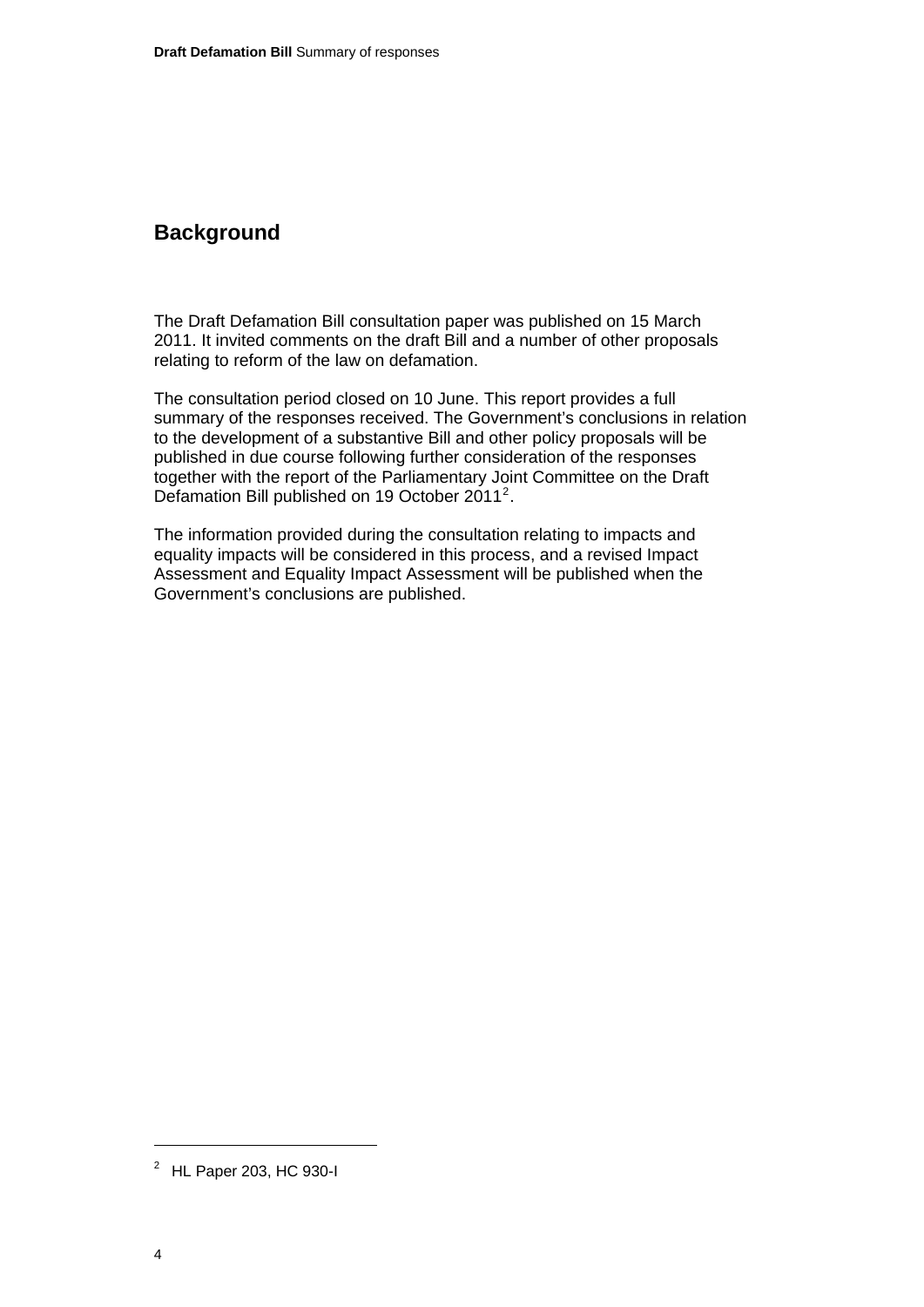### <span id="page-8-0"></span>**Summary of responses**

- 1. A total of 129 responses to the consultation paper were received. The largest group of respondents came from the legal profession (29). We also received significant numbers of responses from media organisations (23); individuals (18); the medical and scientific professions (16); academics (8); publishers, booksellers and journalism organisations (8); nongovernmental organisations (6); internet organisations (5); libraries and research organisations (4); insurers (3); and public bodies (3). We also received responses from the senior judiciary; a media marketing organisation; a diversity group; a victims' support group; an intellectual property organisation and a public relations organisation. A full list of respondents is available at Annex A.
- 2. We also received 75 responses to a short form questionnaire which focused on 12 key questions and was made available on the Ministry of Justice website. A full list of those who responded to this questionnaire is available at Annex B.
- 3. Below is a brief summary of the views expressed in relation to the individual clauses in the draft Bill and the other issues raised in the consultation document. A more detailed summary of the responses to individual questions follows from page 11.

#### **Clause 1 – Substantial Harm**

4. Over two-thirds of responses agreed in principle with the inclusion of a form of substantial harm test in the Bill, but there were a wide range of views on how the test should be framed. Some argued for the provision to be strengthened to create a higher hurdle for making a claim. Others suggested different approaches to encapsulate the current law. The main areas of concern raised were about the ambiguity and consequent litigation that a new statutory test could create, and uncertainty as to how the test would need to be satisfied in evidential terms.

#### **Clause 2 – Responsible publication on a matter of public interest**

5. Over two-thirds of responses supported a new statutory defence in principle. Some of these supported the approach taken in the draft Bill of codifying the current law in a more flexible and inclusive way. However, others argued that the clause should provide greater protection for publications in the public interest. Those opposed to the clause argued that the common law is already clear and that a statutory provision would reduce flexibility and create additional litigation.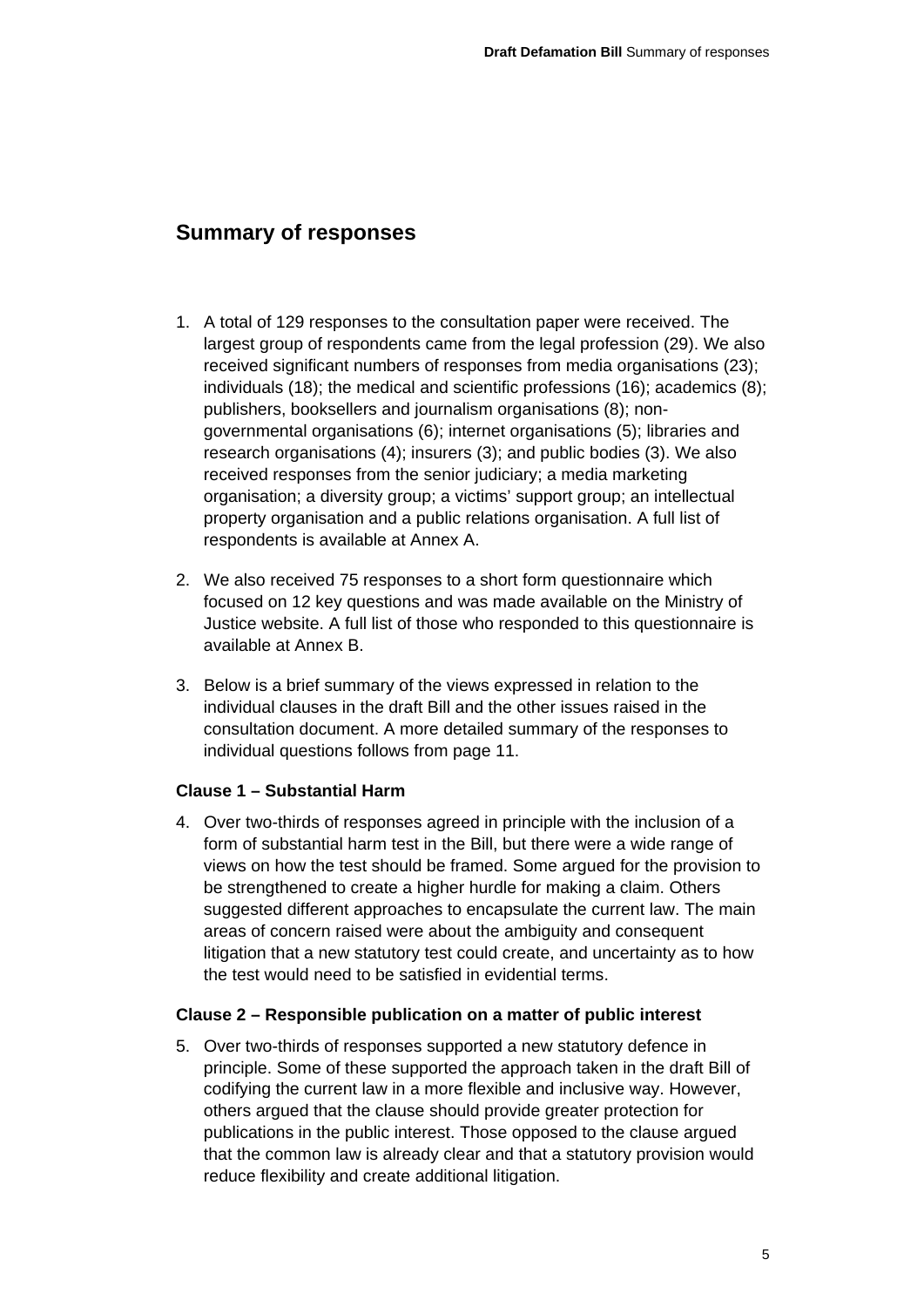#### **Clause 3 – Truth**

6. Two-thirds of responses supported clarifying and simplifying the law by replacing the common law defence of justification with a statutory defence of truth, and most agreed with the wording used in the draft clause. The main concern raised by those opposing was that this was unnecessary and could lead to costly litigation.

#### **Clause 4 – Honest opinion**

7. About three-quarters of responses supported a new statutory defence to replace the common law defence of fair comment, and most of these agreed that it should be called "honest opinion". There were a wide range of views on different aspects of the draft clause and a number of suggestions for amendments.

#### **Clause 5 – Privilege**

8. There was clear majority support for the proposals in the draft Bill to extend the availability of the defences of absolute and qualified privilege (for example to reports of proceedings internationally and to reports of scientific and academic conferences). A minority supported reviewing schedule 1 to the Defamation Act 1996 more generally to rationalise and clarify the existing provisions which are complex and difficult to interpret. There was also support for inclusion of a provision extending qualified privilege to archives and mixed views on whether a specific provision in relation to press conferences was necessary.

#### **Clause 6 – Single publication rule**

9. The great majority of responses supported the introduction of a single publication rule. A number of issues were raised on the drafting of the clause, for example, the circumstances in which the rule would be disapplied because of a subsequent publication being in a "materially different manner."

#### **Clause 7 - Action against a person not domiciled in the UK or a Member State**

10. Views were divided between those who supported the provision in the draft Bill, those who wanted it to extend further to cover all cases with a foreign element, and those who didn't consider libel tourism to be a problem requiring attention. Overall around two-thirds of responses considered that some action was needed.

#### **Clause 8 - Trial to be without a jury unless the court orders otherwise**

11. About three-quarters of responses supported the proposal to remove the presumption in favour of jury trial. A majority did not consider that there was a need for guidelines on the face of the Bill to govern the courts'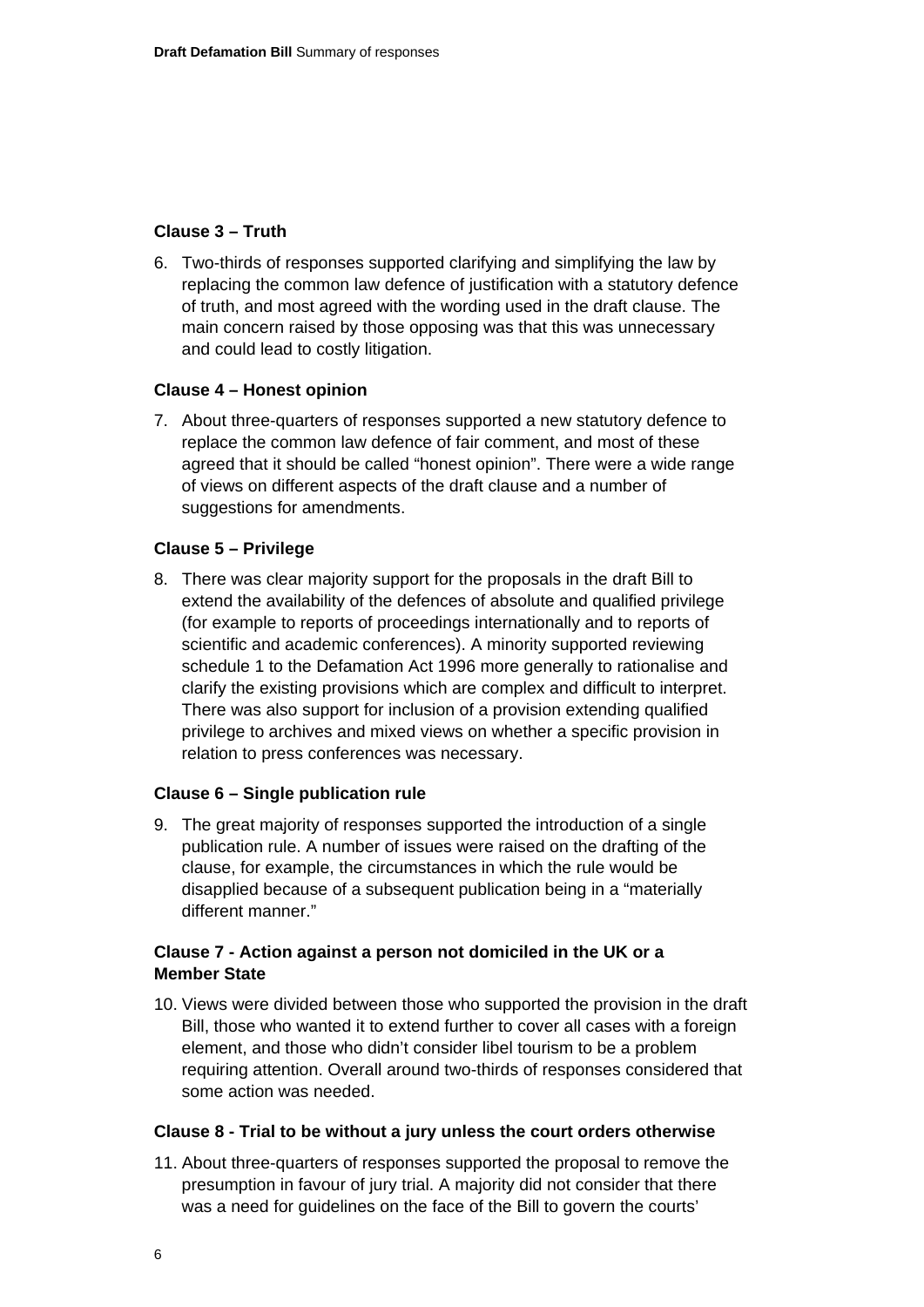exercise of their remaining discretion. However, there were a range of suggestions from those who did support guidelines.

#### **Responsibility for Publication on the Internet**

12. The majority of responses supported giving greater protection to internet intermediaries and discussion boards. Some expressed support for a system akin to that in US copyright law (where the intermediary acts as an "honest broker" between the defamed person and the poster of the material so that the former can bring an action against the latter if they wish and the internet body cannot be sued). However, others argued for an approach whereby a court order would be needed in all cases before the internet intermediary would be obliged to remove material. Other responses did not see any need for a change in the law, and some supported a provision akin to that in Lord Lester's Bill clarifying the existing law.

#### **A new procedure for defamation cases**

13. Responses were largely supportive of the proposals for a new preliminary procedure. However, a range of suggestions were made on points of detail.

#### **The summary disposal procedure**

14. Just over half the responses supported the court being able to order publication of a summary of its judgment more widely than is currently the case, although only a few believed that they should also have the power to order publication of an apology. However, other responses were strongly opposed to both options on the basis that this would undermine editorial independence.

#### **The ability of corporations to bring a defamation action**

15. About two thirds of the responses argued for further provisions to address inequality of arms issues by restricting corporations' ability to bring a claim. Most of these favoured a complete bar on corporations bringing a defamation action, and other suggestions included requiring corporations to show financial harm. Other responses opposed any change to the current law and considered that it would be wrong to deny corporations the right to protect their reputations.

#### **The ability of public authorities and bodies exercising public functions to bring a defamation action**

16. About two thirds of responses considered that the Derbyshire principle (which prevents Government bodies, local authorities and political parties from bringing defamation claims) should be put into statute. However, a majority did not support the principle being extended to other public authorities. Others considered that it would be preferable to retain the flexibility that exists under the common law rather than to legislate.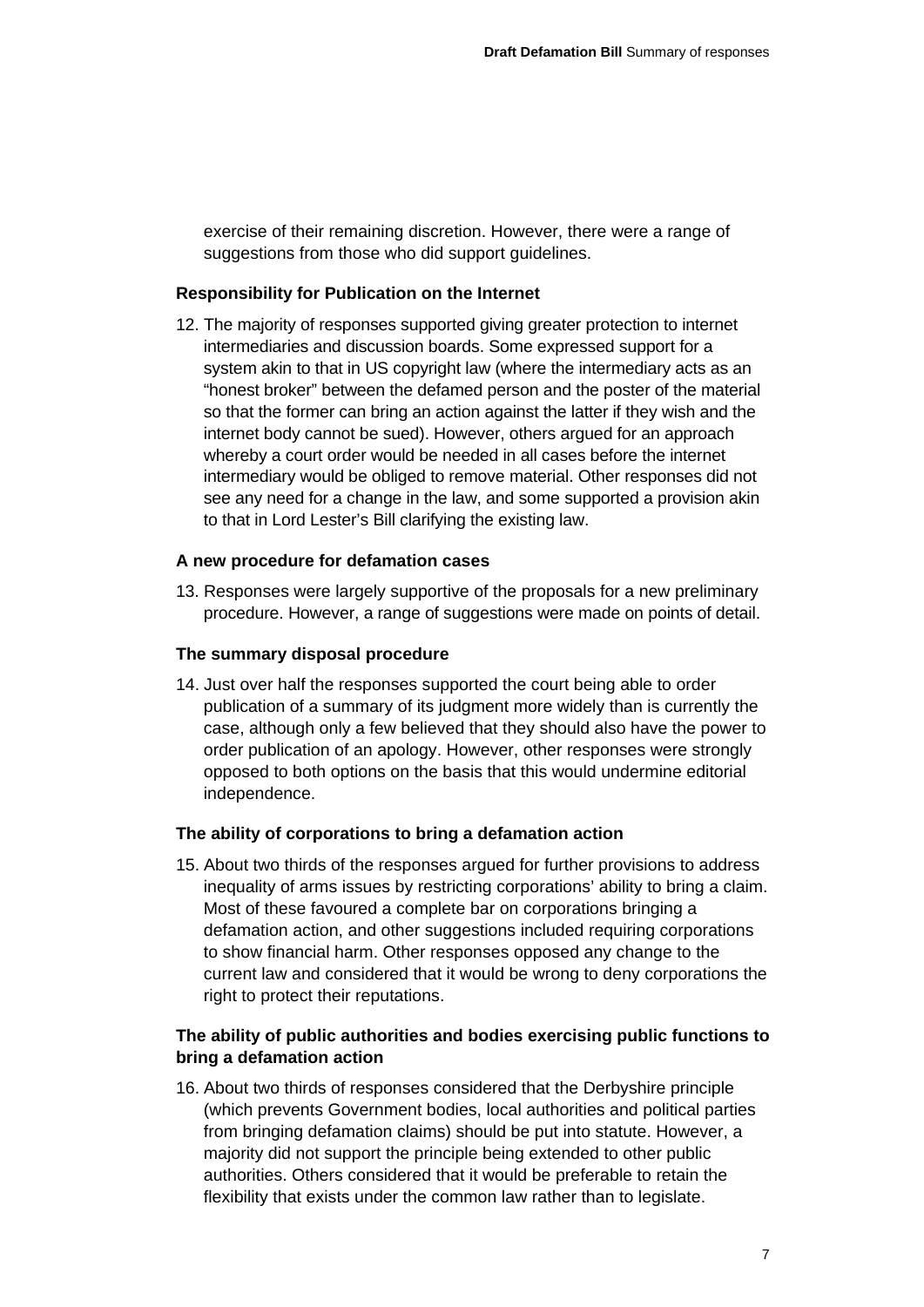# <span id="page-11-0"></span>**Responses to specific questions**

#### **1. Do you agree with the inclusion of a substantial harm test in the Bill?**

A total of 93 respondents answered this question. Of those 67 agreed in principle with the inclusion of a substantial harm test in the Bill (a range of views were expressed on how the test could best be framed, and these are set out under Question 2). This group of respondents was made up of individuals, media organisations, members of the legal profession, members of the scientific and medical professions, public bodies, non-governmental organisations, publishing and journalism organisations and media marketing companies.

These respondents argued that placing provisions based on recent developments in the common law on a statutory footing would provide extra certainty and authority. Many of them expressed the view that the clause would provide defendants with additional protection from frivolous claims and it was said that the current law can encourage protracted proceedings over publications that have caused little or no material damage. Members of the science community expressed the hope that it would allow for more transparent examination of scientific evidence and discussion of scientific disagreements by people with knowledge and expertise in the relevant area without the threat of libel proceedings.

Several responses, whilst expressing general support for the clause, acknowledged that there was a risk that requiring the claimant to prove substantial harm upfront could lead to some frontloading of costs. However, they argued that overall the requirement would enable cases to be resolved more cheaply and fairly and that this risk could be reduced by encouraging effective case management by judges.

24 respondents opposed the inclusion of clause 1 in the Bill. These included individuals, legal professionals and academics. 9 of these specifically opposed the clause on the basis that it is unnecessary in light of recent developments in case law. They expressed the view that to put a substantial harm test in statute may be too rigid and could result in limiting the scope of the defence. These respondents also argued that it would be likely to result in an increase and a frontloading of costs, and that it could be used either by defendants or in some cases by claimants as a mechanism for adding to costs and delay at an early stage.

Concern about cost was also raised by some of the 15 respondents that opposed the inclusion of clause 1 without referring specifically to the existing common law. A number of these respondents argued that it is very difficult to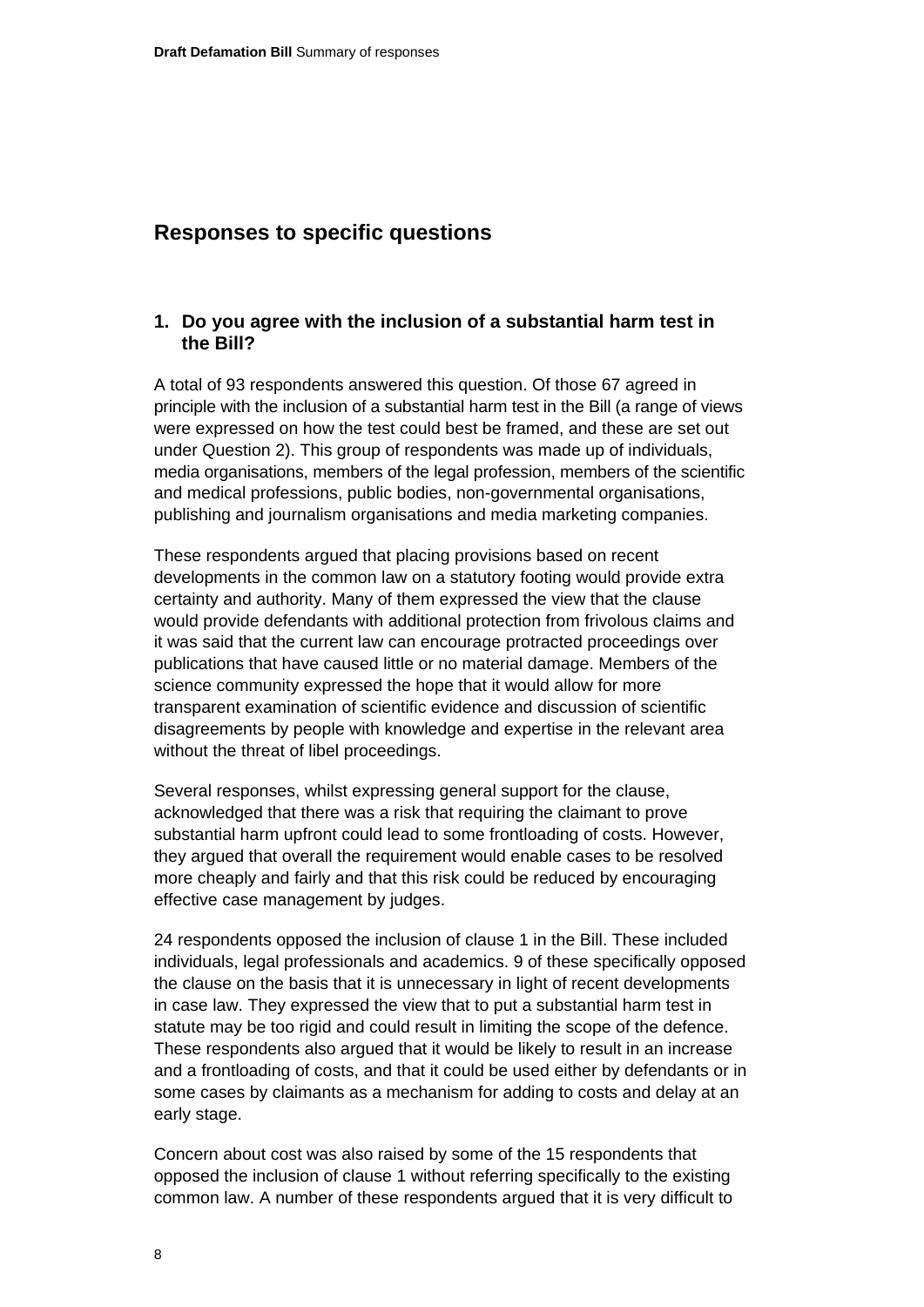ascertain what amounts to substantial harm and that the lack of an objective test could lead to significant litigation around the definition of "substantial". There was also concern that the test might encourage the broader examination of a claimant's existing reputation in determining whether substantial harm had actually been caused.

Certain individuals argued that there is a need to ensure that particularly vulnerable members of society, who may not be able to afford to pay large legal fees to prove harm, are not disproportionately disadvantaged by such a provision. Other respondents argued that a defamatory statement is, by definition, harmful and that the law shouldn't seek to indicate otherwise. Another response argued that whilst the clause is well intentioned, as currently drafted it could unjustifiably impinge upon corporate entities' ability to protect their reputations.

There were two respondents that didn't express a firm view on whether they agreed with the inclusion of the substantial harm test. One of these argued that the purpose of including the clause is currently unclear, and without clearer explanation of its purpose this could be interpreted as limiting the protection offered to article 8 interests. The other expressed the view that there are cases where the substantial harm caused to a company could be deserved, for example, where medical products had caused serious harm to patients.

#### **Short form Questionnaire**

A further 74 responses to this question were received through the short form questionnaire. Of these 58 were in favour of including a substantial harm requirement in the Bill, with 16 opposed. Those in favour argued that the inclusion of such a clause would discourage vexatious litigation, and that allowing claims where no substantial harm has been caused increases the chances of people using the libel laws to chill free speech. Another argument was that the clause would create a distinction between serious allegations and comments made in jest that do not cause genuine harm to reputation.

Those opposed to the inclusion of the clause argued that substantial harm can be difficult to prove, especially up front, as there are often delayed effects upon claimants' reputations. Another argument was that the concept of substantial harm is necessarily subjective and might leave claimants without proper remedy in some cases. Others expressed the view that the concept of substantial harm may overlook the very real emotional and mental distress that those who have been defamed may feel.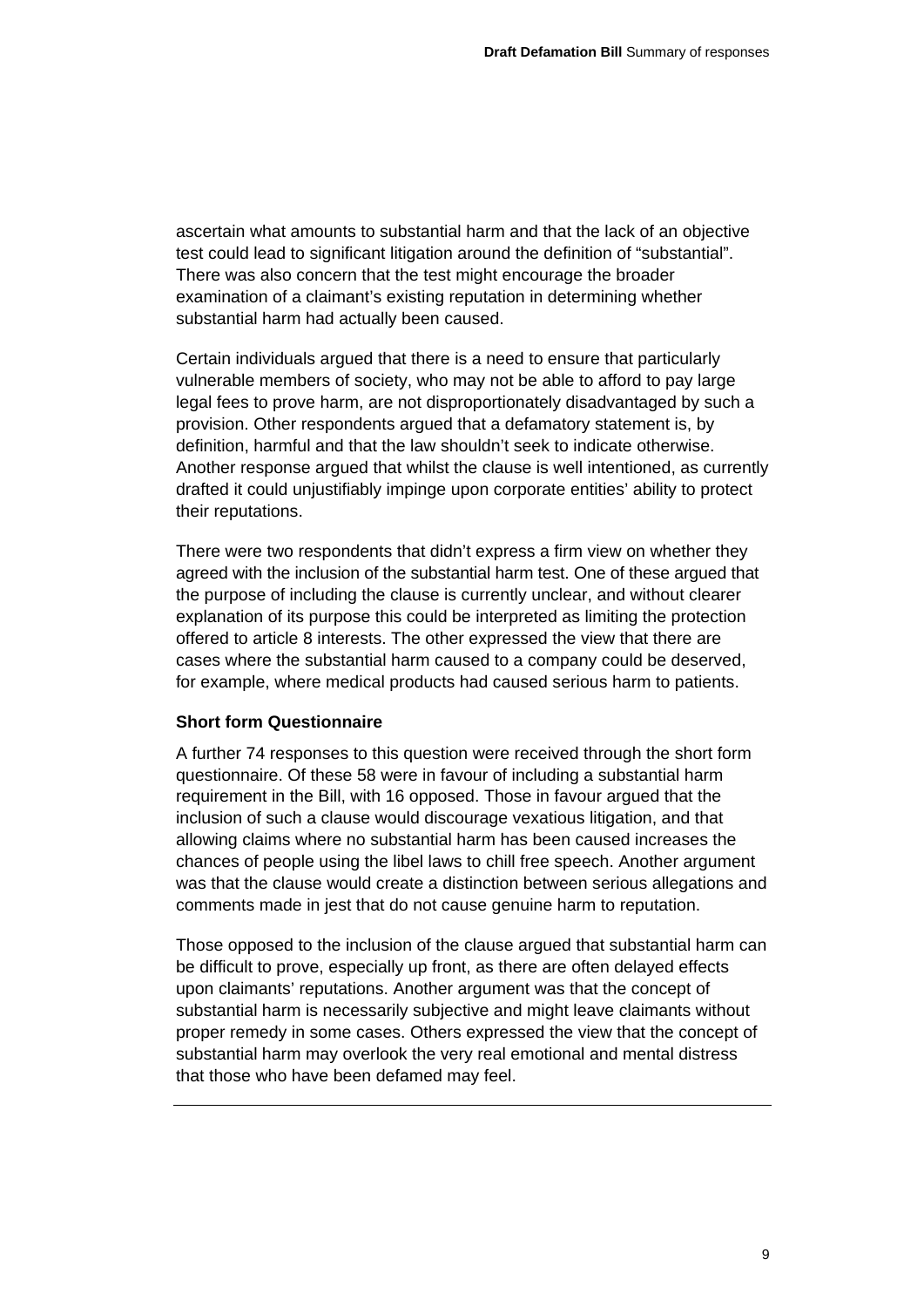#### **2. Do you have any views on the substance of the clause?**

A total of 79 respondents answered this question. A wide range of views were expressed on the detail of the test used, but a number of general positions were established in relation to the drafting of the clause. 32 respondents made up mainly of media organisations, members of the scientific and medical professions and non-governmental organisations argued that the clause should be strengthened.

A number of suggestions were made by members of this group as to specific changes to be made. Many respondents, particularly non-governmental organisations, argued that the claimant should be required to demonstrate "serious and substantial harm." They expressed the view that as currently drafted the clause could be interpreted as being a lower threshold than is currently available under the common law. It was also argued that the clause should incorporate the common law provision reflecting *Jameel v Dow Jones[3](#page-13-0)* to cover claims brought in respect of material which does constitute a sufficiently serious libel, but where the wider circumstances of the case are such that bringing the claim would nevertheless be disproportionate, having regard to the nature of the vindication which a claimant could realistically hope to achieve. It was also suggested that the clause should make clear that the harm must have been suffered in this jurisdiction and some indicated that regard should be had in this context to the extent of publication elsewhere. A preference was also expressed for a mandatory "strike out" requirement to be included on the face of the Bill and one body indicated that a definition of defamation would be helpful.

25 responses made up of legal professionals, individuals, a media organisation and a public relations organisation, raised questions either around how "substantial harm" might be defined or around how a claimant would be expected to prove substantial harm. Some of these respondents expressed concern that ambiguity could lead to an increase in litigation if the clause was enacted and that it could take up a significant amount of court time whilst the meaning of the new test is interpreted. Doubt was also expressed as to how a claimant would go about proving substantial harm should the clause be enacted as currently drafted. Several respondents specifically asked how corporate claimants would be expected to prove substantial harm under the new clause, and it was argued that guidance on that issue would be needed. A number of responses indicated that the court should not only seek to consider the financial loss that a corporate claimant has suffered or is likely to suffer, but also the effect on their reputation even though this is more difficult to quantify.

<span id="page-13-0"></span> $3$  [2005] EWCA Civ 75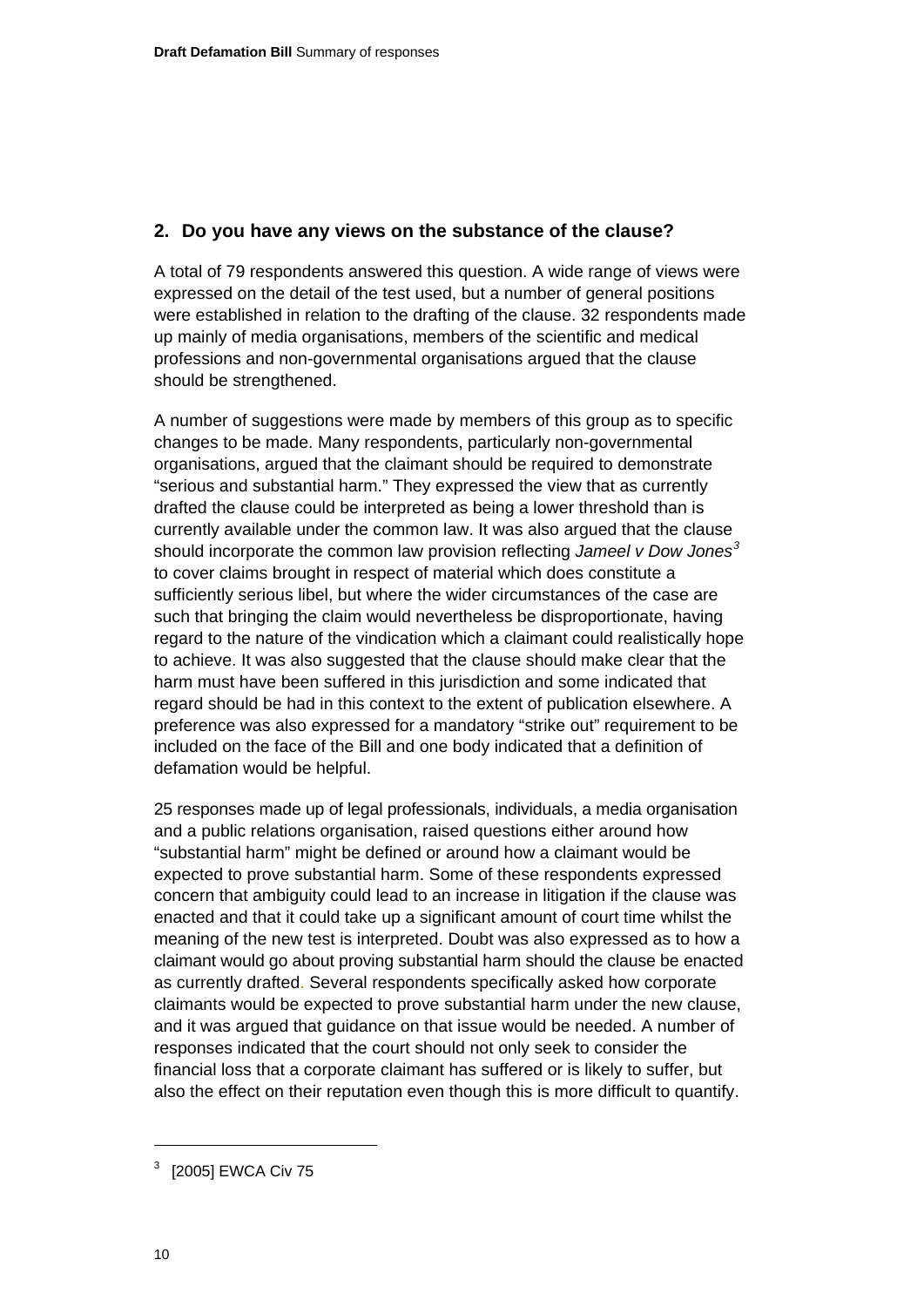There were 10 respondents, made up of individuals, media insurers, legal professionals and a media marketing company who indicated their general agreement with the drafting of the current clause. These respondents expressed the view that the clause was sufficiently clear whilst still retaining the necessary flexibility in the test to not make it too prescriptive. However, one of these respondents restated their overarching view that clause 1 should not be enacted, and another urged the Government to provide a clear explanation of the relationship between the common law and the statutory substantial harm test.

Several responses, mainly from the legal profession, argued that in order fully to encapsulate the current law the clause should focus on whether a statement is actionable rather than on whether it is defamatory. This would mean that the focus would be on whether a defamatory statement had caused sufficient damage to a person's reputation to be considered a real and substantial tort and satisfy the "threshold of seriousness" test that has developed in the common law. A number of respondents also suggested that the Government consider a "triviality defence" either along the lines of that used in Australia or as an additional element to the existing provision.

Opposing views were expressed by certain members of the legal profession as to whether the test should encompass injury to the claimant's feelings. In addition, one legal body considered a substantial harm test would put the bar for bringing a claim disproportionately high and that the existing requirement for the defendant to apply for a claim to be struck out was fairer.

The remaining respondents expressed a range of views and some made minor drafting suggestions. General points raised were that the clause would tilt the law too far in favour of defendants and creates too great a restriction on the rights of claimants to protect their reputation and that proper, active, case management by judges was equally as important as a substantial harm clause.

#### **3. Do you agree that the Slander of Women Act 1891 and the common law rule referred to in paragraph 6 should be included among the measures for repeal in the Repeals Bill?**

A total of 68 respondents answered this question. Of these an overwhelming majority, 62, agreed that the Slander of Women Act 1891 and the common law rule relating to the imputation that a person is suffering from a venereal disease, leprosy or the plague should be included among the measures for repeal in the Repeals Bill. This group of respondents included individuals, academics, members of scientific and medical professions, legal professionals, media organisations, publishing and journalism trade organisations and media insurers.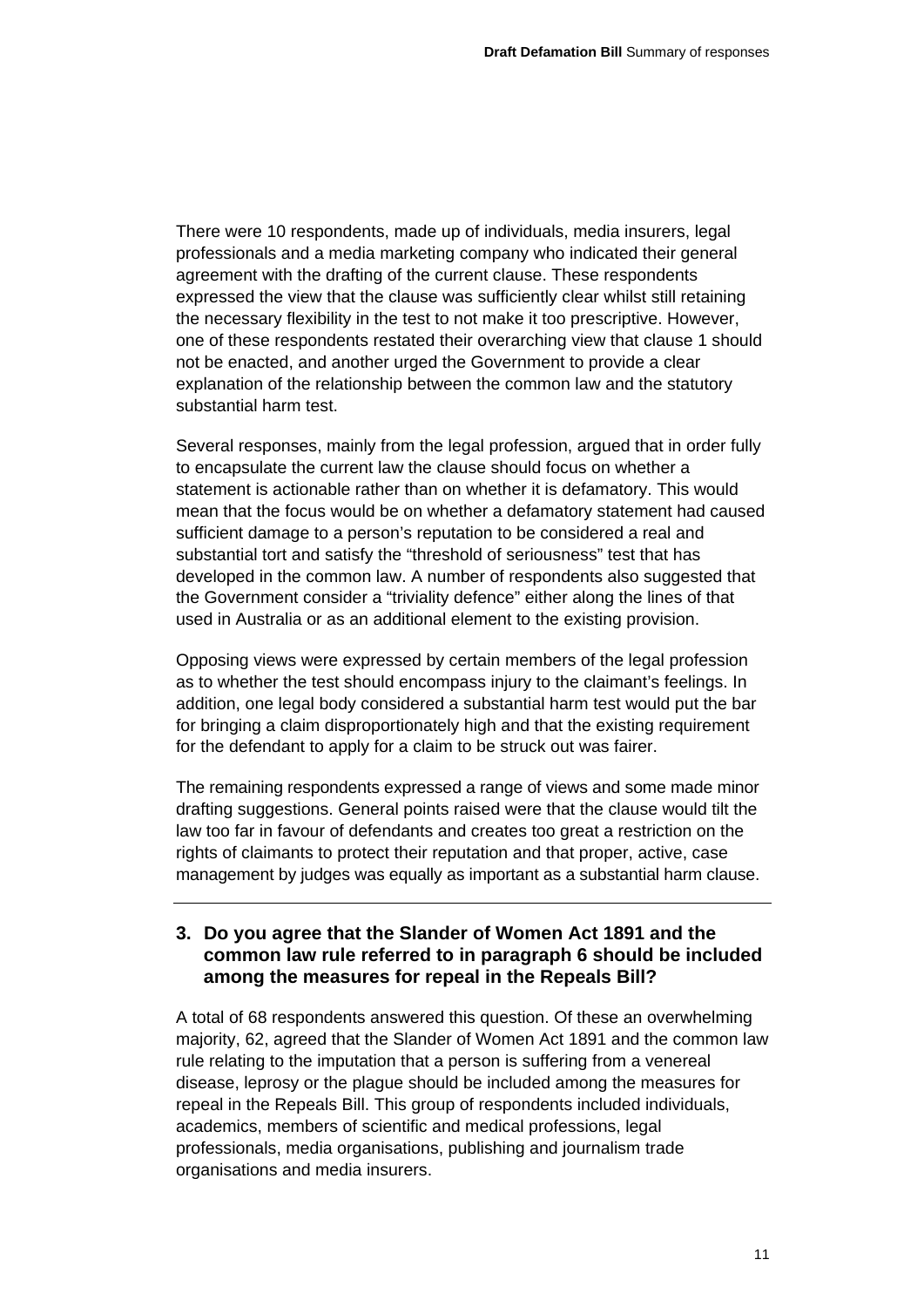Of those who expressed a detailed view the main argument was that the 1891 Act is a historical anomaly and no longer relevant or appropriate to modern society. 5 responses (2 of which supported the proposal) argued that wider action to abolish the distinction between libel and slander in relation to the need to prove special damage would be appropriate.

There were three responses opposing the repeal of the 1891 Act and the common law rule. This group was made up of two legal professionals and one academic. Arguments used were that the repeal could result in some women being left unfairly without a proper remedy; that the common law rules still cover relevant situations such as where there are slanderous allegations that a person is suffering from HIV/AIDS; and that the Act should instead be amended to protect men as well.

#### **4. Do you agree with the inclusion of a new public interest defence in the Bill? Do you consider that this is an improvement on the existing common law defence?**

A total of 93 respondents answered this question. Of those 69 agreed in principle with the inclusion of a new public interest defence in the Bill, and that this would be an improvement on the existing common law defence. This group of respondents was made up of individuals, media organisations, academics, members of the legal profession, members of the scientific and medical professions, non-governmental organisations, publishing and journalism trade organisations, media insurers and media marketing companies.

Those in favour of a statutory public interest defence argued that it would provide greater certainty and clarity than the current common law defence. They expressed the view that the added clarity would assist the general public to understand the boundaries of the defence and that in the internet age it was vital that the defence was easily understandable and applicable beyond the confines of mainstream journalism. Responses from media bodies indicated that uncertainty in the formulation and application of the defence in *Reynolds v Times Newspapers[4](#page-15-0)* had had a restrictive effect on freedom of expression. It was also argued that to include a statutory public interest defence in the Bill would provide an important opportunity for Parliament to recognise formally the existence of the defence which until now has been developed entirely by the courts, and that it would recognise the importance to democracy of publication of matters of public interest.

<span id="page-15-0"></span><sup>4</sup> [1999] UKHL 45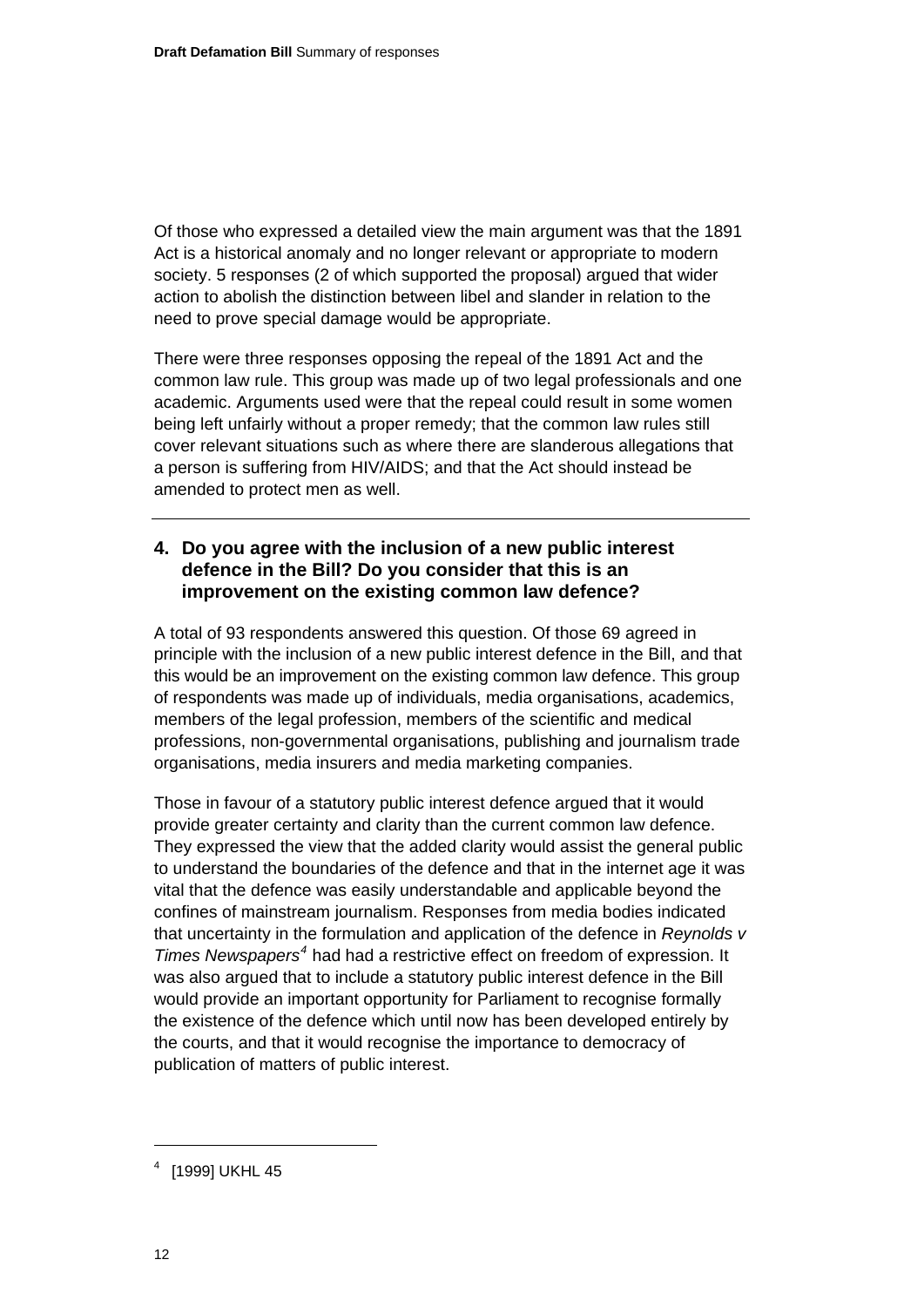However, among those who agreed with the inclusion of a public interest defence in the Bill there were some who expressed their concern that the defence shouldn't simply be seen as codification of the current common law. A number of respondents argued that it was important that the list of factors that a court could consider when deciding on whether a publisher has acted responsibly should not be treated as a checklist, nor should the list be considered exhaustive. A number of responses from media organisations argued that they preferred a test based around the "reasonable belief" of the publisher. They proposed that if the publisher can objectively justify that they reasonably believed, at the time of publication, that publication would be in the public interest, then as long as they have not acted recklessly or with malice the defence should succeed.

There was also a number of responses, mainly from non-governmental organisations and members of the scientific and medical professions, which argued that the burden of proof in public interest cases should be reversed and that it should fall to the claimant to prove that the defendant had acted recklessly or with malice in publishing the defamatory material.

18 respondents argued against the inclusion of a statutory public interest defence in the Bill. These respondents included members of the legal profession, individuals and legal academics. Many of these respondents argued that the common law was already clear and that placing the defence in statute would remove the essential flexibility of the courts to develop the defence further as appropriate. In addition, they argued that legislating would create a period of uncertainty whilst cases were brought to test the meaning and boundaries of the new statute which would result in an increase in litigation and costs. The view was also expressed that the approach taken in the draft Bill would give the media greater protection to publish untruths on public interest grounds.

There were 6 respondents who didn't express a strong view either way on whether a statutory public interest defence should be included in the Bill. These respondents were made up of individuals, legal professionals and members of the scientific community. Some of these expressed the view that the main problem in this area of the law is the current common law defence being used to defend stories that are "of interest to the public" but are not genuinely "in the public interest". One respondent argued that there would be little difference in practice between the existing common law and the proposed statutory defence and therefore it was simply for the Government to decide on the desirability of legislating on this issue.

Several respondents to this question, made up of both those who supported and those who opposed the inclusion of a statutory public interest defence in the Bill, pointed out that difficulties and confusion would be created if the existing common law defence was allowed to continue to exist in parallel to the new statutory defence and argued it should be formally abolished.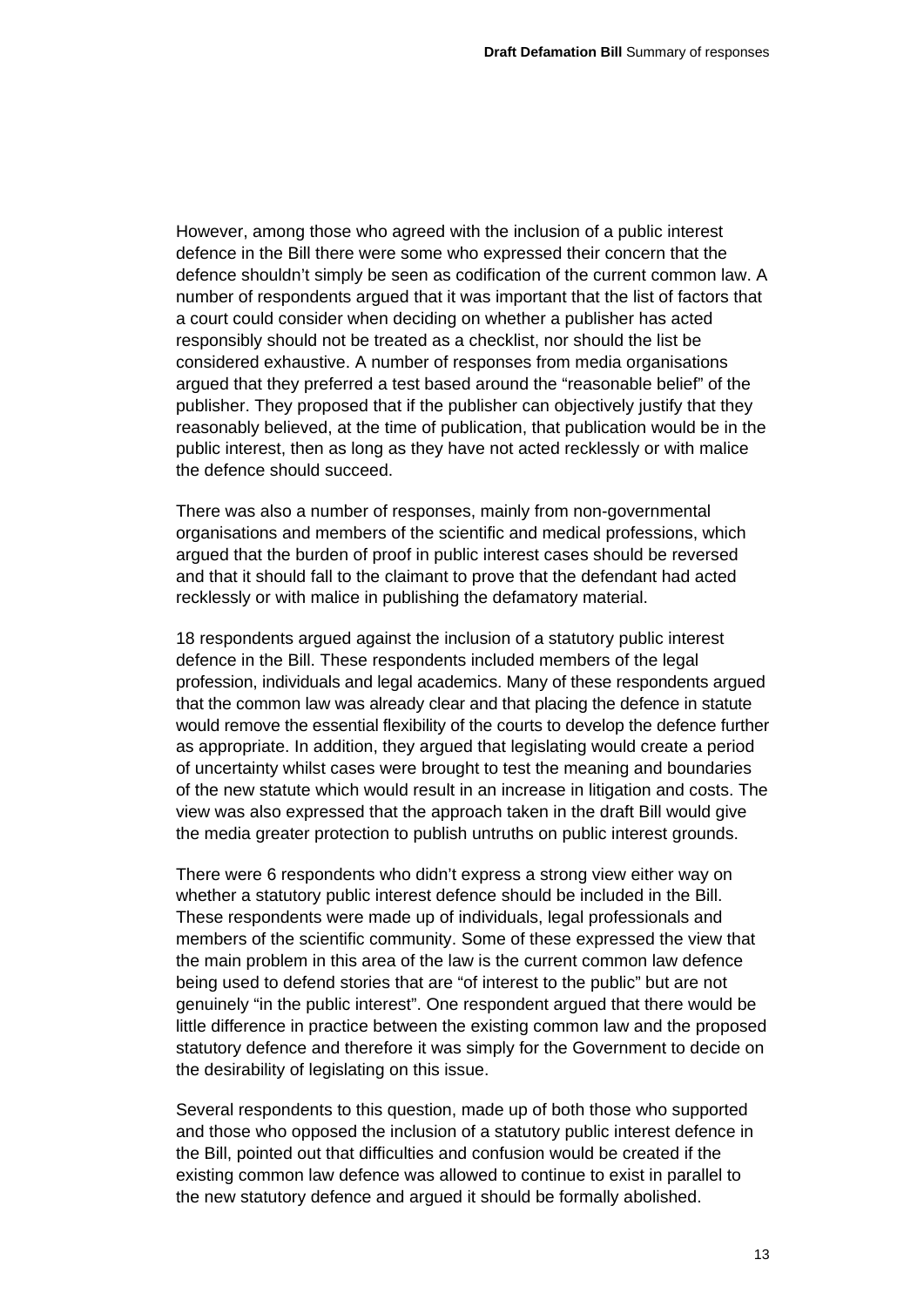A number of those who supported, in principle, the inclusion of a public interest test in the Bill, but who felt that the defence required strengthening expressed the view that in order to achieve this without unduly harming claimants there should be a right for claimants who are able to prove a defamatory allegation of fact to be false to receive a declaration of falsity from the court. They argued that a free standing declaration of falsity could be sought as an alternative to a libel action but that it should also be an option within any case where a defence of truth fails or is not attempted.

#### **Short form Questionnaire**

A further 72 responses to this question were received through the short form questionnaire. Of these 63 were in favour of including a new statutory public interest defence in the Bill, with 9 opposed. Arguments made by those in favour included; that a statutory public interest defence would allow the media to run more stories that challenge the rich and powerful; that the distribution of information relating to issues such as public safety should always outweigh any harm to a claimant; and that it would strengthen protection for responsible journalism in the area of scientific research. A number of these respondents argued that the defence should extend further than the current common law defence in *Reynolds.* 

Arguments against the clause largely centred around the difficulties in defining the concept of the public interest. One response argued that it was too broad and vague and another argued that the mass media often confuse public interest with the interest in sensationalism. Another argument was that the clause could make it too easy for the public interest defence to be used by people acting maliciously to spread defamatory material widely.

#### **5. Do you have any views on the substance of the draft clause? In particular:**

#### **a) do you agree that it would not be appropriate to attempt to define "public interest"? If not, what definition would you suggest?**

A total of 73 respondents answered question 5a). Of those, 56 agreed that it would not be appropriate to define "public interest" in the Bill. This group of respondents included members of the scientific and medical professions, nongovernmental organisations, legal professionals, media organisations, individuals, publishers and academics.

The main arguments used were that the concept of "public interest" is clearly understood by the courts in many different contexts and that therefore it is not necessary to provide a definition in statute. In addition, it was considered that the concept could change and develop over time and that a fixed definition by the courts would remove the flexibility for the courts to apply and develop the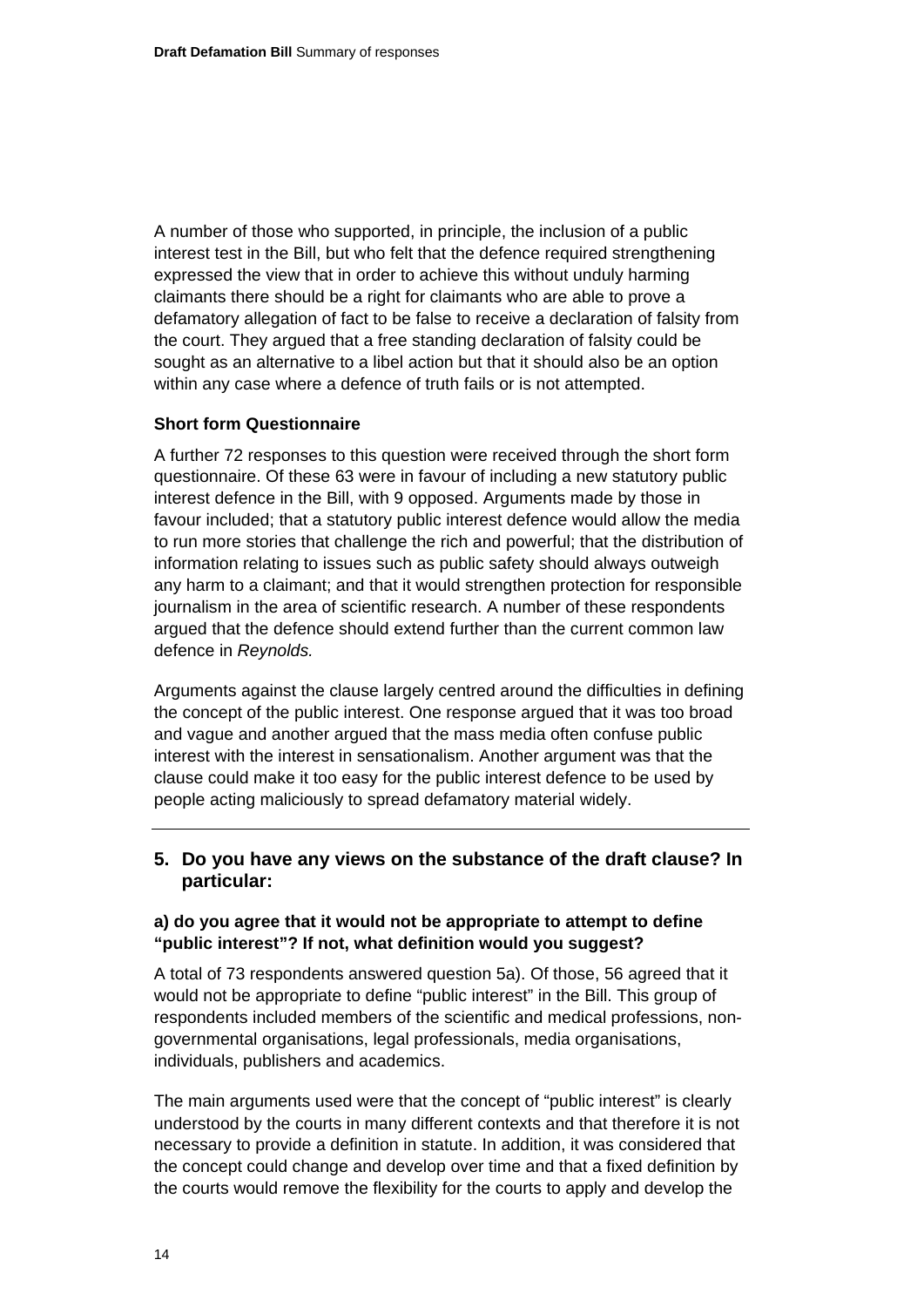concept and could result in a narrowing of the scope and effect of the public interest defence. The risk of satellite litigation over any definition used was also identified.

There were 13 respondents who disagreed and argued that there was a need to define "public interest" in the Bill. This group of respondents included individuals, members of the scientific community, publishers, media insurers and members of the internet industry. A number of these respondents expressed the view that the failure of the Bill to provide a definition of "public interest" could result in the courts needing to work out their own definition at, potentially, great length and expense. Others argued that a failure to provide a clear distinction between "public interest" and "of interest to the public" would provide the opportunity for publishers to misuse the defence in future. A number of possible definitions were put forward, including that used in the Press Complaints Commission Code of Practice and the use of a nonexhaustive list of categories of publication deemed to be in the public interest.

4 respondents did not express a strong view as to whether a definition should be included in the Bill or not. However, these respondents did express the view that there exist major difficulties in attempting to provide a definition and that if the Government were minded to do so then careful consideration would need to be given as to how best to frame it. One respondent expressed the view that "public importance" would be a more accurate term than "public interest" and would be clearer in relation to the types of cases in which the defence could be run. Another drew attention to provisions in the Employment Rights Act 1996 providing protection for whistleblowers and indicated that it would be helpful for the Bill to confirm that the instances covered by the 1996 Act are in the public interest.

#### **b) Do you consider that the non-exhaustive list of circumstances included in subsection (2) of the clause should include reference to the extent to which the defendant has complied with any relevant code of conduct or guidelines?**

A total of 66 respondents answered question 5b). Of those, 45 respondents did not consider that the non-exhaustive list of circumstances in clause 2(2) should include reference to the extent to which the defendant has complied with any relevant code of conduct or guidelines. These included individuals, members of the scientific and medical professions, legal professionals, media organisations and academics.

Many of these respondents expressed the view that to include a reference to the defendant's compliance with a code of conduct or guidelines would give the impression that the defence is only available to those in the mainstream media that are covered by such guidelines. A number also pointed out that even within the mainstream media not all media organisations are signatories to voluntary codes of conduct and that could create anomalies in the way that the law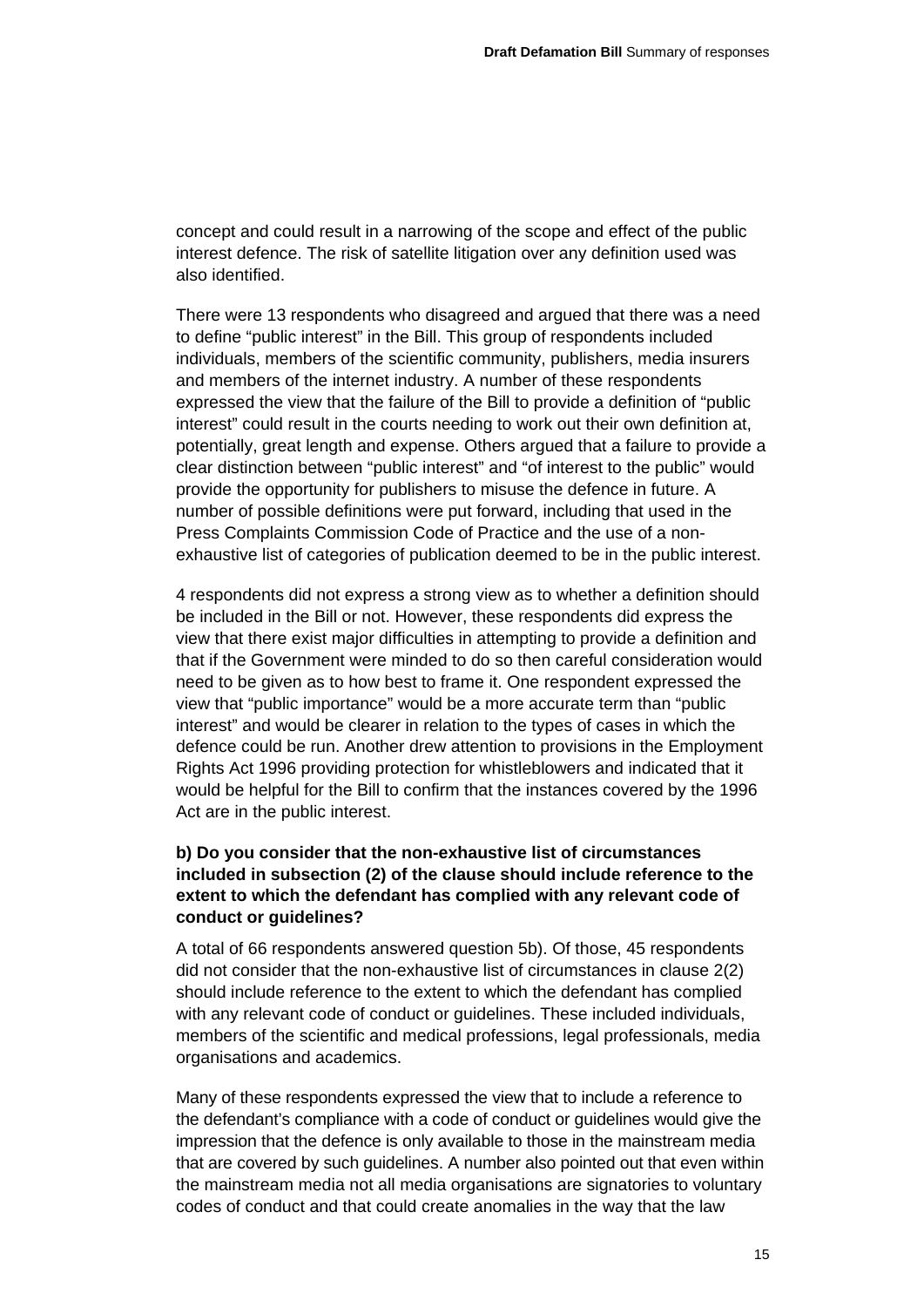applies to rival media companies. Some argued that including compliance with a code of conduct in the list of factors might deter people from developing voluntary codes of practice in the future. Others expressed the view that including it as a factor could result in increased costs and litigation over its application in individual cases and that so long as the list was non-exhaustive there would be scope for a court to consider compliance regardless.

19 responses indicated that the non-exhaustive list of circumstances in clause 2(2) should include reference to the extent to which the defendant has complied with any relevant code of conduct or guidelines. This group of respondents included members of the legal profession, publishing and journalism trade organisations and individuals.

It was argued that where codes of conduct exist the fact that a defendant has complied with them is a relevant consideration when deciding whether the journalist or publisher has behaved responsibly in the preparation and publication of the material. The view was expressed that to ignore the level of compliance with relevant codes of conduct and guidelines could have the effect of weakening the position of those codes and in the long run encouraging defendants to ignore them. Reference was made as a precedent to the fact that section 12 of the Human Rights Act 1998 requires the court to have regard to any relevant privacy code.

Several respondents argued that there should not be a list of factors at all, non-exhaustive or otherwise, because even if it was not the intended outcome, it would result in the list being treated as a checklist by the courts, which would recreate the problem that they consider has developed with the common law defence.

#### **c) Do you consider that the nature of the publication and its context should be given greater weight than the other circumstances in the list?**

A total of 65 respondents answered question 5c). Of those, 45 did not believe that the nature and context of a publication should be given greater weight than other circumstances in the list of factors for the court to consider. This group included academics, individuals, legal professionals, non-governmental organisations, media organisations and members of the scientific and medical professions.

This group of respondents argued that whilst nature and context is something that should be considered it should not be treated as more important and should not attract greater weighting in the courts' consideration. The main argument expressed by the great majority of these respondents was that the considerations that are most relevant will differ depending on the circumstances of the individual case and that the courts should be able to apply various factors flexibly on a case by case basis depending on all the relevant circumstances.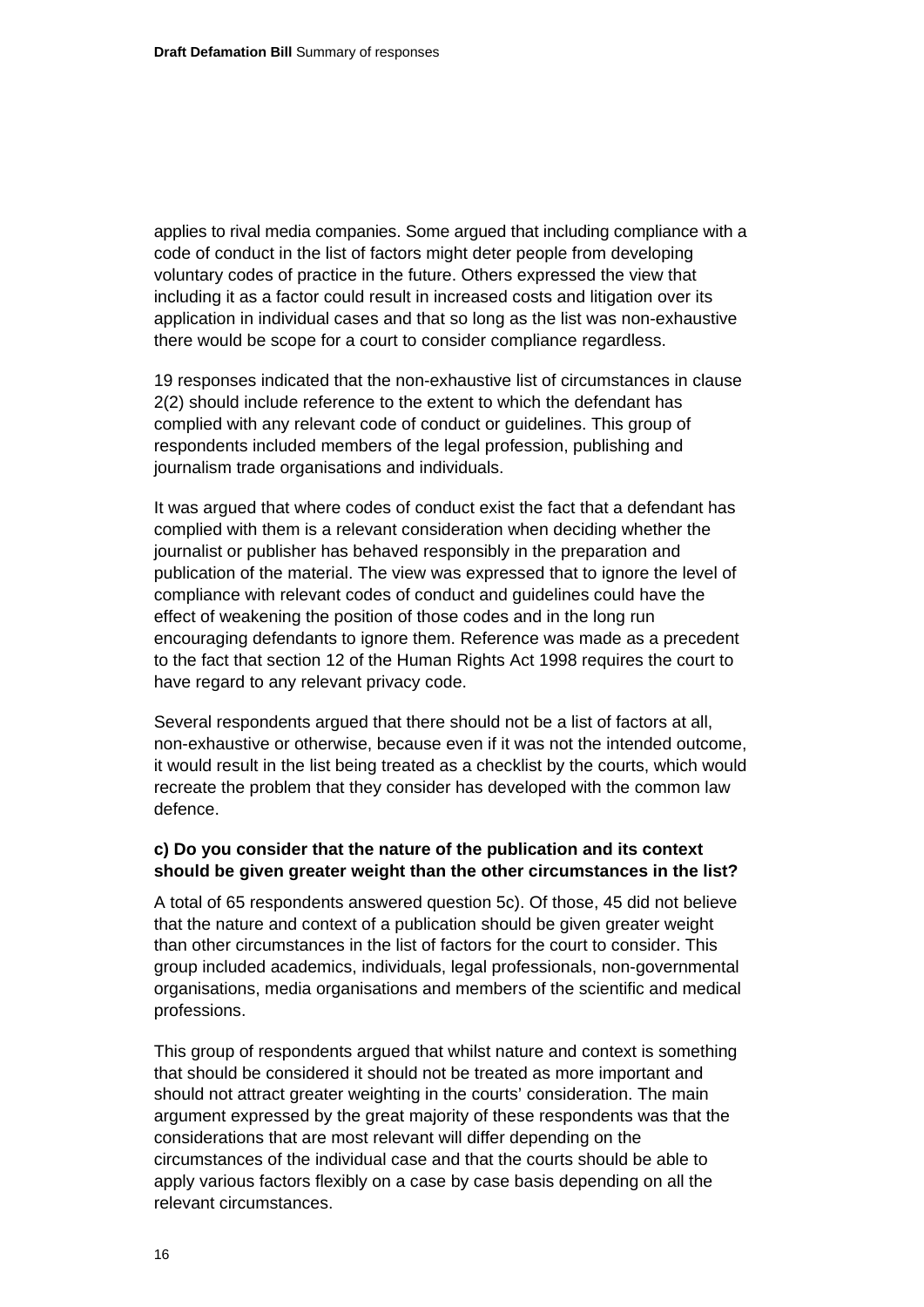19 responses indicated that the nature and context of a publication should be given greater weight than other circumstances in the list of factors for the court to consider. This group of respondents included individuals, members of the scientific and medical profession, internet organisations, publishers, media organisations and non-governmental organisations.

Arguments put forward by this group of respondents came from two main perspectives. Firstly, some respondents, including non-governmental organisations argued that the defence would need to be applied differently depending on the type of publication concerned, and that for example, the same standard of background research should not be expected from a lone online blogger raising a matter of public interest as from a journalist working for a major newspaper chain. They argue that the nature and context of the publication is of particular importance in considering this. One respondent expressed the view that the general public when reading material would take into account where it has come from and would not consider the material posted by a lone blogger to be as authoritative as that of a newspaper journalist.

The second viewpoint that is expressed by some media organisations is that in the age of 24 hour rolling news the context of the publication is particularly important, and that the information that might be reported on the wires or on 24 hour news channels as a story breaks is not always considered as being as authoritative as when the story is reported more fully as further details become available. They argue that this should be reflected in the public interest defence.

One further respondent argued that the focus of the factors in the list approaches the public interest defence from the wrong perspective and that the factors for the court to consider should focus less on the responsibility of the journalist or publisher and more on the effect that the defamatory publication is likely to have on the claimant.

#### **d) Do you agree that the defence should apply to inferences and opinions as well as statements of fact, but that specific reference to this is not required? If so, are any difficulties likely to arise as a result of the overlap between this defence and the new honest opinion defence?**

A total of 61 respondents answered question 5d). Of those, 53 agreed that the public interest defence should extend to inferences and opinions as well as statements of fact. This group of respondents included individuals, legal professionals, members of the scientific and medical profession, publishers, media organisations and non-governmental organisations.

These respondents argued that it is sensible for the defence to protect opinions and inferences where they are related to facts that have been published responsibly. This would avoid it being argued on a technicality that part of a publication falls outside the defence simply because it is not factual in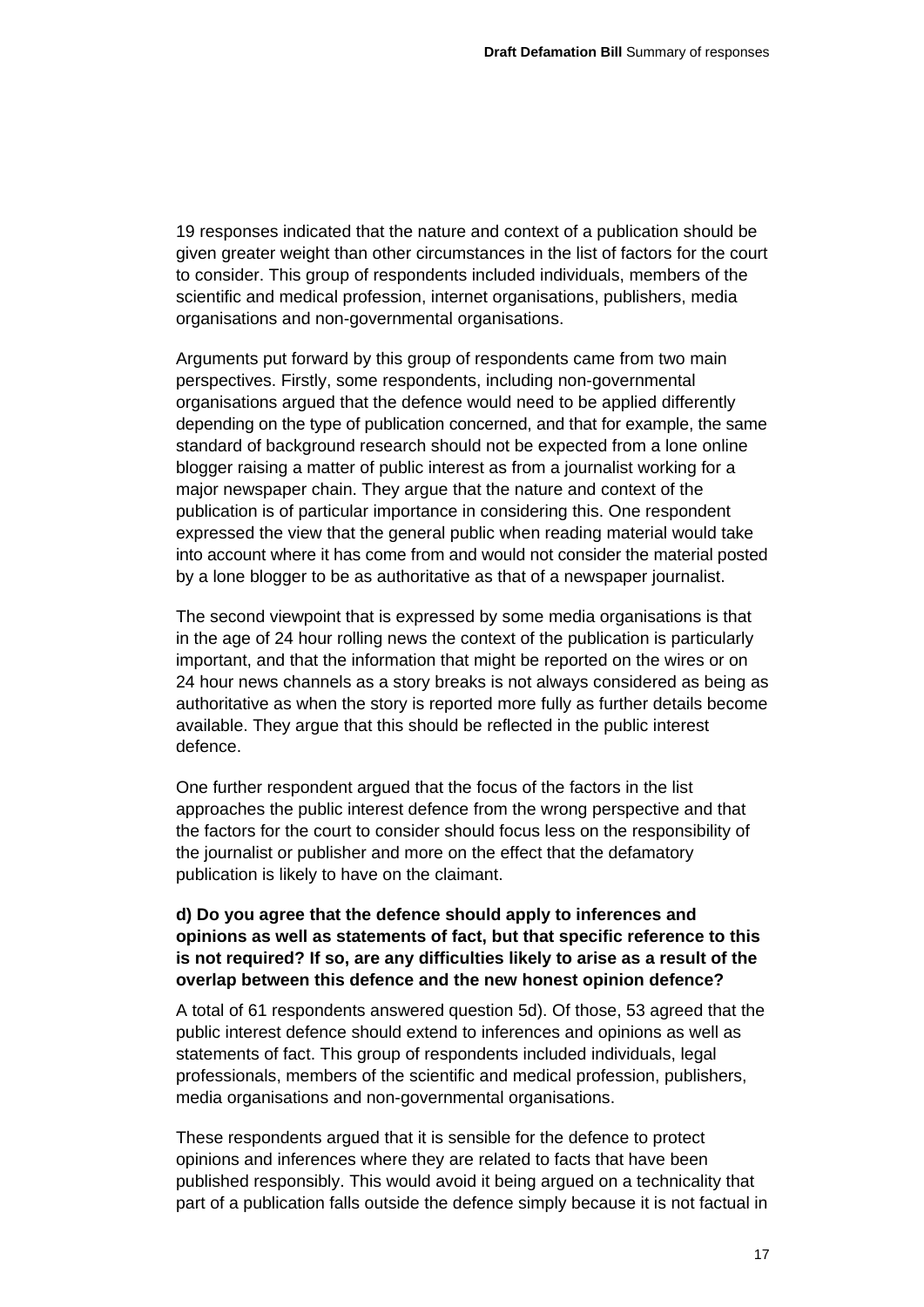nature, and because it is sometimes difficult to draw a distinction between fact and opinion. Views expressed included that it will often be the case that publications on matters of public interest will include a mixture of fact and opinion, and that it is important for the defence to cover not only news articles but also opinion articles in connection with them. In general these respondents did not see a problem caused by any overlap with the new defence of honest opinion, and a number indicated that there are already overlaps between the common law and the existing defence of fair comment which have not caused difficulties. Of these 53 respondents, 30 expressed the view that a specific reference to the extension of the defence to inferences and opinions was needed to provide clarity and for the avoidance of any doubt.

7 respondents did not believe that the defence should apply to inferences and opinions. This group was made up of individuals, legal professionals and academics. The argument was made that the honest opinion defence would cover the expression of opinion and that it would be wrong to blur the defences and extend so far the circumstances in which untrue claims can be defended. One respondent also expressed the view that it is difficult to see how an opinion could be in the public interest, as it amounted in effect to a private view publically expressed.

One further respondent, whilst not indicating a preference for or against the defence extending to inferences and opinions, expressed the view that this was a matter that required very careful consideration as inferences and opinions are not verifiable as true or false in the same way that facts are, and the public interest defence could apply where the defendant acted responsibly without the requirement for a basis of fact as for honest opinion.

#### **e) Do you agree with the approach taken on the issue of "reportage"?**

A total of 68 respondents answered question 5e). Of those, 49 were in general agreement with the approach taken on reportage in the Bill. This group of respondents included media organisations, legal professionals, nongovernmental organisations, individuals, members of the scientific and medical professions, publishing and journalism trade organisations and academics.

One of the main arguments put forward by this group of respondents was the need to be able to report impartially, fairly and accurately on disputes between parties on a matter of public interest. A number of respondents expressed the view that this was vitally important for the publication of public interest news reports and for democracy and accountability. However, within this group a range of media organisations argued that the clause should be amended to make clear that it applies to rolling news coverage, (whether online, broadcast or in other forms) because a rolling news station should not be required to report on every allegation and counter allegation as a dispute develops in order to avail itself of the defence.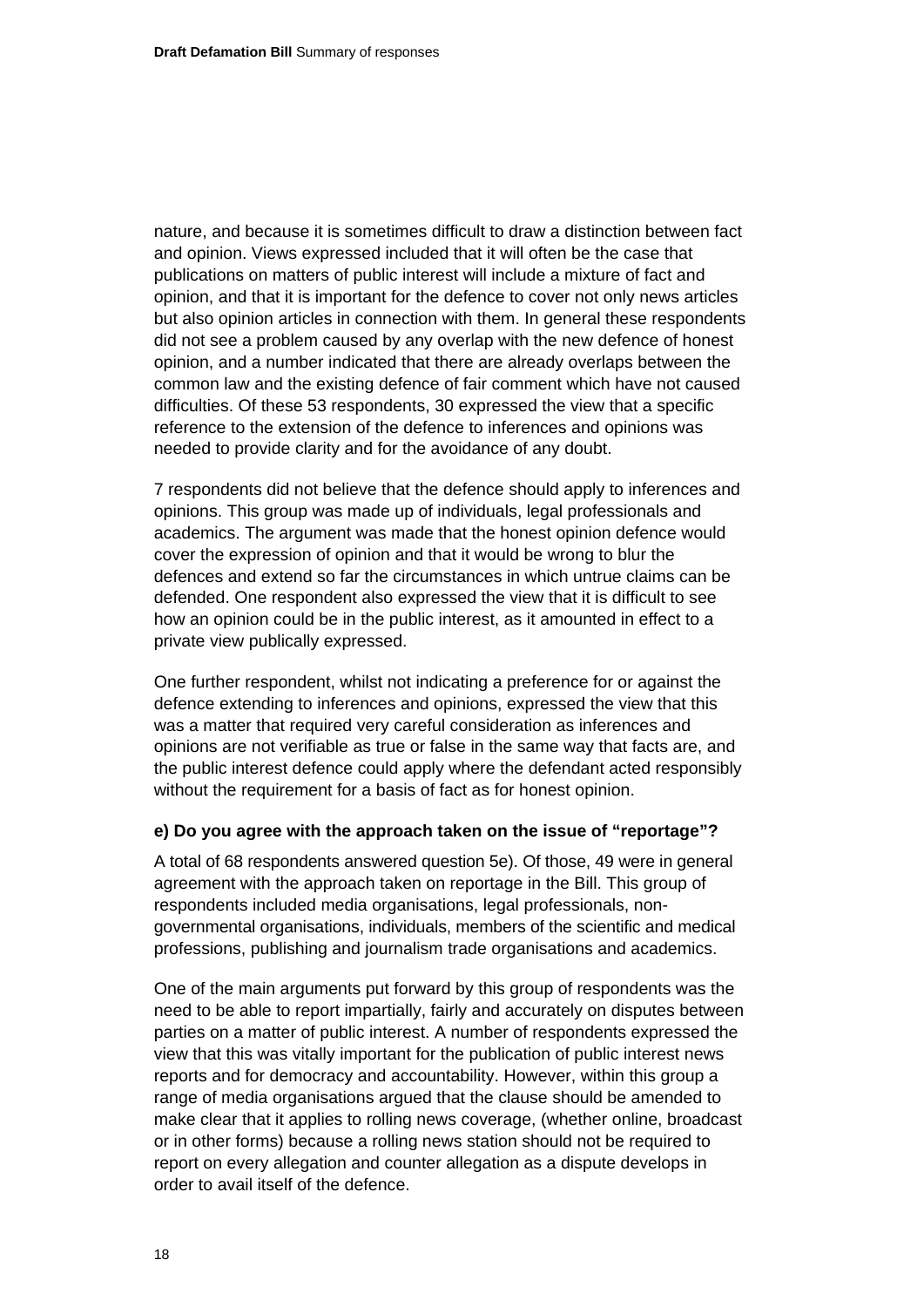There were 17 respondents that argued against the approach taken on the issue of "reportage". These included individuals, legal professionals and academics. Most of these came from the perspective that the provision was inappropriate or unnecessary. It was argued that the provision was in conflict with the repetition rule by allowing for the repetition of defamatory claims so that one newspaper could pass on the defamation contained in another paper. A number of other responses suggested that the relationship between reportage and the repetition rule should be clarified. Certain responses questioned the need for legislation on the issue, and there was also concern at the potential for litigation over whether statements were accurate and impartial. It was also argued that the reporting of allegations in a national newspaper would give them publicity and legitimacy which could cause serious harm to a claimant's reputation.

It was argued that to reflect the current law accurately the provision should link to at least some of the list of factors relating to responsible publication, and that discretion should be given to the court to decide that a defendant using the reportage defence had not acted responsibly (eg because there was no urgency in reporting the issue, or the statement in question came from an unreliable source). Other drafting issues raised were the need to make clearer that the provision only applied to matters of public interest, and one response suggested that the word "neutral" would be preferable to "impartial". Another suggestion was that an explicit provision was needed to require each side of the dispute to be given.

Two further respondents simply expressed the view that this issue required careful consideration by the Government and did not express a strong view one way or the other on the approach taken in the Bill.

#### **6. Do you agree that it is appropriate to legislate to replace the existing common law defence of justification with a new statutory defence of truth?**

A total of 78 respondents answered this question. Of those 52 agreed that it is appropriate to legislate to replace the existing common law defence of justification with a new statutory defence of truth. This group of respondents was made up of individuals, media organisations, members of the legal profession, academics and publishing and journalism trade organisations.

Arguments used by these respondents included that the proposal would make the defence simpler and clearer and would result in greater clarity both for practitioners and for the general public. Several expressed the view that while the clause would make very little, if any, difference to the nature of the existing defence, the name change was appropriate in the interests of clarity. The need for procedural reform as discussed elsewhere in the consultation paper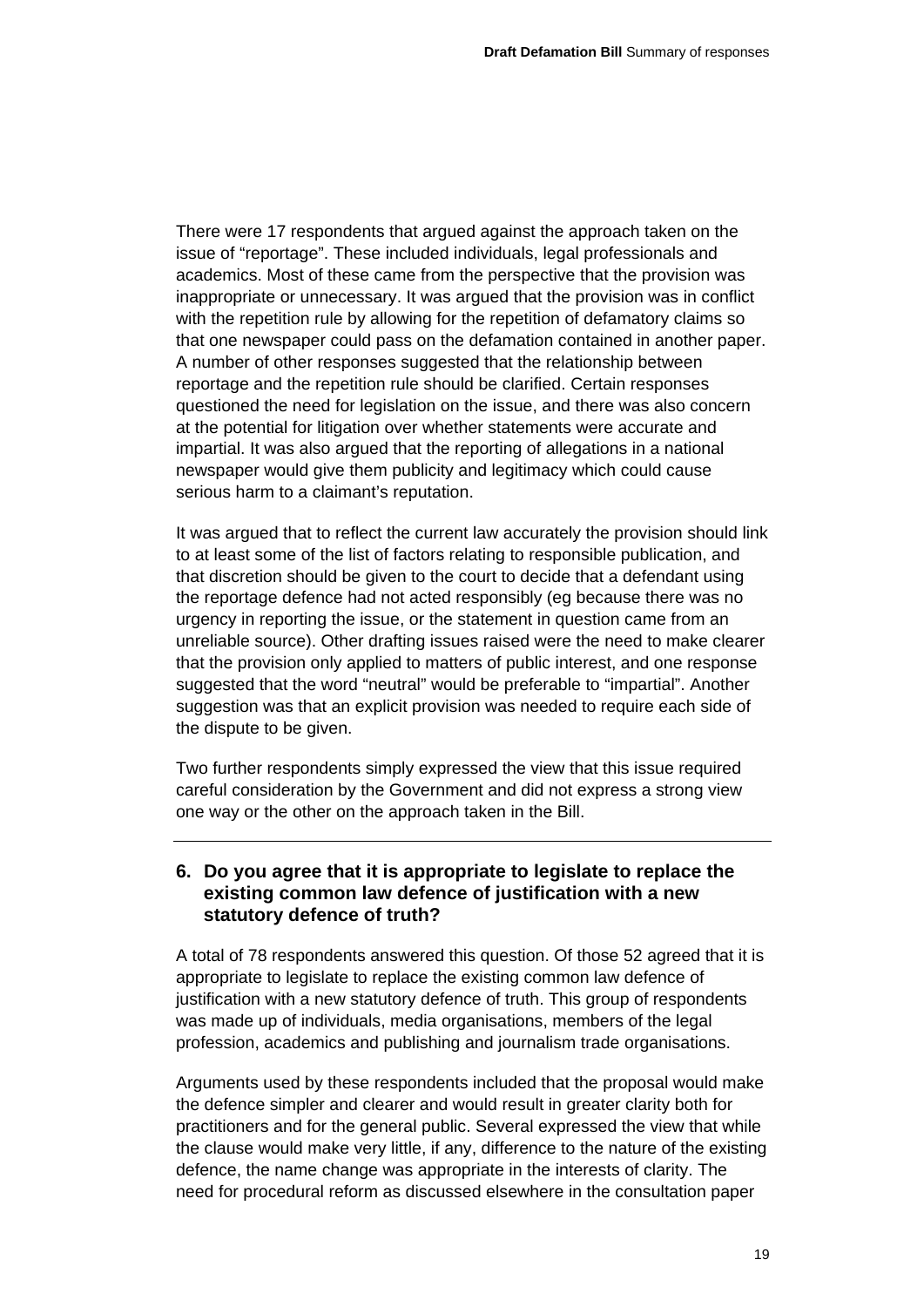to make the provisions more effective in practice was also raised. A small number of those who agreed with the inclusion of clause 3 in principle argued that it was important that the defence makes clear that "truth" does not require "absolute truth" to be proven, but that proving that something is "substantially true" should be sufficient for a defendant to mount a successful defence.

There were 21 respondents that disagreed with the proposal. This group of respondents was made up of individuals, members of the legal profession, academics and publishing and journalism trade organisations. The main argument used by these respondents was that placing the defence in statute was unnecessary and that codification of the common law would not lead to clarity, but rather to expensive satellite litigation over the extent to which Parliament intended to change the common law position. There were mixed views about the merits of renaming the defence, as some argued that this would lead to further confusion whereas others expressed the view that the name change from "justification" to "truth" was sensible, but could be effected by the courts without the need for legislation. Two responses expressed concern that the change could affect the extension of the defence to statements made in good faith and in the reasonable belief that they were true.

A small number of non-governmental organisations, whilst not opposing the clause itself, expressed concern that the term "truth" might be regarded in the minds of the public and the courts as being narrower than that of justification. Other respondents who didn't give a strong view one way or the other on the proposal to legislate raised a number of points. One of these stated that they were not opposed to the proposal but didn't see what it would add and another expressed the view that the real problem stems from the burden of proof in defamation cases and that the Government should consider reversing the burden of proof to replicate the American system. A further respondent pointed out that in Australia the statutory defences of truth and contextual truth run alongside a common law defence of justification.

#### **Short form Questionnaire**

A further 69 responses to this question were received through the short form questionnaire. Of these 54 were in favour of replacing the existing common law defence of justification with a new statutory defence of truth, with 15 opposed. A number of those in favour argued that a new statutory defence of truth would provide extra clarity to the law and would help reduce inconsistency. Some expressed the view that a statutory defence would be useful so long as it was purely a codification of the existing law, whilst others felt that codification risked generating satellite litigation around the relationship between the existing common law and the new statute.

Several of those who opposed the new statutory defence also argued that the new defence would lead to significant litigation and unnecessary costs, as the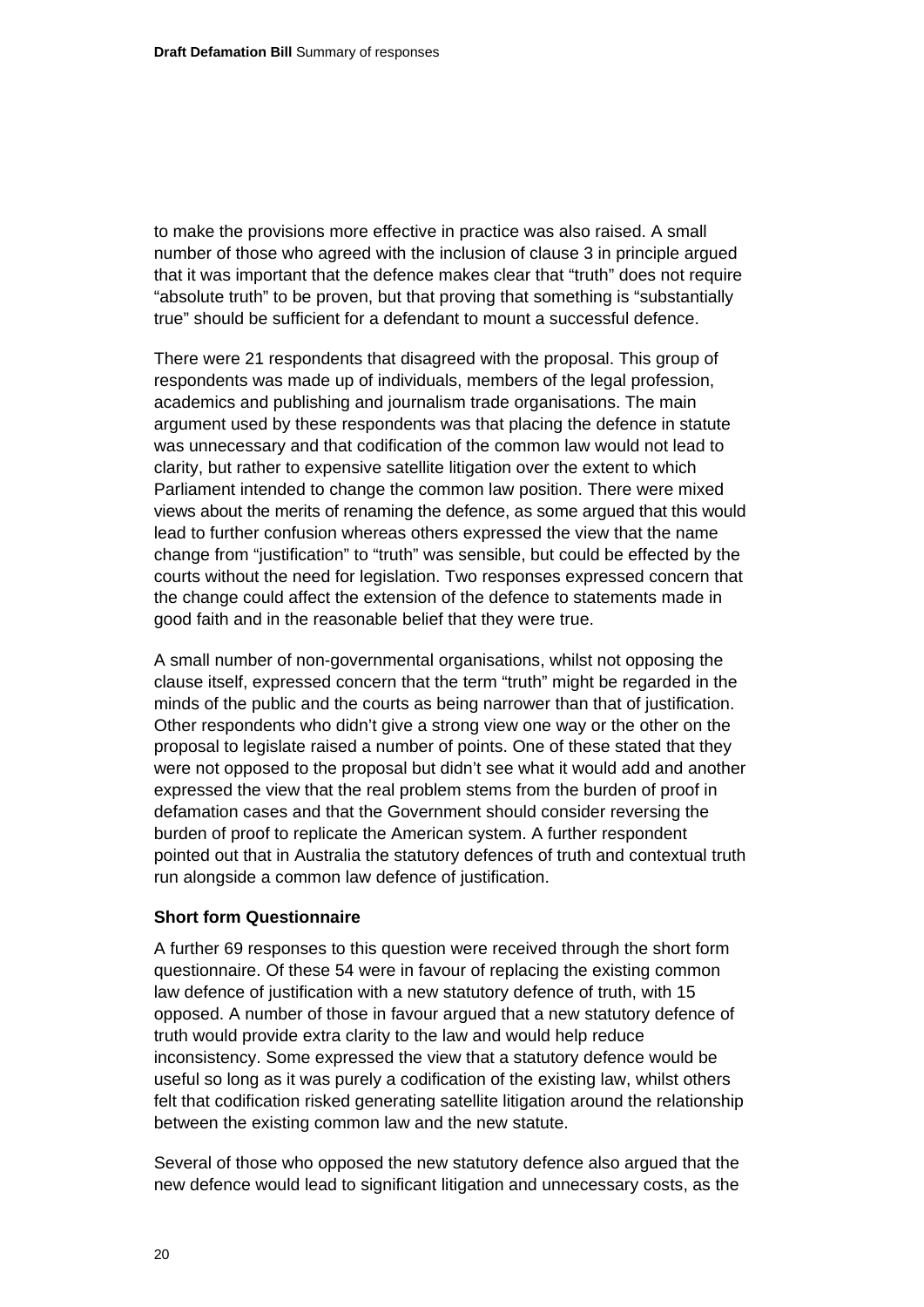courts interpret the new law. They also questioned whether it was necessary to legislate purely to codify the existing common law. Another raised concerns in relation to the way in which the concept of truth would be approached by the courts, arguing that a defendant should not be afforded a defence of truth where what they have said is true, but where they have omitted to mention a number of true facts in order to impute something defamatory.

#### **7. Do you agree that the common law defence should be abolished, so that existing case law will be helpful but not binding for the courts in reaching decisions in relation to the new statutory defence? If not, what alternative approach would be appropriate?**

A total of 67 respondents answered this question. 51 of them agreed that the common law defence of justification should be abolished. This group of respondents included individuals, legal professionals, non-governmental organisations, media organisations and academics.

Many of these respondents did not give detailed reasons. Those that did argued that maintaining the common law defence of justification alongside the statutory defence of truth would be likely to lead to confusion, complications and potentially lengthy and costly litigation regarding any possible inconsistencies. However, they also expressed the view that allowing the body of common law that has developed to continue to be seen as a helpful, but not binding guide for the courts in interpreting the new clause would be sensible. One response argued for a provision explicitly permitting the courts to take into account existing case law where appropriate.

14 respondents disagreed and argued that the common law should not be abolished. This group was made up of legal professionals, individuals and academics. Several of these reiterated their view expressed in answer to question 6, that it is not appropriate to replace the common law with a statutory provision. However, it was also argued that even if clause 3 were enacted, there was still a need for the existing case law to remain binding on the courts when considering future cases and it was questioned how it could be assumed that the case law would be helpful if it were not binding. One respondent argued that the Bill should follow the approach of legislation in Australia and Ireland by providing for the new legislation not to affect the operation of the general law except to the extent that it provides otherwise.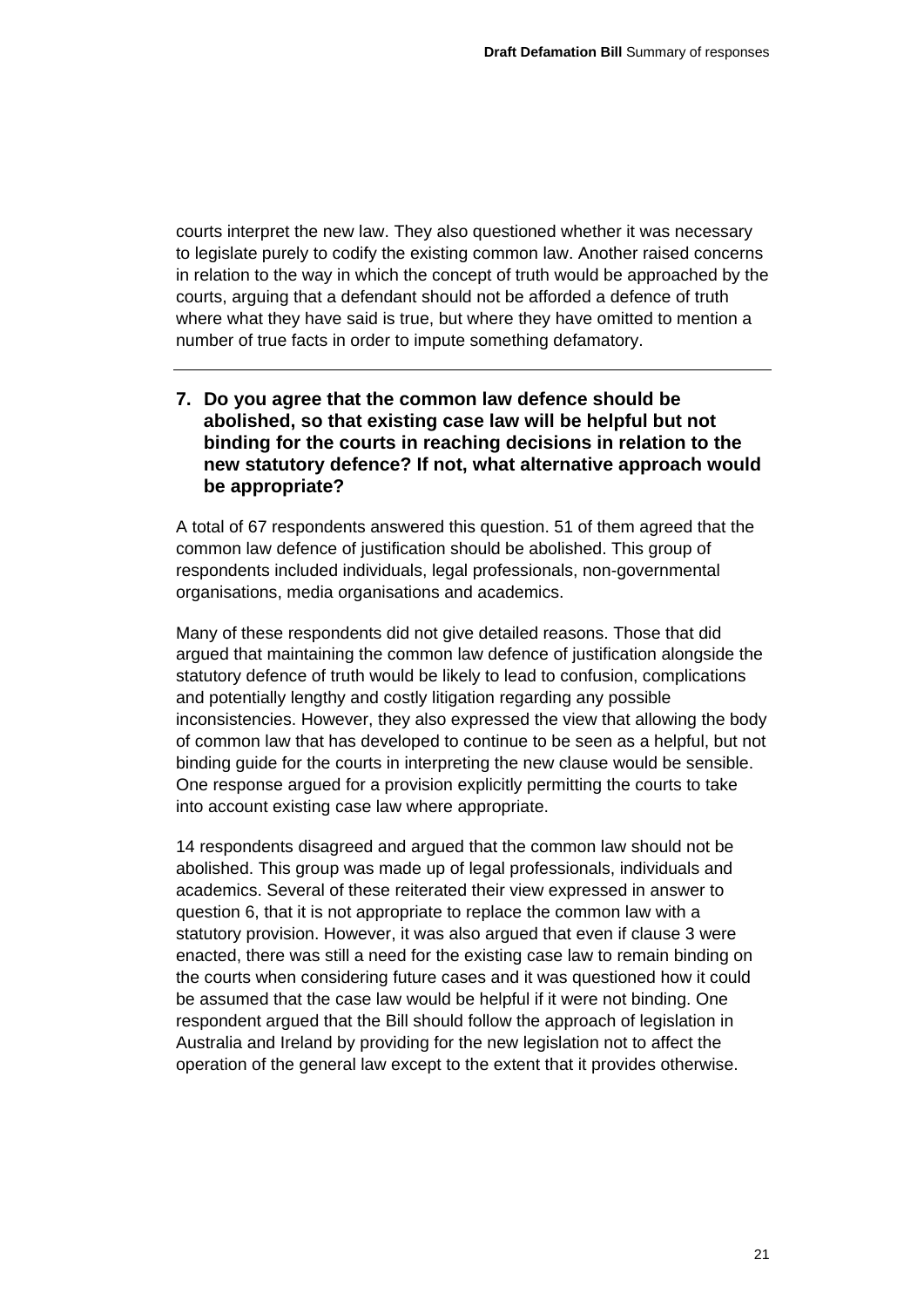2 respondents did not express strong views either way in relation to whether the common law defence of justification should be abolished. One sought clarification on the extent to which the common law would be used to aid the courts in decisions in respect of the new statutory defence. The other argued that in reality it mattered little whether the common law defence was abolished or not, and reiterated the need for the burden of proof in defamation to be reversed.

#### **8. Do you have any views on the substance of the draft clause?**

A total of 65 responded to this question. Of these 44 offered support to wording similar to that in the draft clause. This group included legal professionals, academics, members of the scientific and medical professions, individuals and a media marketing company. Most did not provide any specific comments, but those who did indicated that the drafting was clear.

There were 8 respondents who raised specific drafting issues. 4 of these expressed the view that there is potential confusion between the use of the term "materially injure" in this clause, and "substantial harm" in clause 1 of the Bill, and argued that greater clarity would be provided by using consistent language. 3 of these respondents argued that further definition of the term "substantially true" would add clarity to the clause and another expressed the view that the word "imputation" might benefit from being defined.

4 respondents argued that the clause is not necessary, is unduly complicated and that it would be preferable to retain the common law. Two of these respondents argued that they were content with legislating to change the name of the defence to "truth" but that the substance of the defence should remain a matter of common law. Another argued that because the nature of truth can itself be argued and debated it would be more sensible to retain the existing principles of the justification defence available under the common law. 3 respondents called for a reversal of the burden of proof so that the claimant had to prove that any statement complained of is false.

Another respondent to this question argued that the legislation should include a further change to abolish the long standing common law "repetition rule", which provides that it is not a defence for the defendant simply to show that he was repeating what someone else had said. Other views expressed were that the Government should reconsider section 8 of the Rehabilitation of Offenders Act, which relates to the defamation of rehabilitated offenders in relation to spent convictions, and that where the truth is hard to determine there should be a role for reasonable hypothesis to be allowed.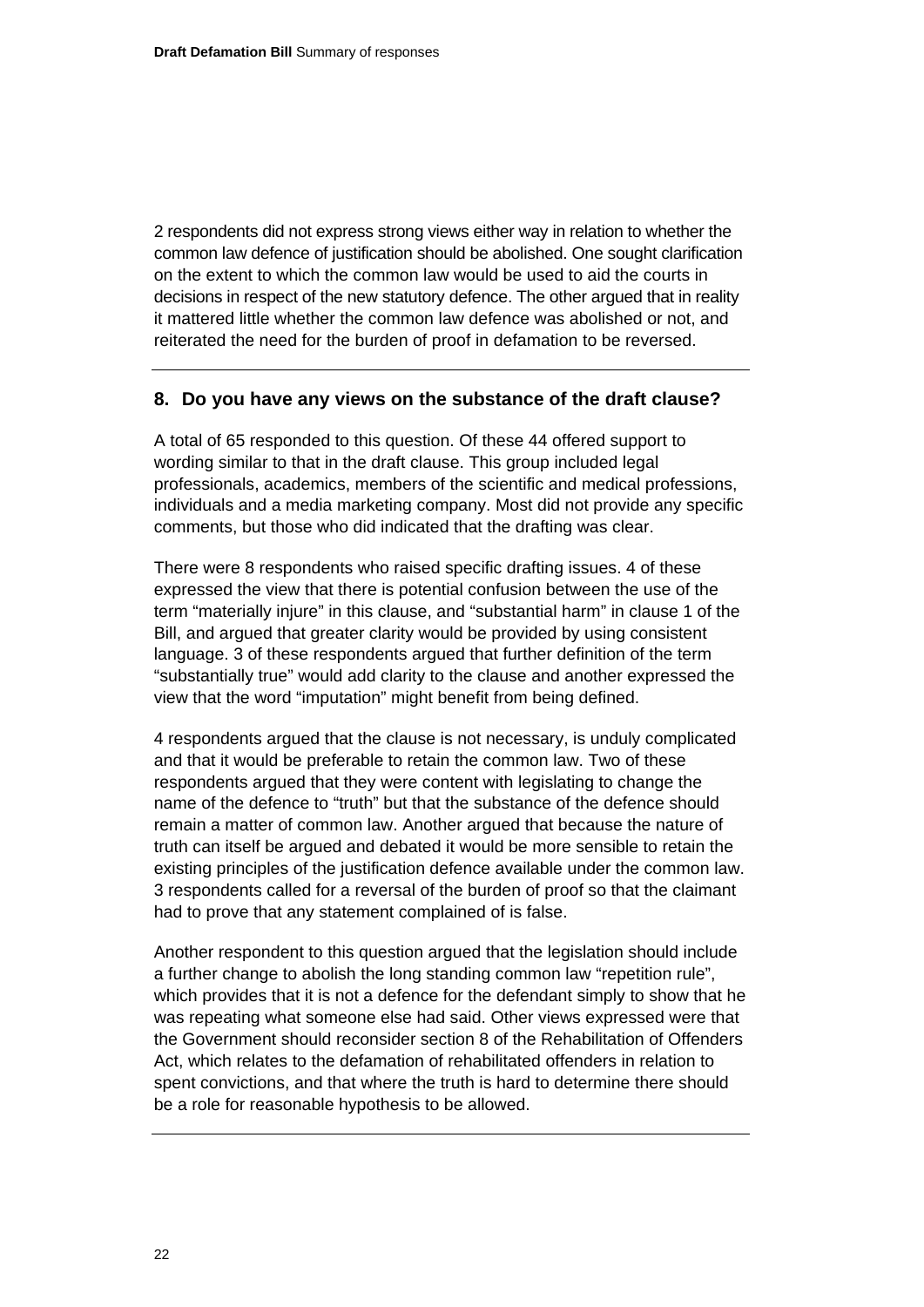#### **9. Do you consider that the current law is producing unfair results where there is a single defamatory imputation with different shades of meaning? If so, how could this best be addressed?**

A total of 62 responded to this question. Of these, 37 expressed the view that the current law is producing unfair results where there is a single defamatory imputation with different shades of meaning. This group of respondents was made up of individuals, legal professionals, media organisations, academics, publishing and journalism trade organisations and members of the science and medical professions.

It was argued that the key is to deal with situations where the facts established by a defendant do not absolutely prove the imputation but come very close to doing so, and that the judge should be focused on what a defendant has established rather than permitting all consequences to flow from the small gap between the proved facts and the defamatory sting.

Several respondents specifically supported a provision similar to that in Lord Lester's Private Member's Bill, to the effect that where there is a single defamatory imputation with more than one possible meaning the defence should not necessarily fail only because a particular meaning alleged by the claimant is not shown to be substantially true if that meaning would not materially injure the claimant's reputation having regard to the truth of what the defendant has shown to be substantially true. However, few examples were given of actual difficulties in practice.

It was argued that difficulties that currently arise from attempts to establish meaning are onerous enough to create in themselves a chilling effect, and several responses indicated that early determination of meaning and the proposed procedural changes would be essential to the effective implementation of these provisions. A number of responses referred to problems arising from the single meaning rule, but it was also recognised that in practical terms a rule of this nature enabled cases to be resolved more quickly and easily than would otherwise be the case.

A group of 14 respondents, made up largely of legal professionals, argued that the current law was not producing unfair results where there is a single defamatory imputation with different shades of meaning. It was argued that there is no evidence to suggest that there are significant problems in the area, and that due to the complexity of this issue it is best left to the courts to interpret the common law in the circumstances of each individual case rather than attempting to deal with any problem that may exist through legislation. The view was also expressed that it is inequitable that a claimant accused of lying should not be vindicated merely because the defendant can establish that he was reckless, as the higher imputation clearly carries a greater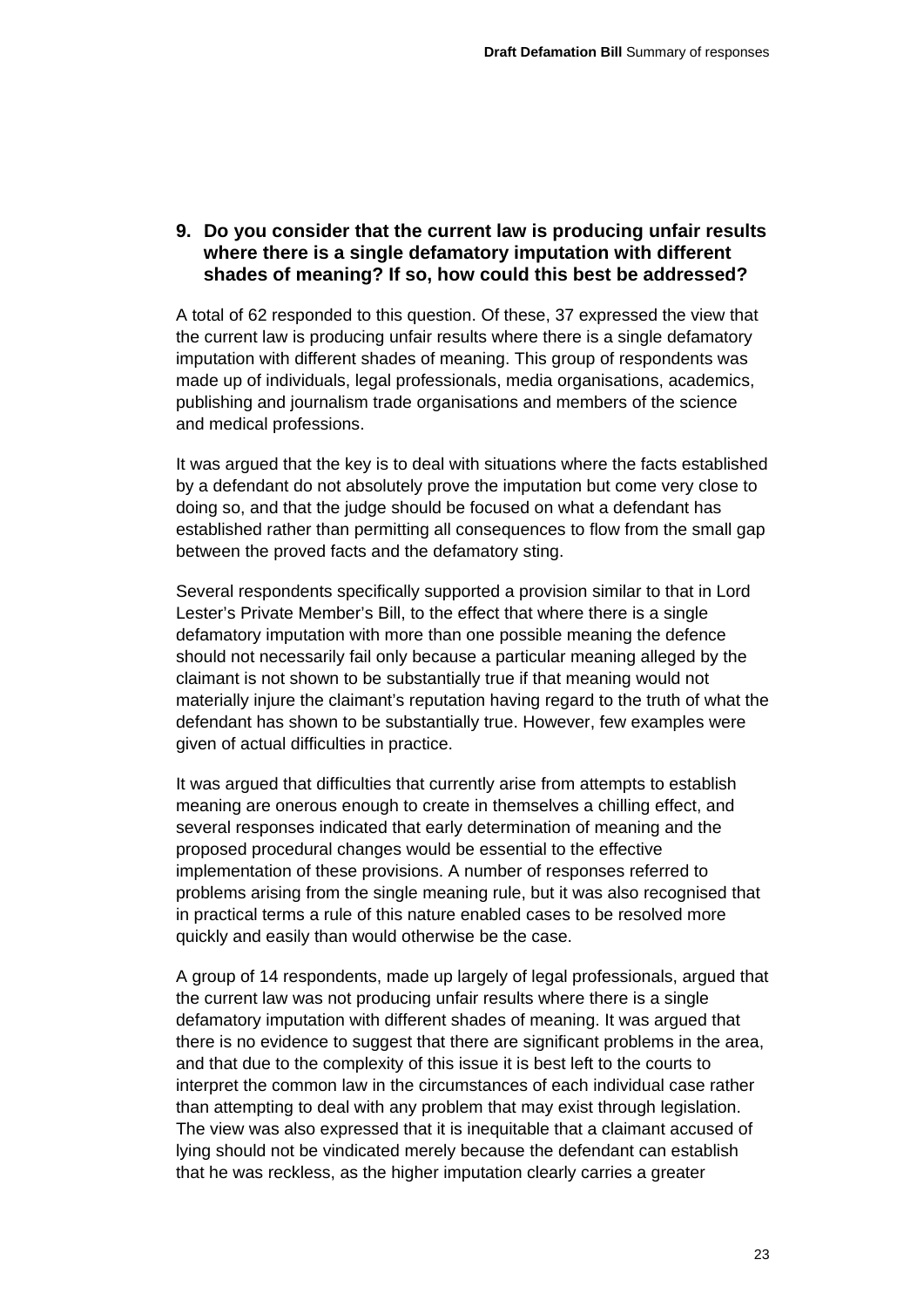defamatory sting. A further view expressed was that a number of first instance decisions around shades of meaning may have been unfair, but that these have been corrected by the Court of Appeal.

#### **10. Do you agree that it is appropriate to legislate to replace the existing common law defence with a new statutory defence, and that this should be called a defence of honest opinion?**

A total of 82 respondents answered this question. Of those 61 agreed in principle that it is appropriate to legislate to replace the existing common law defence with a new statutory defence and that this should be called a defence of honest opinion. This group of respondents included individuals, media organisations, legal professionals, members of the publishing and journalism professions, academics and non-governmental organisations.

Several of these respondents argued that the new statutory test would be clearer than the existing common law defence of fair comment because honest opinion more accurately reflects the purpose of the defence. They argued that the fair comment defence has become complex and that the term fair comment itself is misleading. However, several responses, whilst agreeing with the principle of introducing the statutory test, and renaming the defence, argued for alternative wording to "honest opinion." Some of these argued "honest comment" would be a better name, as it would clarify that something doesn't have to be clearly identifiable as an opinion in order to fall within the scope of the defence. Other possible names suggested included "earnest opinion", "genuine opinion" and simply "opinion". Another view expressed was that whilst the Bill rightly extends protection to honest opinions based upon some factual evidence, it still doesn't go far enough in terms of protecting "pure opinion", which is unlinked to facts.

17 respondents, mainly legal professionals and academics, argued against replacing the existing common law defence with a new statutory defence. Of these 7 indicated that they were not opposed in principle to the renaming of the defence either to honest opinion or honest comment, but that this change could be made through the common law without any need for a statutory provision. A number expressed the view that the statutory provision is unnecessary as it makes no significant change to the common law position. Others argued that clause 4 would tilt the balance of the law too far towards defendants and gives too much weight to freedom of expression to the extent that it risks creating serious unfairness to claimants. Another view expressed was that, as in attempting to codify the common law in relation to justification in clause 3, there would be a significant risk of creating costly litigation around the meaning of any new statutory provision.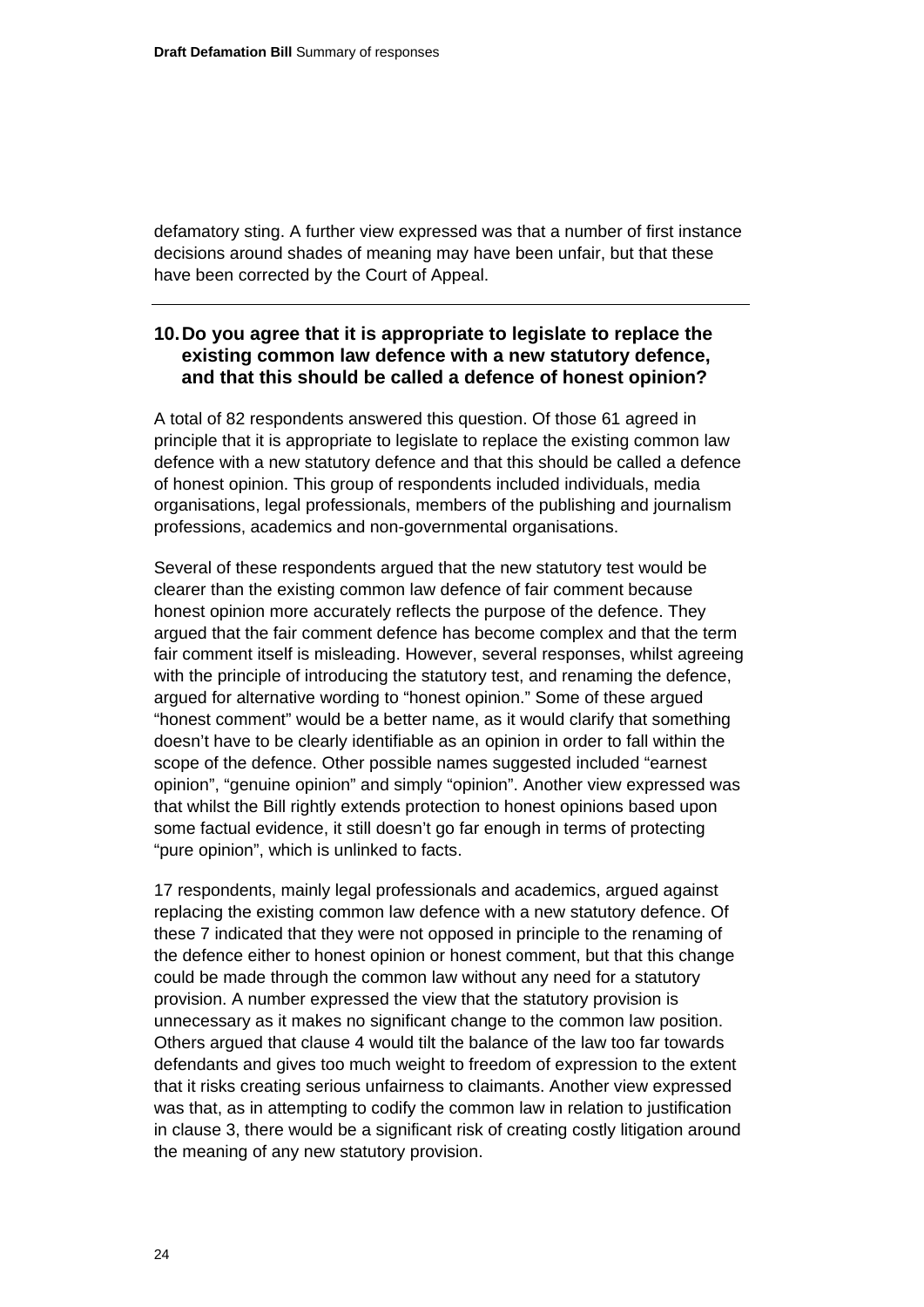Three respondents didn't express a clear view on whether it is appropriate to legislate in this area. One argued that a clearer explanation was needed of the purpose of the clause and that whilst the underlying law on the existing fair comment defence is arguably in more need of reform than the law on the other defences, there exists a real risk that the statutory provision is overtaken by developments in the common law, rendering it a purely symbolic exercise. Another argued that there is a middle ground between the existing defences of fair comment and justification that could provide a simpler defence. They expressed the view that there should be available a defence of reasonable hypothesis, which provides a defence where the comment is an opinion that is reasonable to make on the balance of the available evidence.

#### **Short form Questionnaire**

A further 71 responses to this question were received through the short form questionnaire. Of these 58 were in favour of replacing the existing common law defence of fair comment with a new statutory defence of honest opinion, with 13 opposed. Some of those arguing in favour of a new statutory defence expressed the view that it would be a helpful clarification, although several did indicate that there was a need to look very carefully at the drafting of the clause. One respondent expressed the view that it should help rectify the current position where those offering honest scientific opinions can be threatened by libel actions, whilst another hoped the clause might help resolve some of the current issues around the distinction between fact and opinion.

A number of those who opposed a new statutory defence argued that this was not a simplification or consolidation of the existing law, and could further complicate the defence and create grey areas in the law. Others expressed concerns over the fact that the term "opinion" is by its nature about subjectivity and that this could lead to extremist groups defending defamatory statements as "opinion."

#### **11. Do you agree that the common law defence should be abolished, so that existing case law will be helpful but not binding for the courts in reaching decisions in relation to the new statutory defence? If not, what alternative approach would be appropriate?**

A total of 66 respondents answered this question. Of those 52 agreed that the common law defence should be abolished. This group of respondents included academics, legal professionals, non-governmental organisations, media organisations and members of the scientific and medical professions.

A number of these respondents argued that any other approach would create complexity and uncertainty around the relationship between the existing common law and the new statute. Others argued, more specifically, that to prevent the courts from referring to common law authorities where appropriate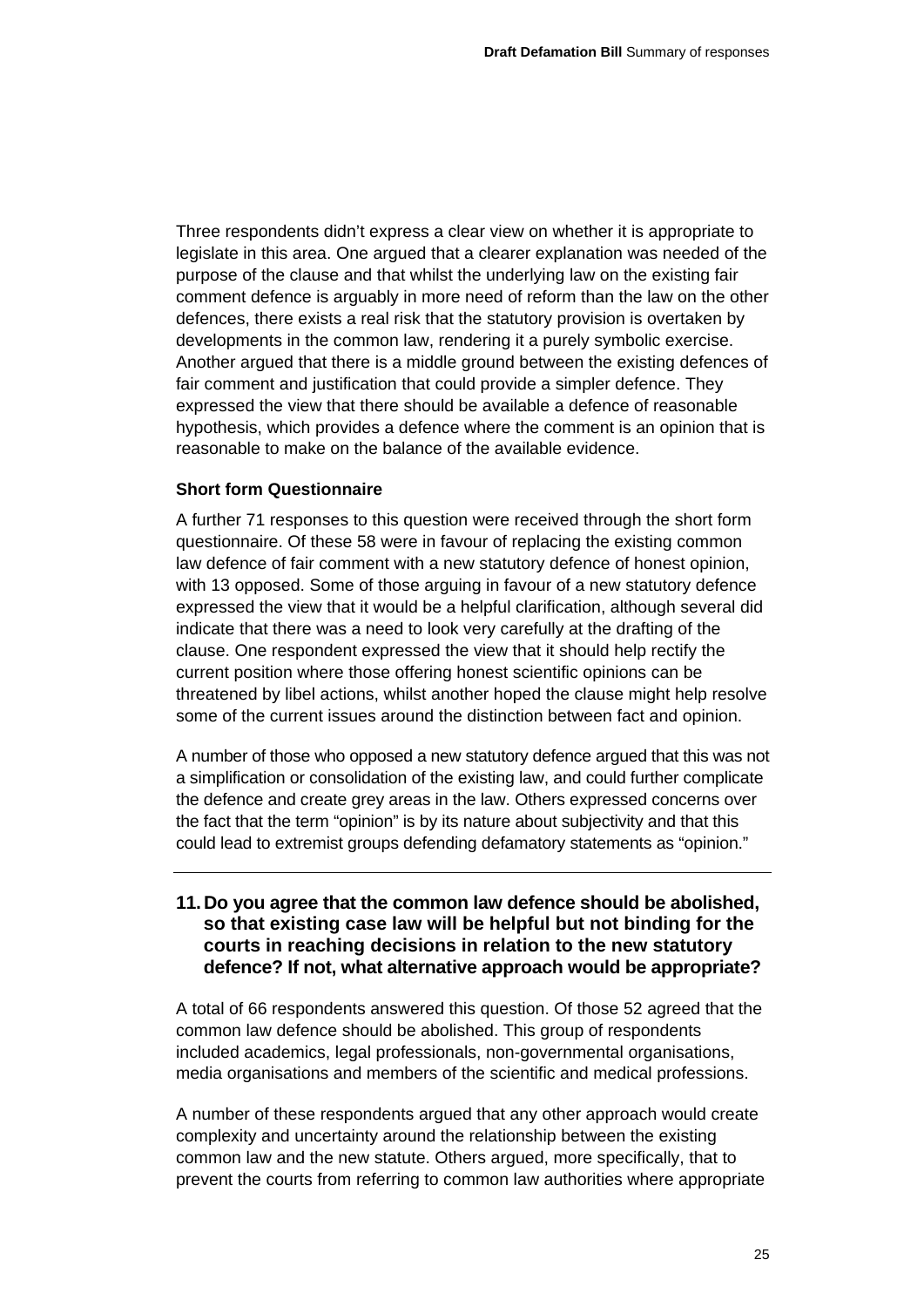would create a real risk of litigation to re-argue points that had previously been settled under the common law.

There were 13 respondents who disagreed that the common law defence should be abolished. These responses were mainly from legal professionals. The majority of these responses were opposed to any statutory provision being introduced and argued that attempting to retain the existing case law as a guide which is not in any way binding would only result in increased confusion and uncertainty, and that abolition could remove a body of case law that is well understood and has developed over a period of time. However, one respondent argued that the case law should be abolished totally as it is contradictory and difficult to apply and there would be no benefit in retaining it in any form.

One respondent didn't express a specific view one way or the other on whether to abolish the existing common law defence, but indicated that in Australia the common law defence continues to exist alongside a new statutory defence, although in practical terms the common law has in fact been superseded by the more liberal statutory honest opinion defence.

#### **12. Do you have any views on the substance of the draft clause? In particular:**

#### **a) Do you agree that condition 1 adequately reflects the current law that the statement must be recognisable as comment?**

A total of 62 respondents answered this question. Of those 32 argued that amendments were needed to ensure that condition 1 of the clause adequately reflects the current law that the statement must be recognisable as comment. This group of respondents was made up largely of legal professionals, academics and media organisations.

Condition 1 is that "the statement complained of is a statement of opinion." Some argued that there should be a specific reference to the statement being recognisable as opinion. A number of respondents also argued that the clause should refer to the context and circumstances in which the statement is made including, for example, the entire article in cases where only certain words are being complained of. A number of responses considered that there should be greater clarity about the interface between allegations and imputations of fact and statements of opinion and some sought confirmation that the defence would cover all of these.

A number argued that the draft provision included in Lord Lester's Private Member's Bill was preferable (which refers to whether an ordinary person would reasonably consider the words to be an opinion). Another respondent argued that the condition would be clearer if instead of referring to a statement of opinion it referred to an expression of opinion.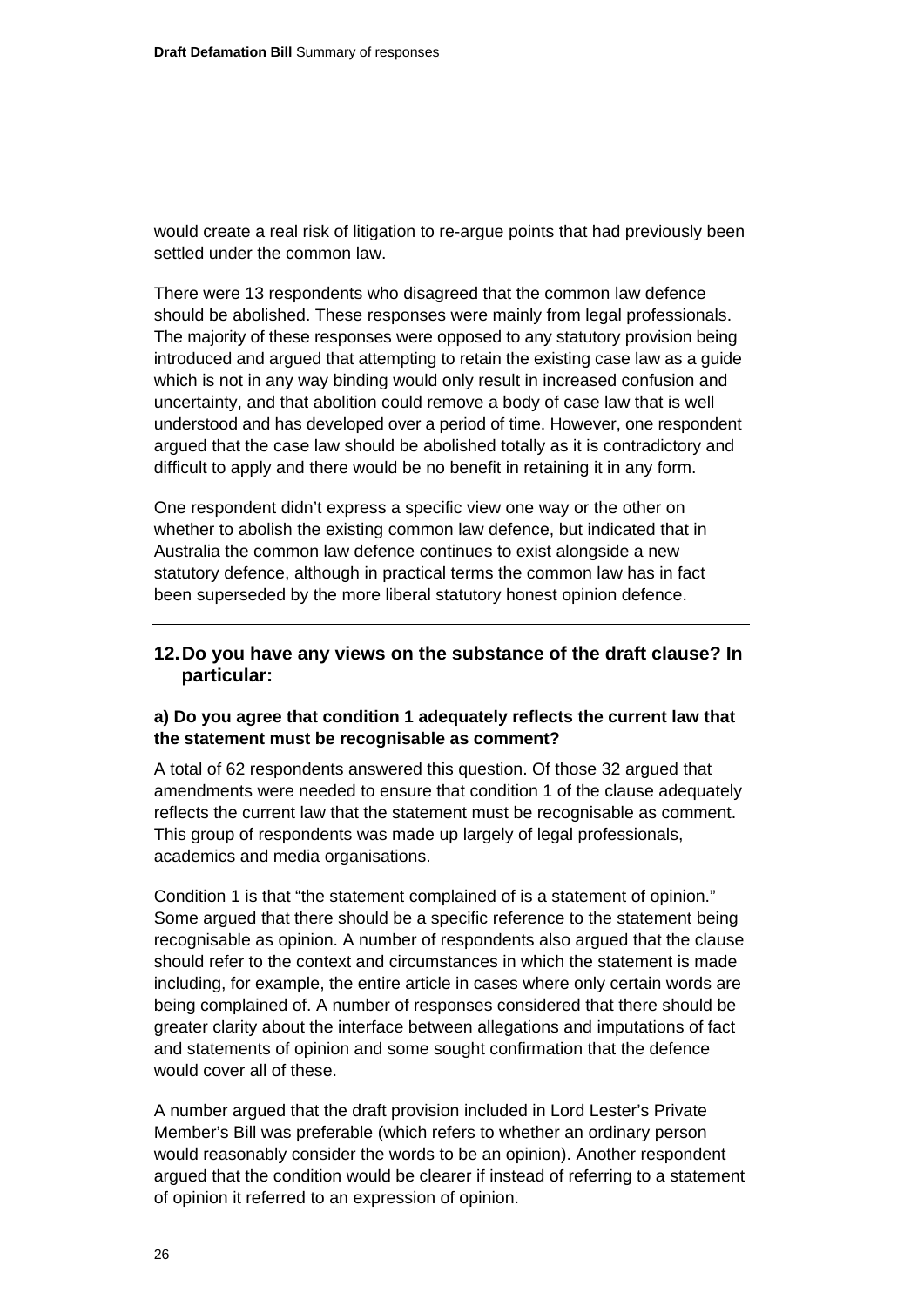There were 25 respondents who considered that condition 1 of the clause does adequately reflect the current law that the statement must be recognisable as comment. This group of respondents was made up of legal professionals, individuals, academics, members of the scientific and medical professions and non-governmental organisations. Most of these respondents did not offer any further explanation of their opinion, however, a small number did express the view that as drafted the condition reflects the clear distinction between statements of fact and statements of opinion.

There were 5 respondents that didn't offer a firm view as to whether or not condition 1 adequately reflects the current law. However, one of these did express support for the drafting in the Bill, whether or not condition 1 adequately reflects the common law. Another view given was that condition 1 would simply add to uncertainty and increased litigation and costs.

#### **b) Do you consider that the requirement in condition 2 that the matter in respect of which the opinion is expressed must be a matter of public interest should be retained?**

A total of 66 respondents answered this question. Of those 45 expressed the view that the requirement in condition 2 should not be retained. This group of respondents included individuals, media organisations, legal professionals, members of the scientific and medical professions and non-governmental organisations.

The majority of these respondents considered that to retain the condition that the matter on which an honest opinion is expressed must be a matter of public interest would unnecessarily and undesirably restrict the application of the defence. Several argued that this adds an unnecessary complication and that the defence should be kept as simple as possible. The view was also expressed that to retain the public interest requirement would be anachronistic and would potentially prevent the defence from being applied to comment made through online forums, such as blogs and discussion boards, where often the matters under discussion are not of strict public interest. It was also suggested that the tort of misuse of private information could provide a remedy where a publication intruded into private matters. Another respondent argued that under the common law "public interest" refers to anything that is "not private" and therefore the draft Bill should reflect that and ensure that people are free to express an opinion, without the risk of liability, on any matter in the public realm, not just matters in the public interest.

However, 21 respondents argued that the public interest requirement should be retained. This group of respondents included individuals, academics and legal professionals. Several of these respondents expressed the view that the requirement should be retained, but that "public interest" should be interpreted widely, as it is under the common law defence. It was also argued that if the requirement were to be removed then there would be broad scope for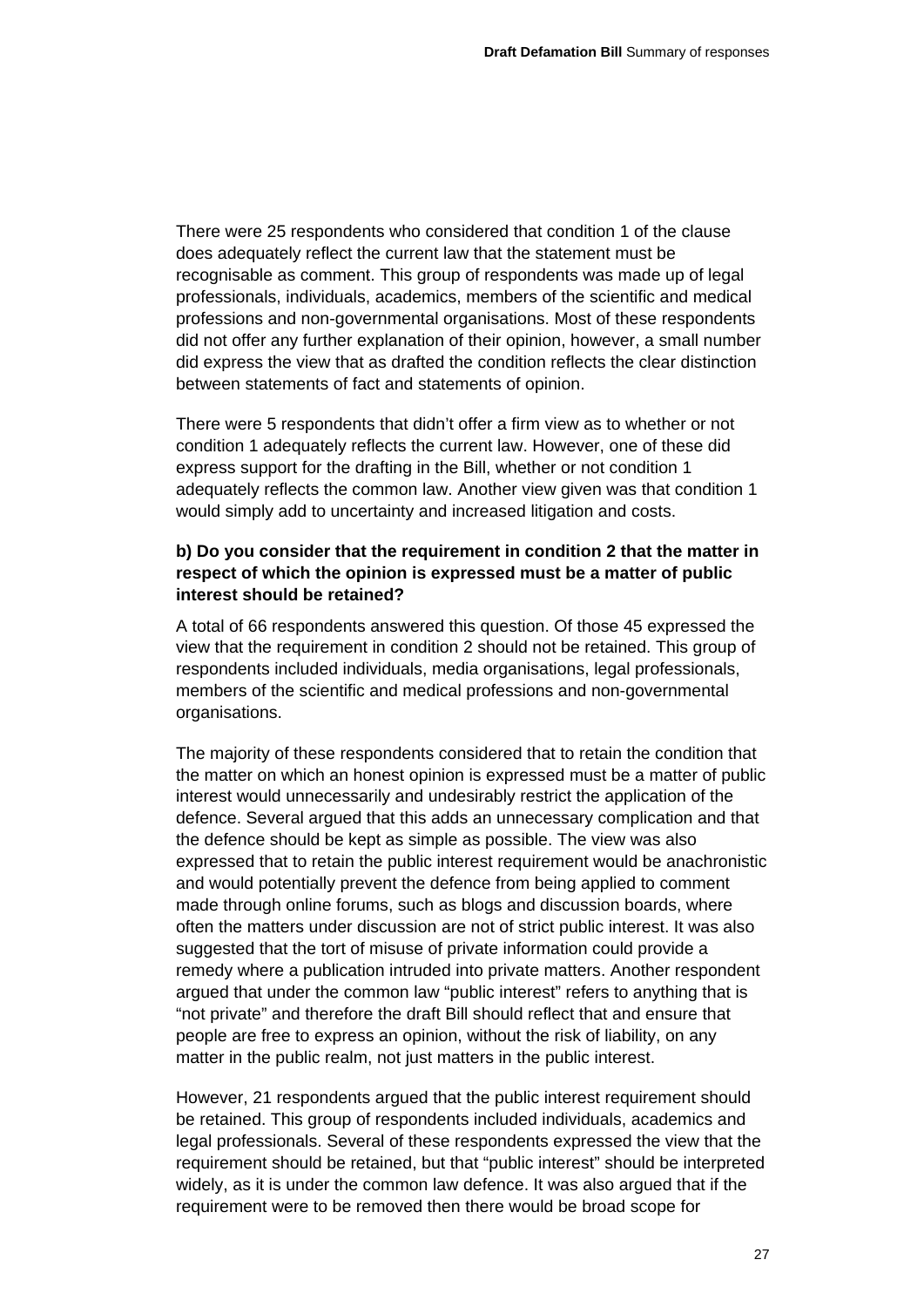inappropriate personal criticisms on private matters to be protected by the defence and that a public interest requirement was clearly appropriate where there had been publication to the public in general. One respondent believed that retaining the public interest requirement in an honest opinion defence was vital in the balancing of Article 10 and Article 8 ECHR rights and that removing the requirement could infringe claimants' Article 8 rights.

#### **c) Do you agree with the approach taken in relation to condition 3 that the opinion must be one that an honest person could have held on the basis of a fact which existed at the time the statement was published or an earlier privileged statement?**

A total of 63 respondents answered this question. Of those 48 agreed with the approach taken that the opinion must be one that an honest person could have held on the basis of a fact which existed at the time the statement was published or an earlier privileged statement. This group included individuals, legal professionals, publishers, media organisations and non-governmental organisations. There were 15 respondents who opposed the approach taken in relation to condition 3. This group of respondents included legal professionals, academics and non-governmental organisations.

A range of views were expressed by those in both groups about the detail of the provision. Many respondents, mainly media organisations, agreed that the fact or facts relied upon must have existed at the time of the comment, but took the view that the test should not take into account whether the author of the opinion was actually aware of the facts relied upon at the time. Others argued that condition 3, as drafted, goes too far in favour of freedom of expression, and that the defendant should only be able to rely on facts which were known at the time, not just on a fact which existed, as this would encourage retrospective fact-gathering exercises and wouldn't allow countervailing facts to be considered. A number of respondents in both groups expressed the view that as currently drafted it was unclear as to whether a defendant needed to be aware of the fact on which they are relying at the time of the statement in order to avail themselves of the defence.

A number of responses considered that there was a need to identify the subjectmatter and context of the opinion as otherwise it would not be possible to reach a view on what the opinion meant (eg a statement that a person is a racist without any indication of the basis for that view). It was also argued that the formulation in *Spiller v Joseph[5](#page-31-0)* of explicit or implicit reference to the facts on which the opinion was based should be used. Several responses questioned the extent of the protection offered to privileged statements and whether it was right for this to extend to common law privilege as well as statutory privilege.

<span id="page-31-0"></span> $5$  [2010] UKSC 53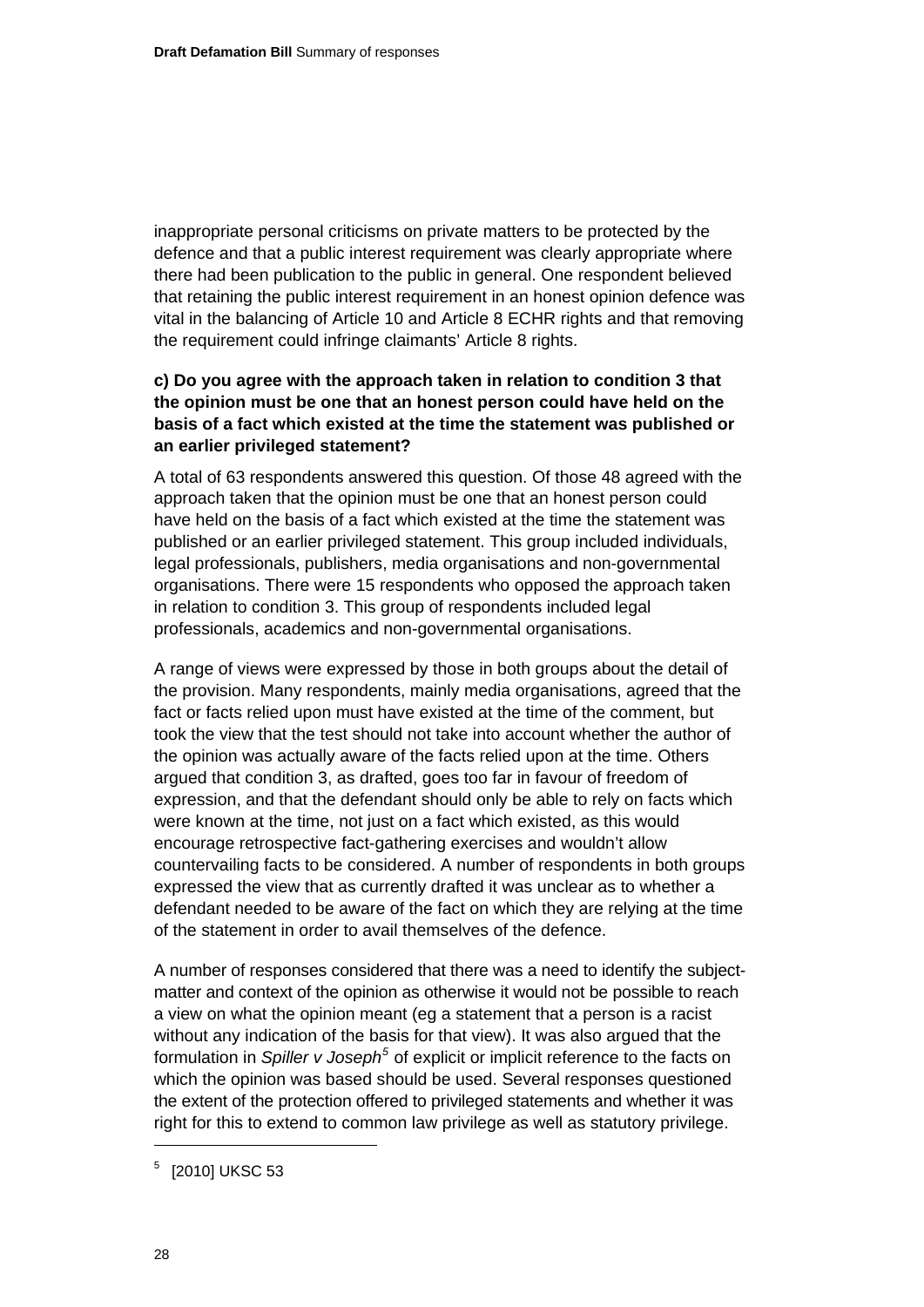One response indicated that where an opinion has been expressed on a matter that is generally believed to be true, but later turns out to be false, provided the opinion is not voiced again after the matter has been proved false then such circumstances should not be actionable. However, another response opposed the defence being available in these circumstances. Other views expressed included that it shouldn't be necessary for the evidence of the fact upon which the statement is based to be available at the time of the statement, as this could lead to issues around disclosure of information; and that often in more traditional media the time of publication will be later than the time when the facts are observed by the reporter, and that the drafting could be amended better to recognise that fact.

#### **d) Do you consider that the defendant should be allowed to rely on the honest opinion defence where they have made a statement which they honestly believed to have a factual basis, but where the facts in question prove to be wrong?**

A total of 64 respondents answered this question. Of those 46 considered that the defendant should be allowed to rely on the honest opinion defence where they have made a statement which they honestly believed to have a factual basis, but where the facts in question prove to be wrong. This group was made up largely of media organisations, non-governmental organisations, members of publishing and journalism bodies, a public body, and individuals.

A number of these respondents argued that provided that views are honestly held, there shouldn't be any requirement for the defendant to prove the truth of the underlying facts. Others agreed in principle, but argued that it may be sensible to add a reasonableness requirement, so that the defendant must show reasonable grounds for believing the facts that turned out to be mistaken, in order better to balance the interests of the claimant with those of the defendant. One considered that it should be necessary for the defendant to show they have acted responsibly in taking appropriate steps to try and check their assertions.

A member of the scientific community argued that a provision of this nature is particularly important in scientific matters where one is often dealing with incomplete data, or where the data comes from generally reliable sources and a reasonable effort is made to verify the findings. They expressed the view that in these circumstances unless the person was acting maliciously or recklessly in reaching their opinion or in their belief in the underlying facts they should have the protection of the honest opinion defence.

There were 17 responses who did not consider that the defendant should be allowed to rely on the honest opinion defence in these circumstances. These were made up largely of legal professionals, individuals, academics and nongovernmental organisations. Arguments put forward included that it would be too onerous to require claimants to have to prove the defendant did not have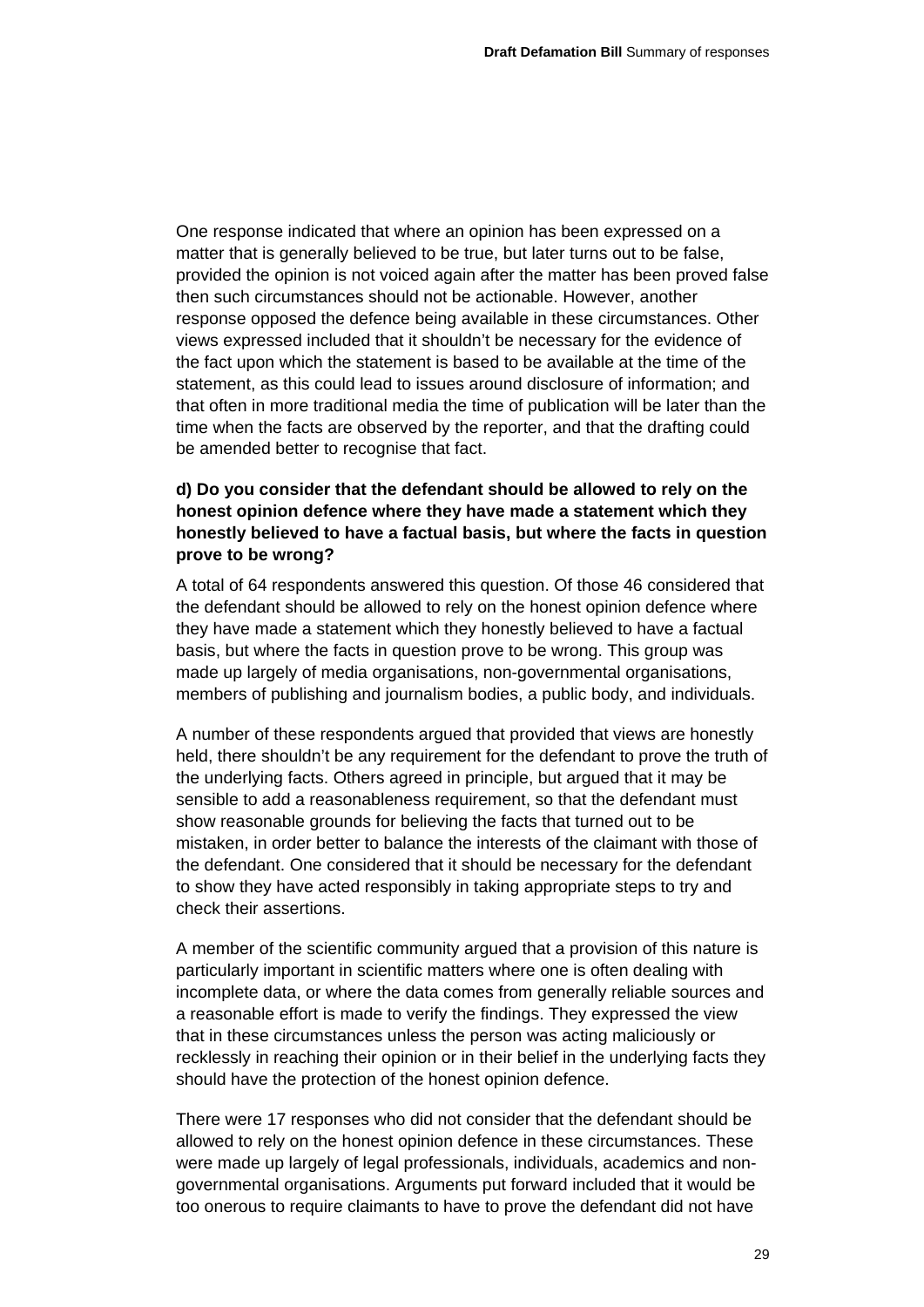an honest belief in the underlying facts, particularly in cases relating to defamatory statements made by anonymous internet users in chat rooms and on message boards; that situations where an honest mistake has been made can already be quickly and inexpensively dealt with through the offer of amends procedure; that it would undermine the need for the opinion to have a factual basis; that it could potentially allow a defendant retrospectively to identify allegations of fact and claim that they had honestly believed them; and that it would be shifting the balance too far in favour of the defendant to provide a defence in these cases and potentially leave the claimant without any remedy. It was also suggested that rather than provide the defendant with a defence where they have made an honest mistake, it would be more appropriate for that to be an issue in mitigation when considering damages.

#### **e) Do you agree that the new defence should not apply to statements to which the public interest defence in clause 2 of the Bill applies?**

A total of 59 respondents answered this question. Of those 45 disagreed with a provision of this nature being excluded from the Bill and argued that the new defence should apply to statements to which the public interest defence in clause 2 of the Bill applies. This group of respondents included legal professionals, media organisations, publishing and journalism bodies and nongovernmental organisations.

A number of these respondents expressed the view that this would reflect the current position in relation to privileged statements and the judgment in *Galloway v Telegraph Group Ltd*<sup>[6](#page-33-0)</sup> which held that opinion could be based on an article protected by *Reynolds* privilege. Other respondents rejected the view expressed in the consultation paper that to allow the honest opinion defence to apply to statements to which the public interest defence applies would be problematic due to the overlap of defences that this would create. They argued that there was no problem with the overlap, and that restricting defendants to one or the other defence would cause complications and possible injustice in some cases. Other respondents agreed that the defences should be available concurrently in cases where both were relevant.

There were 14 respondents who considered that the new defence should not apply to statements to which the public interest defence in clause 2 of the Bill applies. These included legal professionals, academics and individuals. Arguments used included that in cases where the defendant had expressed an opinion based on allegations in another newspaper, it would be difficult for them to prove that the original publication satisfied the responsible publication test in clause 2; that subsequent information could affect the view of whether the original article on which the defendant was offering an honest opinion was

<span id="page-33-0"></span><sup>&</sup>lt;sup>6</sup> [2006] EWCA Civ 17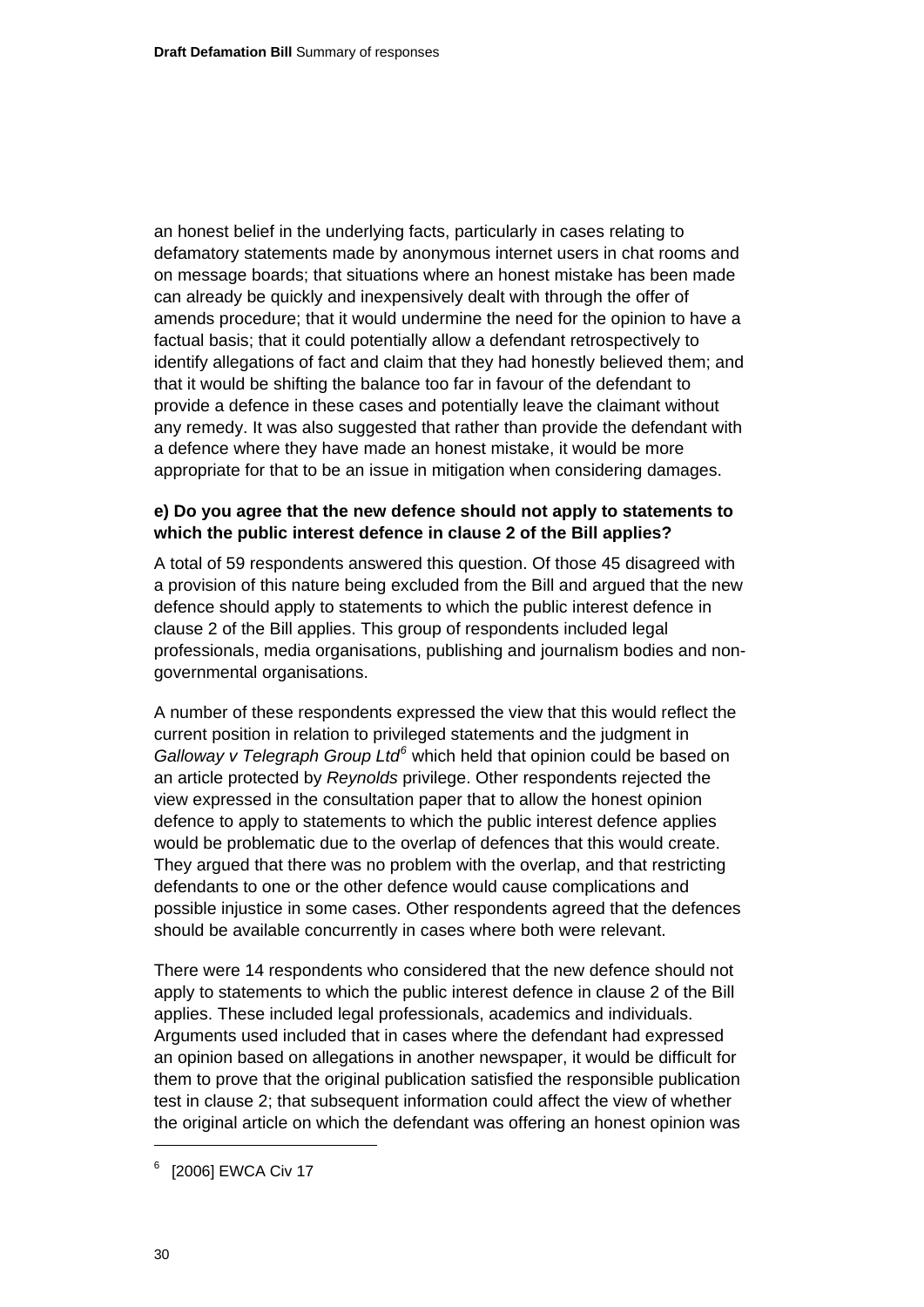responsibly published; and that allowing the new defence to apply to statements to which the public interest defence applies would mean that a defendant could publish with impunity a defamatory opinion based on false information and would create a complex and unwieldy double defence. One response drew a distinction between the honest opinion defence based on provable fact and the clause 2 defence which could be based on mistaken facts where it was reasonable for a mistake to have been made.

#### **f) Do you agree that an objective test of whether an honest person could have held the opinion should apply? If not, would a subjective test of whether the defendant believed that his or her opinion was justified be appropriate?**

A total of 63 respondents answered this question. Of those 42 agreed that an objective test of whether an honest person could have held the opinion should apply. This group of respondents included media organisations, legal professionals, academics, members of the scientific and medical professions and individuals.

A number of these respondents argued that an objective test is more appropriate because it could apply where, for example, a media defendant is not the original commentator, whereas a subjective one would mean that where two people said the same thing the outcome could be different solely depending on each one's state of mind. In circumstances where the defendant was not the original commentator difficulties were identified in showing whether the defendant believed that the opinion was justified. Some responses argued that a subjective test would tip the balance too far in favour of defendants and could create unfairness for claimants, whereas the objective test, as it currently operates, is not unduly harsh on defendants. It was also argued that an objective test would be much simpler to apply than a subjective test and that it is much more reasonable to make a more general, objective judgment, rather than trying to assess what is inside the mind of an individual defendant.

There were 18 respondents who argued against the objective test, and indicated that they preferred a subjective test. This group included media organisations, publishing and journalism bodies, legal professionals, academics and non-governmental organisations. A number of these respondents argued that a subjective test is a better alternative to an objective test as the only person who can ever truly say whether the opinion was honestly held is the author of that opinion. Others argued that opinions are as a matter of course subjective and it is therefore not fair to require the kind of reasonableness threshold envisaged in an objective test (although one response indicated that an objective test would only be suitable if a reasonableness requirement were added). It was also argued that the onus should fall upon the defendant to prove that they honestly held the opinion and that as currently drafted the objective test puts the onus on the claimant to prove that the opinion is not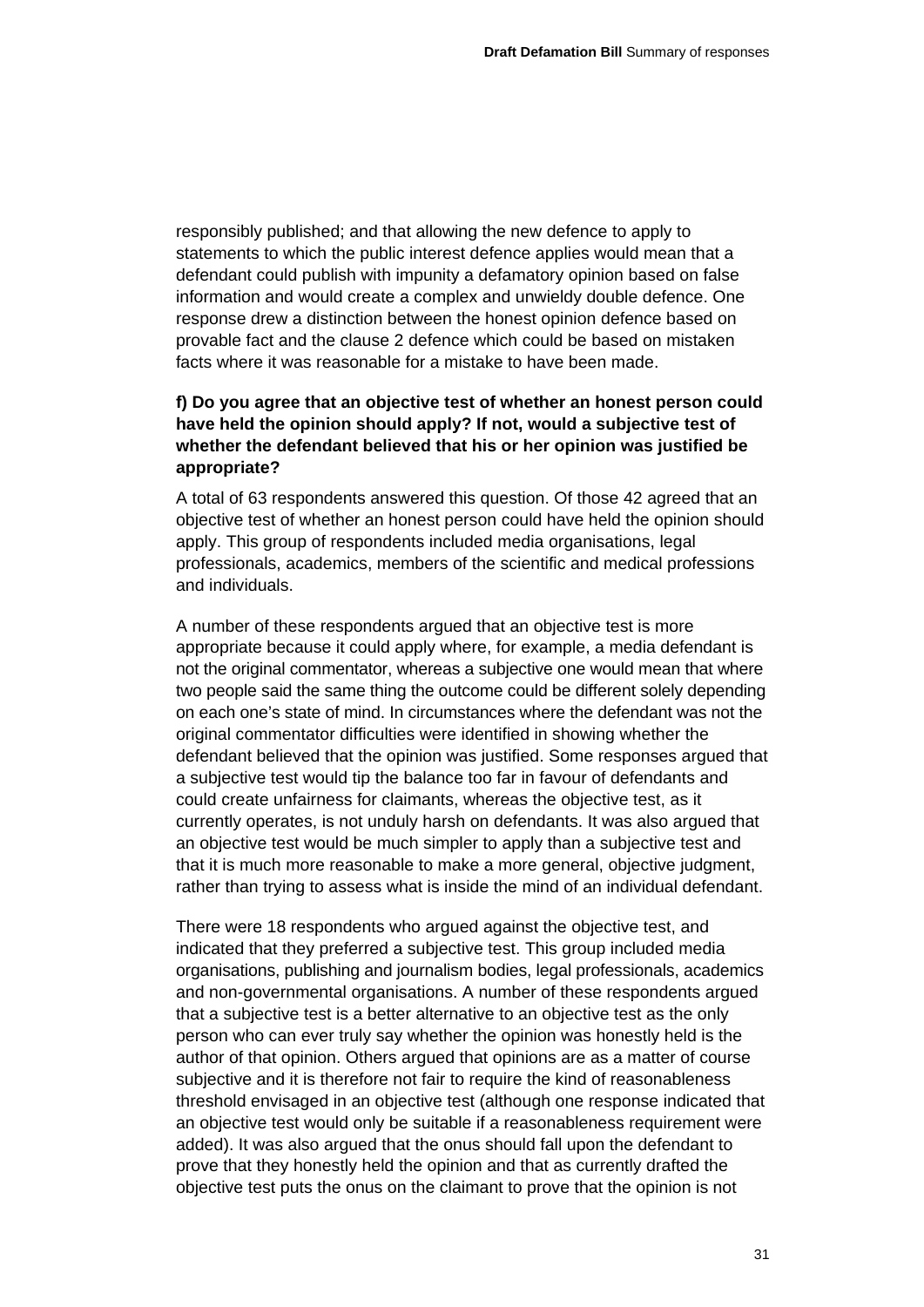one that could have been held by an "honest man". It was suggested that the approach taken in New Zealand and Ireland should be followed, where the defendant is required to satisfy a subjective test.

There were three respondents that didn't argue strongly for either a subjective or an objective test. One argued that the concept of an "honest man" was not necessarily a satisfactory basis for an objective test, as it is still possible for an honest man to be unreasonable and prejudiced. Another argued that the whole concept of whether to have an objective or a subjective test just perpetuates complexities and that the law would be made much simpler by introducing a right to correct inaccuracies. A further respondent argued that the consequences of each option were not immediately clear, but that they would be inclined to support whichever option best reflects the existing case law.

#### **13. Do you have any views on the changes made to the scope of absolute and qualified privilege in clause 5? In particular:**

#### **a) Do you agree that absolute privilege should be extended to fair and accurate reports of proceedings before international courts and tribunals as proposed? If not, what extension (if any) would be appropriate?**

A total of 71 respondents answered this question. Of those 56 agreed that absolute privilege should be extended to fair and accurate reports of proceedings before international courts and tribunals as proposed. This group of respondents included individuals, media organisations, legal professionals, members of the publishing and journalism professions, and non-governmental organisations.

Many of these respondents argued that it was anomalous that the current law only applied to UK courts and that an extension to courts in other parts of the world was a fair and proportionate reform. Others expressed the view that it is important to offer protection to organisations in relation to material such as court reports that are and should be in the public domain.

5 responses, from legal professionals, a media marketing company and an individual agreed that there should be some extension to the existing provisions but considered that protection should only be extended to reports of proceedings before recognisable and genuine courts and tribunals and not more widely.

8 respondents opposed extending absolute privilege as proposed. This group of respondents included legal professionals, members of the scientific and medical profession and individuals. It was argued that the extension risked protecting reports of judgments from regimes and judiciaries that are not as trustworthy as those in the United Kingdom and did not adequately respect human rights or the principles of natural justice, and that this could lead to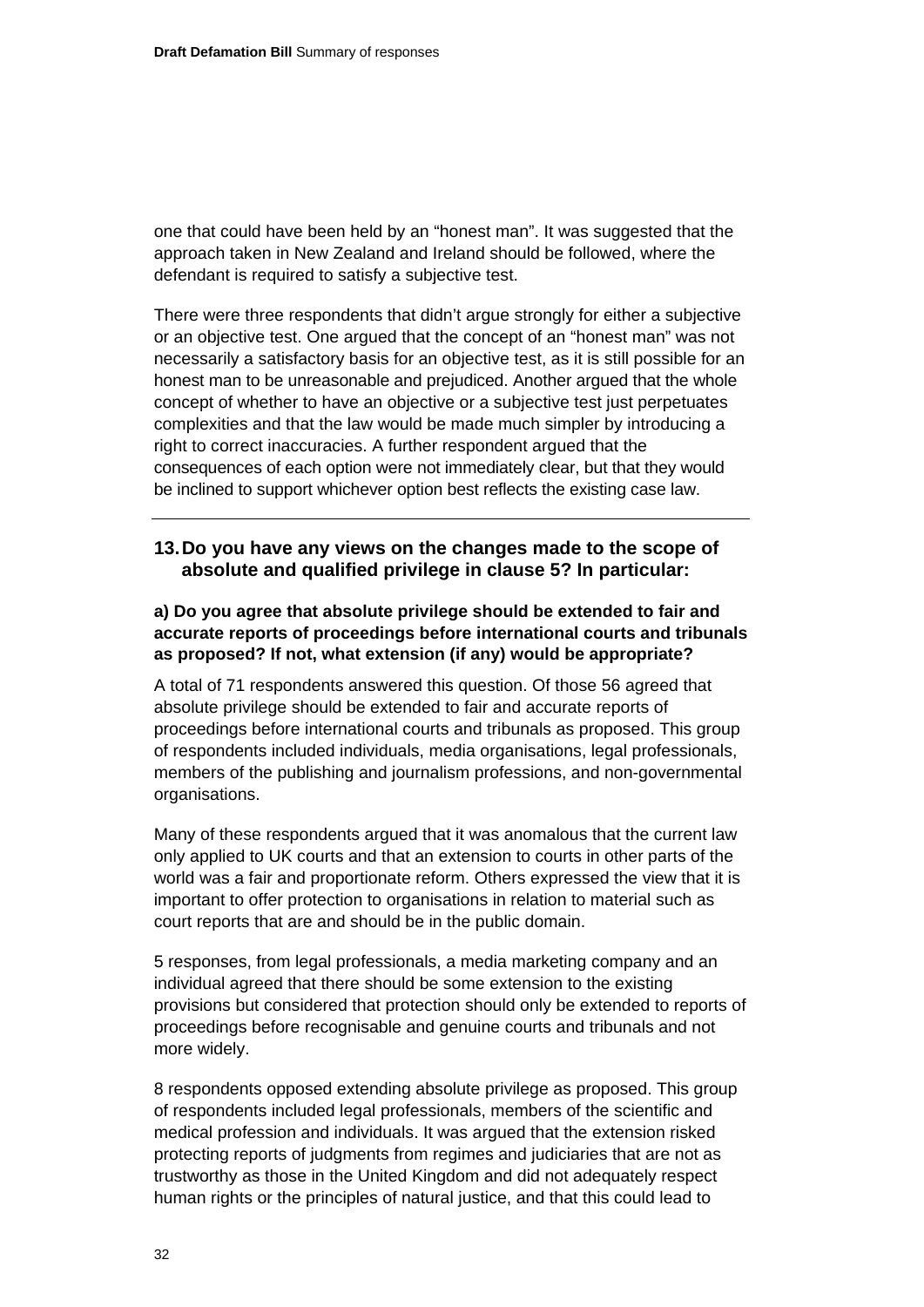major unfairness for claimants. A number of these responses expressed the view that whilst it is right to offer some protection to reports of such proceedings, qualified privilege would be more appropriate than absolute privilege.

One respondent, whilst not answering specifically on any of the parts to question 13 argued that the whole privilege regime would benefit from some necessary updating.

## **b) would it be helpful to define the term "contemporaneous" in relation to absolute privilege for reports of court proceedings? If so, how should this be defined?**

A total of 56 respondents answered this question. Of those 52 did not believe that it would be helpful to define the term "contemporaneous" in relation to absolute privilege for reports of court proceedings. This group of respondents included individuals, media organisations, legal professionals, members of the scientific and medical professions, and non-governmental organisations.

A number of these respondents didn't give reasons for their opposition to defining the term "contemporaneous", however, the majority of those that did argued that there would be inherent difficulties in attempting to draft a definition of this kind. Several were concerned that any definition that was attempted would only lead to satellite litigation and others indicated that it was unnecessary as the term is adequately defined in section 14 of the Defamation Act 1996.

There were four respondents who considered that a definition would be helpful. Two of these were of the view that a definition in statute would provide a desirable clarification of the term if it were to be retained. One respondent suggested a possible way of defining contemporaneous as "reports or notes which are made in synchronicity or in tandem with, for example, court pleadings or deliberations."

#### **c) Alternatively, should the distinction between absolute and qualified privilege in relation to contemporaneous and non-contemporaneous reports be removed? If so, which form of privilege should apply?**

A total of 58 respondents answered this question. Of those 43 believed that the distinction between absolute and qualified privilege in relation to contemporaneous and non-contemporaneous reports should be removed. This group of respondents included individuals, media organisations, members of the scientific and medical professions, legal professionals and non-governmental organisations.

This group of respondents argued that there is no justification for retaining a requirement that reports are contemporaneous. Not all of these respondents expressed a preference for whether absolute privilege or qualified privilege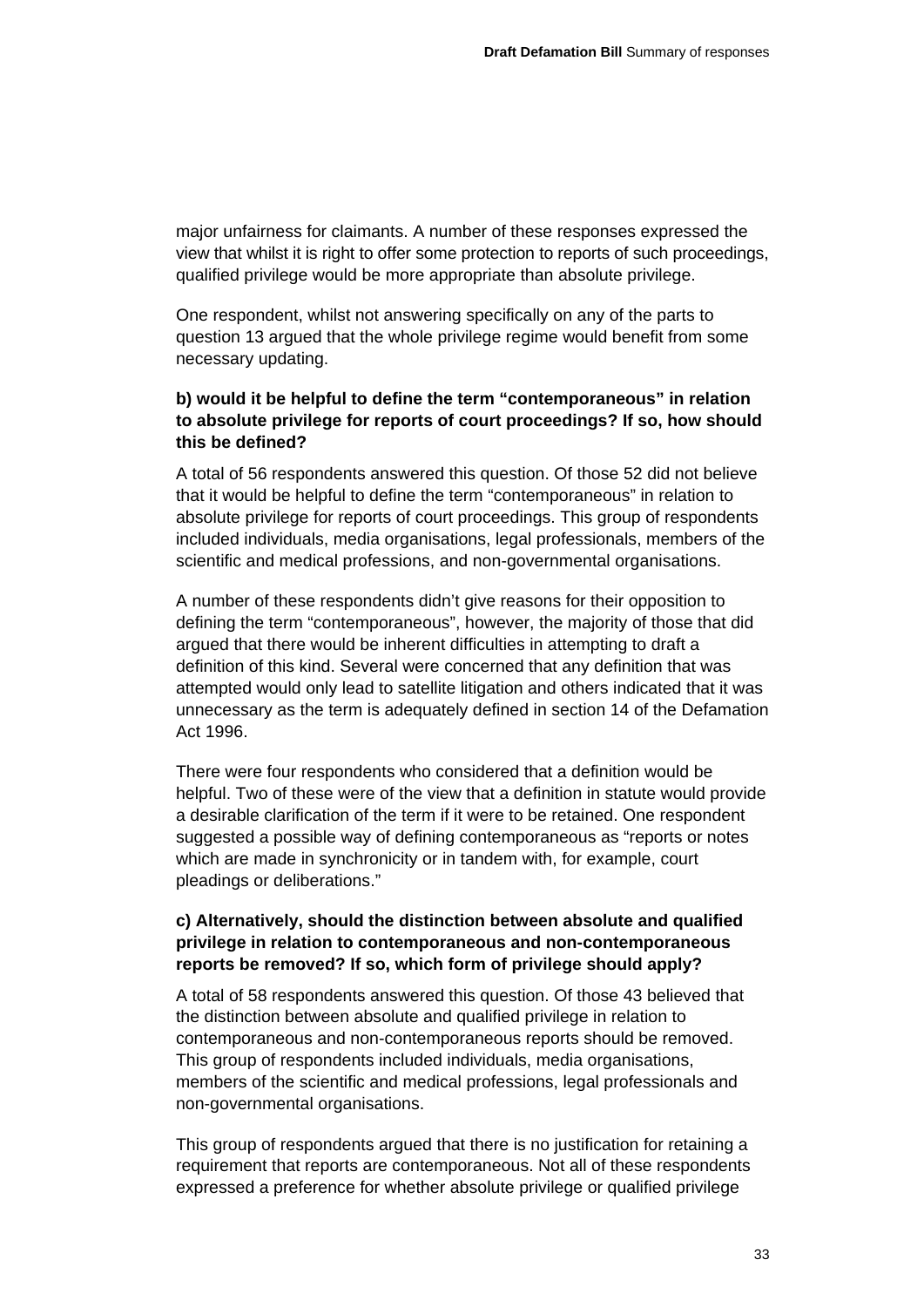should apply although of those that did express a preference 32 argued for absolute privilege to apply and only one response preferred qualified privilege. One respondent argued that what mattered was not whether the report was contemporaneous or non-contemporaneous, but that the focus should instead be on the relevance of the report at the time of its publication. It was also suggested that criteria could be introduced for print publications to be required to include reference to the outcome of any subsequent hearings at the date of publication, and for online publishers to provide a link to these.

15 respondents, made up mainly of legal professionals and academics opposed removing the distinction. A number of these respondents didn't further develop their arguments, but those that did expressed the view that there would be a real risk that to allow absolute privilege to apply both to contemporaneous and non-contemporaneous reports would unjustifiably remove the possibility of a remedy for a claimant. For this reason they argued that absolute privilege situations should be very carefully circumscribed. It was also suggested that a distinction was valid as publishers of non-contemporaneous reports have more opportunity to consider the matter and take other relevant facts into account.

# **d) Do you agree that Part 2 qualified privilege should be extended to summaries of material? If so, do you have any views on the approach taken?**

A total of 61 respondents answered this question. Of those 58 agreed that Part 2 qualified privilege should be extended to summaries of material. This group of respondents included individuals, legal professionals, members of the publishing and journalism professions, media organisations, members of the scientific and medical professions, and non-governmental organisations.

Many of these respondents simply expressed their agreement with the proposal without articulating their arguments further. Arguments which were put forward included that it was anomalous for protection to be extended to extracts of reports but not to summaries when both could be equally fair and accurate. The view was expressed that fairness and accuracy should be the only test that needs to be met and that the proposed extension would satisfy a legitimate public interest.

Three responses from legal professionals did not agree that Part 2 qualified privilege should be extended to summaries of material. It was argued that there is already sufficient allowance for copies or extracts of proceedings; that it would be difficult to see how a report of any real degree of complexity could be fairly and accurately represented in summary form; that "summaries" was too broad as a significant proportion of material could fall within the definition; and that on many occasions the reportage defence in clause 2 of the Bill would be available.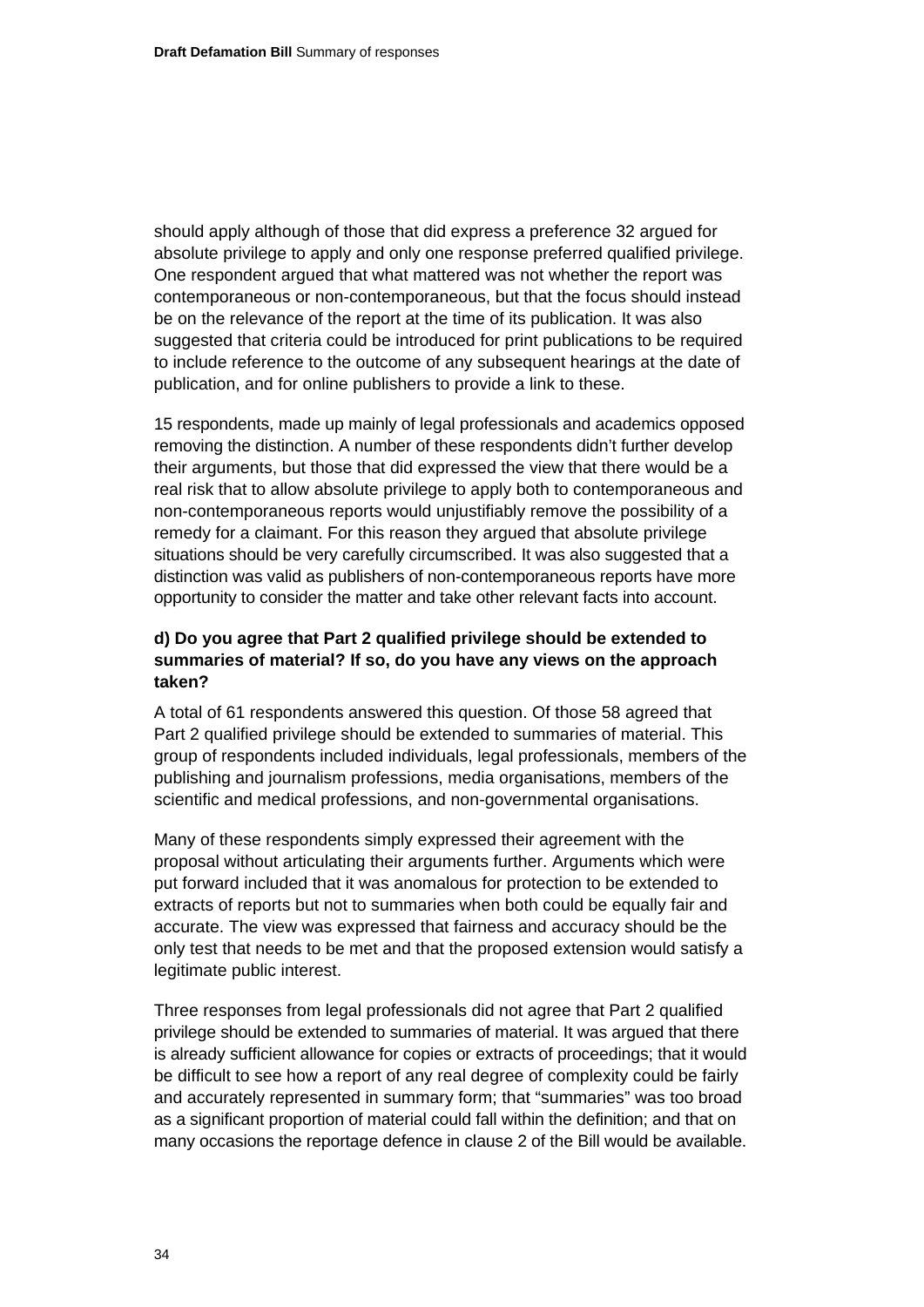## **e) Do you agree that Part 2 qualified privilege should be extended to fair and accurate reports of scientific and academic conferences? If so, should definitions of these terms be included in the Bill, and how should any definitions be framed?**

A total of 68 respondents answered this question. Of those 57 agreed that Part 2 qualified privilege should be extended to fair and accurate reports of scientific and academic conferences. This group of respondents included individuals, legal professionals, media organisations, members of the scientific and medical professions, and non-governmental organisations.

20 of those that agreed with this extension considered that it would be appropriate to leave the definition of what constitutes an academic and scientific conference to the courts. Four respondents felt that it was necessary to define "scientific and academic conferences" and argued that whilst the extension was justified, it was important to ensure that it only applies to genuine scientific conferences. Three responses supported the extension proposed but felt that it should go further to cover scientific and medical peer reviewed journals as these are an equally, if not more, important means of fostering proper scientific discourse and debate. One respondent argued that the provision should extend further to conferences of other types, for example legal conferences.

10 responses, mainly from legal professionals and academics, opposed the extension. One of the arguments made by this group of respondents was that the provision would be open to abuse, as not all those with academic tenure or who pursue knowledge through experimentation are reputable or authentic practitioners, nor is it true that all scientific and academic pursuits are aimed at finding the truth. Concern was also expressed that the debate at such events often focused on speculative ideas and that it could be damaging to science to allow the circulation of unfounded accusations made in the heat of debate. Another argument was that the courts already have the flexibility to apply common law qualified privilege to such conferences and that the availability of this and other defences such as fair comment and *Reynolds* already provide protection for responsible scientific and academic debate. A further respondent expressed the view that any situation that such a provision could legitimately protect would have a sufficient defence in the law anyway through the public interest defence in Clause 2.

#### **f) Do you agree that Part 2 qualified privilege should be extended to cover proceedings in other countries? If so, do you have any views on the approach taken?**

A total of 62 respondents answered this question. Of those 54 agreed that Part 2 qualified privilege should extend to cover proceedings in other countries as proposed. This group of respondents included individuals, legal professionals, media organisations, members of the scientific and medical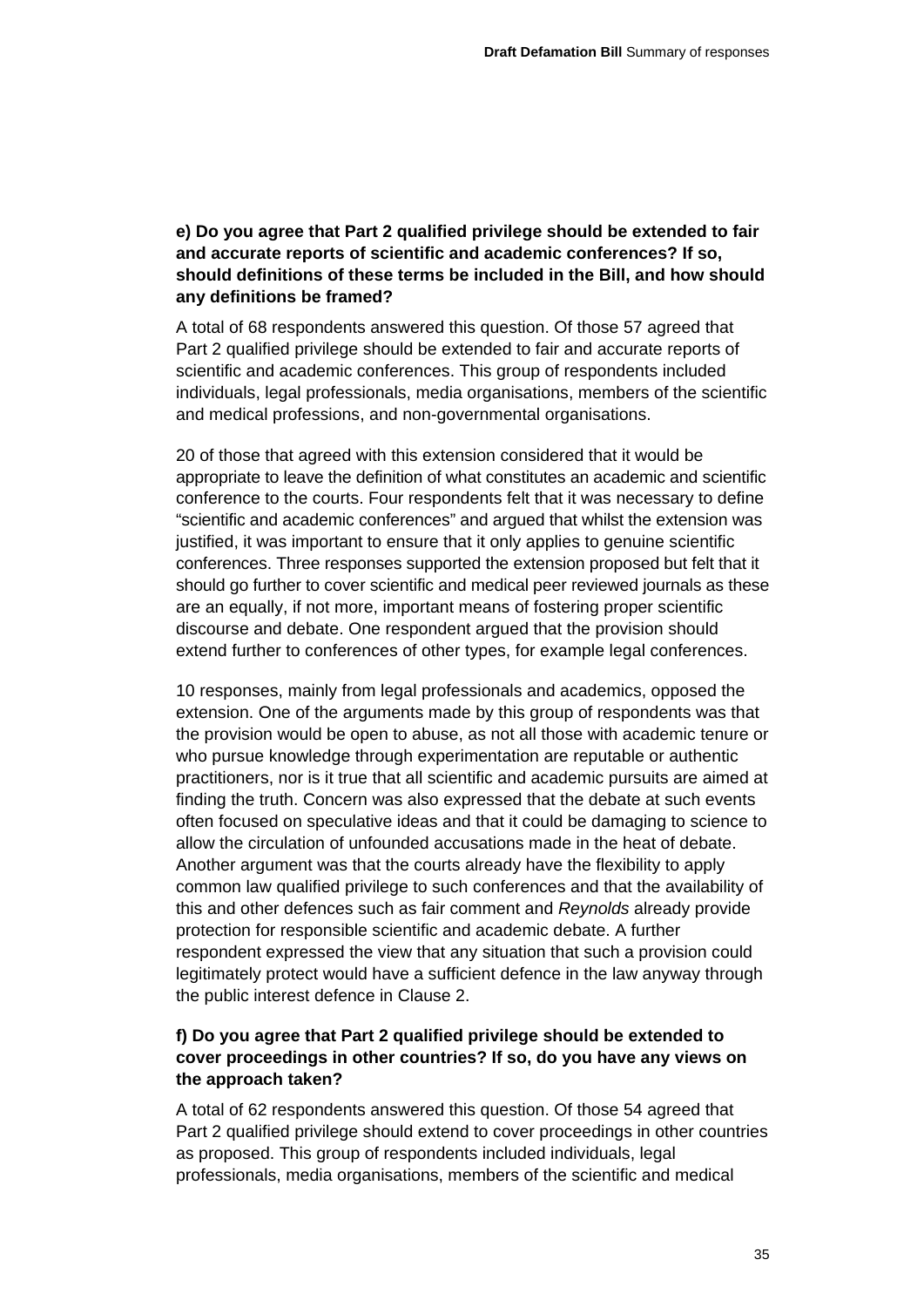professions, members of the publishing and journalism professions and nongovernmental organisations.

Arguments in favour of this proposed extension generally centred around the need to ensure that publishers should be protected when publishing fair and accurate copies of, extracts from, or summaries of public documents from countries anywhere in the world and that the protection should not be restricted just to EU countries, Several argued that this would enable publishers to be more confident in exposing corruption in foreign jurisdictions. One response supporting the extension indicated that the ultimate purpose of defamation law should be to protect the truth and that the onus of proving that the report of proceedings in a foreign country is wrong should lie with the claimant.

There were 5 respondents including legal professionals, academics and an individual who whilst being generally supportive of the proposal did express concerns about the dangers of the extension applying too widely. One of these argued that it should only apply to reports or information issued by governments and bodies which are subject to the jurisdiction of the ECHR, and another that it should only extend to reports of proceedings before an international court or tribunal. The others suggested that the scope of the extension merited further discussion and consideration, for example in relation to material issued for the information of the public by an international organisation or an international conference, and in relation to reports of public meetings.

2 respondents, a legal professional and an individual opposed any extension. One argued that not all courts are equal and it would not be appropriate to extend the protection to reports of proceedings in courts under the jurisdiction of corrupt regimes. The other respondent opposed on the ground that they believed that English libel laws should cease to have any extra-territorial effect.

## **g) Do you agree that Part 2 qualified privilege should be extended to fair and accurate reports of proceedings at general meetings and documents circulated by public companies anywhere in the world? If so, do you have any views on the approach taken?**

A total of 60 respondents answered this question. Of those 54 agreed that Part 2 qualified privilege should be extended to fair and accurate reports of proceedings at general meetings and documents circulated by public companies anywhere in the world. This group of respondents included individuals, legal professionals, media organisations, members of the scientific and medical professions, members of the publishing and journalism professions and non-governmental organisations.

This group of respondents expressed the view that it is particularly important to allow people to report fairly and accurately on matters relating to public companies in other countries in this age of globalisation where information is often disseminated extremely widely. However, concerns were highlighted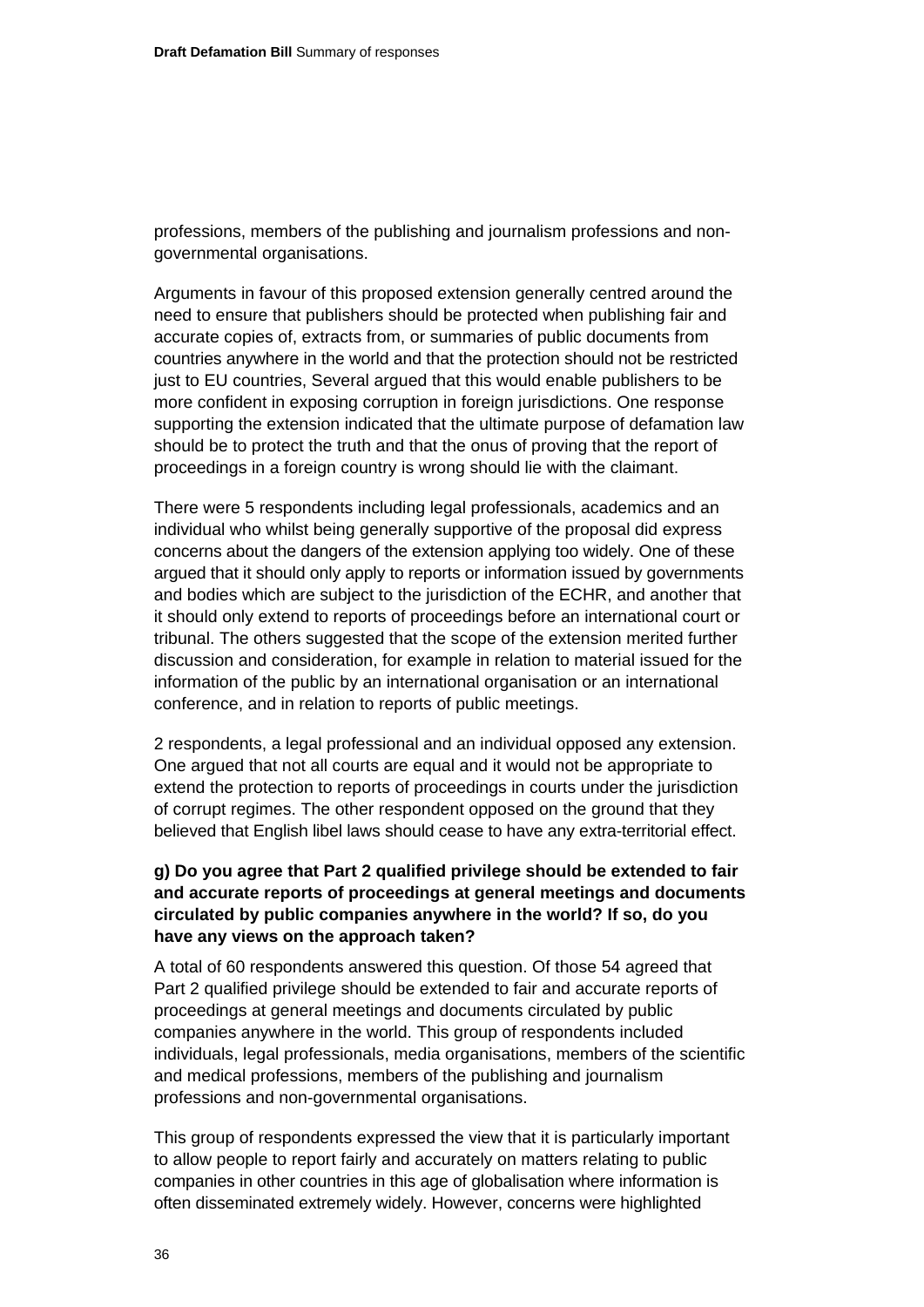about the scope of the extension and the definition used in the draft Bill, which defined public companies by reference to section 385(2) of the Companies Act 2006. 24 responses primarily from media organisations argued that this was too narrow, and that the provision should extend to all public companies anywhere in the world, not just quoted companies within scope of the 2006 Act. A nongovernmental organisation supported this approach and indicated that if it used company documents in its reports it should not have to prove a further basis for the statements made than by reference to the document in question.

Responses from a non-governmental organisation and a legal professional argued that there was a case for extension to any public company quoted on a recognised stock exchange anywhere in the world. Other responses expressed concerns that the drafting might be too wide and would extend to state-owned corporations in authoritarian administrations, or to documents circulated by anyone to members of a quoted company, for example making allegations about the appointment of a director.

There were 6 respondents who opposed the extension proposed. These included legal professionals, a member of the scientific and medical professions and a media marketing company. One of these respondents argued that it would not be appropriate to extend qualified privilege to reports on companies in countries where the judicial balance between freedom of expression and right to reputation may be very different to that in England and Wales. Others argued that there was no justification in granting a specific extension to the reports of meetings or documents relating to public companies over and above other forms of corporation, and that this might allow public companies to publish partisan material under the protection of qualified privilege.

#### **h) Do you agree that no action is needed to include a specific reference to press conferences? If not, please give reasons and indicate what problems are caused by the absence of such a provision.**

A total of 57 respondents answered this question. Of those 32 believed that a specific reference to press conferences should be included in the draft Bill. This group of respondents included individuals, legal professionals, media organisations, members of the publishing and journalism professions and nongovernmental organisations.

A majority of these respondents accepted that press conferences would generally fall within the definition of public meetings that already attract qualified privilege. However, this group felt that it was desirable to make specific reference to press conferences for the avoidance of doubt. There were a small number of respondents, however, who argued that it was not clear whether press conferences were currently covered and that therefore specific action addressing this in the Bill was not just desirable but also necessary.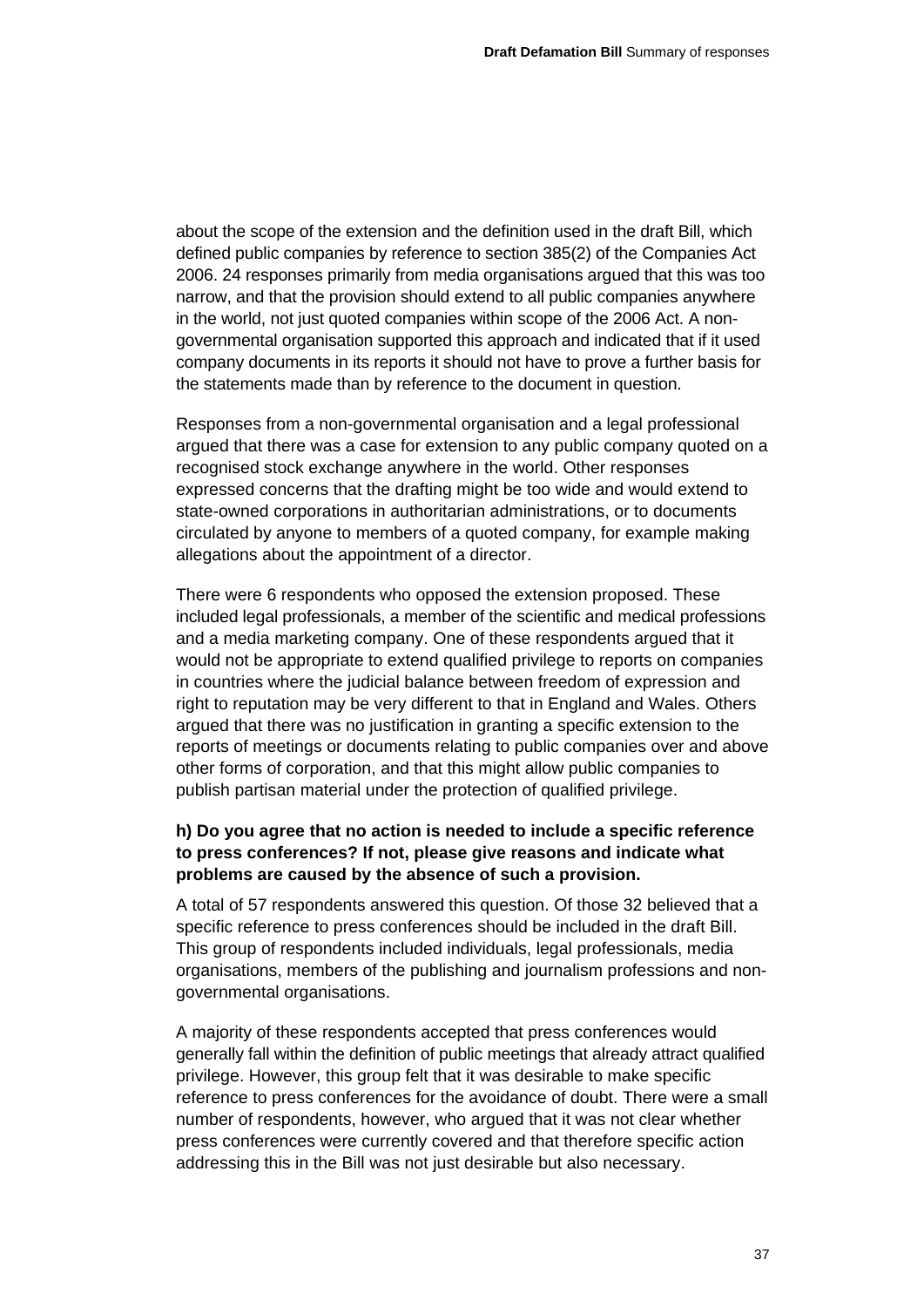23 respondents agreed with the position taken in the consultation paper that no specific action was needed in relation to press conferences. This group was made up mainly of legal professionals and academics. The majority of these argued that the current law was sufficiently clear that the reporting of statements delivered at press conferences was protected by qualified privilege and the view was expressed that this privilege should not be extended any further to cover the makers of statements at press conferences.

Two respondents did not give a clear view on whether there was a need for specific action to address the position of press conferences, but both argued that the issue merited further discussion and consideration in the context of any other reforms made to privilege. One of these respondents recommended asking the Law Commission to consider the issue.

### **i) Do you consider that qualified privilege should extend to fair and accurate copies of, extracts from, or summaries of the material in an archive, where the limitation period for an action against the original publisher of the material under the new single publication rule has expired? If so, how should an archive be defined for these purposes to reflect the core focus of the qualified privilege defence?**

A total of 61 respondents answered this question. Of those 47 considered that qualified privilege should extend to fair and accurate copies of, extracts from, or summaries of the material in an archive, where the limitation period for an action against the original publisher of the material under the new single publication rule has expired. This group of respondents included legal professionals, media organisations, individuals, members of the publishing and journalism professions, members of the scientific and medical professions and non-governmental organisations.

It was argued that there is an intrinsic and important public interest in the maintenance of accurate archives and it is vital that such archives are protected from libel actions. Media organisations which supported extending qualified privilege in this way argued that the Government should also consider a cut off point for actions in relation to archive material, whereby after material had been available in an archive for 6 years or more it would become subject to absolute privilege as a matter of public record. One respondent indicated that if something in an archive is proven to be inaccurate the claimant should be entitled to request a correction but should not be able to bring a libel action years after publication.

Few of these respondents put forward suggestions for defining an archive for these purposes, and a number indicated that no definition was necessary. However a few suggested definitions were put forward. One response suggested that an archive should be defined as "any collection of previously published content," and another argued that article 1(2) of the EU Database Directive which defines an archive as "a collection of independent works, data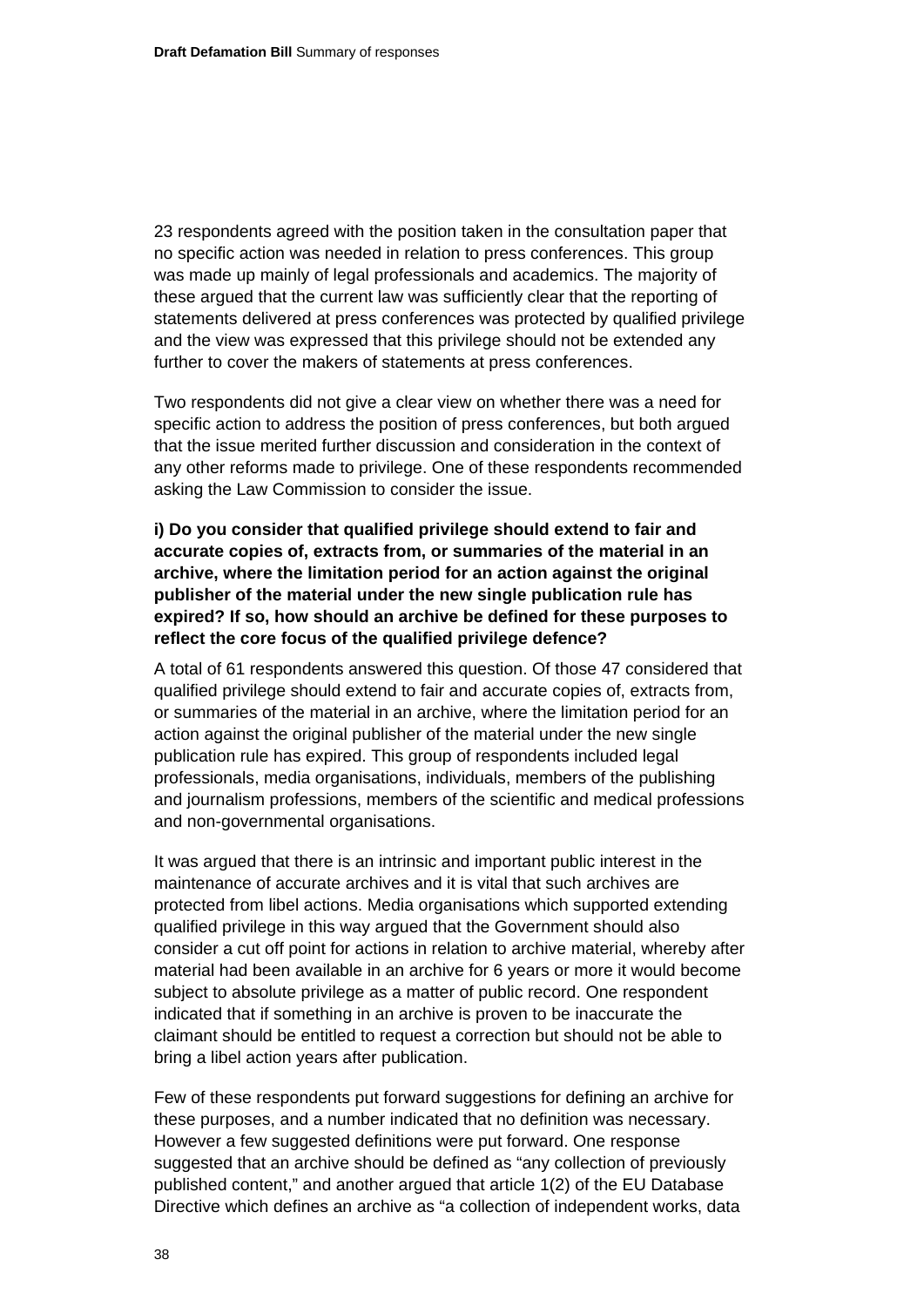or other materials arranged in a systematic or methodical way and individually accessible by electronic or other means" should be followed. It was also suggested that the provision should extend to any archive which is publicly accessible, and that the provisions in the Charities Act 2006 relating to public benefit could assist in this regard.

13 respondents argued against extending qualified privilege to fair and accurate copies of, extracts from or summaries of archived material. These responses came largely from legal professionals and academics. Several expressed the view that the concept of an archive was too broad and would extend qualified privilege too widely. It was also argued that in the internet age an archived report is often as easily available as any contemporary report and therefore does not justify specific protection. Other respondents argued that it is the nature of the information that should be the deciding factor in whether or not material justifies protection rather than whether or not it is part of an archive, and one respondent argued that if the information is of public interest then it already has sufficient protection under Clause 2 of the draft Bill. Another suggested that it could be made clear that the Clause 2 defence covers the act of publishing material in an archive as well as the original publication so that any inherent value of the archive could be taken into account.

One respondent did not express a firm view either way in relation to archives, but did indicate that it had not previously been brought to their attention as being a problem that requires addressing.

#### **Short form Questionnaire**

The short form questionnaire asked "Do you think it is appropriate to extend the scope of qualified and absolute privilege to cover a wider range of material including reporting of court and other proceedings in other countries and at scientific and academic conferences?"

We received 70 responses to this question, of which 57 were in favour of extending the scope of qualified and absolute privilege in this way, with 13 opposed. The majority of those that were in favour focused their answers on the need to protect reports of scientific and academic conferences. They argued that such fora are important opportunities for engagement in free discourse and that the reports of such events should be protected from chilling libel actions.

Those that opposed such extensions expressed a range of views. One indicated that they were opposing primarily the extension to reporting of court proceedings in other countries, whilst accepting that an extension to reports of scientific and academic conferences was worthy of consideration. Another view expressed was that it is inequitable to protect these specific circumstances in such a way, whilst offering no greater protection to ordinary citizens on online blogs or social media sites. A further argument was that an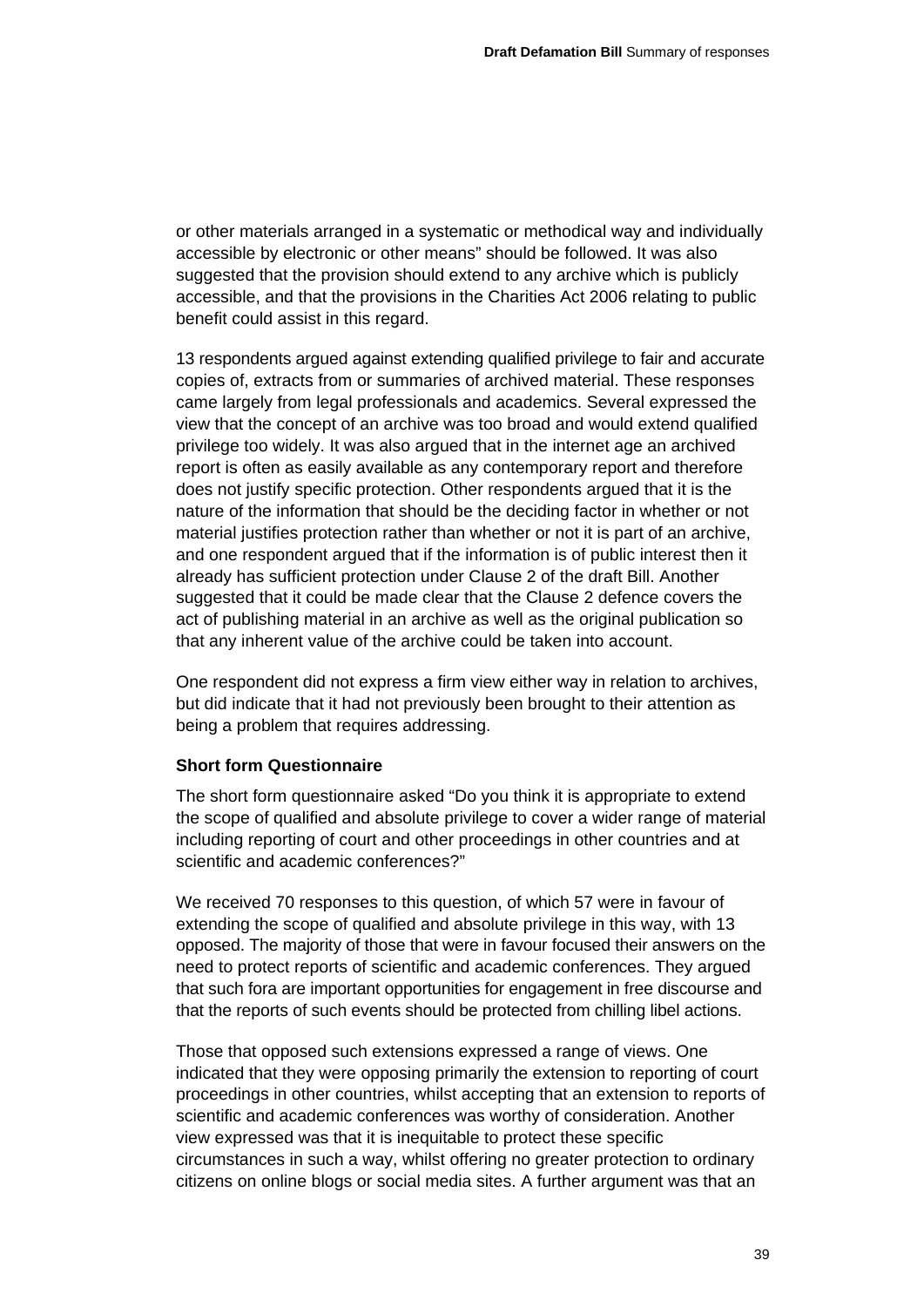alternative approach to extending privilege would be to focus on better controlling the costs of defamation proceedings.

## **14. Do you consider that any further rationalisation and clarification of the provisions in schedule 1 to the 1996 Act is needed? If so, please indicate any particular aspects which you think require attention.**

A total of 33 respondents answered this question. Of those 20 did not consider that any further rationalisation and clarification of the provisions in Schedule 1 to the 1996 Act was needed. This group of respondents was made up of legal professionals, individuals, academics, non-governmental organisations and a member of the scientific and medical professions.

The majority of these respondents simply expressed the view that no further clarification was required. However, one respondent did develop on this arguing that the reason that no further rationalisation or clarification was required was that the central principles on which privilege is established have been considered in long standing case law and the development of this is better left to judicial consideration. Another of these respondents, while arguing that nothing further was required, expressed the view that if changes to the privilege regime are made it may be sensible to prepare a fresh consolidated schedule rather than make amendments to Schedule 1 to the 1996 Act.

10 respondents did feel that further rationalisation and clarification was necessary. These included individuals, media organisations, academics, legal professionals, a consumer organisation, an internet organisation and a media marketing company. A number of these argued that it would be sensible for the provisions to be set out as part of a new schedule where all the statutory provisions relating to privilege could be consolidated in a single place. Another respondent argued that the provisions should be modernised in light of developments in technology. Other suggestions were for qualified privilege to extend to material released by public bodies; peer-reviewed journals; and to protect reports and summaries of conferences and judicial decisions anywhere in the world.

Three respondents didn't offer specific views on whether Schedule 1 to the 1996 Act needed further clarification. Two of these did, however, argue that there is an overlap between the approach taken with regard to privilege and the approach taken to responsibility for publication and the liability of internet service providers.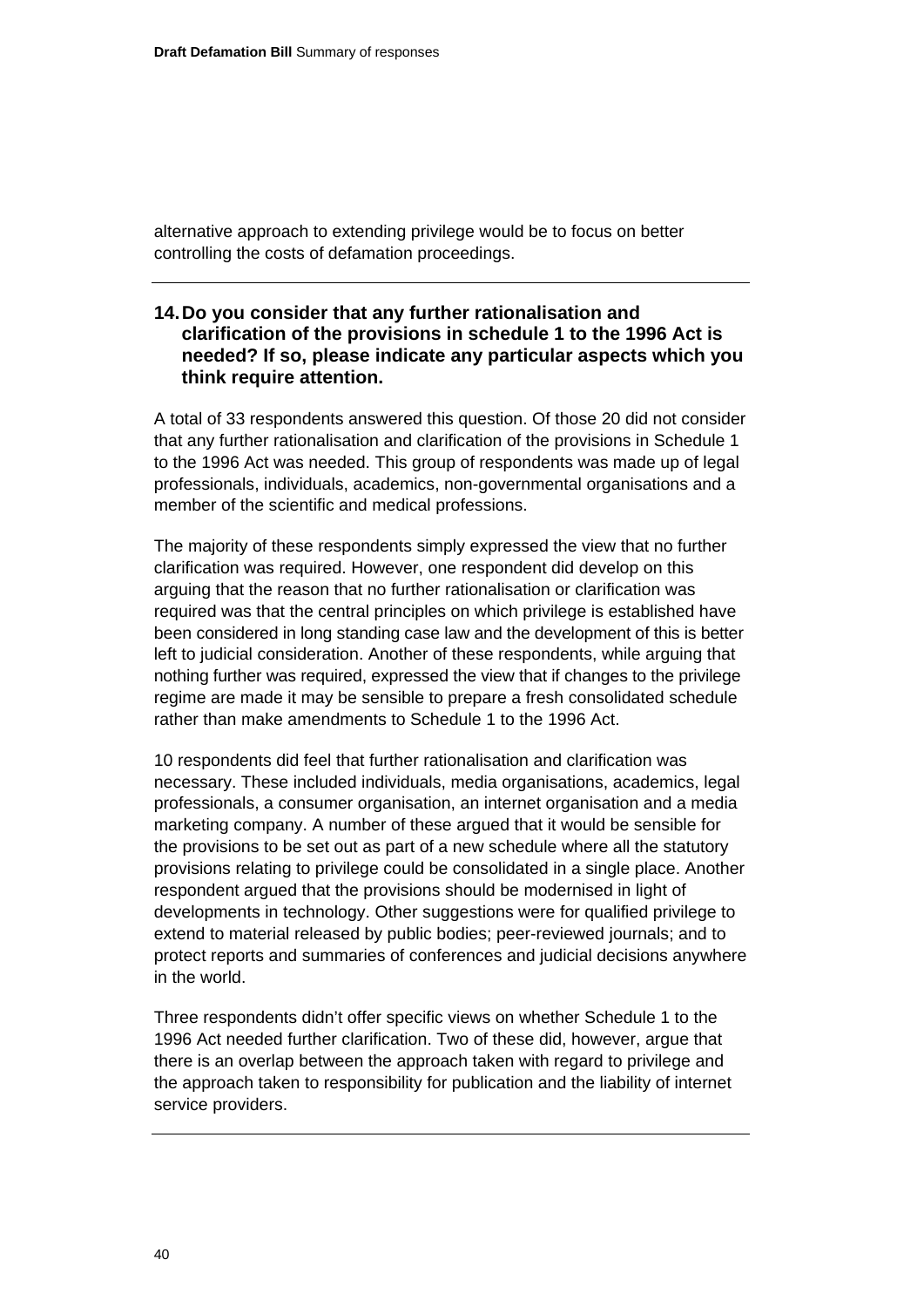## **15. Does the specific issue raised by the National Archives affect any other forms of archive, and have problems arisen in practice? If so, would it be right to create a new form of qualified privilege in this situation?**

A total of 54 respondents answered this question. Of those 16 respondents thought that there should be a new form of qualified privilege covering material in archives. This group of respondents included legal professionals, individuals, academics, non-governmental organisations, members of the publishing and journalism professions, the senior judiciary, and a library.

6 of those respondents argued that any protection offered should be restricted to the National Archives. This group expressed the view that the National Archives is in a unique position and may merit the creation of a special form of privilege, as there is a public interest in the continued maintenance of the National Archives and therefore a public interest in ensuring that the material that is contained there is protected. However, 10 of those who believed that a new form of privilege should be created did not agree that it should apply only to the National Archives and argued that it should extend wider. It was argued that the privilege should extend to any library or archive subject to them taking reasonable care to ensure that the publication is for legitimate research purposes. Others suggested that there are other comparable forms of archive such as university library collections and public record office documents that should attract the same protection as the National Archives. One respondent expressed the view that many of the problems relate to the publication of online archives, and that this issue needs further consideration but that the Defamation Bill might not be the most appropriate place for any changes.

There were a further 23 respondents, mainly from media organisations, that whilst not specifically arguing that a new form of privilege should be created argued that any protection that is given to the National Archives should be extended to all organisations under a legal duty to maintain an archive. They also argued that qualified privilege should be extended to cover fair and accurate summaries or extracts of material held in an archive.

12 respondents, including legal professionals, academics and nongovernmental organisations opposed creating any new form of privilege either to cover the National Archives specifically or archives more generally. Several of these argued that they were not aware of any practical problems that needed addressing through an extension of privilege and some expressed the view that the concept of "an archive" is too broad to attract a general protection. One respondent raised concerns that to extend privilege in this way could leave claimants at risk of the publication of dormant defamatory material resurrected years after the original publication. Others argued that the National Archives are already protected, either under section 10 of the Legal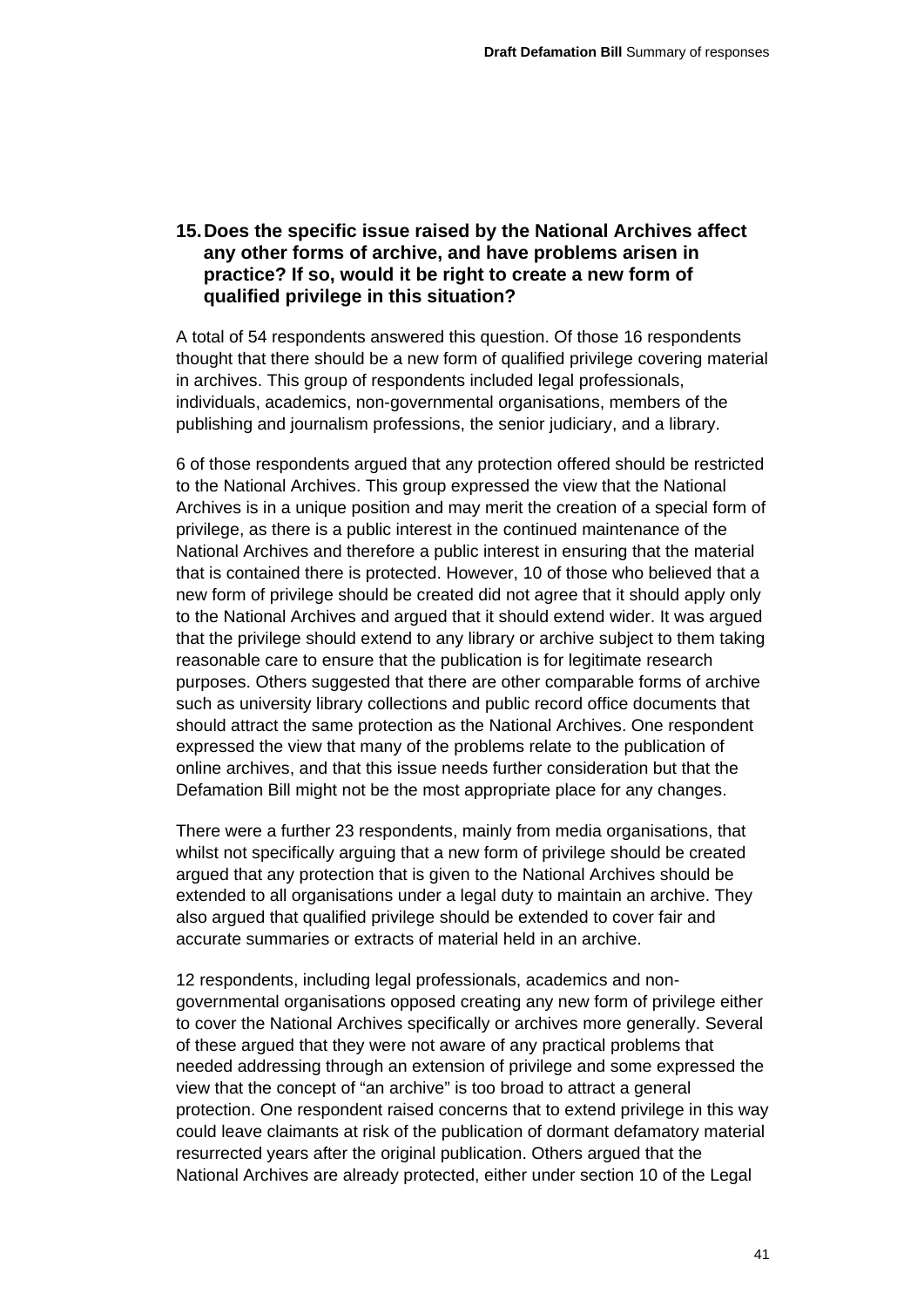Deposit Libraries Act 2003 or by the statutory qualified privilege created by section 79 of the Freedom of Information Act 2000.

Three respondents didn't express strong views on whether qualified privilege should be extended to cover either the National Archives or archives more generally. One suggested that an alternative approach might be to make clear that the public interest defence applies to the act of publishing an archive, and another argued that the proposed changes to the multiple publication rule should assist. Another view was that it should be the case that any library or archive should be willing to update or correct material when a material change in relevant circumstances is brought to their attention.

#### **16. Do you agree with the inclusion of a clause in the Bill providing for a single publication rule?**

A total of 86 respondents answered this question. Of those 74 agreed with the inclusion of a clause in the Bill providing for a single publication rule. This group of respondents included individuals, media organisations, legal professionals, members of the publishing and journalism professions, academics and non-governmental organisations.

A number of these respondents agreed without elaborating on their reasoning. However, of those that did develop their arguments in favour of a single publication rule, a large number expressed the view that the current multiple publication rule was outdated and of no practical purpose in the multimedia age. Another argument was that the current position creates open ended liability for defendants and that this can cause serious injustice. A number also referred to the current interpretation of the law in relation to internet publication, where a new cause of action is created each time a web page is opened and argued that this is particularly problematic for online publishers.

There were 10 respondents who opposed the inclusion of a clause providing for a single publication rule in the Bill. A number of these argued that there does not exist a genuine problem that requires rectifying. One argued that actions in relation to material that is more than a year old are extremely rare, and another that the courts will already take into account the lack of prompt action when considering a libel claim relating to very old material. Others argued that the multiple publication rule should be retained, whilst accepting that it may be in need of modernisation. Two responses, both from individuals, argued that the central purpose of defamation law is to protect reputations, and that moving away from the multiple publication rule would make it easier for people to do damage to the reputations of others.

Two respondents didn't express a strong view either way as to whether the clause should be included in the Bill. One expressed concern that content on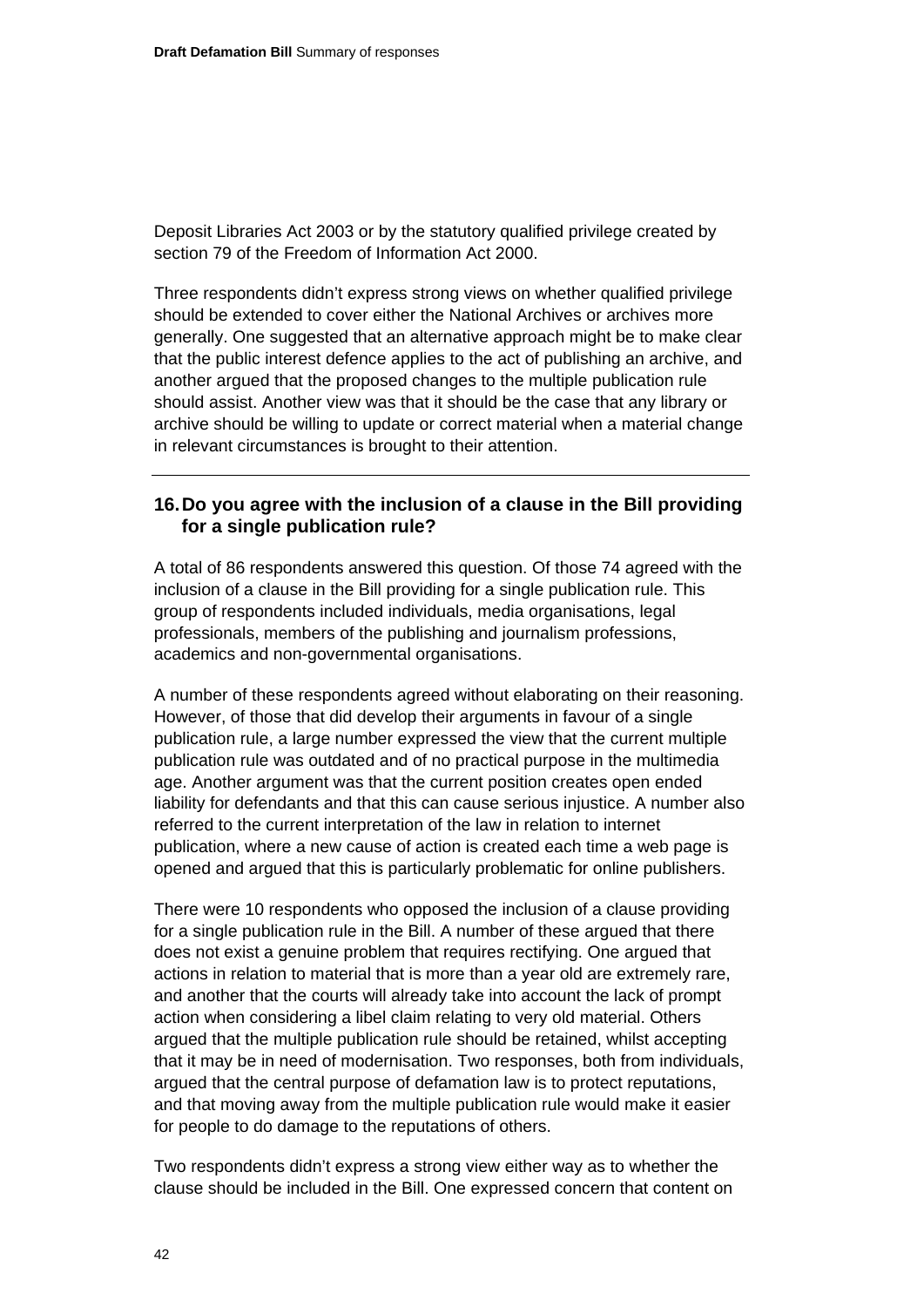internet blogs or social networks was open to defamation proceedings and the other referred to the fact that the clause as drafted does not address the recommendation of the Culture, Media and Sport Select Committee that claimants prevented from bringing an action by a single publication rule should be entitled to a court order to correct a defamatory statement.

#### **Short form Questionnaire**

A further 72 responses to this question were received through the short form questionnaire. Of these 53 were in favour of including a clause providing for a single publication rule in the Bill, with 19 opposed. A number of those in favour argued that if a publication has not done the claimant substantial harm within a year of publication then it is unlikely to do so in the future. Others argued that given the nature of the internet the current position essentially has the effect of negating impact of the statute of limitations. Another indicated that similar provisions have been successfully implemented in other jurisdictions, for example Ireland.

Conversely, those opposed to the inclusion of the clause argued that there is no reason why material cannot damage a claimant's reputation long after it is first published, and therefore to restrict claimants from bringing a claim in the way proposed would potentially leave them without a remedy. Another view expressed was that such a clause would be tantamount to giving irresponsible journalists the opportunity to publish further, or repeated, falsehoods.

## **17. Do you have any views on the substance of the draft clause? In particular:**

#### **a) Do you consider that the provision for the rule to apply to publications to the public (including a section of the public) would lead to any problems arising because of particular situations falling outside its scope?**

A total of 58 respondents answered this question. Of those 37 identified potential problems with the rule applying to publications to the public (including a section of the public). This group of respondents included media organisations, a library, legal professionals, individuals and a diversity group.

The view expressed by the majority of those in this group, primarily from the media, was that the words "to the public" should be removed. It was argued that the justification for this requirement was unclear and would cause uncertainty, and that it would be difficult to apply as technology develops, as more user-focused content will be available on a bespoke basis to individuals or small groups rather than through mass publication to the public at large. They argued that situations such as a defamatory tweet by a person with a very small number of followers on Twitter, a defamatory comment on a closed social networking site to a handful of "friends" and a blog on a niche subject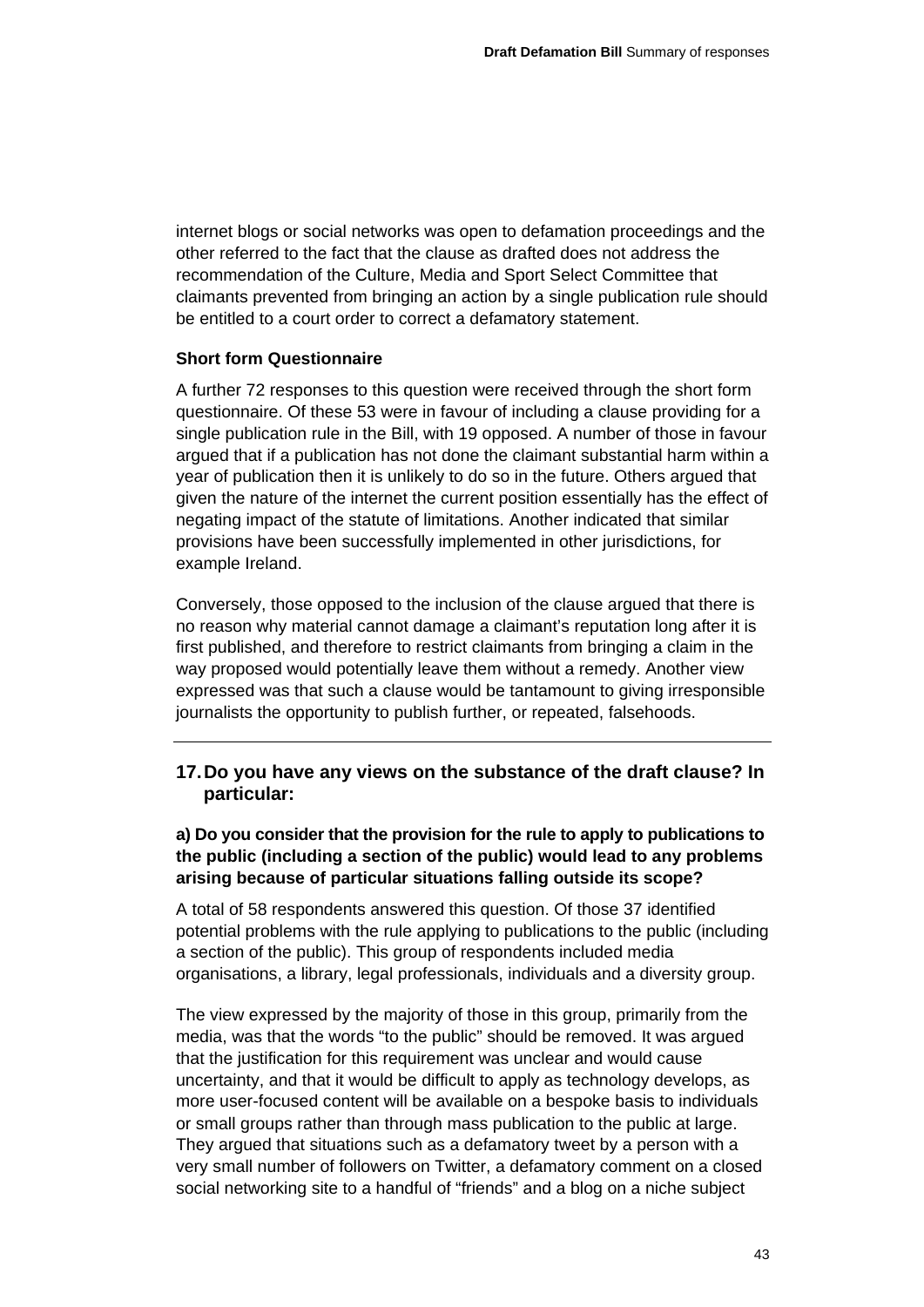area which is only read by one person (though technically available to all) should all be covered by the rule, and that it was unclear whether this was the case under the draft clause.

Another argument was that "a section" of the public was unclear and ill defined and that it would be fairer to allow judicial discretion to decide what constitutes publication in individual cases. One response suggested that publication "to a third party" would be preferable. Another suggested that clause 6(2) should be omitted altogether so that the courts could decide whether there had been publication in any given situation.

19 respondents did not consider that problems would be caused by the current provision in the draft Bill. This group included non-governmental organisations, academics, members of medical and scientific professions and legal professionals. One argument expressed by members of this group was that the drafting of the clause is sensible and leaves sufficient room for the courts to deal flexibly with the different circumstances that may arise in relation to small circulation publications. One respondent indicated that not excluding a first publication to one person or a very small group could allow defendants to place initial publications obscurely in order to attract the protection of the rule before proceeding with a wider publication after one year, leaving the claimant without sufficient remedy.

Two respondents did not express strong views one way or the other in relation to this question but did raise potential practical issues. One expressed the view that due to the way that the courts have interpreted publication in an online context, working out the date and location of a first publication can be difficult in some cases. The other indicated that it would be difficult to predict the impact any provision would have on the behavioural patterns of internet users.

A number of responses made other comments or suggestions on the substance of the clause. One considered that the clause could be too limited in scope, as if a publishing house went out of business and was taken over by another publisher, the new publisher would be a different legal entity and the publication (albeit of the same material) would fall outside scope. Another concern was that the clause as currently drafted doesn't deal with the situation where a defamatory publication is either accepted or found to be libellous but the publisher republishes or continues to allow publication after one year. The view was also expressed that the Bill should make clear that the "date of first publication" is also the relevant date when considering defences which take into account knowledge, intent and the public interest at the date of publication, and that this should not be subject to reassessment as a result of continuing publication. Otherwise, it was argued, where the public interest has dissipated this could undermine a publisher's ability to defend its original publication.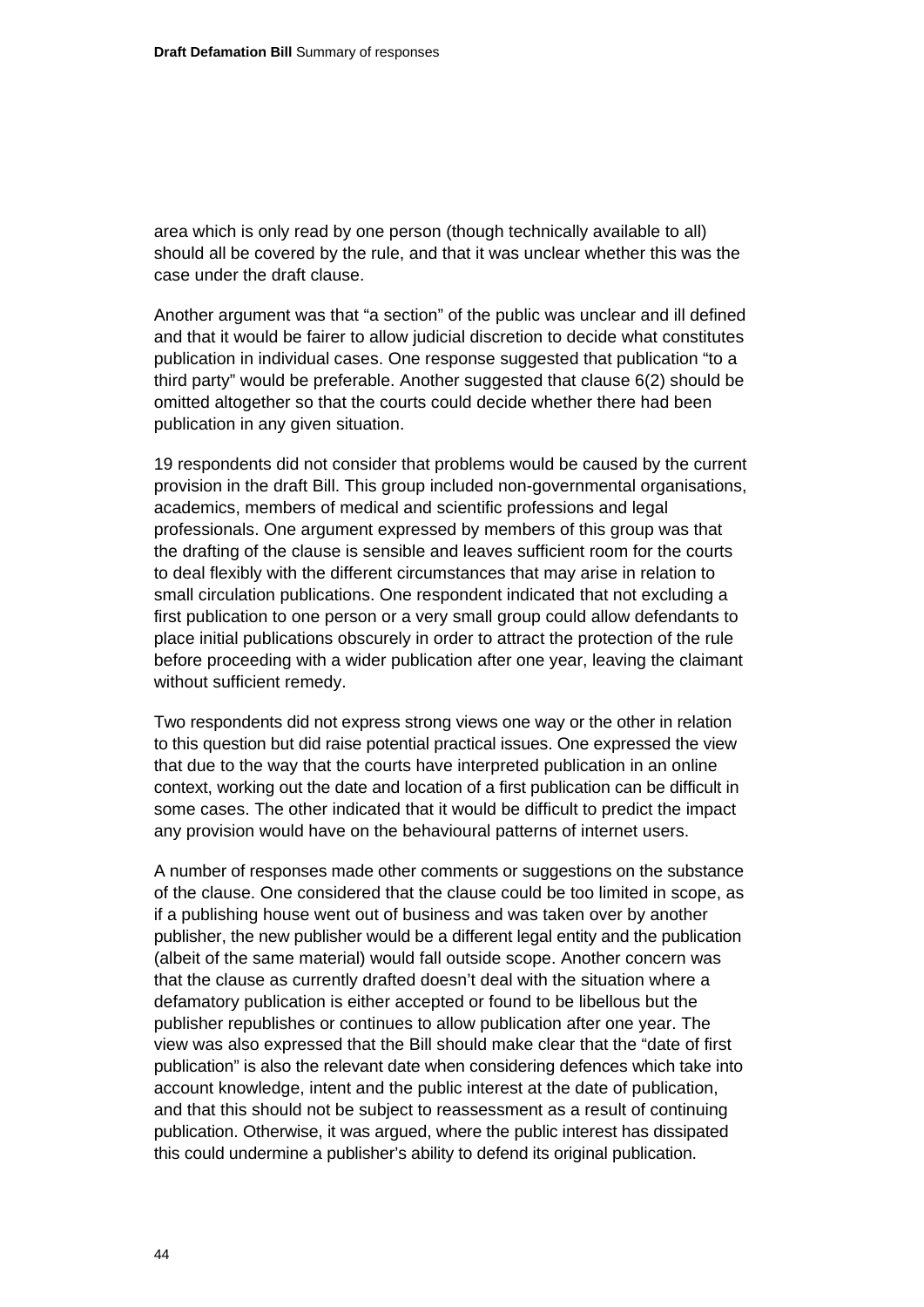### **b) Do you agree that the single publication rule should not apply where the manner of the subsequent publication of the material is materially different from the manner of the first publication? If not, what other test would be appropriate?**

A total of 72 respondents answered this question. 31 respondents agreed that the single publication rule should not apply where the manner of the subsequent publication of the material is materially different from the manner of the first publication. This group of respondents included academics, legal professionals, non-governmental organisations and individuals. A number of these suggested additional provisions to limit the circumstances in which the single publication rule would apply. 36 respondents did not agree and considered that the test was too restrictive. This group was made up of media organisations, academics, legal professionals, non-governmental organisations and individuals. Many of these proposed amendments to make the single publication rule more broadly applicable.

One of the main arguments expressed by those wishing to extend the applicability of the single publication rule was that the words "the manner of" should be deleted from the clause. They expressed the view that whilst they agreed that the rule should not apply where content is materially different, the multimedia publication age requires that often material is published in many different formats and that for the purpose of the single publication rule these different formats should be treated as one. Another argument for this change was that the existing provision would undermine the purpose of providing for a single publication rule in the first place, as it would still fail to provide protection for material that is placed online in an electronic format after being in the public domain for many years. Several respondent also expressed the view that the single publication rule only applying to publication by the original publisher also undermined that purpose of the rule and that the protection of the single publication rule should apply to future publications by any publisher.

A small number of respondents argued that it would be preferable to remove clause 6(5) from the Bill entirely and instead allow the courts to use their discretion under section 32A of the Limitation Act 1980 to allow for claimants to bring actions in exceptional cases. Others expressed the view that the phrase "level of prominence and extent of publication" could cause confusion around what constitutes a new publication online. It was suggested that if prominence and extent were the only areas of concern, it would be better just to refer to those and omit the "materially different manner" test. Other concerns raised related to the impact of the provision on material republished as part of an archive or where material originally in a scientific or academic journal was given a wider audience. A number of suggestions were made to prevent the provision applying where changes were only made to the format or method of publication and not to the content, or where the only changes were to the content or format of surrounding material and not the article itself.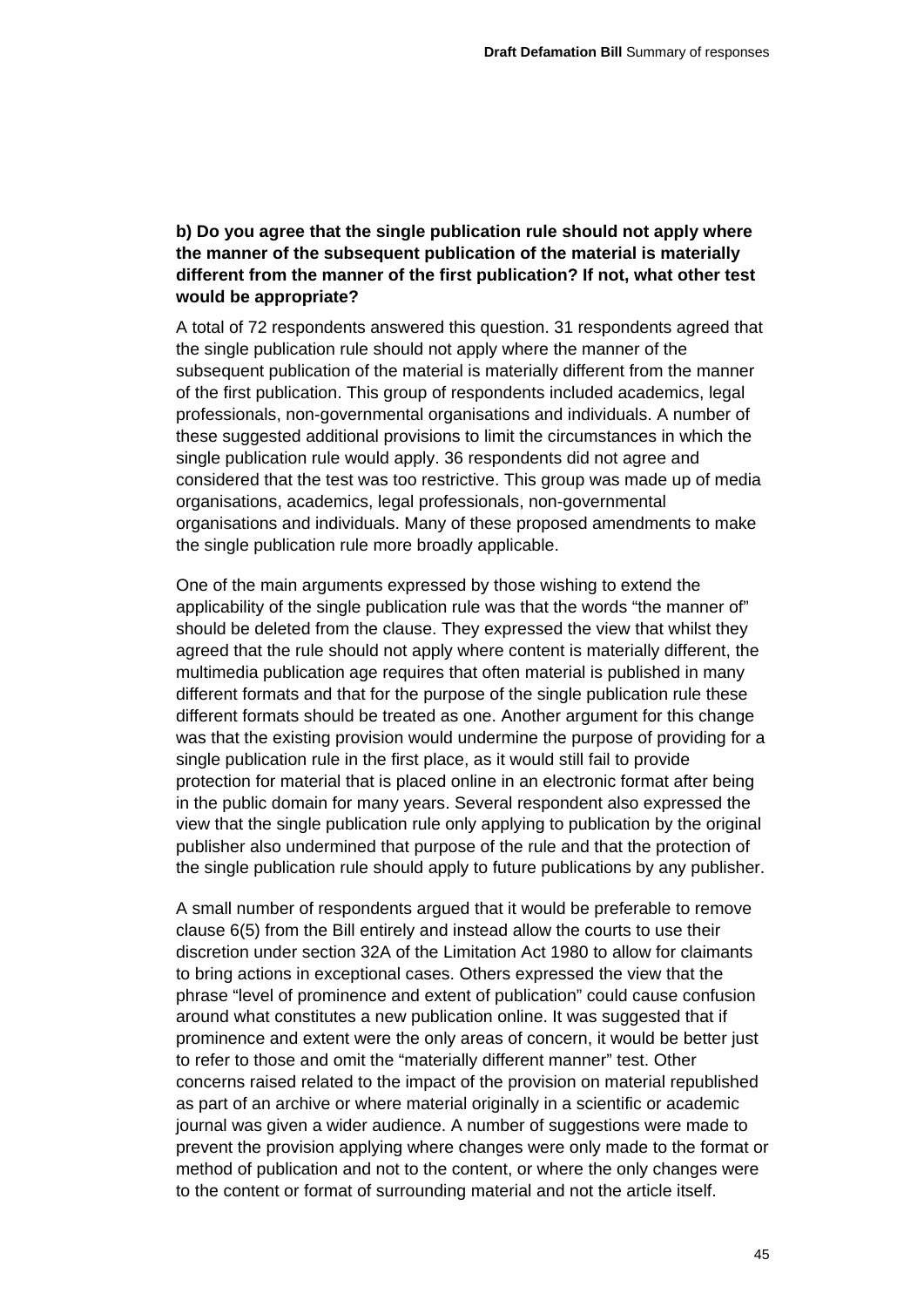Arguments put forward by those who wished to narrow the scope of the single publication rule included that the risk of extending the rule to cover circumstances where the manner of the publication has changed could in some circumstances leave claimants without sufficient means of protecting their reputation against material republished across the internet. Several of these respondents argued that the manner of the publication should also include the "extent" of the publication, expressing the view that the rule should not allow defendants to gain the protection of the single publication rule through an initial limited publication before broadening the extent of publication. A number of suggestions were made for additions to Clause 6(5) including the identity of the person or persons to whom the subsequent publication was made, and where the damage suffered by the claimant was materially different.

There were 5 respondents that didn't express a clear view either way but raised a range of issues. Two of these argued that the current drafting of the clause would be likely to lead to significant litigation and that clarification of its intention was needed. One response argued that the single publication rule shouldn't apply where new facts come to light after the first publication and another that the rule shouldn't apply where the material had only previously been published in another jurisdiction.

# **18. Do you consider that any specific provision is needed in addition to the court's discretion under section 32A of the Limitation Act 1980 to allow a claim to proceed outside the limitation period of one year from the date of the first publication?**

A total of 68 respondents answered this question. Of those 56 did not consider that any specific provision is needed in addition to the court's discretion under section 32A of the Limitation Act 1980 to allow a claim to proceed outside the limitation period of one year from the date of the first publication. This group of respondents included media organisations, individuals, academics, legal professionals, non-governmental organisations, members of the scientific and medical professions and individuals.

These respondents argued that section 32A gives the judiciary sufficiently wide discretion to disapply the limitation period if to do so would be in the interests of justice. One argument put forward was that to draft a specific provision in addition to section 32A could create confusion around the scope of the judicial discretion. A small number whilst arguing that no specific provision was needed did express the opinion that guidance could usefully be issued to provide greater clarity as to the scope of the court's discretion in relation to limitation in defamation actions.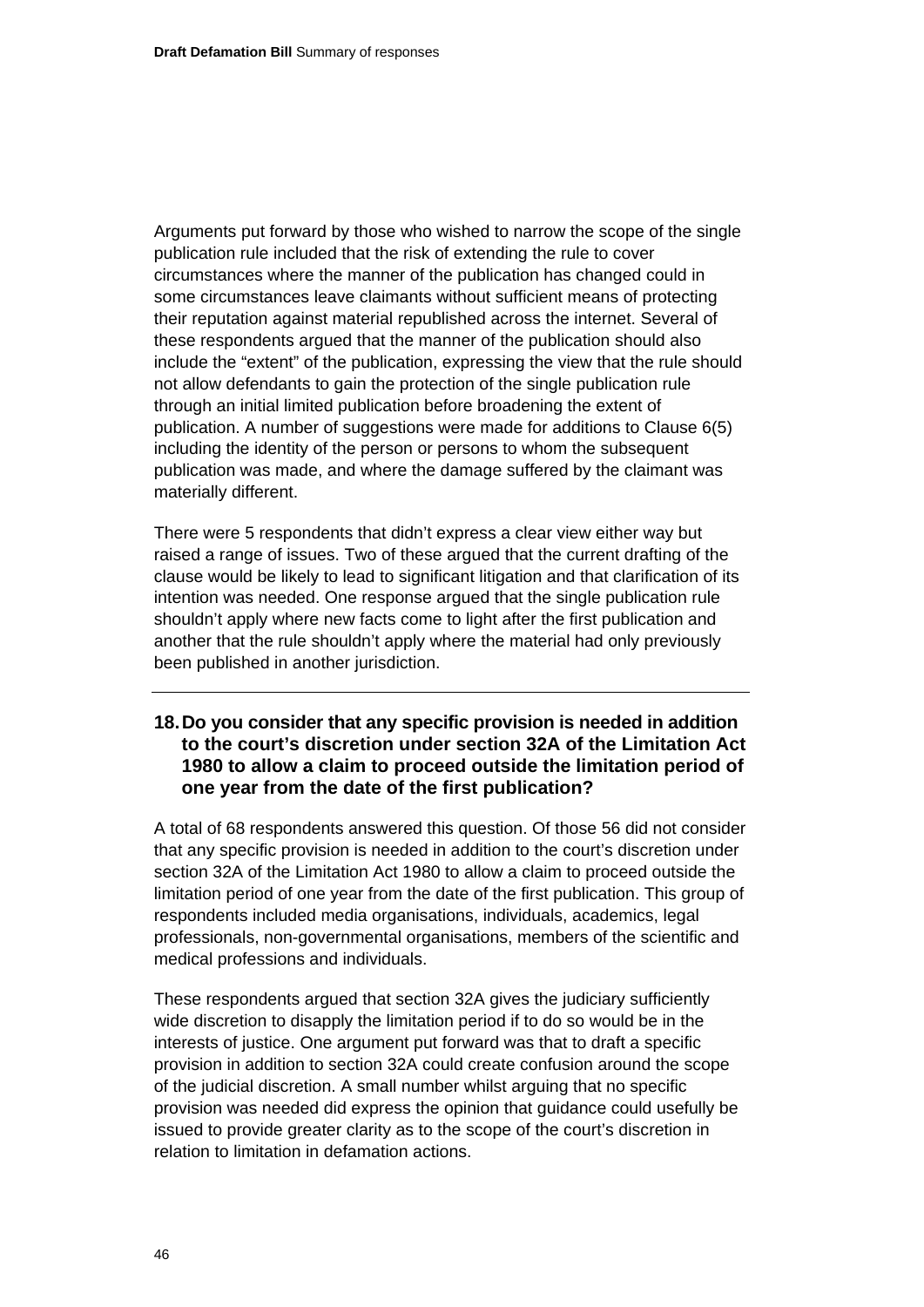12 respondents argued that a specific provision is needed. This group was made up mainly of legal professionals. One argued that there should be a provision to allow actions to be brought after one year in specified circumstances, for example when there were alterations to the article which change the meaning, and another that the limitation period should be increased to 3 years, perhaps with an overall backstop of 10 or 15 years. A further view was that the provision could set out factors for the court to consider in exercising its discretion such as the prominence and extent of the original publication; whether the original author or publisher was identifiable; and whether the claimant had taken any active steps within the limitation period. It was also argued that a claimant should still be able to get a court order correcting a defamatory article outside the limitation period, even if he or she couldn't recover damages because of the protection given by the single publication rule.

# **19. Do you agree that the proposed provisions on libel tourism should be included in the draft Bill?**

A total of 80 respondents answered this question. Of those 56 agreed that provisions on libel tourism should be included in the draft Bill. This group of respondents included individuals, media organisations, legal professionals, members of the publishing and journalism professions, academics, members of the scientific and medical professions and non-governmental organisations.

A number of these respondents argued that provisions on libel tourism are needed to prevent rich foreign individuals who have very little connection with this jurisdiction from using our courts to prevent public criticism of their actions. Several expressed the view that although there are not many known cases of libel tourism that reach court, the threat of libel proceedings is creating a "chilling effect" on freedom of expression. Conversely some responses, whilst supporting the provisions, expressed the opinion that libel tourism is not as great a problem as has been argued in some quarters, but that the provisions in the Bill are sensible and proportionate and would act as a helpful reassurance for publishers. There were also a number of respondents who whilst supporting the principle of including provisions on libel tourism in the Bill do not agree with the provisions as currently drafted (see question 20).

There were 22 respondents who opposed including provisions on libel tourism in the draft Bill. This group of respondents was made up largely of the legal profession and academics. The main argument used by this group of respondents was that the problem of libel tourism has been greatly exaggerated. They expressed the view that in reality very few cases that are brought can truly be classified as "libel tourism" cases and a number indicated that there were hardly any such cases in 2009 and 2010. Two respondents cited the Ministry of Justice's Libel Working Group report published in 2010, which found little evidence of cases of this sort coming to court. Several of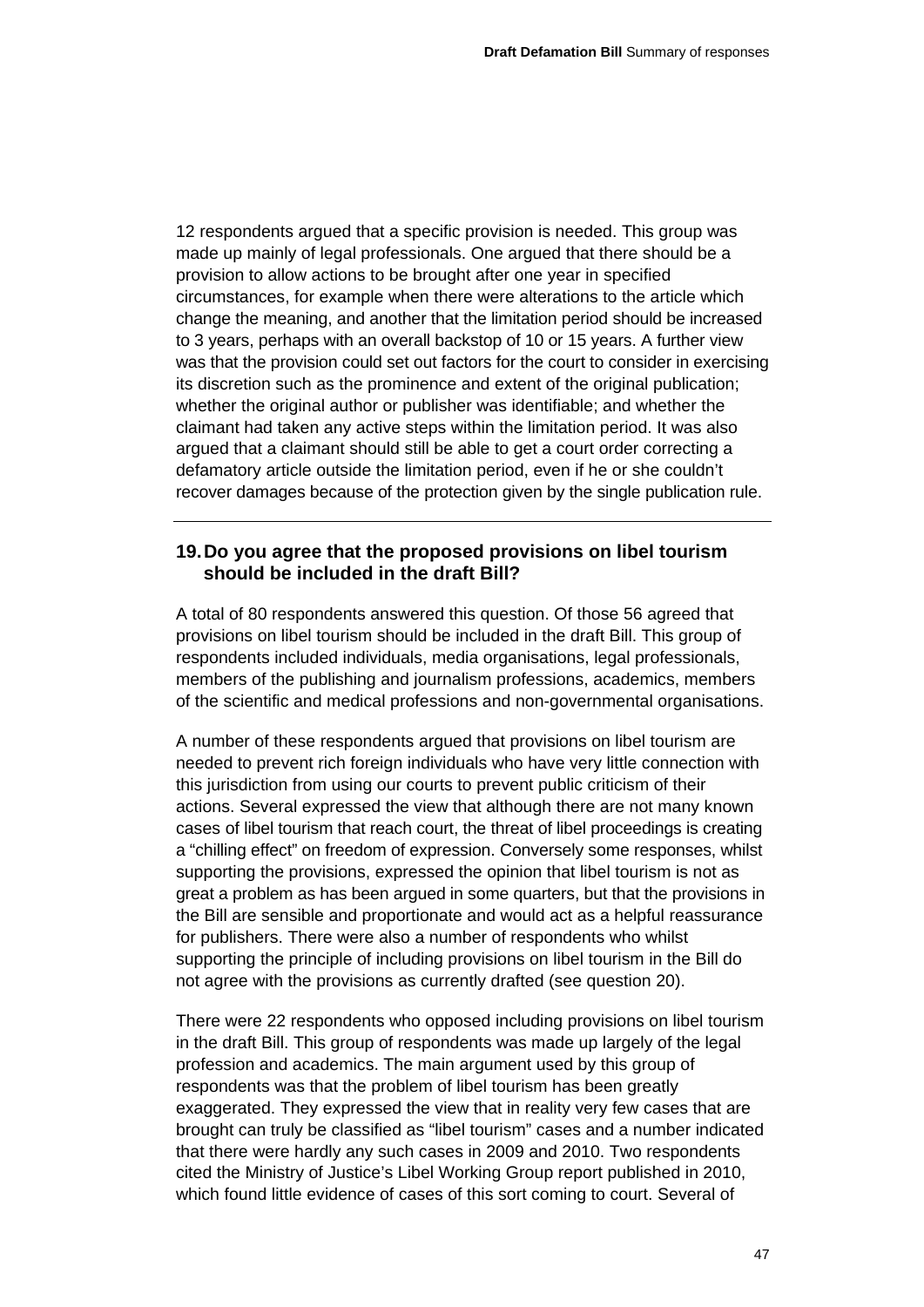these respondents argued that the current doctrine of *forum non conveniens* already provides sufficient protection from forum shopping. It was also argued that anecdotal evidence of threats of proceedings was not a reasonable basis for changing the law.

Two respondents didn't express a strong view either way as to whether the clause should be included in the Bill. These respondents both agreed with those who believe that there is little evidence that libel tourism is a genuine problem, but indicated that they had no strong objections to the clause being included in the Bill.

#### **Short form Questionnaire**

A further 72 responses to this question were received through the short form questionnaire. Of these 64 were in favour of including libel tourism provisions in the Bill, with 8 opposed. Those in favour argued that the current situation allows for claims with no real connection to this jurisdiction being brought here, with costs to the justice system of England and Wales. One argued that claimants should have to prove that damage has occurred to them in the United Kingdom or that the defendant is based here in order to bring a claim in this jurisdiction. Others expressed the view that the current position is damaging for the United Kingdom's reputation in relation to freedom of expression.

Those opposed to such provisions argued that they could have serious and damaging effects on those from overseas seeking a fair and just remedy for damage to their reputation. Another view expressed was that the courts are better placed to rule on the development of jurisdictional law as the case law develops.

#### **20. Do you have any views on the substance of the draft clause?**

A total of 65 respondents answered this question. A wide range of views were expressed but it was possible to identify three general positions. There were 31 respondents that felt the provisions on libel tourism should go further, 14 who felt that the provisions in the Bill go too far and 15 who were generally supportive of the provisions as they stand, with a further 5 respondents making more general comments and drafting suggestions.

The group of 31 respondents that considered the provisions on libel tourism should go further included members of the scientific and medical professions, non-governmental organisations, media organisations and media insurers. One of the main views expressed was that the approach take to the issue in Lord Lester's Private Member's Bill should be adopted, as it extended protection to defendants based in England and Wales against claimants suing in England over international publications where it is more appropriate for proceedings to be brought in a different jurisdiction. It was considered that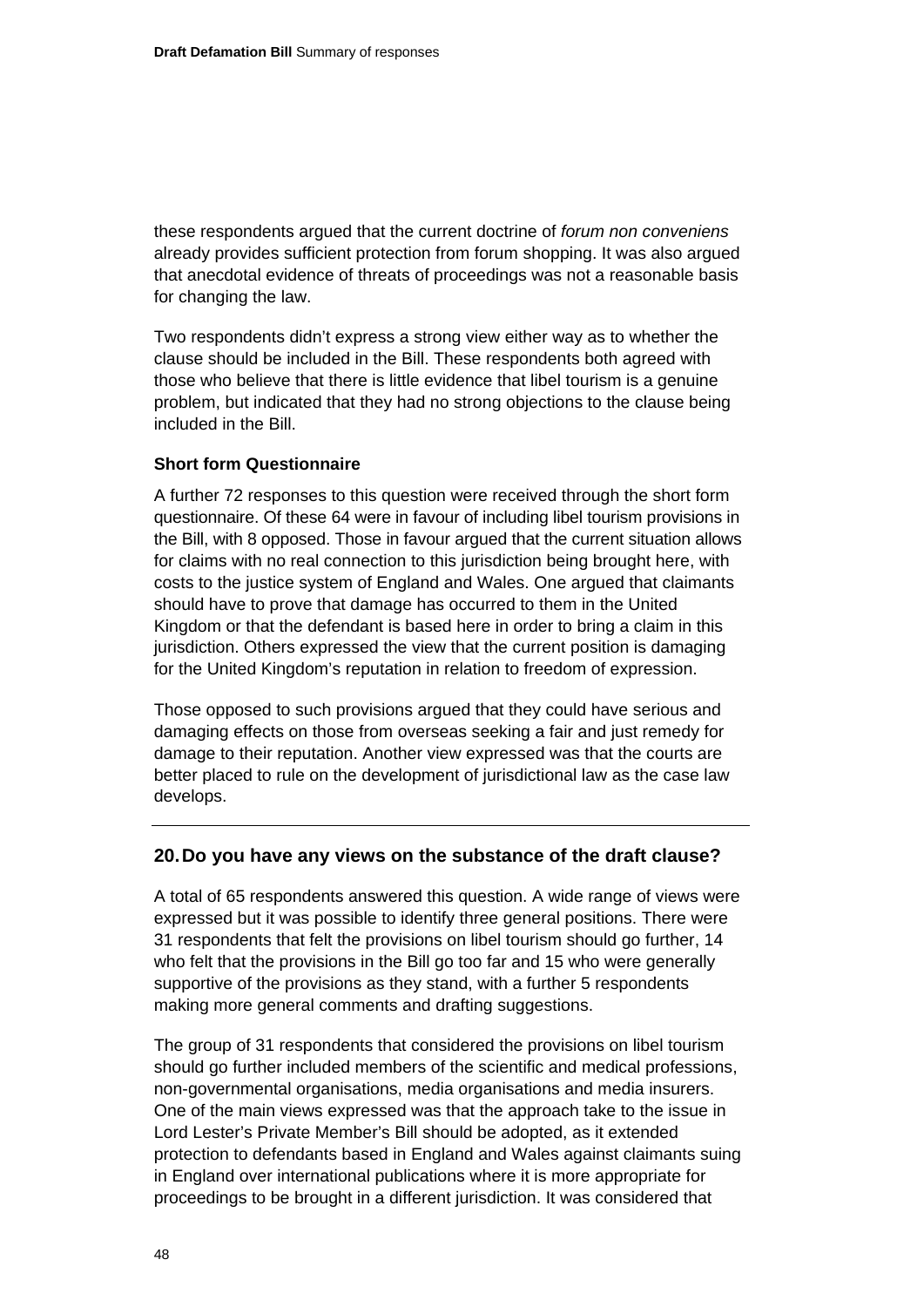Lord Lester's clause was effective as it was aimed at preventing overseas based libel tourists seeking to use the English courts even though they have not suffered any real harm to their reputations in this jurisdiction. Concerns were raised over how the provision allowing a claim to proceed only where England and Wales was "clearly the most appropriate place" to bring the claim would be interpreted, and the argument was made that this should be a test that is applied strictly.

The group of 14 respondents who considered that the provisions in the Bill go too far was made up largely of legal professionals, academics and individuals. A number of these respondents argued that the clause as currently drafted places too high a burden on the claimant, and that it could prevent an English domiciled claimant from bringing a claim in England, which would not be appropriate. Some responses argued for the retention of the current *forum non conveniens* test as an alternative to legislation. A further argument was that the clause seeks to treat the matter of jurisdiction as purely a numbers game and that in reality it should not be a defence to a libel action in this jurisdiction that you have defamed the claimant more seriously elsewhere. One respondent expressed the view that the premise that seeking redress for a libel in one jurisdiction would always be sufficient to vindicate a claimant's reputation is false, as a sports star or entertainment personality may have a worldwide reputation and should be able to bring an action in this jurisdiction where there is a real and substantial tort.

15 respondents, including individuals, a diversity group, academics and nongovernmental organisations either offered no specific comments on the drafting of the clause or expressly supported the current drafting. One of these respondents in particular recognised that European law prevents the clause from dealing with libel tourism in situations where the defendant is domiciled in the EU. Another suggested that a provision be added to make a link with the clause on the single publication rule, and provide that a statement which is substantially the same as a statement complained of should be regarded as that statement. This would prevent unreasonable arguments that statements published in other jurisdictions should be treated as different publications.

A further 5 responses offered general comments on the clause, but did not seem to be expressly supporting the existing drafting or arguing that it either extended too far or should go wider. Of these one asked for further guidance to be provided on the factors that a court would consider in deciding matters of jurisdiction, another argued that the problem with the current law is that it leads to self-censorship which often goes under the radar and others suggested drafting amendments, whilst also accepting that the scope of the clause is limited by the need to comply with European law relating to cases where the defendant is domiciled within the EU.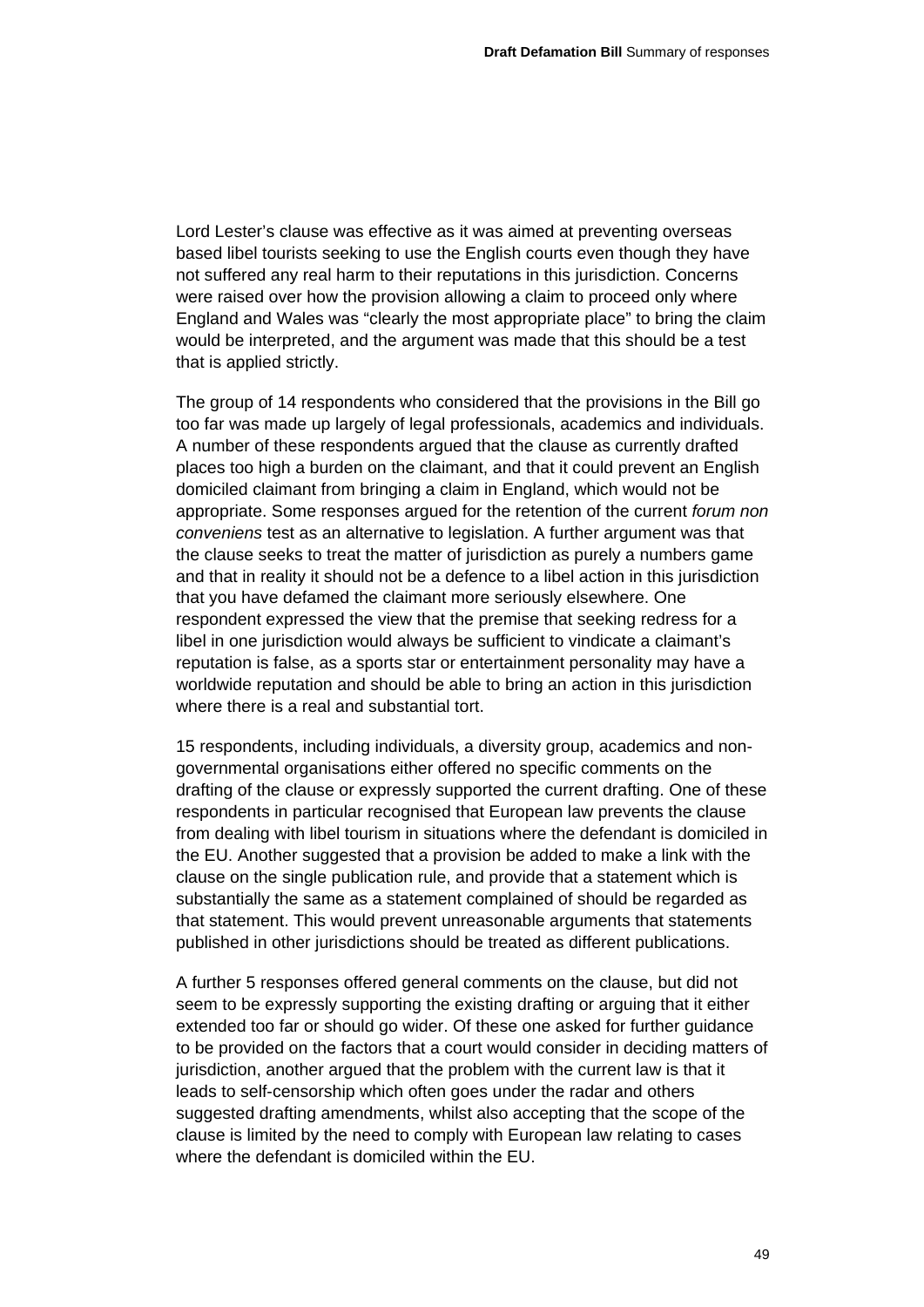A number of suggestions were made from various perspectives as to factors which should be considered when deciding whether the claim should be brought in England and Wales. These included whether the publication was targeted at a readership here or had been specifically promoted here; whether the defendant had a significant presence here; the extent of the claimant's connections here; whether the subject matter related to the UK; the extent of publication in England and Wales compared to elsewhere; and whether the alternative forum would provide the claimant with a remedy.

## **21. Do you agree that the presumption in favour of jury trial in defamation proceedings should be removed?**

A total of 78 respondents answered this question. Of those 64 agreed that the presumption in favour of jury trial in defamation proceedings should be removed. This group of respondents included individuals, media organisations, legal professionals, members of the publishing and journalism professions, and non-governmental organisations.

Arguments used by this group of respondents included that this would reflect the fact that in reality juries are now rarely used in defamation cases and therefore to make this change would properly reflect the development of the law. It was argued that the presumption in favour of jury trial as it currently operates can lead to significant delay in proceedings and an increase in costs, as judges are not able to make early determinations on meaning in the event that the case goes on to be heard by a jury. A substantial majority of respondents arguing for the removal of the current presumption expressed the view that the approach taken in the draft Bill was correct and that there should remain circumstances in which a court could order a jury trial in exceptional cases. However, there were a small number of respondents who argued that the provision should go further and abolish the right to jury trial in defamation proceedings entirely.

11 respondents argued that the presumption in favour of jury trial should not be removed. This group included individuals, legal professionals and academics. Several of these respondents argued that the judiciary are not always representative of society in general and are not always in a position to judge the meaning that the public are likely to give to the words complained of and the likely impact on a person's reputation within society. Others argued that issues such as truth and the quantum of damages are often best decided by a jury. A small number of these respondents objected on a matter of principle, on the grounds that they believe that the right to trial by jury is a fundamental principle of the law.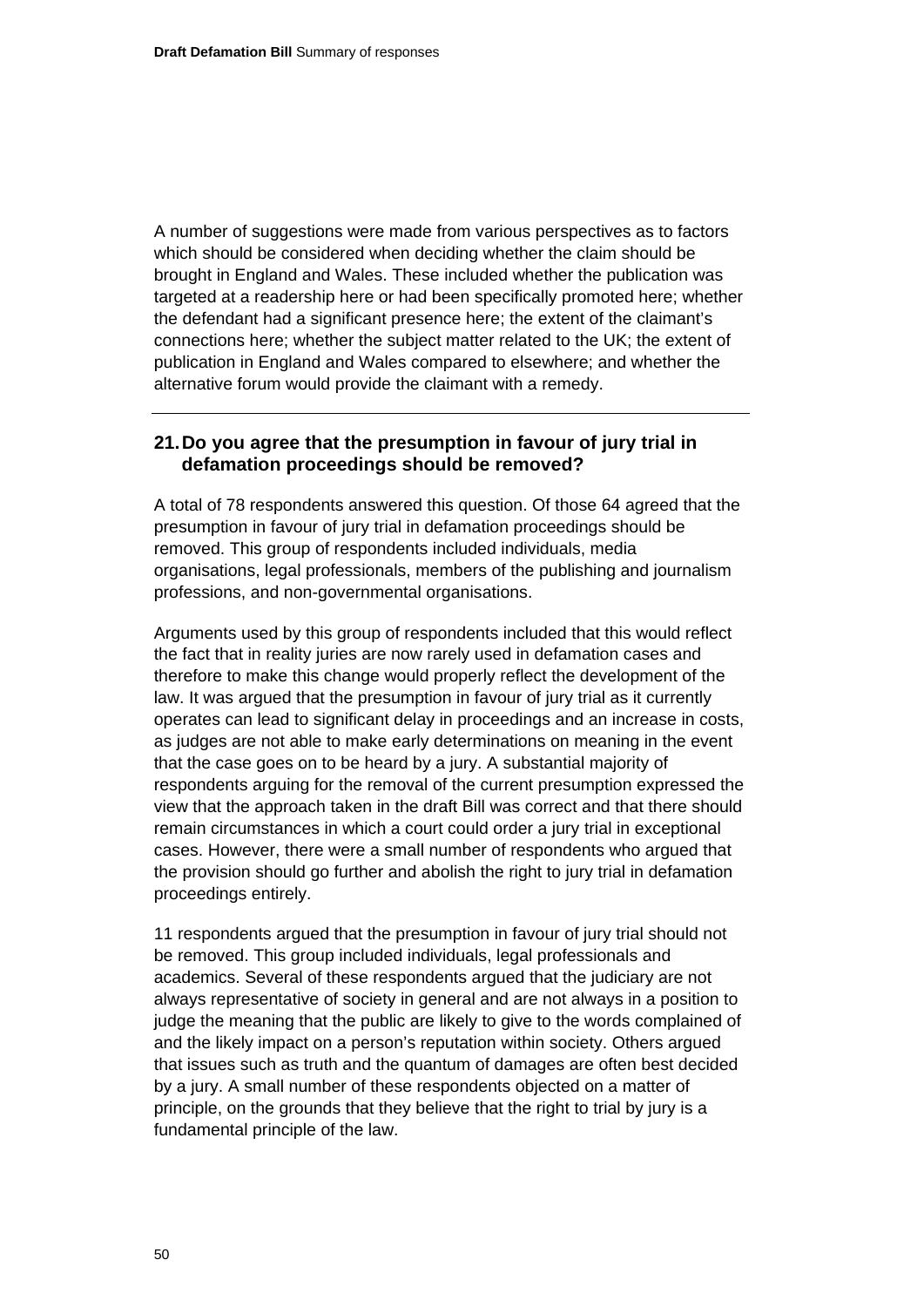Three respondents didn't express a strong opinion either way in relation to whether the presumption for trial by jury should be removed, but made a number of related points. One respondent argued that it would be necessary to assess the balance between the desirability of reducing costs against the possible benefits of lay participation in determining cases. Another argued that it would be necessary to evaluate these provisions in the context of the other changes to the substantive law included within the Bill before reaching a definitive view.

#### **Short form Questionnaire**

A further 71 responses to this question were received through the short form questionnaire. Of these 43 agreed with removing the presumption in favour of jury trial in defamation proceedings, whereas 28 opposed this. A majority of those in favour expressed the view that juries make cases more costly and often it would be quicker and simpler for a judge to decide the case alone. However, a small number argued that it was important that the right to jury trial was retained in some form where it is considered in the interests of justice, or where there is widespread public interest in a particular case.

A number of those who opposed removing the presumption in favour of jury trial argued that jury trials should be retained as a matter of principle, expressing the view that it is a mainstay of UK law to allow one to be judged by a jury of one's peers. Another argument was that judges often come from one social background, whereas juries can contain a cross section of society who might have different views on whether a statement is defamatory or not.

## **22. Do you have any views on the substance of the draft clause? In particular:**

**a) do you consider that guidelines on the circumstances governing the courts' exercise of its discretion to order jury trial should be included on the face of the Bill? If so, what factors or criteria do you consider would be appropriate? Please provide examples.** 

A total of 51 respondents answered this question. Of those 33 did not consider that guidelines on the circumstances governing the courts' exercise of its discretion to order jury trial should be included on the face of the Bill. This group of respondents included individuals, media organisations, legal professionals, members of the publishing and journalism professions, media insurers and the senior judiciary.

Most of these expressed concern that including guidelines in this way could generate further disputes. Others argued that as very few cases that proceed to trial use juries, the courts are already able to exercise their discretion to order jury trial only where appropriate without the need for further guidance.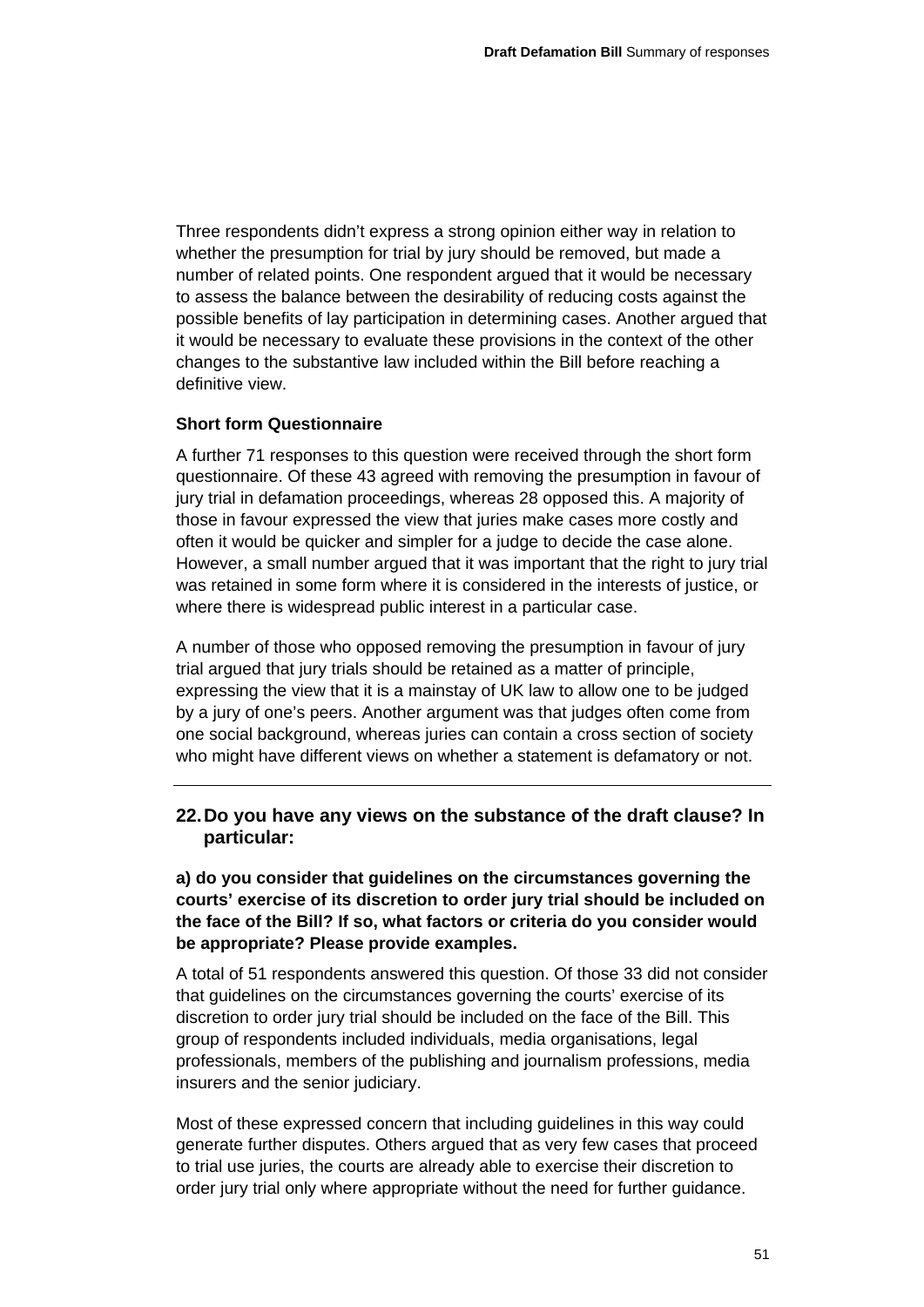10 respondents believed that guidelines on the circumstances governing the courts' exercise of its discretion to order jury trial should be included on the face of the Bill. This group included media organisations, academics, individuals and legal professionals. It was argued that this would provide necessary added clarity. Some of these respondents supported the guidelines included in Lord Lester's Private Member's Bill and expressed the view that these could be incorporated (although one response did not support certain of the provisions which were considered to imply that juries would be more appropriate to actions involving politicians and other significant people). Others argued that guidance should support jury trial where there was large scale publication including to the public at large, and by public authorities; where there were allegations or imputations of criminality; on matters of great public interest; or in cases involving the police and government agencies.

A number of responses, while not supporting guidance on the face of the Bill, made suggestions as to factors which the court should consider. These included the nature of the allegations in terms of the parties, subject matter and degree of public importance; whether costs could be saved by the judge dealing with preliminary issues; and whether the case related to political figures or the performance of public functions generally. Other responses called for the public interest or the interests of justice to be an overarching factor; and for the courts to be required to have regard to all the circumstances of the case.

8 respondents answered the question without expressing a particular view on whether guidelines should be included on the face of the Bill. Three of these reiterated their desire to retain the presumption for jury trial, and two reiterated their desire to abolish jury trial altogether in defamation cases. One respondent expressed the view that the defendant should have the right to elect for trial by jury, and another argued that irrespective of whether there were guidelines on the face of the Bill the court would nevertheless have to consider all the relevant circumstances of the case when deciding whether to allow trial by jury. A further respondent expressed the opinion that malicious falsehood should be added to the category of cases for which the presumption in favour of jury trial is removed.

## **b) Would it be appropriate for any provisions to be included in the Bill to clarify which issues should be for the judge to decide and which for the jury (where there is one)? If so, do you consider that any changes are needed to the role of the jury on any particular issue (in particular in relation to determining meaning)?**

A total of 52 respondents answered this question. Of those, 30 expressed the view that the approach taken by the Bill is the appropriate one and that no further provisions are required to clarify which issues should be for a judge to decide and which for the jury. This group of respondents included media organisations, legal professionals and a non-governmental organisation.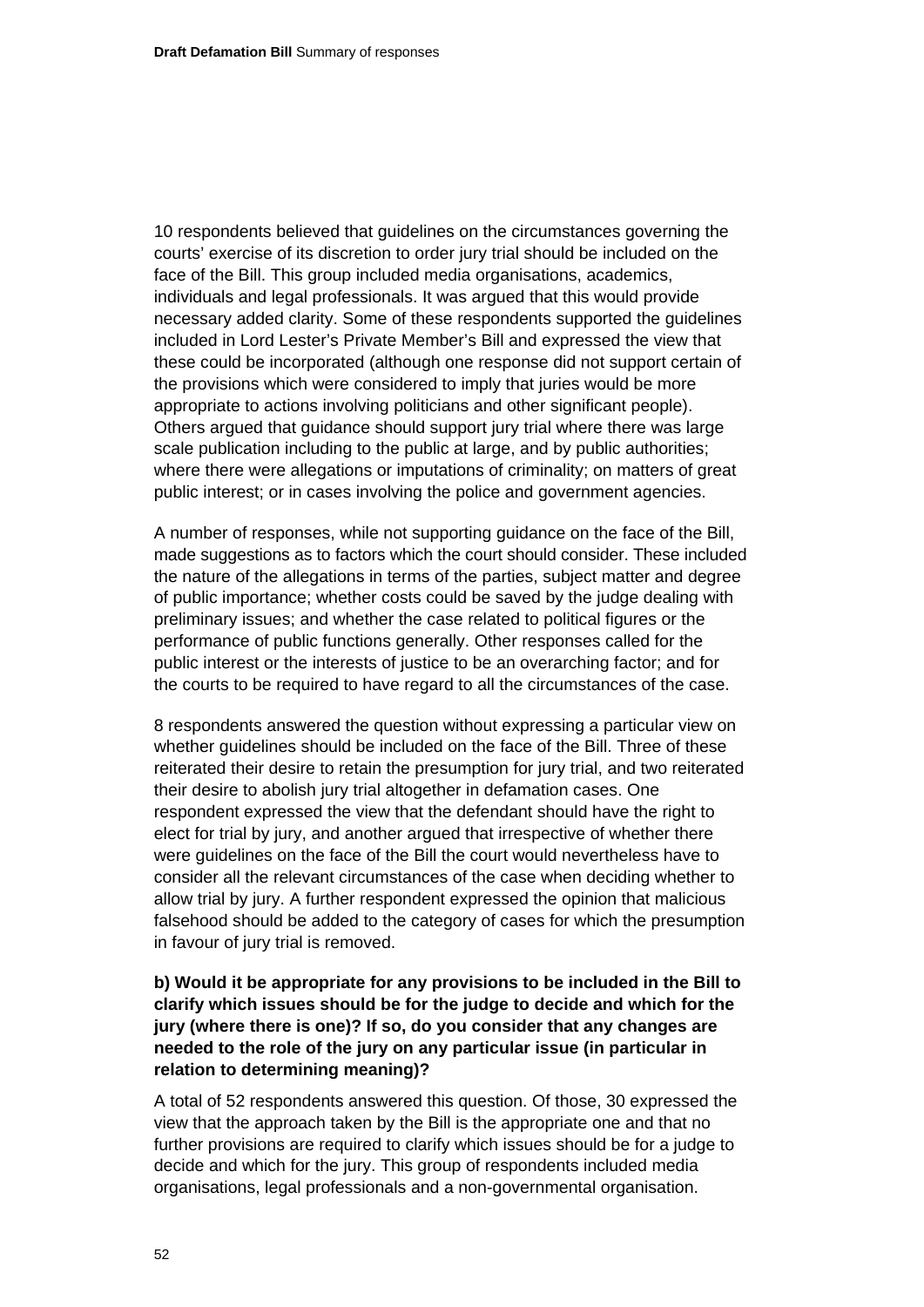Several of these respondents argued that the appropriate division of issues between the judge and the jury, in cases where a jury is required, is already clearly understood under the common law and that it is not necessary to include specific provisions in the Bill. Five respondents specifically argued that there should be provisions in the draft Bill to clarify which issues should be for the judge and which for the jury. Two of these respondents argued that such a provision should provide for meaning to be determined by a judge, however, another argued that there is no need to change the current role of the jury but simply to clarify the current position in the Bill.

A further 12 respondents did not specifically call for provisions to be included in the Bill, but did express views in relation to which issues should be for the judge and which for the jury. This group of respondents included individuals, members of the scientific and medical professions and legal professionals. There were also five respondents who answered the question simply by restating their general position on clause 8. Four of these favoured removing juries from defamation trials altogether, whereas one opposed the proposal to reverse the presumption in favour of jury trial.

A range of views were expressed in relation to which issues should be for the judge and which for the jury. Three respondents felt that all issues of fact should be left for the jury to decide. However, another felt that as many issues as possible should be decided by the judge. A small number of respondents felt that it was appropriate that juries should continue to be responsible for deciding on meaning, but several others considered that in order for any early determination of issues to be possible the judge must be in a position to rule on the meaning of the words complained of. Many responses, primarily from media organisations, considered that there was merit in judges being able to determine the amount of damages to be awarded but a small number of responses considered that this should remain a matter for the jury (where used). One response suggested a flexible approach under which, where a judge considered that jury trial was appropriate the issues for determination by a jury should depend on the basis for this view.

A group of media organisations that responded to this question also raised two issues in relation to clause 9, on which the consultation paper did not include a specific question. These were that the definition of the word "statement" should be removed as it could cause confusion, and that the Bill should define what is meant by defamatory.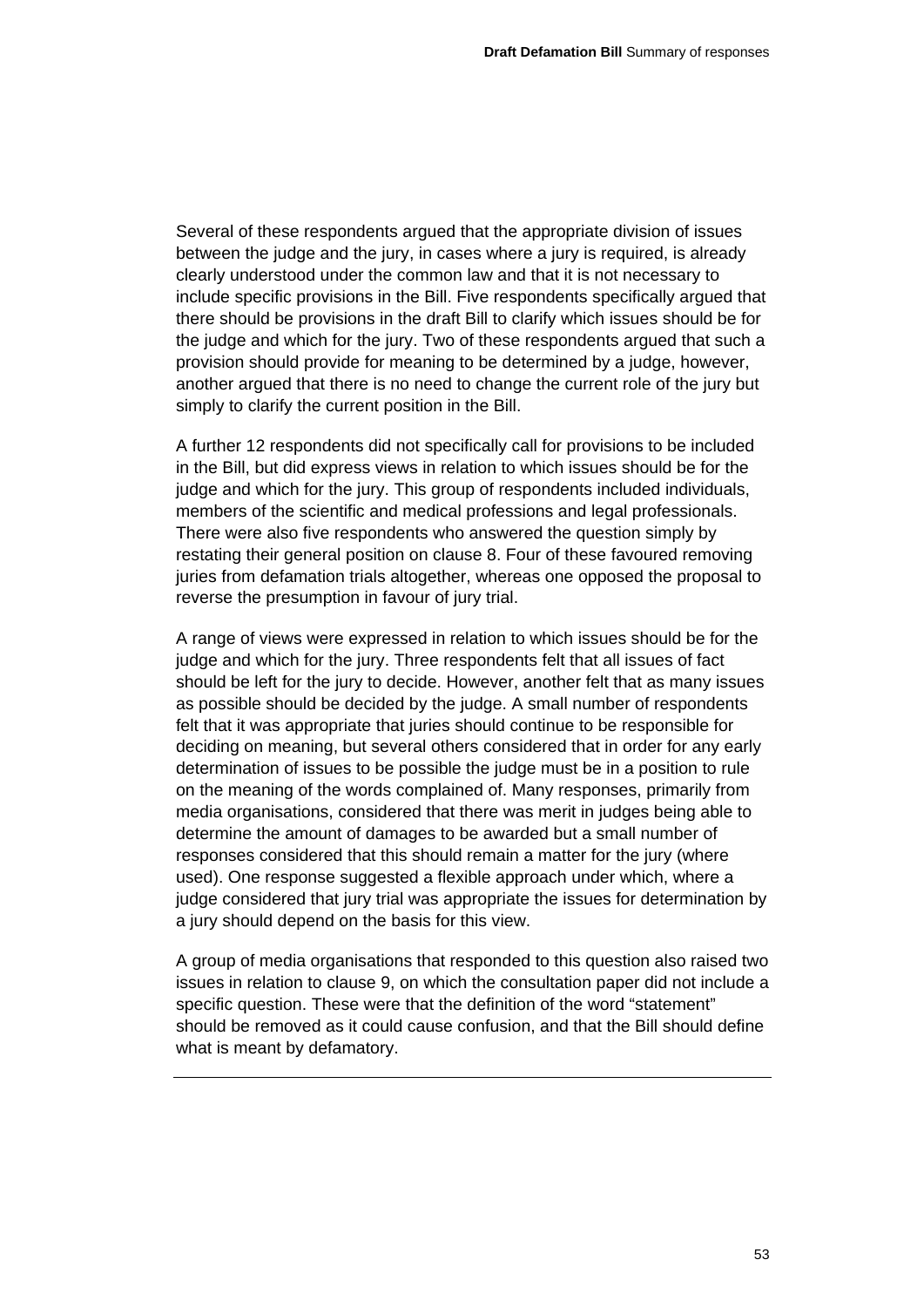## **23. Do you consider that it would be appropriate to change the law to provide greater protection against liability to internet service providers and other secondary publishers?**

A total of 86 respondents answered this question. Of those 63 considered that it would be appropriate to provide greater protection against liability to internet service providers and other secondary publishers. This group of respondents was made up of individuals, media organisations, members of the legal profession, internet organisations, a non-governmental organisation, a public body, members of the scientific and medical professions and publishing and journalism trade organisations.

Several of these responses argued that the current position is unfair as it forces internet intermediaries into making a choice between defending material as though they had written it themselves (which they were ill-placed to do) or taking material down immediately. Another view that was expressed by a number of these respondents was that the current law is not fit for purpose in an age where the internet is increasingly becoming the dominant medium, and that the existing provisions are complicated and unclear. A number of respondents argued that the law should be changed to encourage claimants to pursue the original authors of material, and that until a claimant has done that or can prove they've taken steps to attempt to do so the secondary publisher should not be liable. One respondent suggested that there should be no liability where web links to sites containing defamatory material have been published without malice, and another that the secondary publisher should have had to have acted recklessly for there to be liability.

There were 19 respondents who opposed changing the law to provide greater protection to internet service providers and other secondary publishers. This included individuals, academics, legal professionals, a media marketing company, a publishing organisation and a medical insurer. They argued that there should be no move towards granting greater immunity to internet intermediaries and several of these indicated their belief that the current provisions work well. Some of these respondents also expressed the view that any change could lead to under-protection for claimants, as often the internet intermediary is the only party that can remove material quickly, and that should a claimant not be allowed to challenge the provider they may have no other recourse to obtain a remedy. Difficulties were identified where postings were anonymous and the need for a simple way for the claimant to identify the author of material on the internet was also raised.

There were 4 respondents that did not offer a firm view on whether the existing protection should be extended. Of these, one argued that the section 1 defence in the 1996 Act was essentially a reasonable conduct defence and that since that time the *Reynolds* defence had developed as an alternative reasonable conduct defence. Another argued that whatever protection was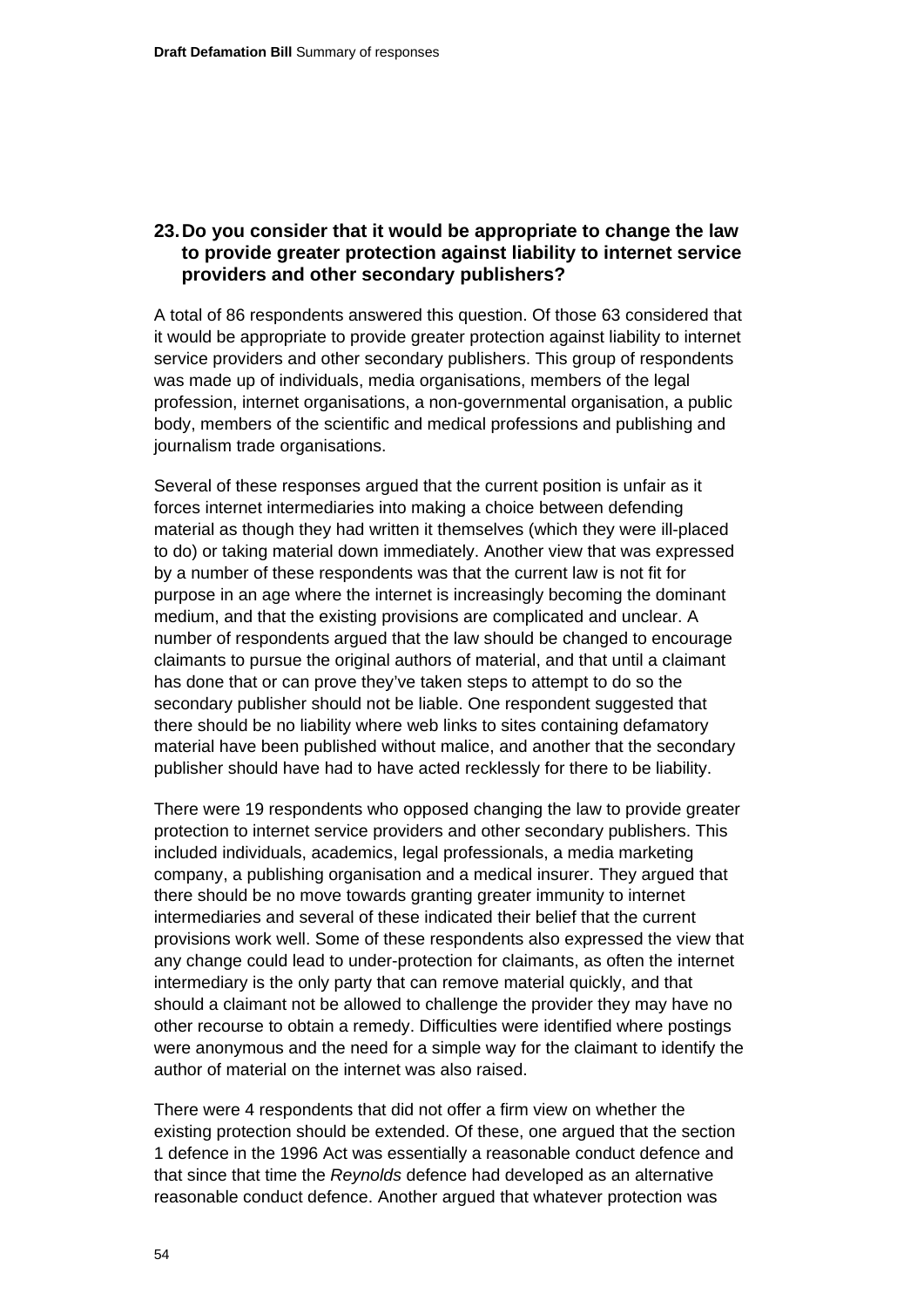offered to internet service providers should be extended more widely to all secondary publishers.

#### **Short form Questionnaire**

A further 71 responses to this question were received through the short form questionnaire. Of these 56 were in favour of changing to law to provide greater protection against liability to internet service providers, with 15 opposed. Those in favour argued that allowing claimants to pursue secondary publishers can have the effect of suppressing free speech. Several indicated that the law should be changed in light of the digital age. Another argument was that providing greater protection to intermediaries would end the ability of claimants to censor criticism extra-judicially by forcing web hosts to remove content in order to avoid being held liable, and that reducing this pressure to censor would be a desirable outcome.

Those against providing intermediaries with greater protection argued that if a publisher is willing to publish material, even as an intermediary, then they should be accountable and should be willing to remove material. One argued that to offer greater protection would risk creating a free for all where intermediaries can act entirely without the risk of any consequences.

# **24. If so, would any of the approaches discussed above provide a suitable alternative? If so, how would the interests of people who are defamed on the internet be protected? Do you have any alternative suggestions?**

A total of 65 respondents answered this question. There was mixed support for the options put forward in the consultation paper. 25 responses, mainly from media organisations, favoured a statutory system similar to that which currently applies in relation to copyright disputes in the USA, which involves the internet intermediary being protected against liability if they act as a liaison point between the claimant and the defendant. Some of these expressed concern that a court order based approach would add an extra layer of bureaucracy and cost and could create difficulties in terms of court resources. 11 responses, including non-governmental organisations, academics, members of the scientific and medical professions and internet organisations, favoured the option of requiring a claimant to obtain a court order before any obligation could be placed on internet intermediaries to remove material. Non-governmental organisations calling for libel reform put forward a detailed scheme for a "court-mediated liability gateway" which they argued would provide a suitable alternative framework. An additional 5 responses indicated that either a copyright type approach or a court order type approach would be acceptable.

A small number of respondents, representing booksellers and publishers argued for a system requiring claimants to pursue the author, editor or primary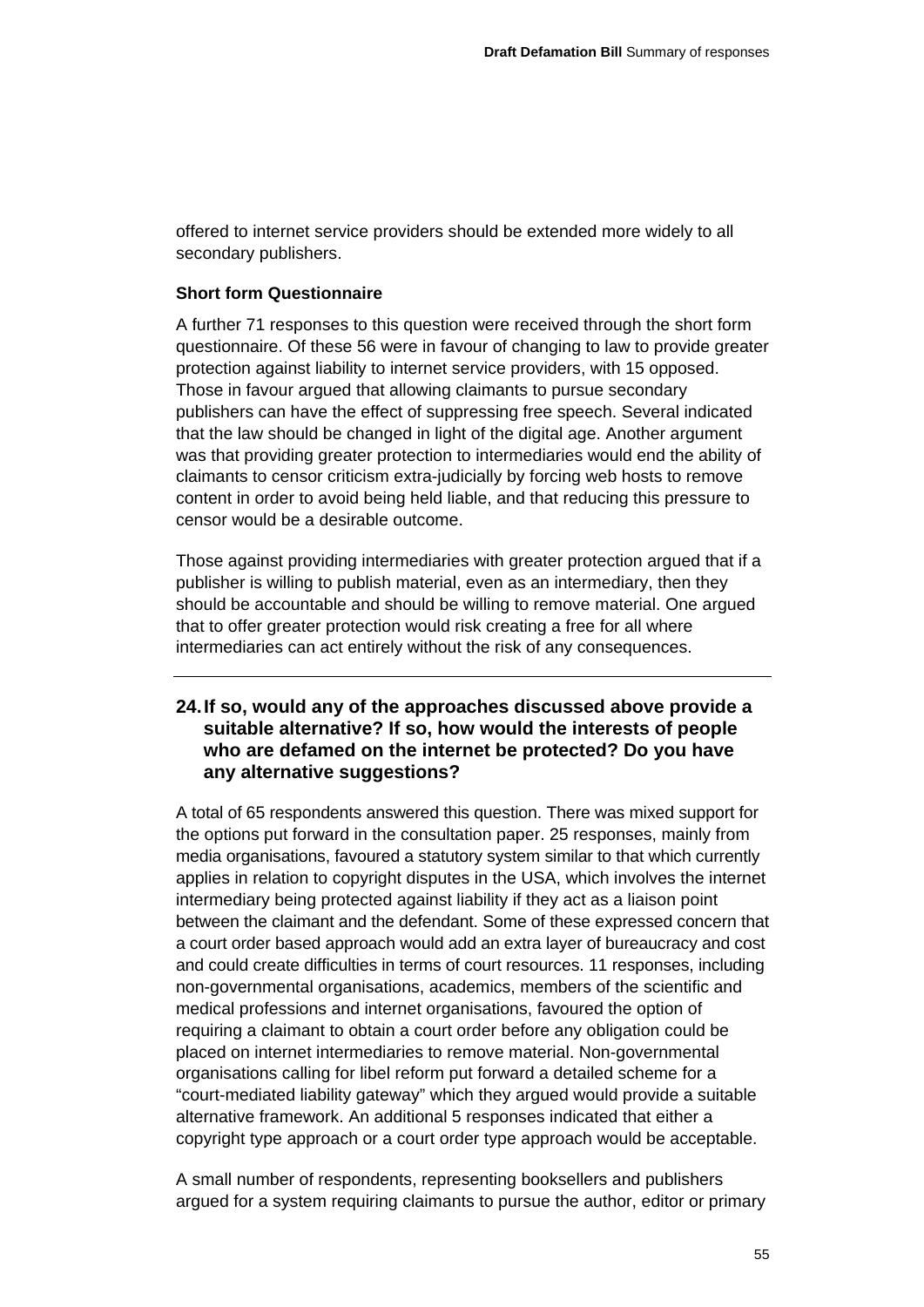publisher before issuing proceedings against the secondary publisher or intermediary, unless they were not within the jurisdiction or it was otherwise impractical to do so. Whilst these respondents did not specifically argue that this defence should only apply to booksellers or publishers they did highlight the distinction between these forms of secondary publisher and others such as internet service providers, in that it is normal practice for the publisher and author's details to be included in a published book, as opposed to online where the originator of material can often be anonymous and untraceable. This group also called for the restoration of the common law defence of innocent dissemination, which they indicated had been superseded by a narrower defence under section 1 of the 1996 Act. There were only 2 respondents who felt that internet intermediaries should be protected against liability entirely, by way of an absolute bar on them being sued, and there was no support for an approach which distinguished between smaller scale local forums and blogs and larger corporate intermediaries.

There were 8 respondents, mainly legal professionals and academics, who opposed providing greater protection against liability to internet service providers and did not believe that any of the alternative approaches discussed in the consultation paper were attractive solutions. Some of these respondents argued that all of the options in the consultation paper would create difficulties for claimants and would create more problems that retaining the current system. Others argued that they would risk tipping the balance too far in favour of defendants and would seriously harm claimants' rights to protect their reputations. There were also a further 5 respondents, including individuals and legal professionals who indicated that the only change that it would be appropriate to make would be around codification of the current notice and takedown procedures as had been provided for in Lord Lester's Private Member's Bill.

There were numerous other comments and suggestions made by a range of respondents. A number of these focused on the intermediary being able to avoid liability by complying more readily and promptly with requests from the claimant to provide details of the primary publisher or author of the material, including one suggestion that intermediaries should limit the scope for the publication of anonymous material on their websites. One response from a legal professional suggested detailed provisions focused on providing a defence to an intermediary if it acts expeditiously to remove material, with the option of immunity by posting a reasonable cautionary notice on the site pending action by the claimant against the author of the material. An internet organisation proposed a range of actions including a separate definition for online intermediaries under section 1; a definition of what constitutes "actual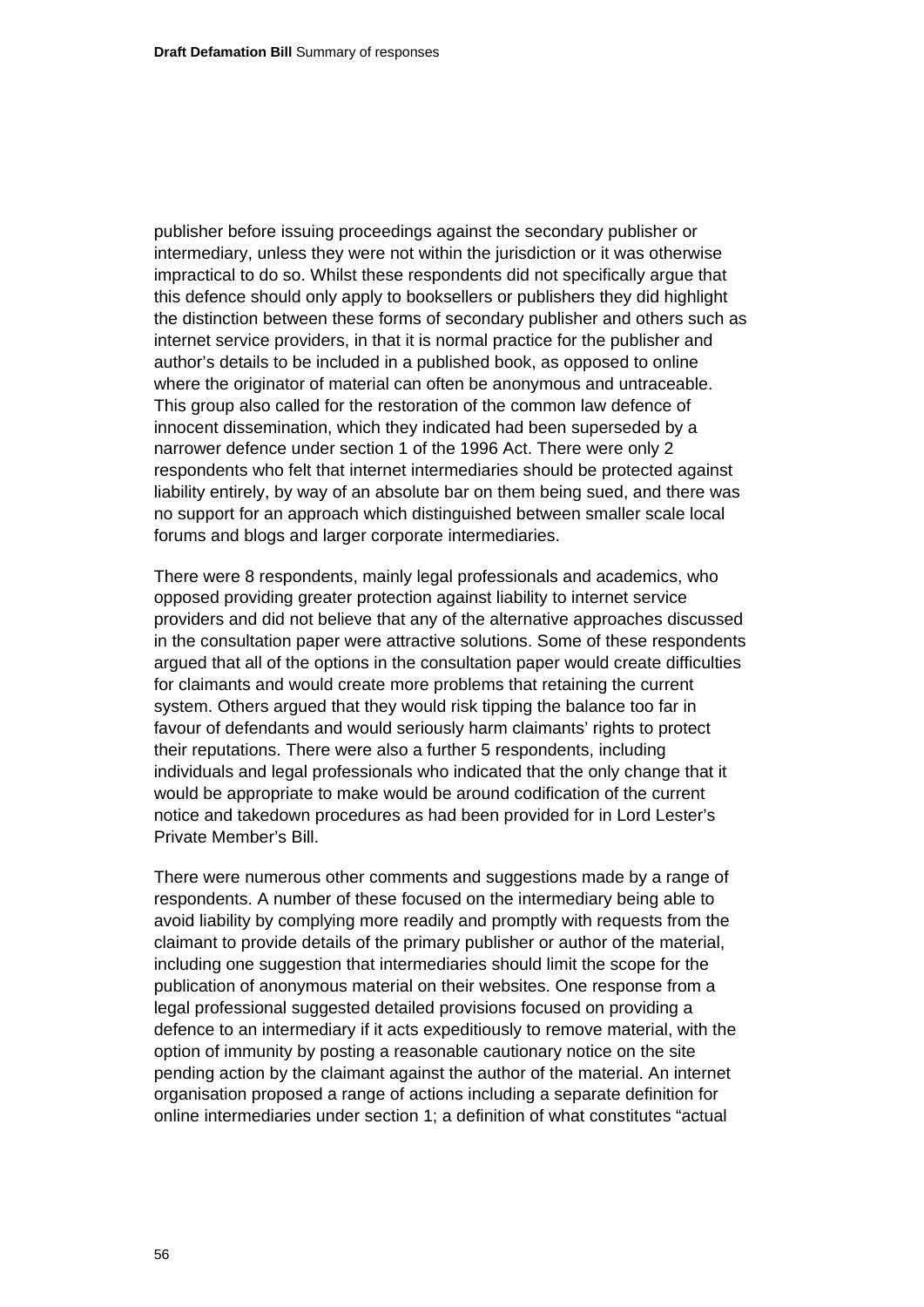knowledge" under the E-Commerce Directive<sup>[7](#page-60-0)</sup> together with inclusion of the Directive's liability framework on the face of the Bill; and a defined notice and takedown process.

Other responses focused on a need for the intermediary to give the claimant a proportionate right to reply, and it was suggested that this should be enforceable by a body such as the Information Commissioner, or appealable to the Press Complaints Commission or Ofcom. Another suggestion was to apply the Clause 2 defence to secondary publishers, possibly with an assumed public interest element, with a list of factors for assessing responsible conduct. It was also argued that there should be different levels of responsibility applicable to news sources and to private individuals, and that Clause 7 of the draft Bill should clarify where the "most appropriate place to hear a claim" would be for internet publications, due to the worldwide nature of the internet.

# **25. Have any practical problems been experienced because of difficulties in interpreting how the existing law in section 1 of the 1996 Act and the E-Commerce Directive applies in relation to internet publications?**

A total of 49 respondents answered this question. Of those 35 indicated that they had experienced difficulties in interpreting how the existing law in relation to section 1 of the 1996 Act and E-Commerce Directive applies in relation to internet publications. This group of respondents was made up of media organisations, research organisations, members of the legal profession, media insurers, internet organisations and academics.

A number of these respondents argued that difficulties arise primarily as a result of the uncertainty in attempting to predict how the courts would apply section 1 and the lack of clarity in relation to what is required under the E-Commerce Directive for intermediaries to be aware that material is "unlawful," as opposed to the different terminology of "defamatory" used in section 1. Several respondents argued that under the current law it is unclear what practical measures a web host or intermediary can take in relation to moderation of material without losing the protection of the section 1 defence, and one respondent expressed the view that as soon as a respondent checks copy from a third party they may potentially be open to liability. One response indicated that the current law forces intermediaries to adopt a defensive attitude without access to critical information in order to avoid being held liable. Another argument was that there has been significant uncertainty over

<span id="page-60-0"></span><sup>7</sup> Directive 2000/31/EC of the European Parliament and of the Council on 8 June 2000 on certain legal aspects of information society services, in particular electronic commerce, in the Internal Market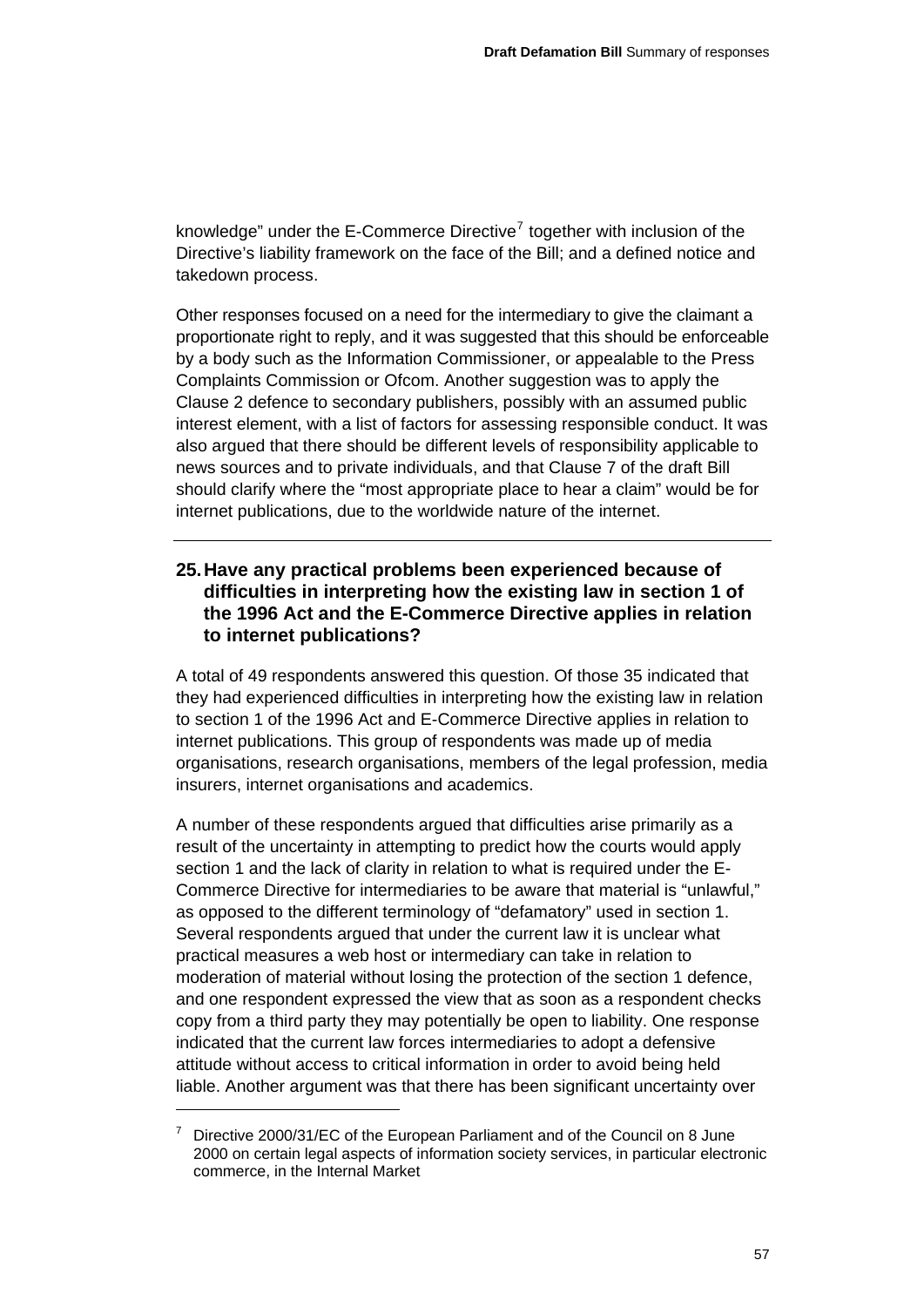how "reasonable care" and "reason to believe" in section 1 and the requirement in the E-Commerce Directive Regulations for "expeditious" removal of material are to be interpreted.

12 respondents indicated that they had not experienced problems with the current law. This group included individuals, legal professionals, academics and a media marketing company. They expressed the view that the law is sufficiently clear and that there are no significant difficulties being experienced in practice. One respondent argued that in practical terms both section 1 and the E-Commerce Directive have the same effect in that once a complaint is received the intermediary is considered to be on notice. Another expressed the view that whilst section 1 is poorly drafted the courts have done a good job in interpreting it and have prevented significant difficulties from arising.

## **26. Do you consider that clause 9 of Lord Lester's Bill (at Annex C) is helpful in clarifying the law in this area? If so, are there any aspects in which an alternative approach or terminology would be preferable, and if so, what?**

A total of 53 respondents answered this question. Of those 30 were generally positive and argued that clause 9 of Lord Lester's Bill was helpful in clarifying the law in this area. However, most of these proposed various changes to the clause. This group of respondents was made up of media organisations, media insurers, and publishing and journalism organisations.

A number of those that were generally supportive of Lord Lester's clause agreed with this approach relating to the revised defence for live broadcasting, but suggested that the burden should be shifted to the claimant to show that the broadcaster knew or had reason to believe that the defamatory statement would be published. They also suggested a number of more general drafting changes. These were that in addition to giving notice, the claimant should have either to initiate legal proceedings against the originator of material; or establish via the intermediary that the originator no longer supports the posting or has failed to engage with them; or make the intermediary aware of circumstances from which it is apparent that the information is unlawful. A further suggestion was that the clause could provide the option of a fair and accurate summary of the claimant's position being added to an online forum. Other responses supported the clause but suggested drafting amendments to its provisions on broadcasting and notice and takedown, and that the defence should be fortified in the event of failure to publish a reasonable statement in contradiction or explanation by the claimant.

There were 10 respondents who argued that Lord Lester's clause was not helpful. Some felt that the current law is sufficient and that further clarification is not needed, while others argued that the clause simply adds a further layer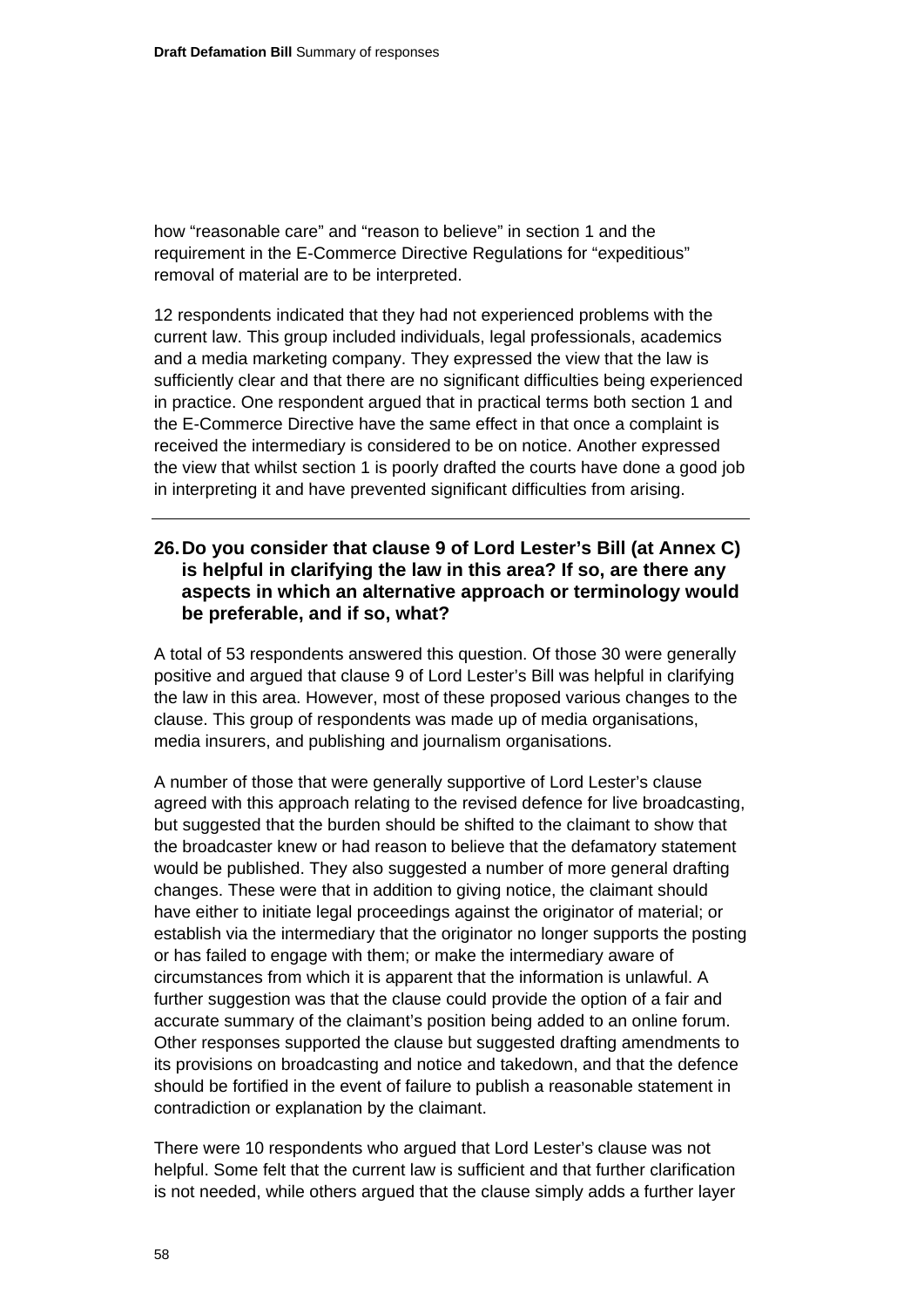of complexity and confusion. Others opposed the 14 day notice period for facilitators to remove content, arguing that significant reputational damage could be done to a claimant in that period.

There were a further 9 respondents who took the view that while there was some merit in Lord Lester's clause, it should go further in protecting intermediaries. This group was largely made up of non-governmental organisations, legal professionals and members of the scientific and medical professions. A number of these felt that the clause as drafted still imposes liability on certain types of intermediary and that it should go further in protecting them. One respondent considered it an excellent starting point but feared that as drafted it was biased in favour of claimants. Others argued that the clause could go further in respect of clarifying the current notice and takedown procedures and that as currently drafted there is still room for uncertainty in the language.

Particular concerns were raised by a number of respondents, both among those broadly supportive of the clause and those opposed to it, in relation to the use of the term 'facilitator'. A number argued that the terms in the E-Commerce Directive are already well understood and that it would be confusing to add an additional term. Others were unclear as to what the definition of 'facilitator' would be in an online context and argued that there was a need to clarify the exact scope of the term and who might fall within it.

One further response emphasised that any provisions in this area needed to take into account ongoing technological advances and queried whether, for example, Lord Lester's clause would address situations that occur in the context of cloud computing systems where server capacity is often rented from third party hosts.

#### **Short form Questionnaire**

The short form questionnaire asked "Would it be helpful to update and clarify (but not change) how the existing law applies in relation to the internet?"

We received 72 responses to this question, of which 58 were in favour of updating and clarifying how the existing law applies in relation to the internet. A number of these argued that the current law is unclear and confusing and often difficult to apply to modern communication on the internet through mediums such as social networking. A small number expressed the view that many individual bloggers would benefit from clarification and guidelines. Several indicated that the rate of change on the internet requires that the law be clarified and updated on a regular basis. There were, however, a small number who felt that there was a need for some change in the law alongside clarification of the current position.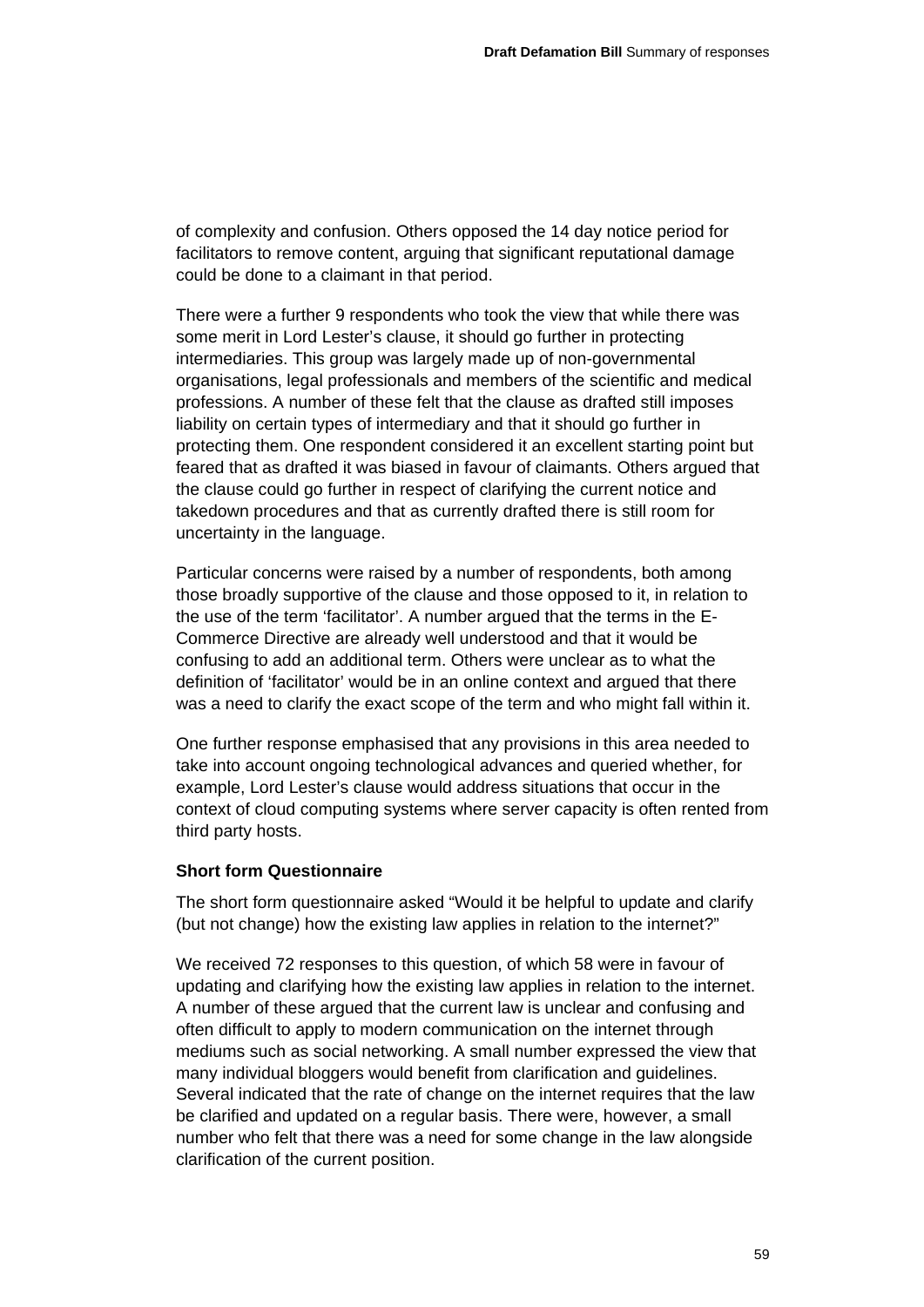There were 14 respondents who opposed updating and clarifying the current law. The majority opposed these measures on the basis that they believed that they were insufficient, and argued that the law required changing to offer greater protection to internet intermediaries. One respondent whilst not arguing strongly against clarification expressed the view that the Government should be clear exactly what it would be trying to achieve through clarification.

## **27. If Lord Lester's approach is not suitable, what alternative provisions would be appropriate, and how could these avoid the difficulties identified above?**

A total of 41 respondents answered this question. This included academics, members of the legal profession, publishing and journalism organisations, individuals, academics, and non-governmental organisations.

Most responses reiterated and emphasised arguments used in response to earlier questions, and there were very few additional views or suggestions expressed. Some of the arguments made included encouraging claimants to initiate legal proceedings against the author of the material; clarifying the scope of the term 'facilitator'; introducing an adaptation of the US copyright system and introducing a court-mediated liability gateway.

There were a small number of new suggestions. One respondent suggested that intermediaries should be exempted from any obligation to pay costs where they act promptly to remove defamatory material. Another indicated that a fast-track libel tribunal should be established to consider applications from claimants for removal of material, and a further respondent argued for a safeharbour to be created for blog owners who intentionally don't exercise any editorial control over user-generated comments on their site.

### **28. Have any difficulties arisen from the present voluntary notice and takedown arrangements? If so, please provide details.**

A total of 29 respondents answered this question. Of these 24 considered that difficulties have arisen from the present voluntary notice and takedown arrangements. This group included legal professionals, academics, individuals, media insurers, media organisations, and non-governmental organisations.

Six of these respondents argued that the majority of the problems that have arisen relate to foreign web hosts refusing to cooperate with reasonable notice and takedown requests, with one respondent in particular indicating that US based internet service providers argue that US law should apply to them. Others argued that the main problem is that the law is not sufficiently clear or protective of internet service providers who often feel obliged to remove content as they are not in a position to judge whether there is any merit to the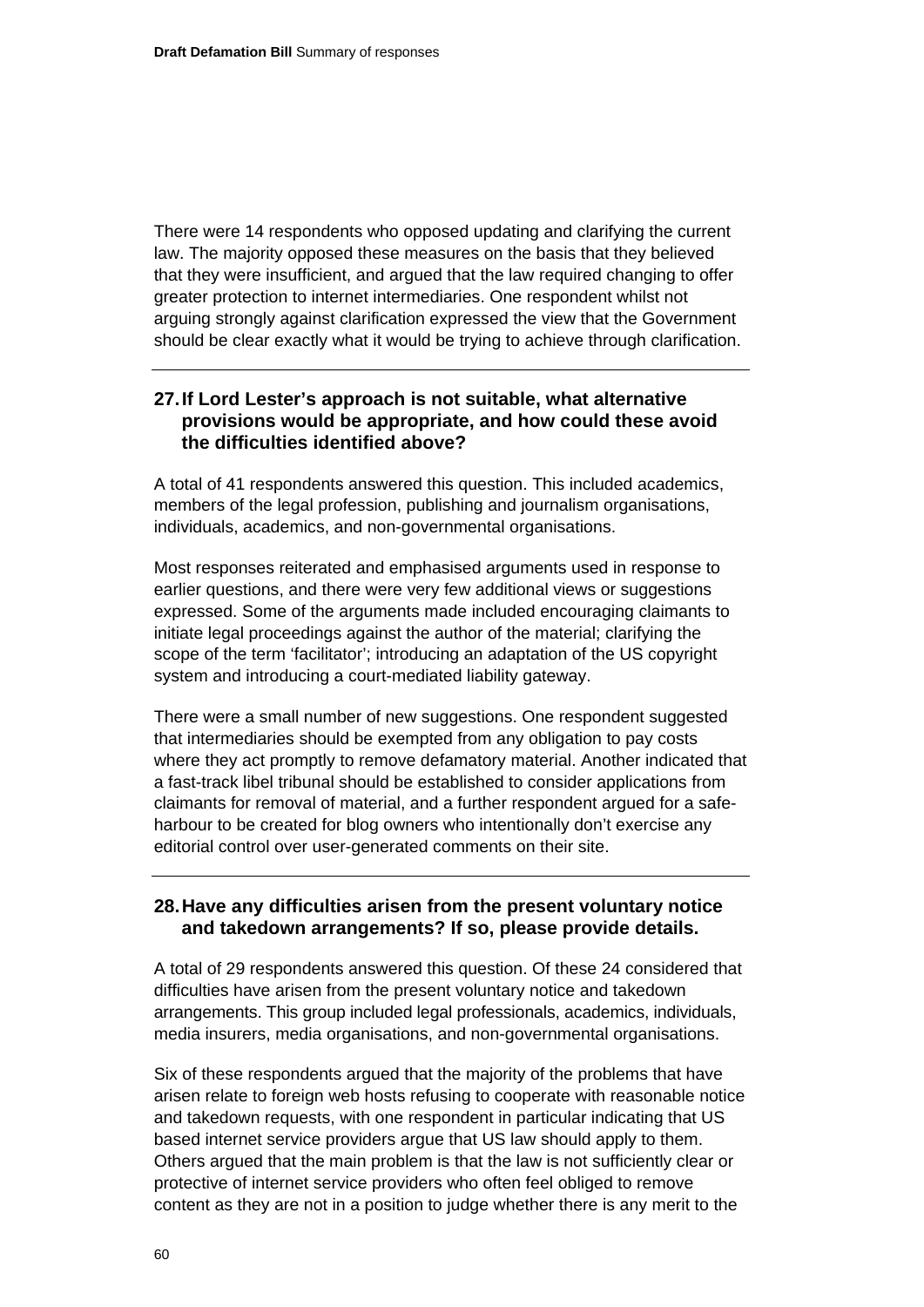complaint and are afraid of being held liable for defamatory content. Another expressed the view that the current system was leading to bloggers blogging on public interest issues having their content removed by web hosts worried by vexatious complaints on points that the bloggers themselves may have been willing to defend. It was suggested that the need to remove material unnecessarily was caused by the lack of a grace period under section 1 of the 1996 Act and the vagaries of the requirement in the E-Commerce Directive for the material to be removed expeditiously. Concern was also expressed by one respondent that a two-tier system had developed whereby individual bloggers could easily ignore requests but bigger sites took material down without question, leaving posters without a remedy or appeal.

5 respondents indicated that they were not aware of any particular problems caused by the present system. This group included legal professionals, academics and a member of the scientific and medical profession. However, none of these respondents expanded on their response any further.

# **29. Would a statutory notice and takedown procedure be beneficial? If so, what are the key issues which would need to be addressed? In particular, what information should the claimant be required to provide and what notice period would be appropriate?**

A total of 41 respondents answered this question. Of these 19 did not believe that a statutory notice and takedown procedure would be beneficial. This group included legal professionals, academics, individuals, non-governmental organisations and members of the scientific and medical professions.

A number of these respondents argued that current voluntary notice and takedown procedures work adequately and that there is no necessity for these to be put on a statutory footing. One respondent expressed the view that it might be more appropriate to amend the pre-action protocol to deal specifically with notice and takedown procedures. There were 5 respondents within this group who argued that a statutory notice and takedown procedure should be considered only in the context of proposals for a court order based procedure for material to be removed. They argued that simply putting the existing framework on a statutory footing would not improve the current position for secondary publishers.

There were 16 respondents that argued in favour of a statutory notice and takedown procedure. This group included academics, members of the legal profession, media organisations, and internet organisations. One argument was that while there are benefits to a voluntary approach, a statutory procedure is better suited to dealing with defamatory content as it is not possible for laymen to objectively assess the merits of a defamation complaint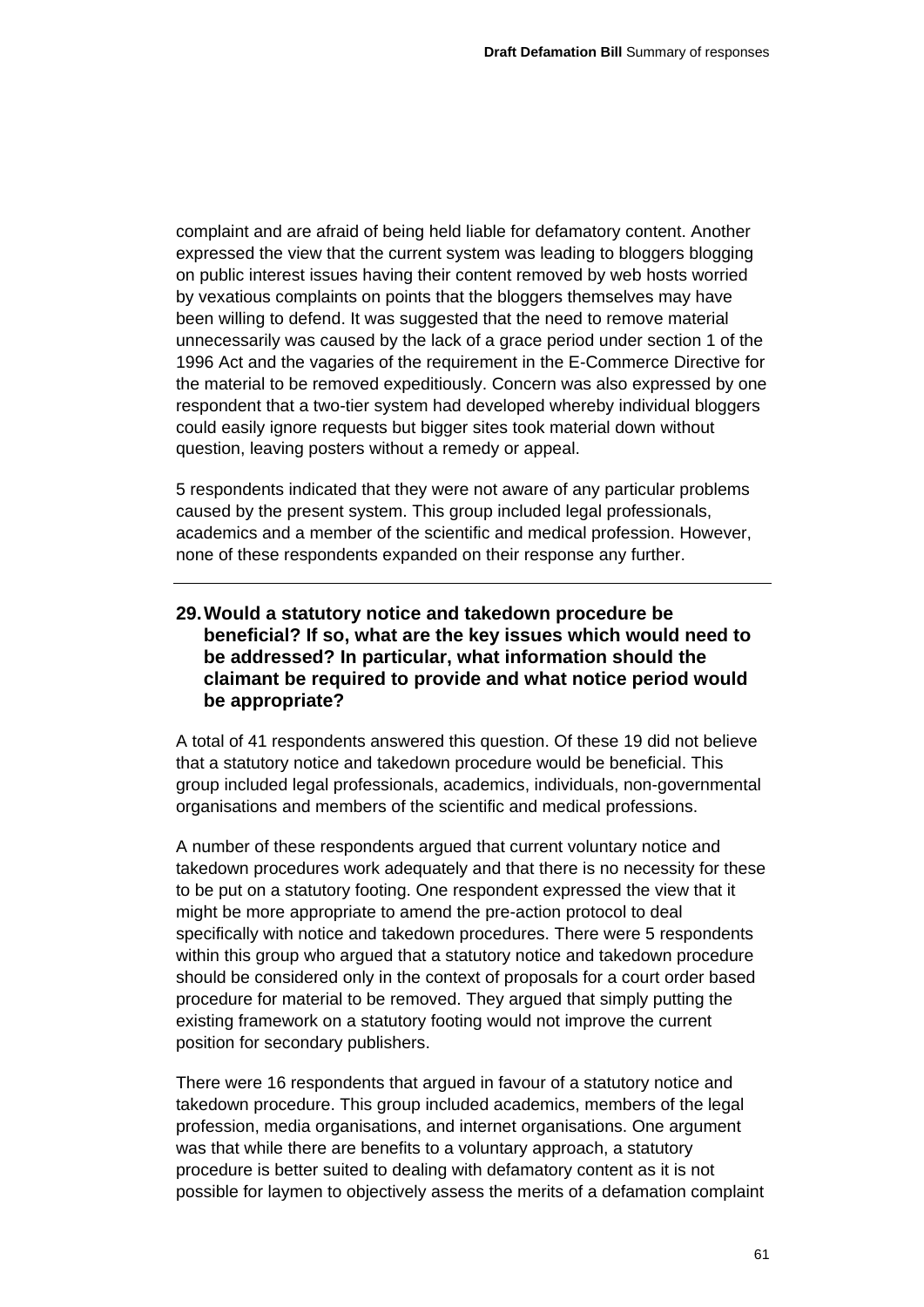against legal standards. Another view expressed was that a statutory procedure would help to clarify what amounts to actual knowledge under the Electronic Commerce (EC Directive) Regulations 2002.<sup>[8](#page-65-0)</sup>

There were also views expressed on both sides, and by 4 respondents who made no comment on whether there should be a statutory procedure, about the length of the notice period in any procedure that was introduced. Several respondents argued that the 14 day period in Lord Lester's Bill was too long and that considerable reputational damage could be suffered in that time. Suggestions for shorter periods included 7 days and 24 hours. Two responses however, argued that the period should be longer, one suggesting 28 days as an alternative. Others felt to specify a time frame for the notice period would create too many difficulties and suggested that a more flexible approach should be taken, for example allowing removal as soon as reasonably practicable. It was also argued that as too short a period could discriminate against smaller intermediaries and too long a period against claimants, no legislation on the issue is appropriate.

## **30. Do you consider that a new court procedure to resolve key preliminary issues at an early stage would be helpful?**

A total of 71 respondents answered this question. Of those 56 considered that a new court procedure to resolve key preliminary issues at an early stage would be helpful. This group of respondents included academics, media organisations, legal professionals, members of the scientific and medical professions and non-governmental organisations.

This group of respondents argued that the proposed new procedure aimed at speeding up defamation proceedings is one of the most important elements of any proposed reform of the law as it would allow for key preliminary issues to be resolved at an early stage. A large number of these respondents, mainly from media organisations, expressed the view that the new procedure must involve a full case and cost management hearing where the court from a very early stage manages all aspects of cases, including costs. Others argued that there is a need for a new emphasis on judicial case management in defamation proceedings and that the proposed new procedure, allied with the reversal of the presumption for jury trial included in the draft Bill, was a positive step towards that. Several respondents also expressed the view that the new procedure would have the effect of reducing costs, which can under the current system become a real problem in defamation proceedings.

<span id="page-65-0"></span><sup>&</sup>lt;sup>8</sup> S.I. 2002/2013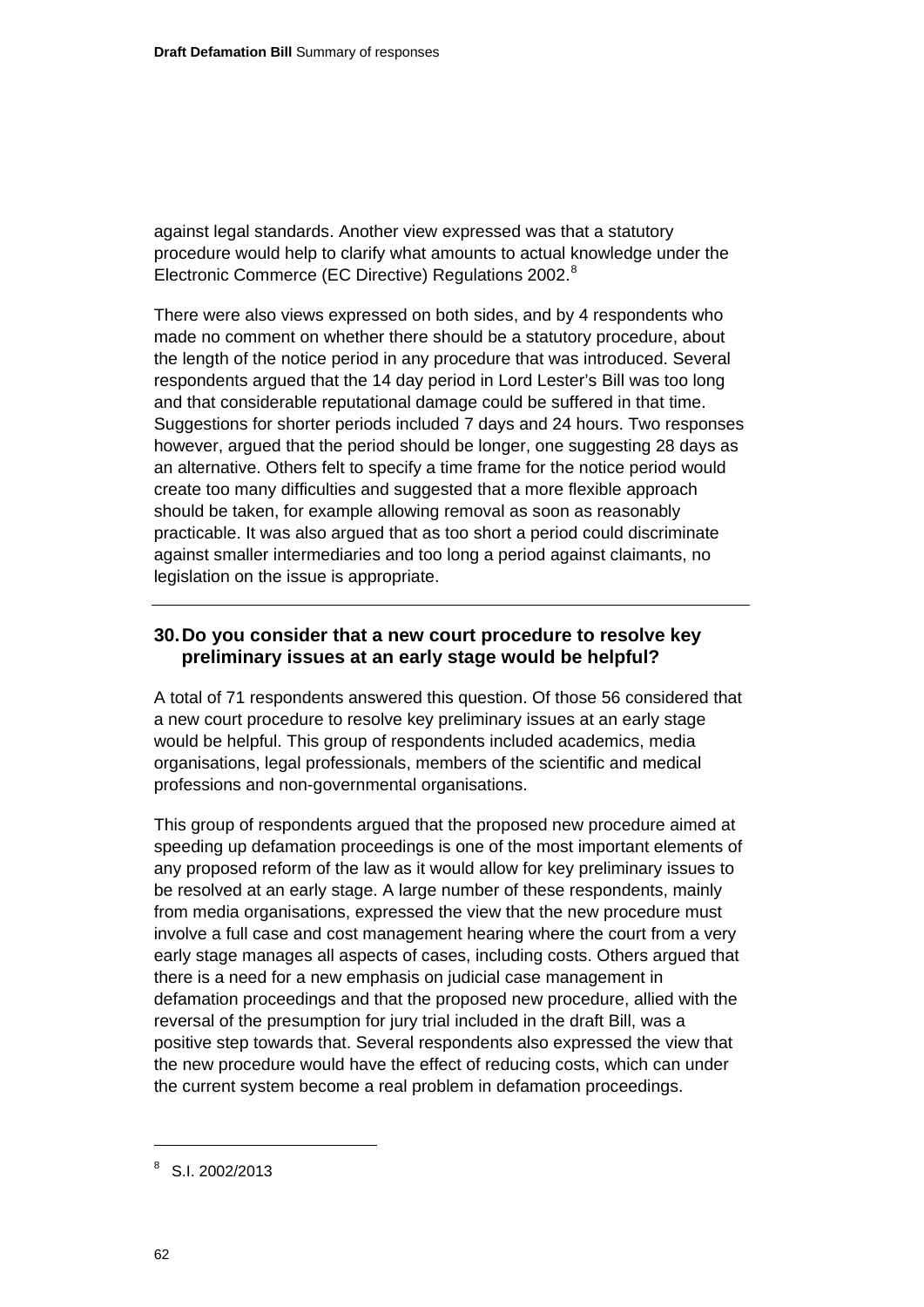9 respondents did not consider that a new procedure would be helpful. These responses came largely from legal professionals. A number of these respondents argued that a new procedure is not necessary on the basis that there is already scope within the existing procedures through the Civil Procedure Rules 1[9](#page-66-0)98 $^9$ , and others that introducing a new system as proposed would only add further unnecessary complexity. Another argument made by this group of respondents was that it might significantly increase expense as litigants may attempt to use the procedure to delay proceedings in the hope of exhausting their opponent's resources before the trial stage.

Six respondents offered a range of other opinions without expressly supporting or opposing the proposed new procedure. One proposed that smaller defamation cases should be allowed to proceed in the county courts, and another argued that a better solution would be to develop a specialist libel tribunal. Another indicated that when a similar procedure was tried in an Australian state, it led to cases having two separate trials, one to determine meaning and the other to consider possible defences and, if appropriate, the level of damages.

#### **Short form Questionnaire**

A further 70 responses to this question were received through the short form questionnaire. Of these 65 were in favour of introducing a new court procedure to resolve key preliminary issues at an early stage, with 5 opposed. The two main arguments made by those in favour of the new procedure were that it would lower costs and considerably speed up the process. Several argued that the current system disproportionately favours parties with greater resources and that such a procedure may reduce the scope for large corporate entities from bullying individuals by building up huge costs. One respondent argued that any procedure should take place in the lower courts, whilst another argued that it should be done through the tribunals system.

Arguments against the new procedure were that there is no guarantee that parties would be motivated to resolve such issues at an early stage; that it would be preferable if mediation services could be used prior to cases progressing as far as to require a preliminary court hearing; and that the Press Complaints Commission already provides an alternative procedure.

 $\overline{a}$ 

<span id="page-66-0"></span><sup>&</sup>lt;sup>9</sup> S.I. 1998/3132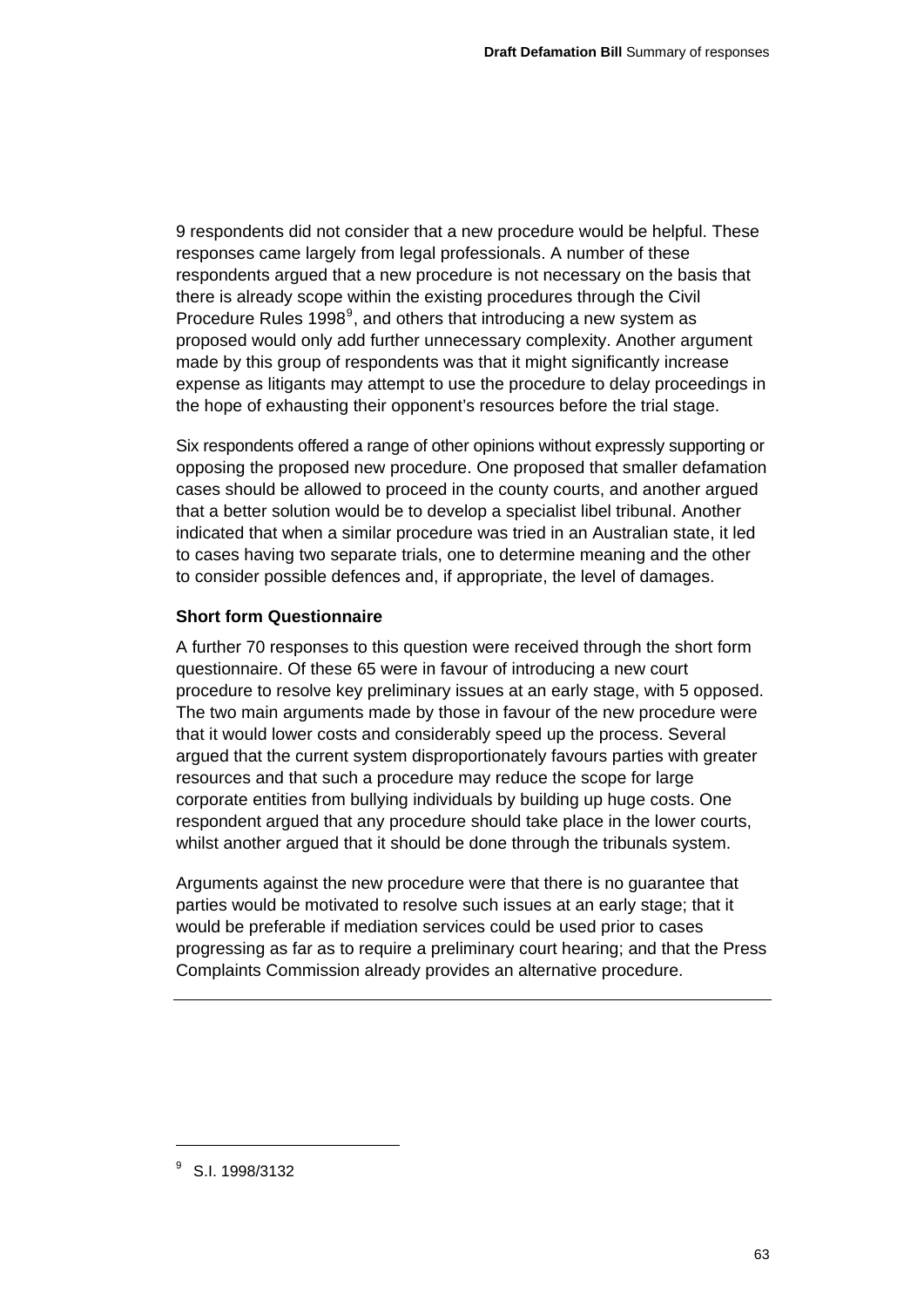# **31. If so, do you agree that the procedure should be automatic in cases where the question of whether the substantial harm test is satisfied; the meaning of the words complained of; and/or whether the words complained of are matters of fact or opinion are in dispute?**

A total of 56 respondents answered this question. Of those 47 agreed that the procedure should be automatic in cases where the question of whether the substantial harm test is satisfied; the meaning of the words complained of; and/or whether the words complained of are matters of fact or opinion are in dispute. This group of respondents included individuals, media organisations, legal professionals, members of the scientific and medical professions and non-governmental organisations.

This group of respondents argued that the substantial harm test, the meaning of the words complained of and whether the words complained of are fact or opinion are all issues which are capable of being determined as preliminary issues and where early determination will assist in the efficient conduct of the proceedings. Another argument was that making the procedure automatic in such cases is likely to assist in encouraging the early resolution of claims. Two respondents agreed that the procedure should be automatic, however, with the reservation that they remained opposed in principle to the substantial harm test being included in the Bill. Another view was that if combined with a limit on recoverable costs, an automatic procedure would save thousands of pounds in costs and hundreds of working days for both claimants and defendants by providing an opportunity for parties to settle claims more quickly.

However, 9 respondents were not in favour of the procedure being automatic in such cases. This group of respondents was largely made up of legal professionals but also included the Judicial Steering Group on the Review of Civil Litigation Costs Three of these respondents argued that to make the procedure automatic would remove the necessary flexibility for judges to case manage cases in the most appropriate way depending on the individual circumstances of the case. Three other respondents expressed the view that it should be for the parties (one argued specifically for the defendant) to determine whether the new procedure would be an appropriate way of progressing the case, and that there should be no obligation upon them to enter into the new procedure automatically. Another view specifically related to the substantial harm test, and argued that this is not a matter that could conveniently be dealt with by the new procedure.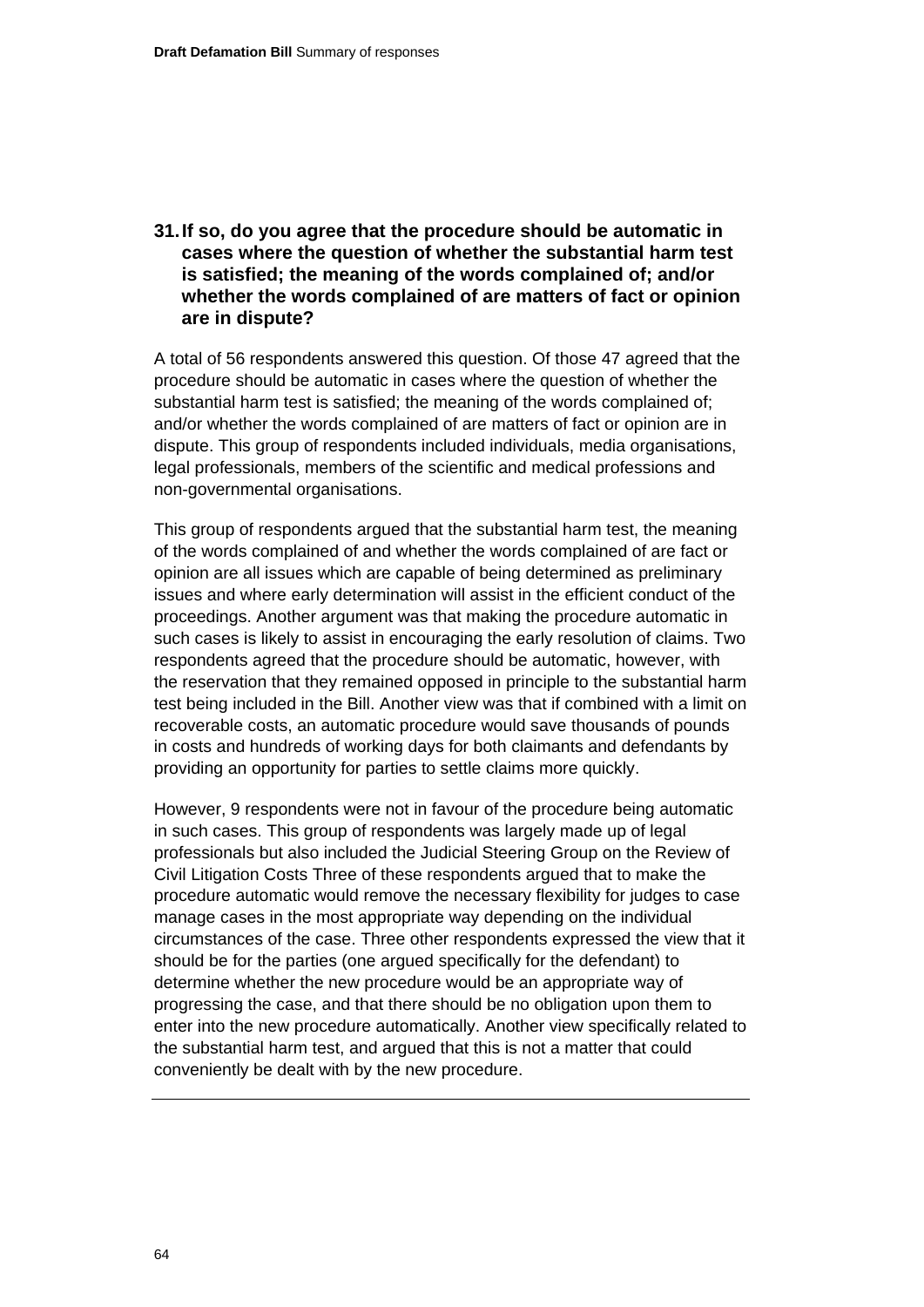# **32. Do you consider that the issues identified in paragraph 127 of the consultation paper should also be determined (where relevant) under the new procedure? Please give your reasons.**

Paragraph 127 of the consultation paper identified three additional issues that may be suitable to be determined under the new procedure. These were whether the publication is on a matter of public interest; whether the publication falls within the categories of publication in Schedule 1 to the Defamation Act 1996 for which the defence of qualified privilege is available; and consideration of costs budgeting in appropriate cases.

A total of 54 respondents answered this question. 20 respondents considered that all of the issues identified in paragraph 127 of the consultation paper should also be determined (where relevant) under the new procedure. This group of respondents included individuals, academics, legal professionals, members of the scientific and medical professions and non-governmental organisations. This group of respondents argued that by determining these issues at an early stage, the costs for all parties would be reduced and the process would allow defendants to make a decision at an early stage as to whether it is worth attempting to defend themselves at a full trial.

24 respondents, made up largely of media organisations, agreed that the issue of whether publications fall within the categories in Schedule 1 to the Defamation Act 1996 and consideration of cost budgeting should be considered under the new procedure, but expressed reservations about attempting to deal with the issue of public interest at a preliminary stage.

This group of respondents argued that there are circumstances in which it would be necessary to undertake a detailed examination of the facts and the evidence in relation to the issue of public interest and that this does not fit alongside the idea of quick determination of issues under the new procedure and could better be considered at a full trial. There were, however, two respondents who argued that public interest should be considered under the new procedure, but that Schedule 1 and cost budgeting issues should not.

6 respondents did not consider that the issues of public interest, section 1 and cost budgeting were suitable for determination at an early stage. This group was made up largely of legal professionals and argued that these issues require fuller consideration on a case by case basis and therefore would not be appropriate for determination under the new procedure. One of these respondents argued in particular that whether a matter is of public interest is reasonably clear and is better undertaken at trial. However, this respondent did agree that the issue of whether a publication falls within the categories in Schedule 1 to the Defamation Act 1996 could be considered as a preliminary issue.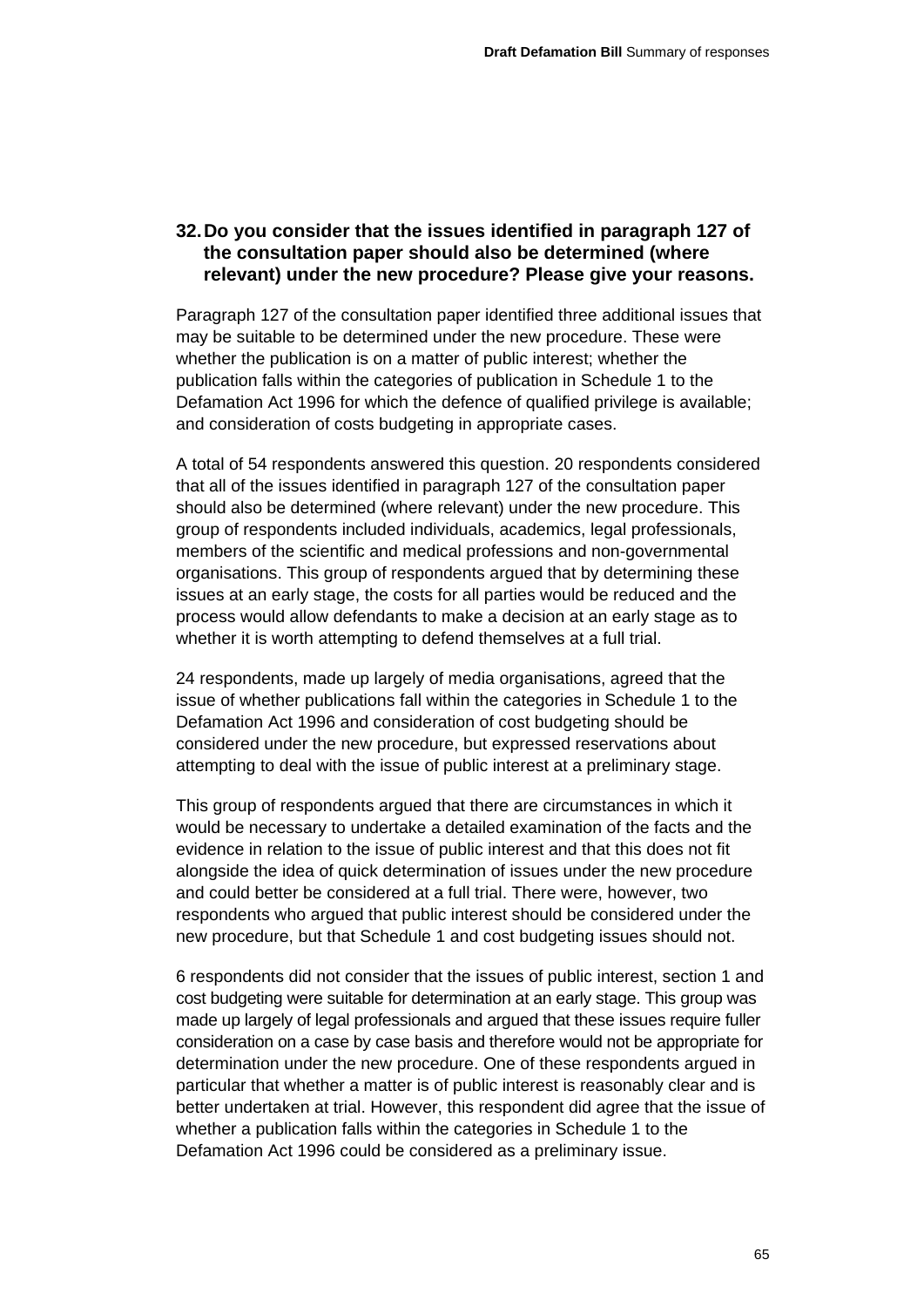One further response, from the Judicial Steering Group on the Review of Civil Litigation Costs particularly focused on the issue of cost budgeting. They indicated that the defamation costs management pilot had been extended and that they would make recommendations on this issue to the Ministry of Justice after discussing the outcomes with libel judges.

# **33. Do you consider that the issues identified in paragraph 127 of the consultation paper should also be determined (where relevant) under the new procedure? Please give your reasons.**

A total of 42 respondents answered this question. There were 30 respondents who felt that there were other issues that could usefully be determined by the new procedure. However, there was a wide range of views expressed as to which other issues should be considered.

23 respondents, made up mainly of media organisations, argued that the new procedure should also be used to determine whether a publication falls within the category of absolute privilege where an absolute privilege defence is raised, but is disputed by the claimant. One respondent argued that the new procedure should also consider possible remedies available to claimants. They expressed the view that interim injunctions should be available to claimants in defamation cases and that these could be granted at a preliminary stage pending the defendant having the opportunity to prove a defence at a full trial. Other respondents, including legal professionals, academics and individuals suggested that issues to be considered under the new procedure could include different shades of meaning; the truth or falsity of a statement; and the responsibility for publication of intermediaries.

12 respondents did not believe that there were any other issues that could usefully be determined under the new procedure. This group was made up largely of legal professionals and academics. One argument made by this group was that matters which turn on the consideration and examination of oral evidence are often better left to the trial stage of the proceedings and that this limits expense. Another argued that to try to resolve too many issues in a preliminary procedure would result in a mini trial taking place before the full trial and that this seems to be at odds with the reasons given for introducing the new procedure.

# **34. Do you have any comments on the procedural issues raised in the note at Annex D and on how the new procedure could best operate in practice?**

A total of 43 respondents answered this question and a wide range of views were expressed relating to the practical operation of the new procedure. Respondents to this question included individuals, media organisations, legal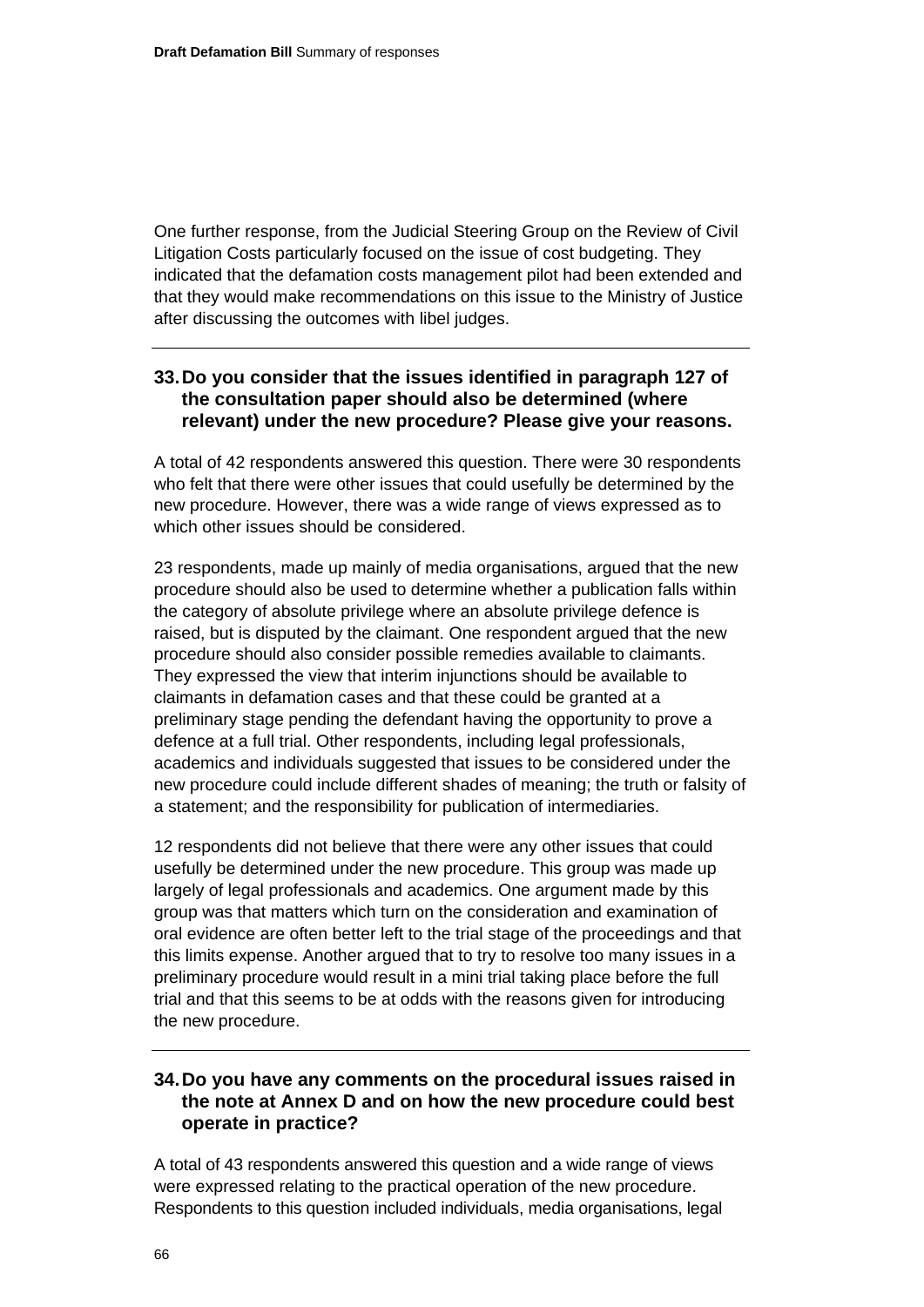professionals, members of the journalism and publishing professions, members of the scientific and medical professions and non-governmental organisations.

A group of 22 responses, made up largely of media organisations, made a number of suggestions. They argued for compulsory mediation to be built into the process in all publication proceedings, with attendance being mandatory. They also expressed the view that preliminary issues should be dealt with by a specialist judge and that the parties should consider whether the preliminary issues can be determined on paper. A further argument made by this group of respondents was that strict time limits should be applied to the filing of submissions where the new procedure is required and that judges should actively case manage this process. Their final suggestion was that the government should give consideration to expanding the Patents County Court to include publication proceedings.

8 respondents offered no further comments relating to the practical operation of the new procedure, or expressed their general support for the considerations raised in Annex D of the consultation paper. Two of these respondents specifically urged the government to strengthen the Pre-Action Protocol for Defamation in the way suggested in Annex D.

A range of other views were also expressed. A small number of respondents argued that it would be preferable for the preliminary issues to be the result of agreement between the parties, with the judge offering a preliminary view where appropriate with a view to focusing the minds of the parties. Two other respondents argued that the most important condition for any procedure is the speed with which it can be applied in order to get resolution of issues at as early a stage as possible. Another argued that the Bill should allow defamation claims to be heard in the county court, and a further respondent opposed the proposal to strengthen the Pre-Action Protocol as they felt there may be cases where this could cause unnecessary costs, delay or injustice.

#### **35. Do you consider that the summary disposal procedure under sections 8 and 9 of the 1996 Act should be retained?**

A total of 54 respondents answered this question. These were split equally, with 27 in favour of retaining the summary disposal procedure and 27 against doing so. The group of respondents in favour of retaining the summary disposal procedure included individuals, academics, legal professionals, and members of the publishing and journalism professions.

A number of those in favour of retaining the summary disposal procedure did not make any specific argument for doing so. However, those that did argued that the procedure allows for claims with little chance of succeeding to be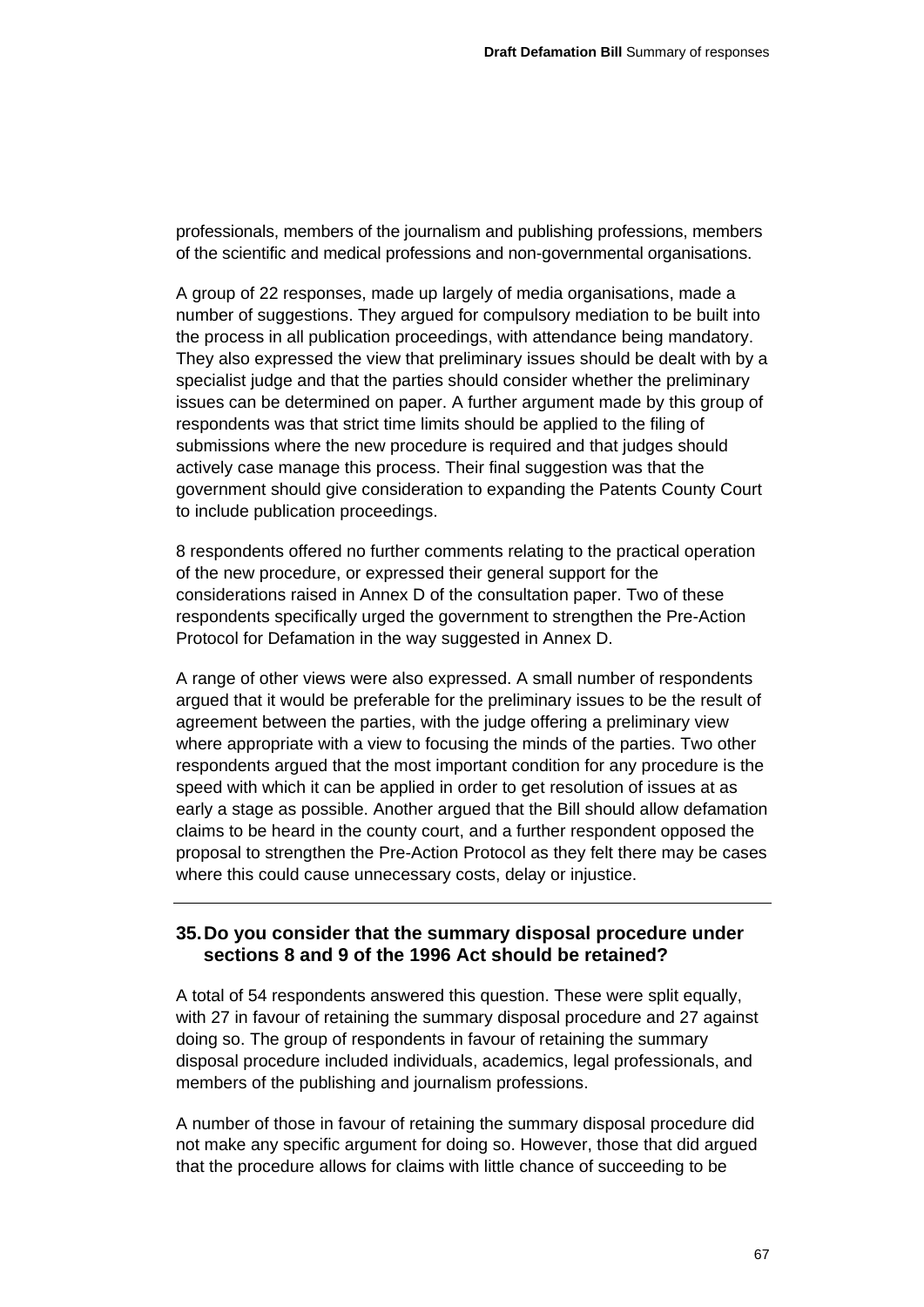dismissed at an early stage. Others expressed the view that the procedure should not only be retained, but should be used more often than it is presently.

The group of respondents who opposed the retention of the summary disposal procedure was mainly made up of media organisations and legal professionals. Most of these did not provide any specific reason for their position. However a number argued that it is not necessary in addition to the summary judgment procedure in Part 24 of the Civil Procedure Rules. One of these respondents argued that a new provision should be introduced to allow the remedy of the defendant publishing a suitable correction or apology, or that the court should order a declaration of falsity.

## **36. If so, do you consider that any amendments could be made to the procedure to make it more useful in practice, and if so, what? In particular, should the Lord Chancellor exercise his power to amend the level of damages which can be ordered under the summary procedure? If so, what level should be set?**

A total of 43 respondents answered this question. Of these 28 did not consider that amendments should be made to the summary or that the Lord Chancellor should exercise his power to amend the level of damages which can be ordered. This group of respondents was made up mainly of media organisations and legal professionals.

A large number of these respondents indicated that they had already expressed their opposition to retaining the summary disposal procedure in their answer to question 35. One argued that the procedure is not necessary or relevant in view of the existing summary judgment procedure and the application of judicial discretion. The remainder argued that the current level of damages available is sufficient and one in particular argued that their understanding was that claimants pursue defamation actions primarily for vindication of their reputation and not for financial reasons and that they were not aware of any evidence that suggests that claimants avoid using the procedure due to the existing cap on damages.

There were 15 respondents who did consider that amendments could be made. This group included individuals, legal professionals, media organisations and non-governmental organisations. 14 of these focused on the level of damages with 13 of those believing that the level of damages should be increased. There were a number of suggestions on the level to which damages should be increased. These ranged from £15,000 to £50,000 with £20,000 being the most commonly suggested figure. One respondent felt that the damages should be reduced in cases where the defendant was a member of the public to £3,000, with the £10,000 limit retained where the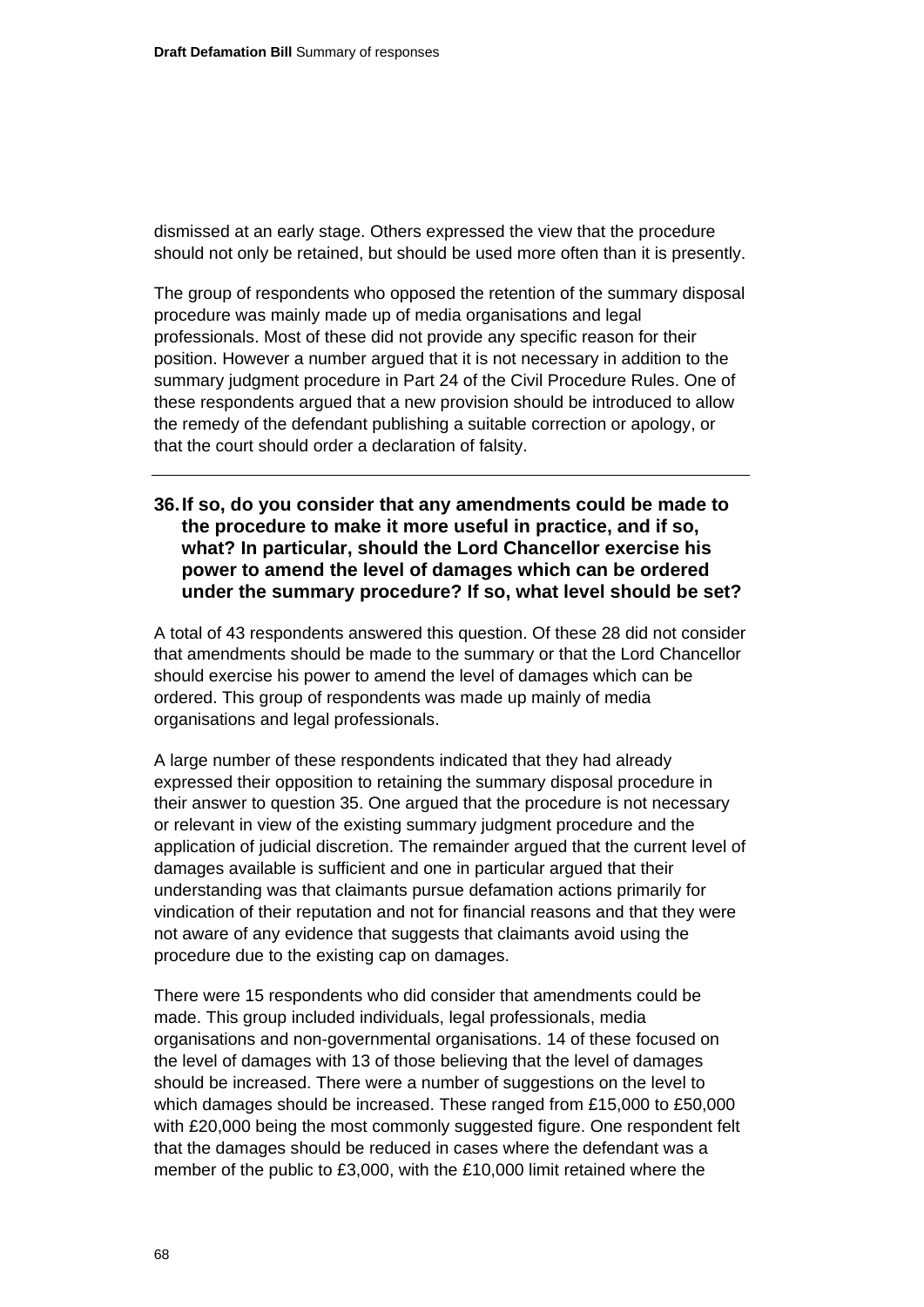defendant is a media company. The only respondent who argued for any amendments not relating to the level of damages indicated that the requirement in the summary procedure for there to be "no reasonable chance of success" should be removed, and expressed the view that this would make the procedure quicker and cheaper.

## **37. Do you consider that the power of the court to order publication of its judgment should be made available in defamation proceedings more generally?**

A total of 66 respondents answered this question. Of these 34 considered that the power of the court to order publication of its judgment should be made available in defamation proceedings more generally. This group of respondents included individuals, legal professionals, non-governmental organisations, members of the scientific and medical professions, and academics.

A number of this group of respondents argued that this would provide a greater balance to the Bill as it would be a positive measure in favour of claimants. A small number indicated that the Bill should include specific provisions relating to the remedies available to claimants in defamation proceedings in the same way that it includes provisions relating to the defences available to defendants. Others expressed the view that it is a matter of public policy to require that factual inaccuracies are corrected, either through publication of a court judgment or through a declaration of falsity. A small number of these respondents went further and argued that the court should have the power to order the publication of an apology, but others expressed the view that this would not be an appropriate measure. There was also significant disagreement from this group of respondents with the suggestion in the consultation paper that the Press Complaints Commission (PCC) already provides sufficient scope for the publication of summary judgments. Several argued that the PCC only covers the mainstream media and does not extend to situations involving the numerous forms of online publication, for example blogs and social networking sites.

30 respondents, made up primarily of media organisations and publishing and journalism organisations did not believe that the power of the court to order publication of its judgment should be made available in defamation proceedings more generally. The main argument used by this group of respondents was that to extend the court's power to order publication of its judgment would be a major interference with freedom of expression and the editorial freedom and integrity of the press. They expressed the view that such a measure could not be justified as either proportionate or necessary. One argued that to order publishers to publish court judgments is in contravention of Article 10 of the European Convention on Human Rights. Another pointed out that the Press Complaints Commission already has a similar power under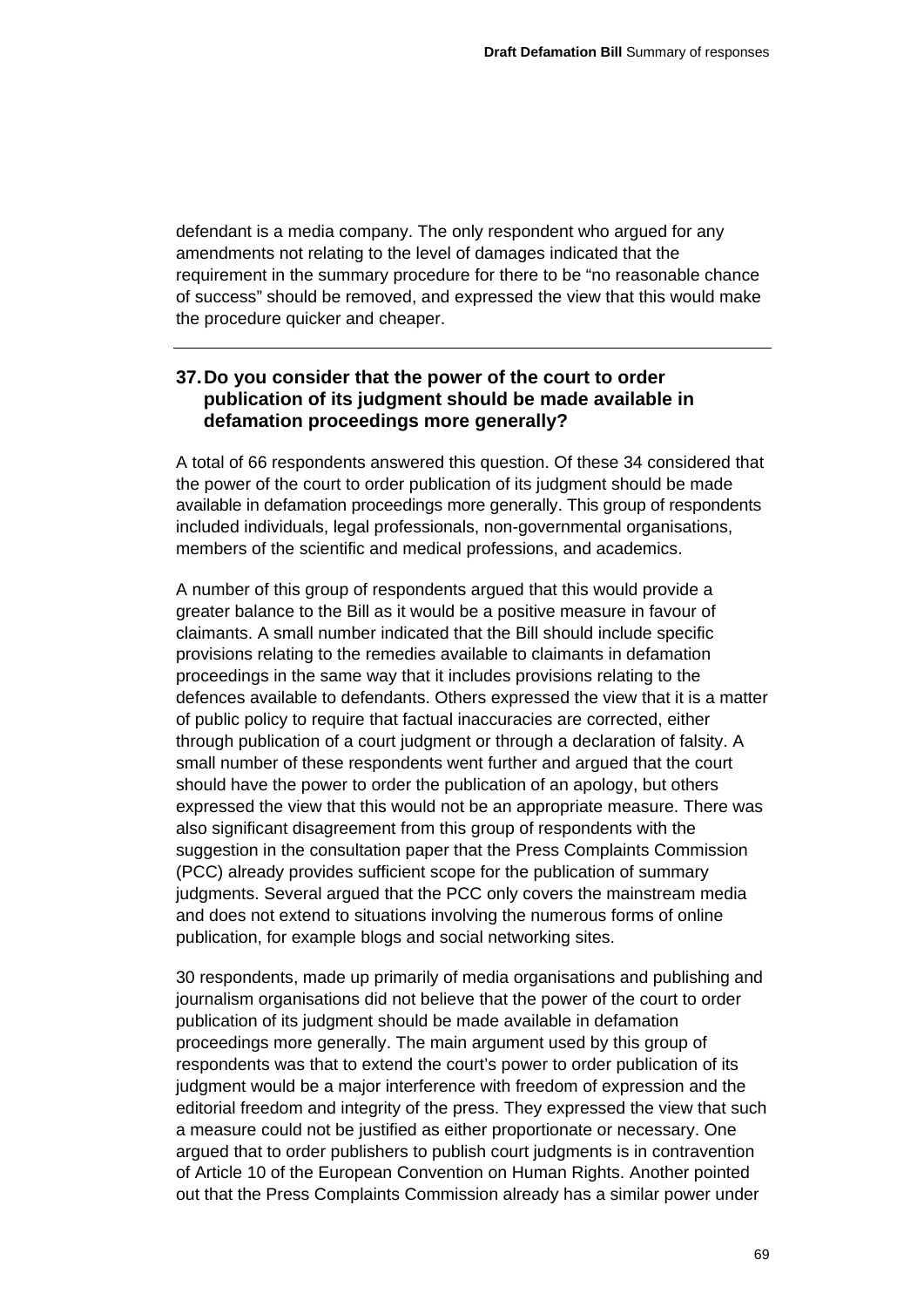its self-regulatory framework and that to place a similar provision on a statutory footing would be at odds with the principle of self-regulation.

Two respondents did not express a particular view the question. One of these suggested that the court should be given the power to order the defendant to give an apology by way of a statement in open court and the other questioned whether it might not be preferable for courts to order the publication of their judgments online.

# **38. Do you consider that any further provisions in addition to those indicated above would be helpful to address situations where an inequality of arms exists between the parties (either in cases brought by corporations or more generally)? If so, what provisions would be appropriate?**

A total of 79 respondents answered this question. Of those 52 considered that further provisions to address situations where an inequality of arms exists between the parties would be helpful, and a number of these focused particularly on cases brought by corporations. This group of respondents was made up of individuals, media organisations, academics, non-governmental organisations, a public body and publishing and journalism trade organisations.

The majority of respondents in this group expressed their preference for a complete bar preventing any corporate claimant from suing in defamation, with the effect that corporate claimants would only be able to sue to protect their reputation where they were able to use the tort of malicious falsehood. Of these a small number argued in support of the Australian model, which prevents any company that employs more than 10 employees from suing in defamation. A number of the respondents arguing for a complete bar on corporations suing in defamation expressed a second preference for requiring corporations to show actual financial loss if the Government were not minded to consider a complete bar.

There was a smaller number of respondents who did believe that further action was necessary to restrict corporations bringing defamation actions but stopped short of calling for a complete bar. These respondents focused on requiring corporate claimants to show financial loss, although there were variations in the suggested terminology for example, "actual financial loss"; "substantial actual or likely financial loss"; and "serious and substantial likely or actual financial loss". One of these respondents expressed the view that this requirement should not extend to non-profit corporations or entities with charitable purposes.

Two respondents who were arguing for action on corporations addressed the question of whether such provisions might cause difficulties in relation to the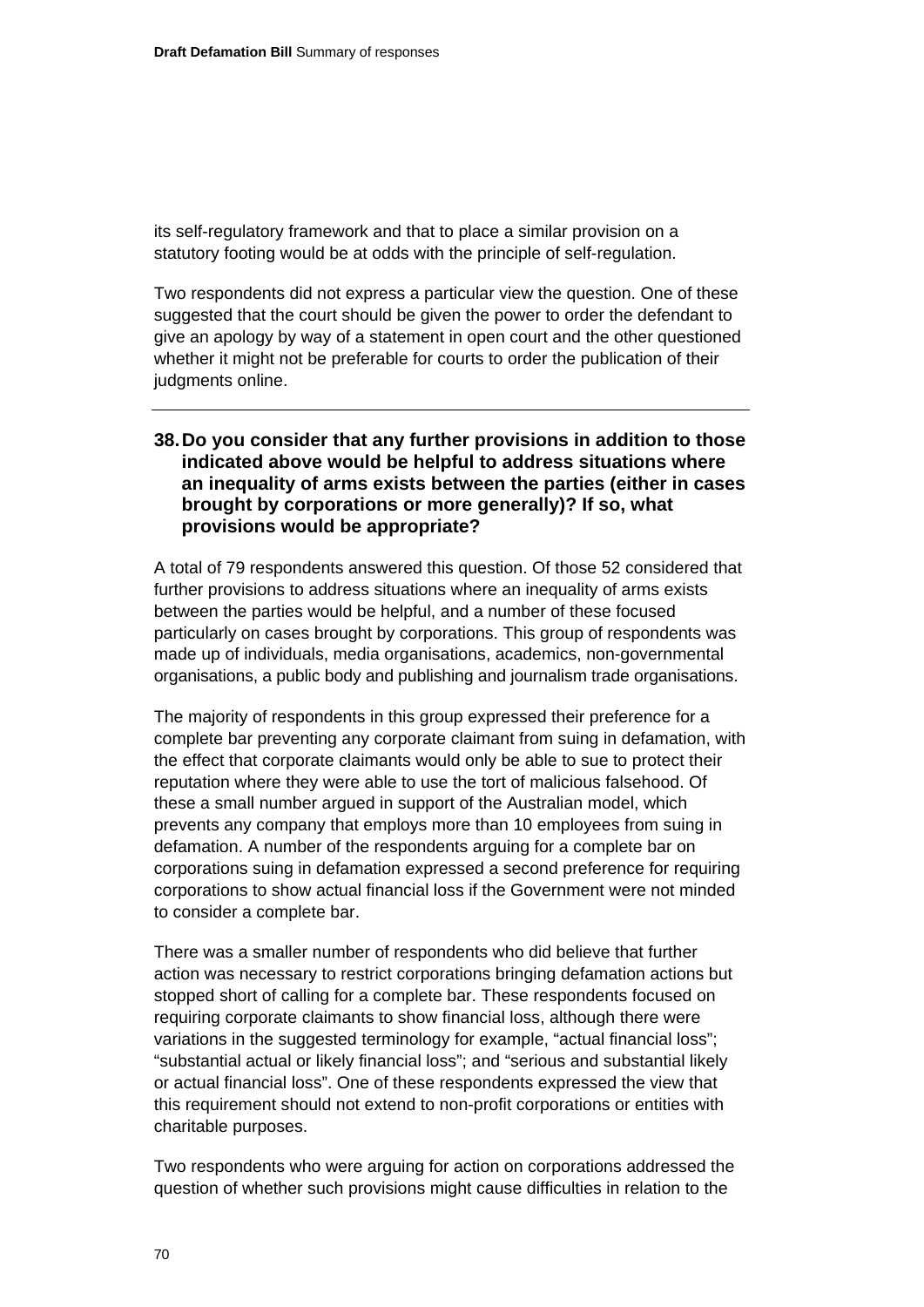European Convention on Human Rights. They argued that corporations do not have any Article 8 rights as they do not have the same family life or psychological integrity to uphold and therefore cannot benefit from Article 8 protection.

There were 16 respondents, largely legal professionals, who opposed any further action relating to corporations, or inequality of arms more generally. Several of these respondents argued that in reality the substantial harm provision proposed at clause 1 of the Bill would have the effect of requiring corporations to show financial loss, as it is the only viable way for a company to prove harm, and therefore no further action is required. One of these respondents specifically raised concerns that any action could inadvertently catch charitable and not for profit companies and questioned whether this would be appropriate.

Another argument was that there is a public interest in companies being able to protect their reputations and no public interest in companies being defenceless against unfounded defamatory allegations. This respondent also rejected the argument that companies can use public relations methods to restore their reputations, on the basis that public relations activity is viewed with much greater suspicion by the public, who would attach more weight to a court judgment. They also argued that the law already recognises the difference between individuals and companies as companies are entitled to lower damages that don't cover injury to feelings. Another argument made by this group of respondents was that it is important to recognise that companies do not always possess greater resources than individuals and often face defamatory attacks from other companies as well as from individuals.

There was a third group of respondents who raised issues around inequality of arms, but focused primarily on costs issues. Six respondents specifically argued that the costs proposals stemming from Lord Justice Jackson's report currently being taken forward by the Government are likely to increase inequality of arms issues in defamation proceedings and that action is required to redress the balance. One respondent argued that there should be qualified one way costs shifting until key issues in libel actions have been determined, and that this would result in a claimant only paying costs to determine preliminary issues where he or she is either extremely wealthy or happy to pay some of the costs. Conversely two respondents argued that the new costs proposals would improve the current situation as they will prevent recovery for unnecessary work and will go some way to protecting defendants from disproportionately expensive claims.

# **Short form Questionnaire**

A further 71 responses to this question were received through the short form questionnaire. Of these 61 argued that further action should be taken in relation to addressing the equality of arms issue, with 10 arguing against. A number of those supporting further action argued that corporations should be prevented from suing for libel, as they do not suffer from reputational damage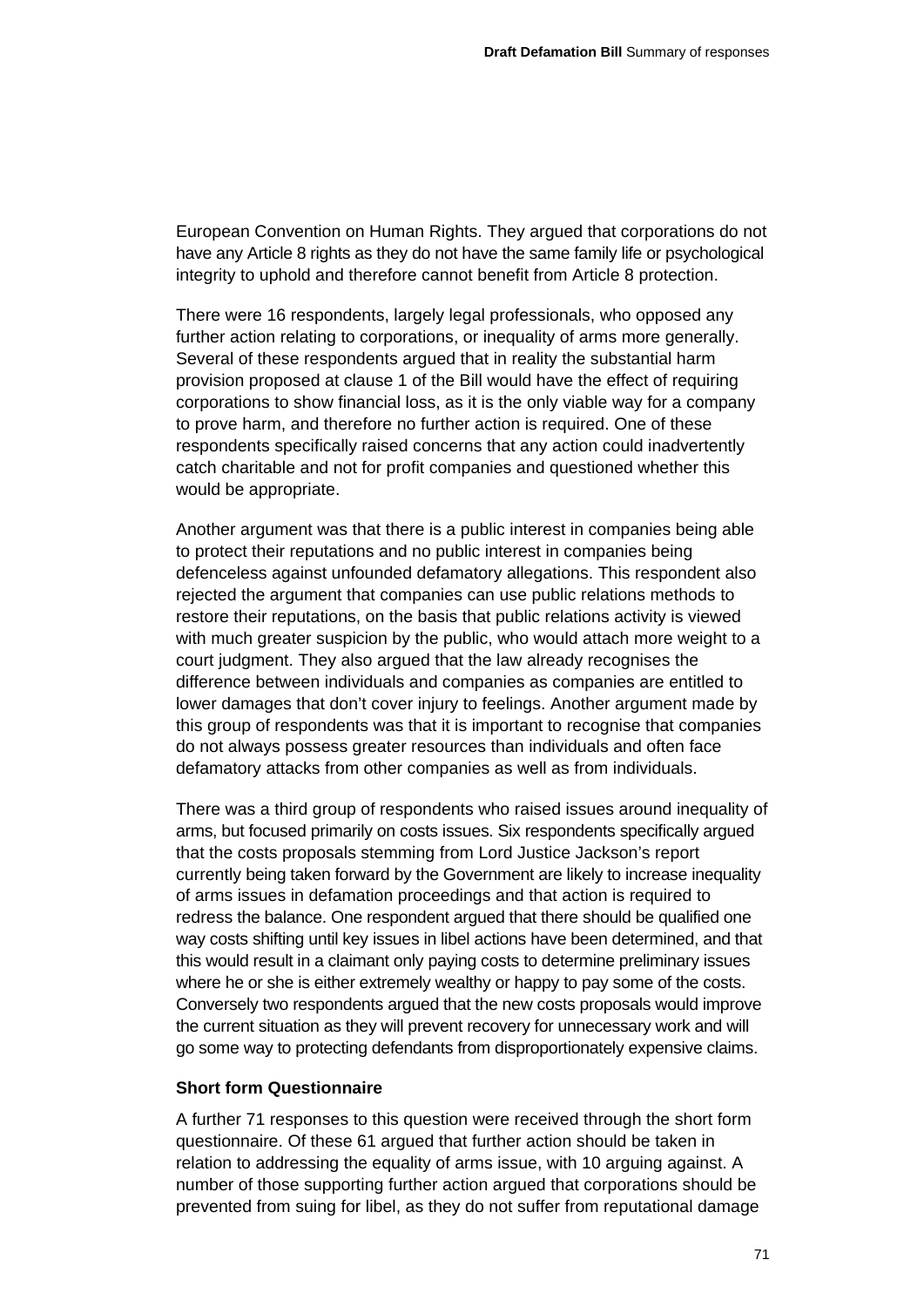in the same way as an individual. Many of these respondents argued that it should be a basic principle of access to justice that the law should not be biased in favour of those with the deepest pockets and that action to resolve such inequalities should be taken. Two respondents argued that legal aid should be available to the 'smaller' parties, and one argued that conditional fee agreements should be abolished. One respondent argued that the Bill should include provisions allowing for defamation actions to be brought on behalf of homicide victims by relatives of the victim.

A number of those that argued against taking further action did so on the basis that they were not aware of problems with the current system. Others argued that public money should not be spent to support people in defamation actions whilst another expressed the view that beyond the various funding options available to impecunious claimants or defendants (for example conditional fee agreements) there were no other substantive changes that could reasonably help in equality of arms situations.

# **39. Do you agree that it would not be appropriate to legislate to place the Derbyshire principle in statute? If not, please give reasons and provide evidence of any difficulties that have arisen in practice in this area.**

A total of 61 respondents answered this question. Of those 42 did not agree with the suggestion that it would not be appropriate to legislate to place the *Derbyshire* principle<sup>[10](#page-75-0)</sup> in statute. This group of respondents included media organisations, academics, non-governmental organisations and publishing and journalism trade organisations.

The main argument used by this group of respondents was that the *Derbyshire* principle is extremely important and merited establishing in statute via codification of the common law, and that this would offer valuable protection to people who criticise Governmental institutions. A small number of those who felt that the *Derbyshire* principle should be codified went further and expressed the view that all non-natural persons should be prevented from suing for defamation. One respondent argued that it would be helpful in codifying *Derbyshire* to cross-refer to Article 6(3) of the Local Authorities (Indemnities for Members and Officers) Order  $2004<sup>11</sup>$  $2004<sup>11</sup>$  $2004<sup>11</sup>$ , which prevents local councils indemnifying its members and officers in respect of defamation proceedings, as many cases had arisen where local authority members and

<span id="page-75-0"></span><sup>&</sup>lt;sup>10</sup> Stemming from Derbyshire County Council v Times Newspapers Ltd [1993] AC 534

<span id="page-75-1"></span> $11$  S.L. 2004/3082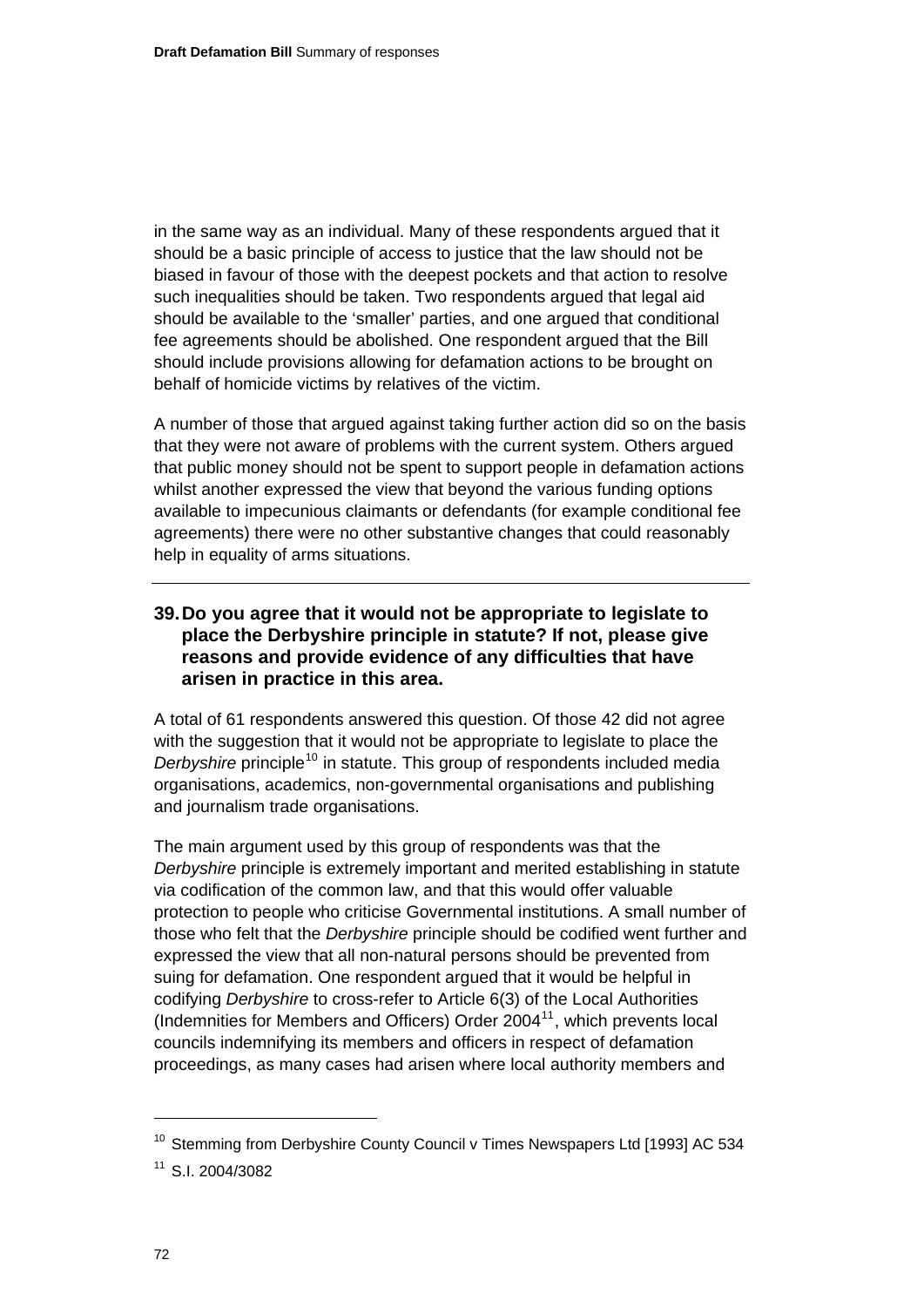officers had been victims of online defamatory attacks and the scope of the *Derbyshire* principle in relation to such cases has not always been clear.

There were 19 respondents that agreed that it would not be appropriate to legislate to codify the *Derbyshire* principle. This group of respondents included legal professionals, individuals and academics. Many of these expressed the view that there is no significant problem in practice with the way in which the common law in this area operates and that codification may take away an element of the flexibility that exists under the common law. A small number of these respondents argued that to place the *Derbyshire* principle in statute would be unlikely to create any obvious problems, but that codification was unnecessary.

# **40. Do you agree that it would not be appropriate to legislate to extend the Derbyshire principle to restrict the ability of public authorities or individuals more generally to bring a defamation action? If not, please give reasons and indicate how any such provisions should be defined.**

A total of 59 respondents answered this question. Of those 43 agreed that it would not be appropriate to legislate to extend the *Derbyshire* principle to restrict the ability of public authorities or individuals more generally to bring a defamation action. This group of respondents included legal professionals, media organisations, academics, individuals and publishing and journalism trade organisations.

One argument used by a number of these respondents was that it would be unhelpful for statute to try to introduce a comprehensive definition of other types of authority or individuals that should be covered by the *Derbyshire*  principle as it would remove the ability of the courts to determine how this principle applied to other public authorities and individuals based on the facts of individual cases. Others argued that there is no problem with the current position and the case for extending the principle is not sufficiently strong. Another expressed the view that extending the principle would not strike the correct balance and might potentially leave individuals unable to protect their personal and professional reputations.

16 respondents including individuals, non-governmental organisations, academics, members of the scientific and medical professions, publishing and journalism organisations, and a media marketing company argued that the *Derbyshire* principle should be extended through legislation. A number of these argued that non-natural persons should not be able to bring a defamation action, or that failing that the principle should at least be extended to cover all public bodies or any body carrying out a public function. Another argued that even though no problems have been experienced with the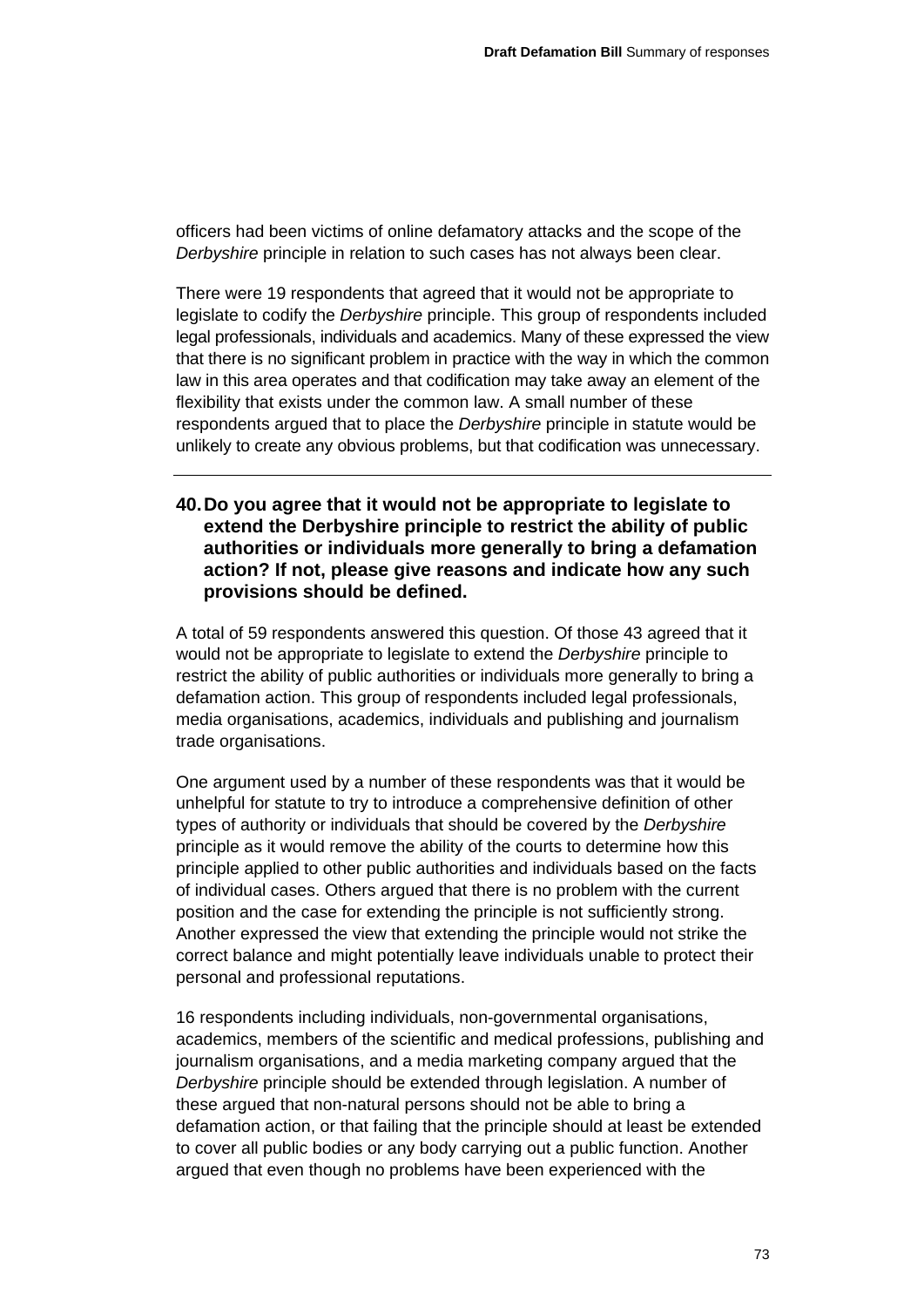*Derbyshire* principle so far, problems may occur in the future and it is vital that all publically funded bodies are totally transparent and accountable. A further respondent expressed the view that it would be wrong for private companies performing public functions to have a reputational advantage over public authorities.

# **41. Do you have any comments on the costs and benefits analysis as set out in the Impact Assessment?**

36 respondents answered this question. Many of these indicated that they did not have any specific comments on the costs and benefits analysis as set out in the Impact Assessment.

A number of media organisations argued that the range of individuals affected positively by these proposals will be much wider than those stated. They also disagreed with the view that the proposals would be likely to lead to an initial increase in court case volumes as they argued that any judicial decisions on the interpretation of the new law would simply replace similar decisions being made at the moment.

# **42. Do you have any information that you believe would be useful in assisting us in developing a more detailed Impact Assessment?**

13 respondents answered this question. However, none of these respondents offered any firm statistical information that could be used in developing the Impact Assessment. However, one view that was expressed was that the benefits to society of the Bill should be considered over and above any economic considerations.

# **43. Do you consider that any of the proposals could have impacts upon equality?**

9 respondents answered this question. The majority of these did not consider that the proposals could have impacts upon equality.

However, one respondent did argue that disabled people are often people without means living on benefits and consequently there is no way for them to access the libel laws even when they are seriously defamed, and another that the publication of defamatory material can have a serious, negative effect on transgender and intersex people.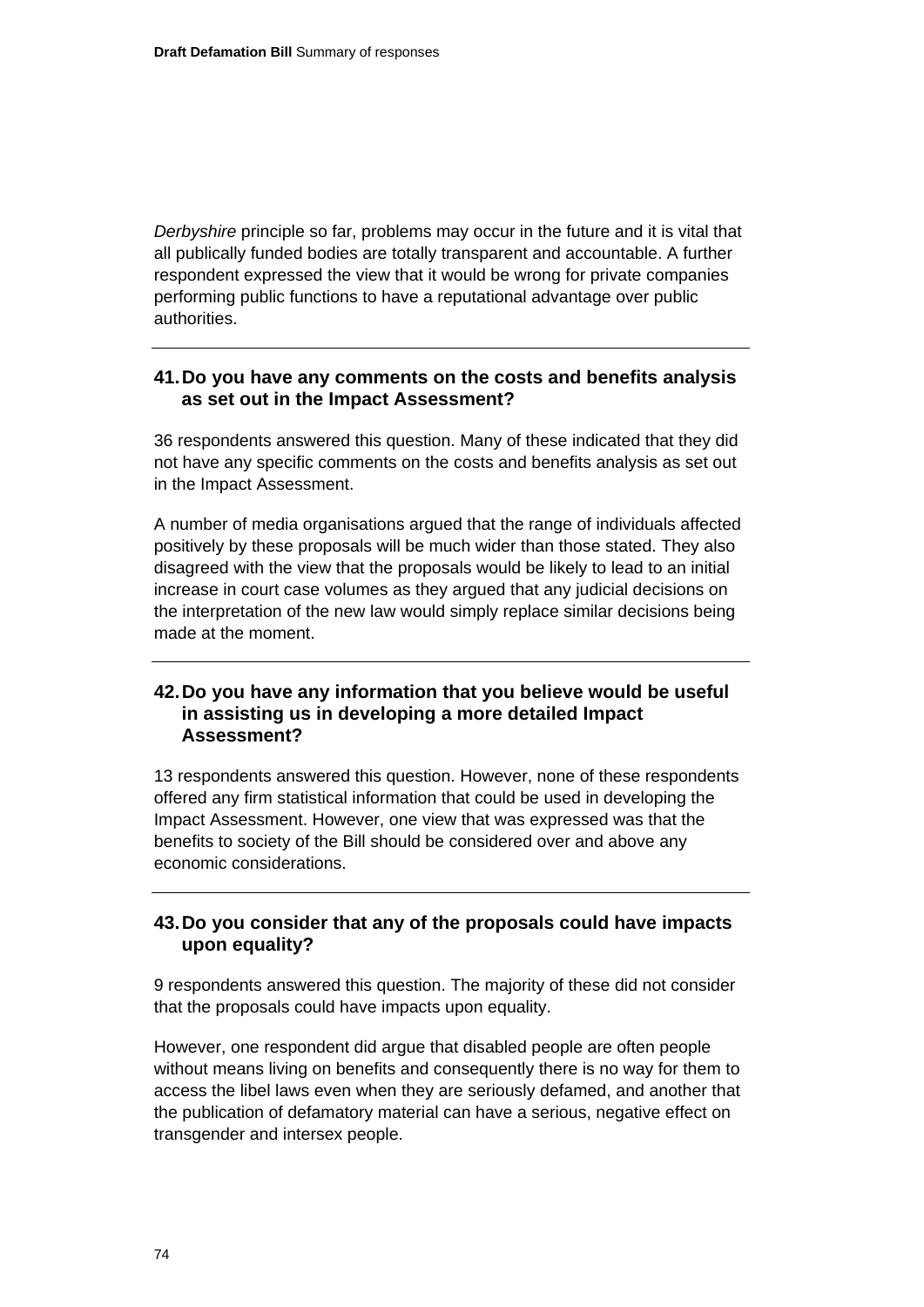# **Conclusion and next steps**

- 1. The Government will consider the responses received to consultation carefully together with the recommendations of the Parliamentary Joint Committee on the draft Bill in deciding the way forward.
- 2. The Government's response to the Joint Committee's report and its conclusions in relation to the development of a substantive Bill and other policy proposals will be published early in the new year, together with a revised Impact Assessment and Equality Impact Assessment, and work will be taken forward in preparing a substantive Defamation Bill for introduction as soon as Parliamentary time allows.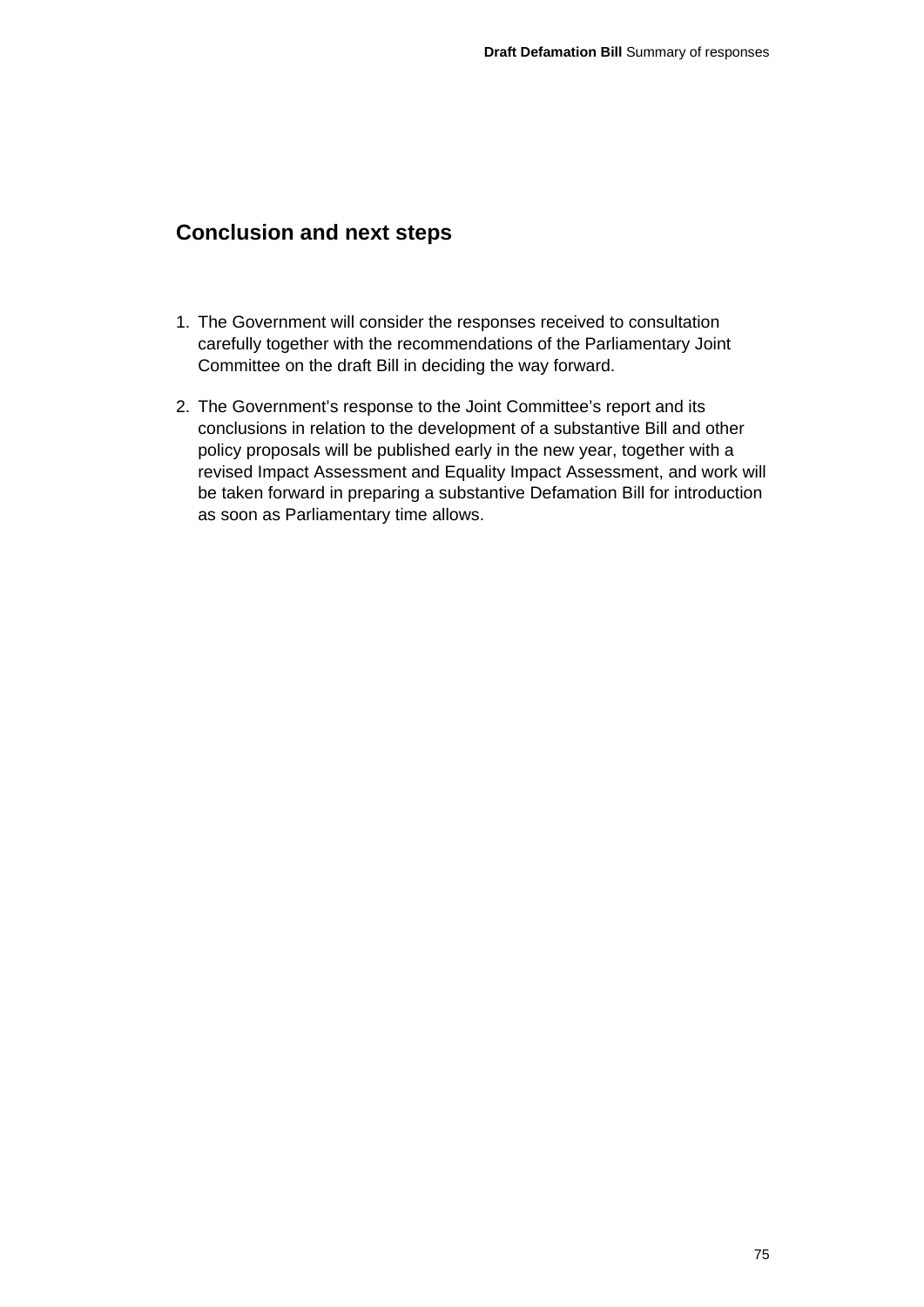# **Consultation Co-ordinator contact details**

If you have any comments about the way this consultation was conducted you should contact the Ministry of Justice Consultation Co-ordinator at [consultation@justice.gsi.gov.uk.](mailto:consultation@justice.gsi.gov.uk)

Alternatively, you may wish to write to the address below:

**Ministry of Justice Consultation Co-ordinator Better Regulation Unit Analytical Services 7th Floor, 7:02 102 Petty France London SW1H 9AJ**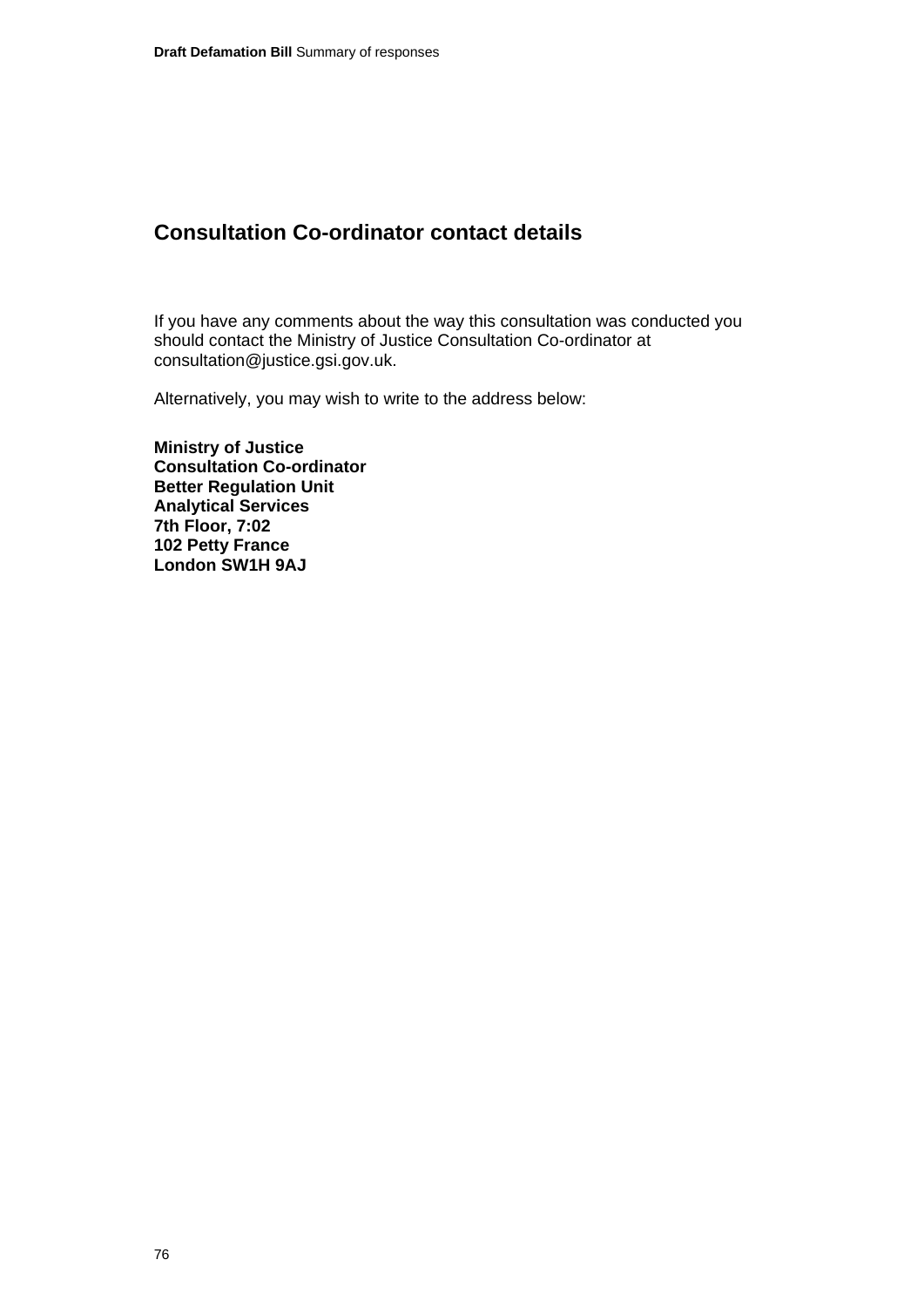# **The consultation criteria**

The seven consultation criteria are as follows:

- 1. **When to consult** Formal consultations should take place at a stage where there is scope to influence the policy outcome.
- 2. **Duration of consultation exercises** Consultations should normally last for at least 12 weeks with consideration given to longer timescales where feasible and sensible.
- 3. **Clarity of scope and impact** Consultation documents should be clear about the consultation process, what is being proposed, the scope to influence and the expected costs and benefits of the proposals.
- 4. **Accessibility of consultation exercises** Consultation exercises should be designed to be accessible to, and clearly targeted at, those people the exercise is intended to reach.
- 5. **The burden of consultation** Keeping the burden of consultation to a minimum is essential if consultations are to be effective and if consultees' buy-in to the process is to be obtained.
- 6. **Responsiveness of consultation exercises** Consultation responses should be analysed carefully and clear feedback should be provided to participants following the consultation.
- 7. **Capacity to consult** Officials running consultations should seek guidance in how to run an effective consultation exercise and share what they have learned from the experience.

**These criteria must be reproduced within all consultation documents.**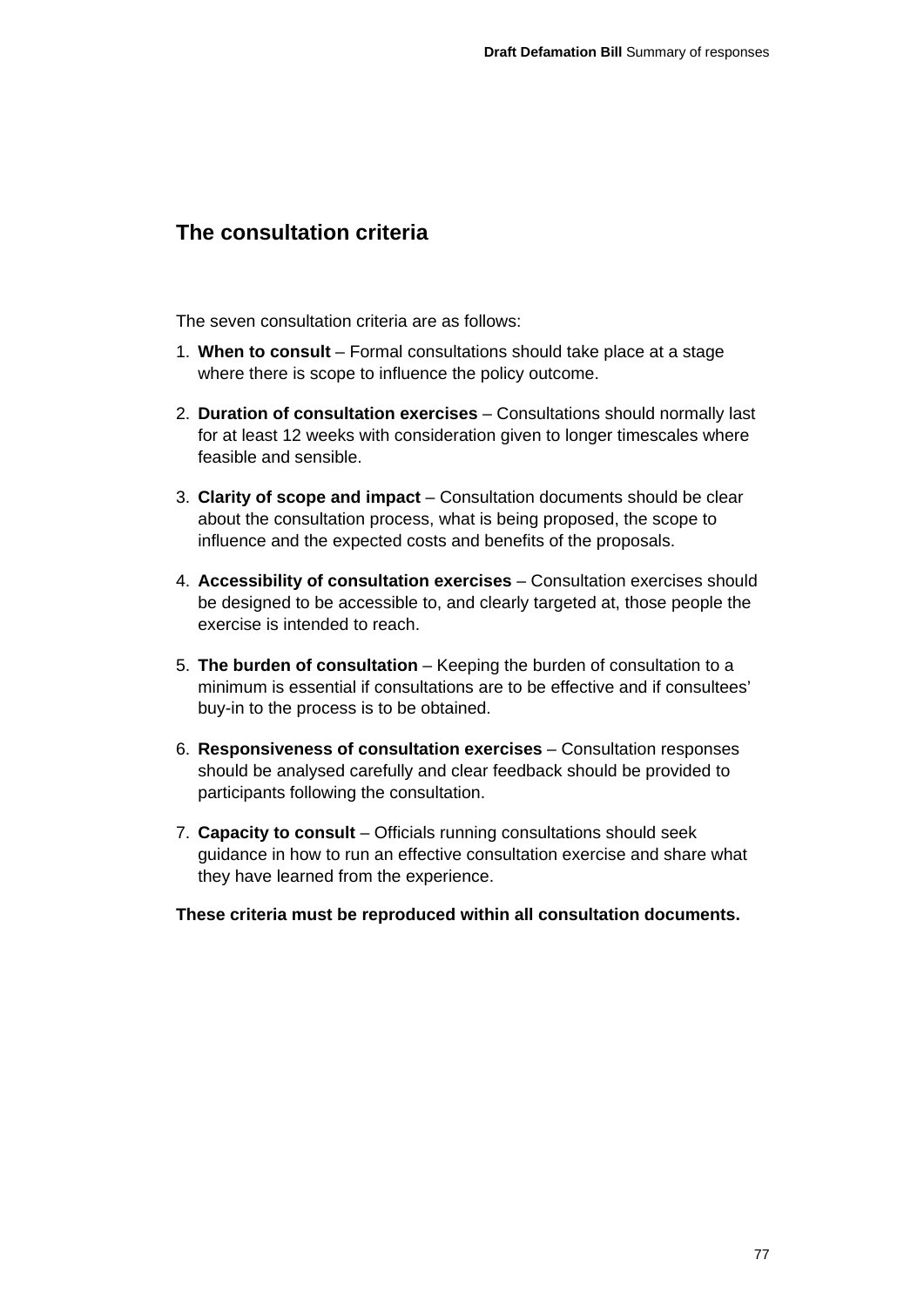# **Annex A – List of respondents**

#### **Legal Profession**

5 Raymond Buildings Addleshaw Goddard LLP Alistair Brett Bar Council Law Reform Committee Berrymans Lace Mawer Berwin, Leighton, Paisner LLP British and Irish Law, Education and Technology Association Carter-Ruck City of London Law Society Litigation Committee Clifford Chance Law Council of Australia Law Society Lawyers for Media Standards Lewissilkin London Solicitors Litigation Association Melkonian & Company Consulting Solicitors Michael Hall Minter Ellison Lawyers Mishcon de Reya Solicitors Motor Accident Solicitors Society National Accident Helpline Olswang LLP One Brick Court Reynolds Porter Chamberlain **Schillings** Simons Muirhead & Burton Wales Commercial Law Association and Public Law Wales Wiggin LLP Withers LLP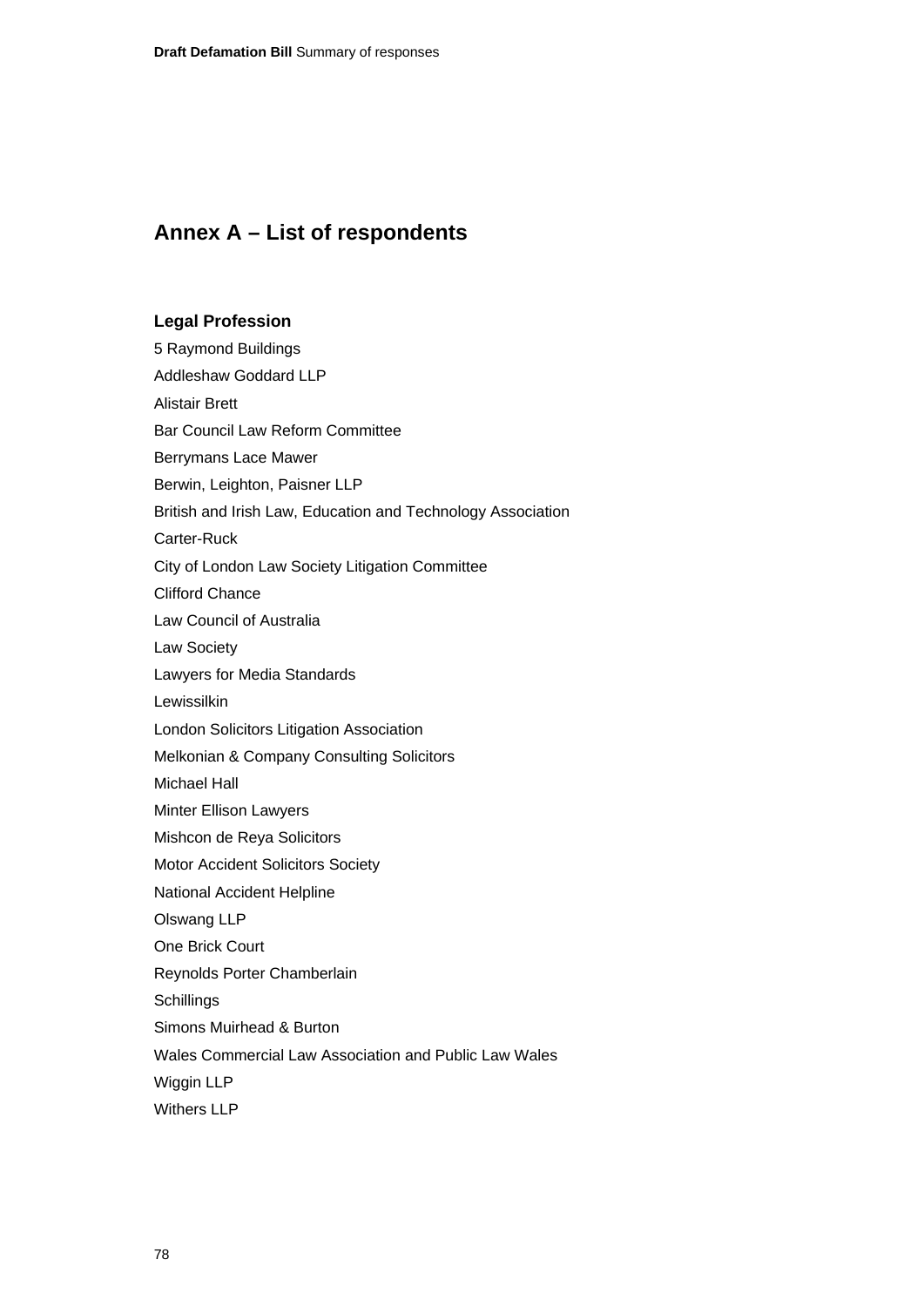#### **Media Organisations**

Associated Newspapers BBC BSkyB Channel 4 Television Channel 5 Economist Group Express Newspapers Guardian Media Group Haymarket Media Group Independent Print (Newspapers) Limited ITN ITV Media Lawyers Association National Magazine Company News International Newspaper Society Press Association Telegraph Media Group Thomson Reuters The Times Trinity Mirror Society of Editors U.S. News Organizations

## **Individuals**

John Andrews Norman Bartlett Mike Bennett Adam Cain John Clarkson Freddy Crabbe Mr & Mrs Cresswell-Plant Brian Deer Alexander Hilton Robin Horton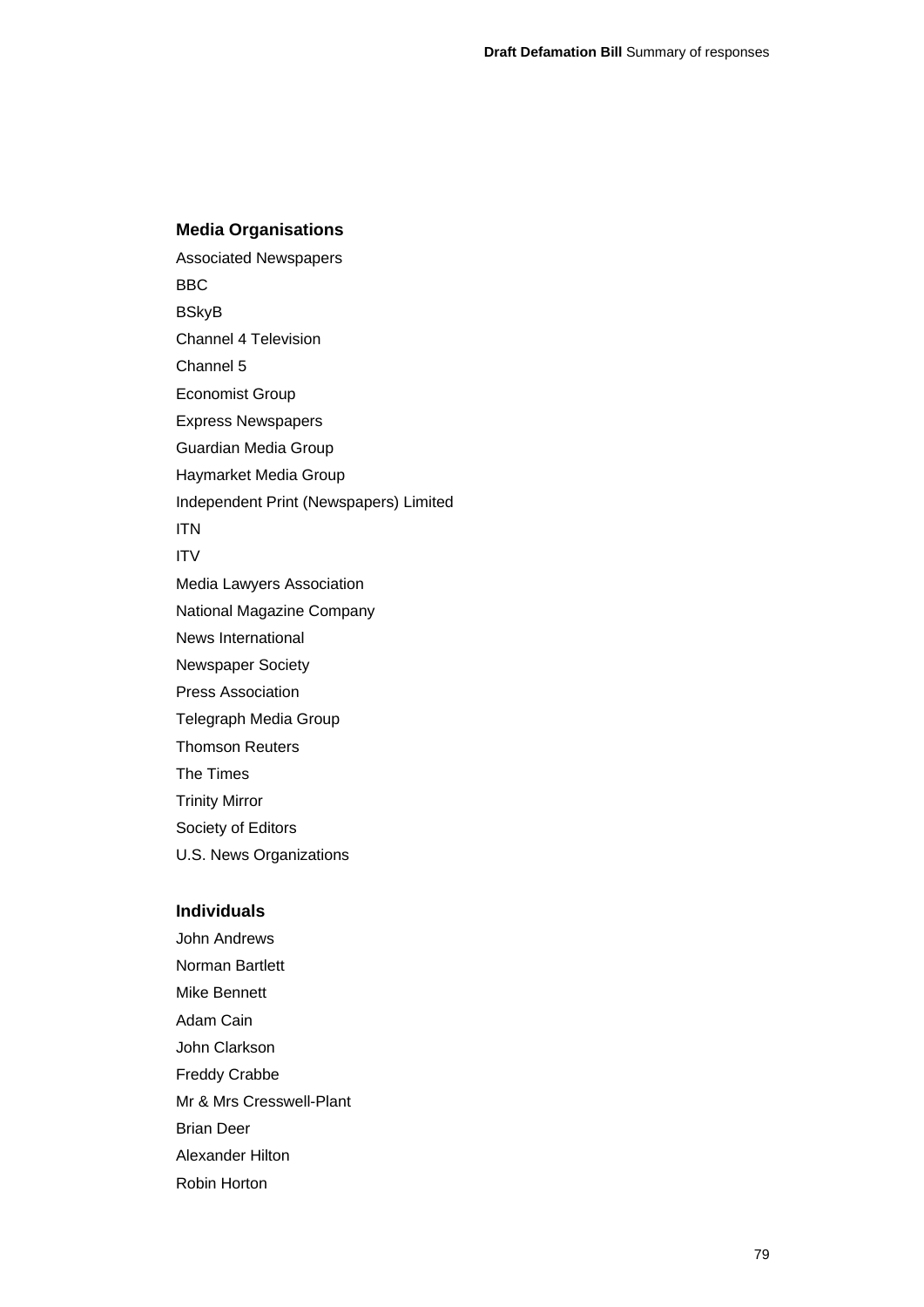John Lanasis Richard Middleton David Olivier David Powell Hardeep Singh Des Thomas David Vincent Smith Jill Wallace

#### **Medical & Scientific Professions**

Association of British Science Writers British Medical Journal Dr Alex Bazin Professor David Colquhoun, University College London Professor Stephen Curry, Imperial College London Professor Donna Dickenson, University of London Simon Land, Royal College of Physicians Dr Felicity Mellor, Imperial College London Nature Nightingale Collaboration Professor David Norman Physics World Simon Singh Connie St Louis, City University Professor Charles W Turner, King's College London Dr Peter Wilmshurst, Royal Shrewsbury Hospital

#### **Academics**

Professor Eric Barendt, University College London Professor Trevor Hartley, London School of Economics David Howarth, University of Cambridge Professor David Lewis, Middlesex University David Radlett, University of Kent Professor Horton Rogers, University of Nottingham Gavin Sutter, University of London Professor Russell L Weaver, University of Louisville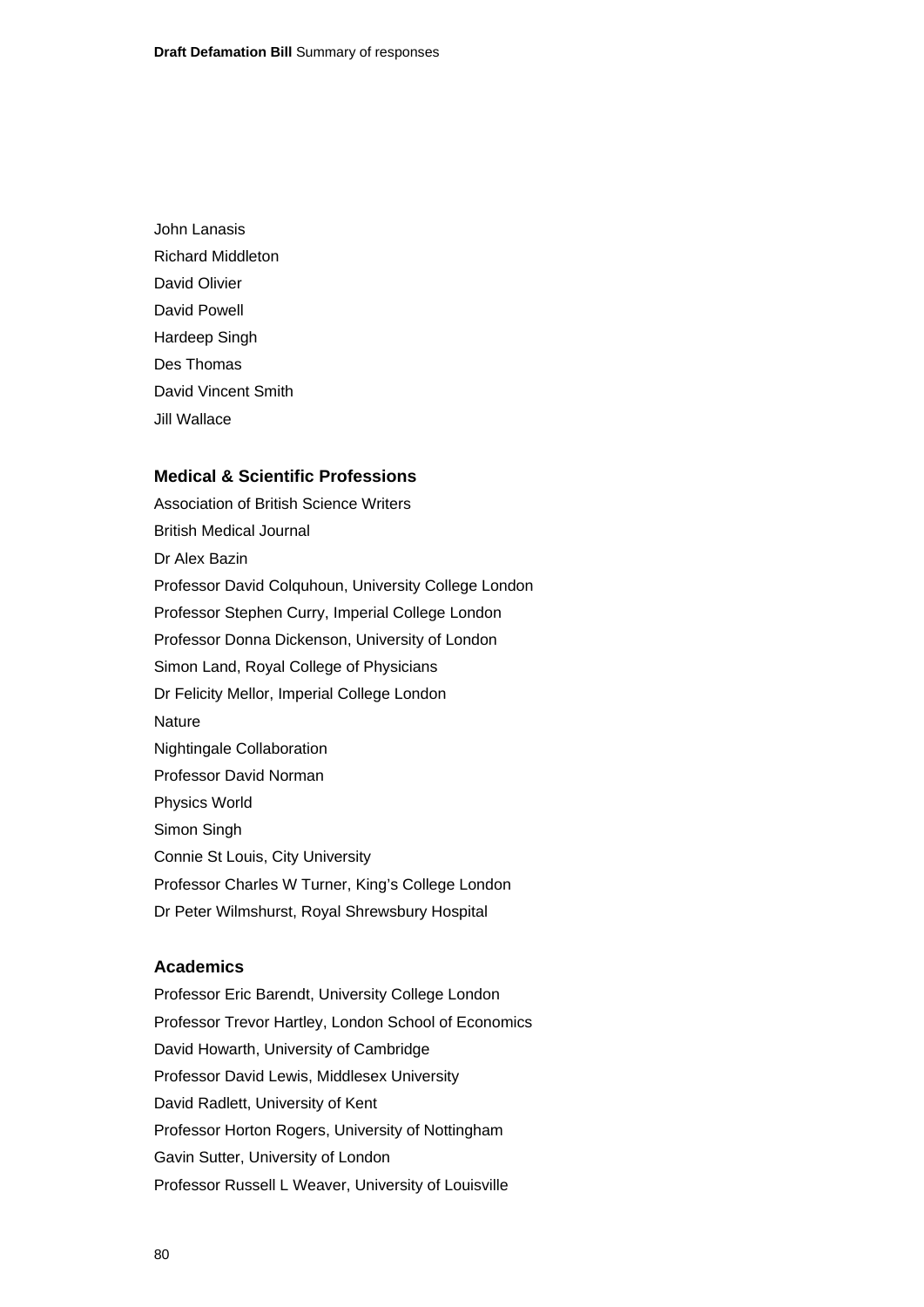#### **Publishers, Booksellers & Journalism Organisations**

Booksellers' Association Chartered Institute of Journalists Macmillan Publishers Ltd National Union of Journalists Professional Publishers' Association The Publishers' Association Reed Elsevier Society of Authors

### **Non-Governmental Organisations**

Global Witness **JUSTICE** The Lawfare Project Libel Reform Campaign Media Law Resource Center Which?

### **Internet Organisations**

Google Internet Service Providers' Association Mumsnet Whatdotheyknow.com Yahoo!

#### **Libraries & Research Organisations**

The British Library JANET(UK) Education and Research Network National Library of Scotland Research Councils UK

# **Public Bodies**

Information Commissioner's Office Office of Fair Trading The Civil Justice Council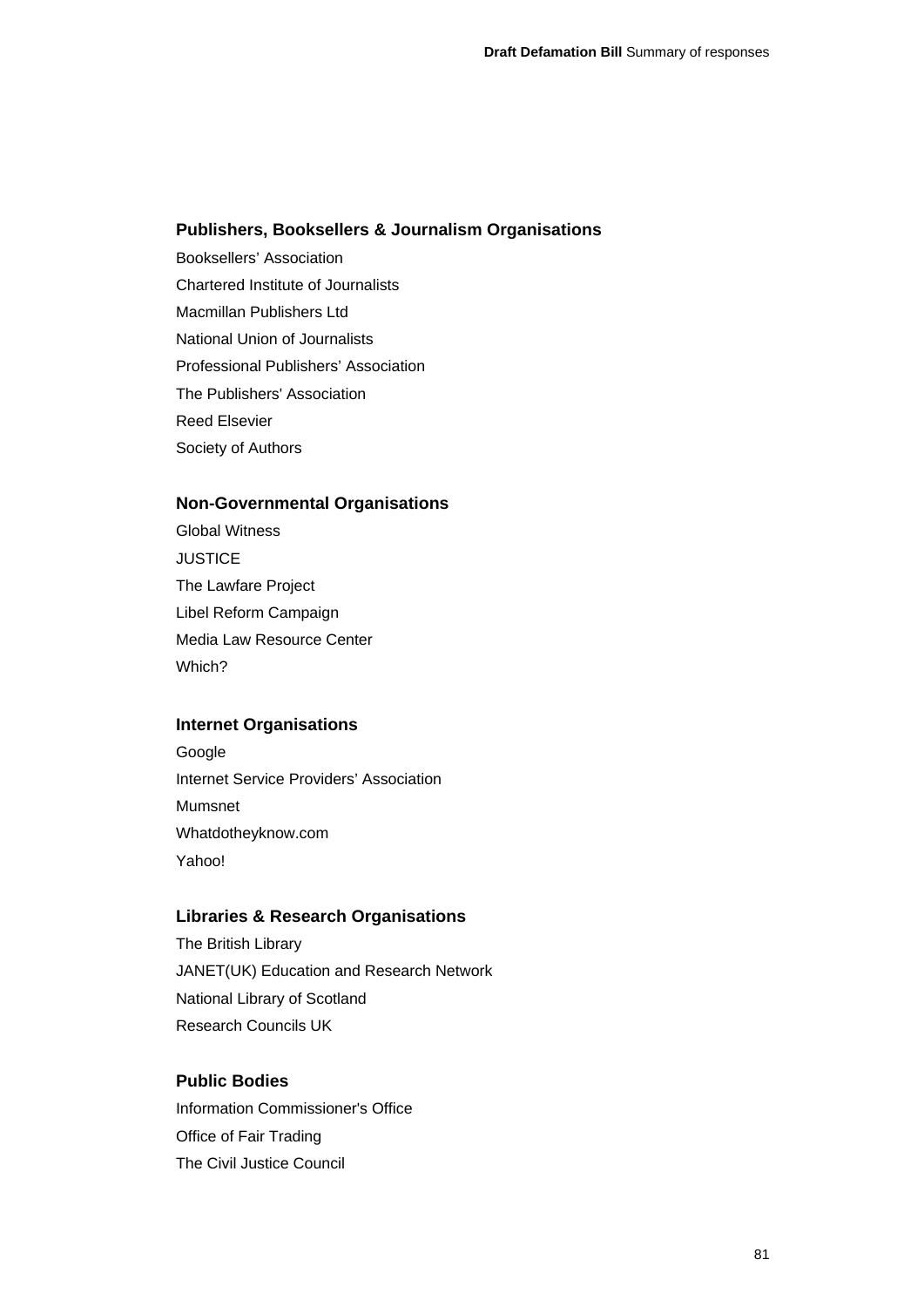#### **Insurers**

Markel International **HISCOX** Medical Protection Society

# **Judiciary**  Judicial Steering Group on Review of Civil Litigation Costs

# **Diversity Group**

Trans Media Watch

# **Media Marketing Company**

Meridian Delta

# **Intellectual Property Organisation**

Licensing Executives Society

# **Public Relations Organisation**

Public Relations Consultants Association

#### **Victims' Support Organisation**

UK False Allegations Support Organisation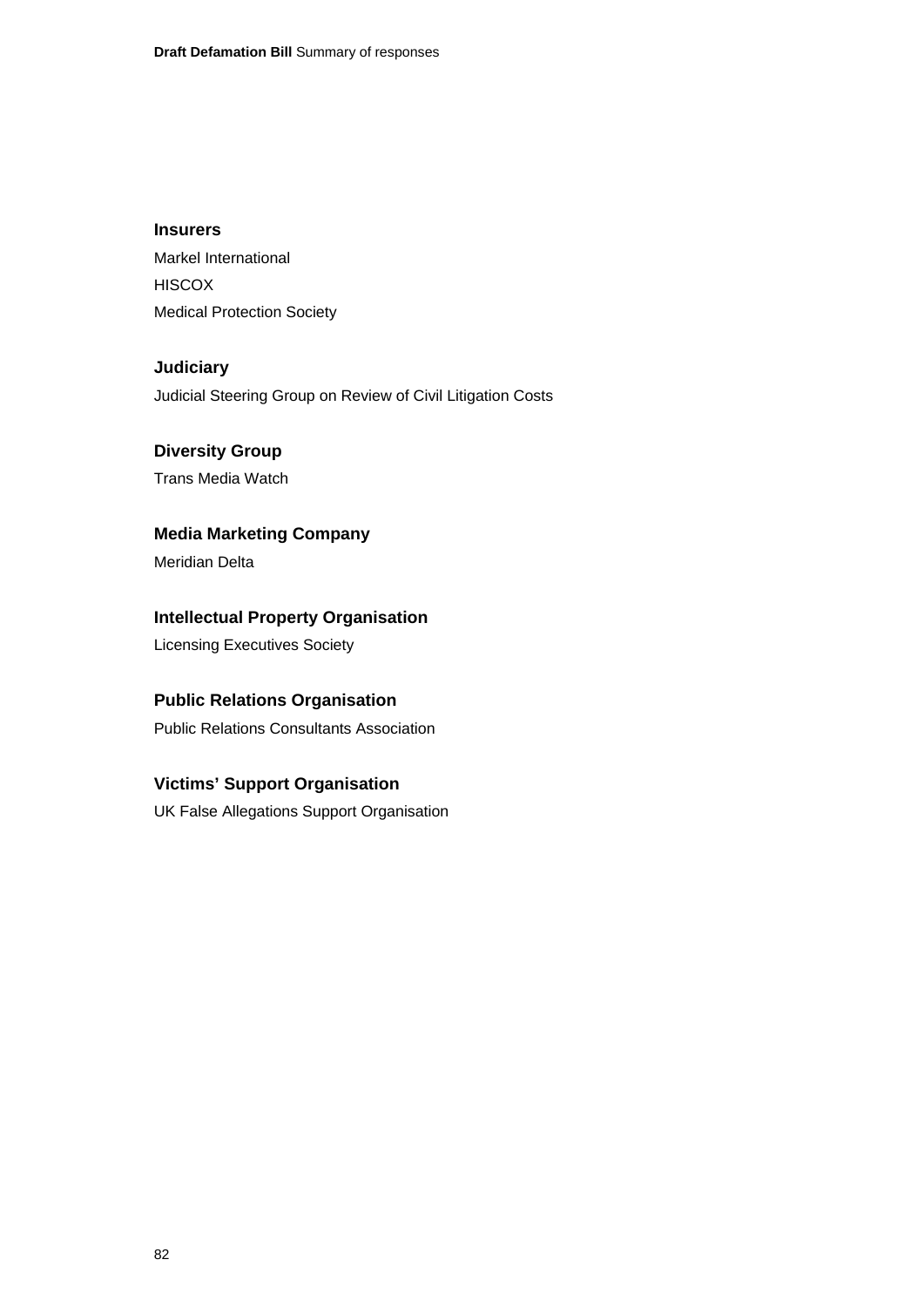# **Annex B – List of respondents to the short questionnaire on the Ministry of Justice Website**

Jonathan Agar Paul Alderson Chris Anderson Iain Armstrong Clare Baitup Robert Blackstone Malcolm Boura Amanda Brodie David Brooks Matthew Bolt Dave Bush Xuanlun Cai Jonathan Capper Adam Casey Sue Charles Kim Child John Clarkson Gregory Corden Graham Cross Danielle Curvy Paul Daly Stephanie Davy-Jow Summer Decker Steven DeGroof Nikolaos Diamantis

James Esiri Sharon Fennell Hayley Fletcher Alistair Frith Ansie Ganbold Josie Grey Blaise Grimes-Viort Kenneth Harrison Karen Heath Ian Hemingway William Hetherington Trevor Hunter Gavin Hughes Arfon Jones George Kitson Frank Lewin Harlan Leyside Richard Lyons Dr Brooke Magnanti Benjamin Maydon Eoghan Pádraig McSwiney Richard Middleton Slyvie Montgomery Alexandra Muotoh Thomas George Nippress

Stephen Pape Edward Pugh Bob Roberts Sid Rodrigues Roger Rumm Ray Russell Huw Sayer John A Shaw Hardeep Singh Nigel Smith Bob Smith Ishwaree Sockalingum Sean Spillane Jack Stansfield Ian Stronge Chris Swayze David Tatham Kevin Thurlow Tracey Washbrooke Margaret Watson Christopher Webb David Allen Wieberg Richard Wilson Maria Klara Wolters Andrew Wood